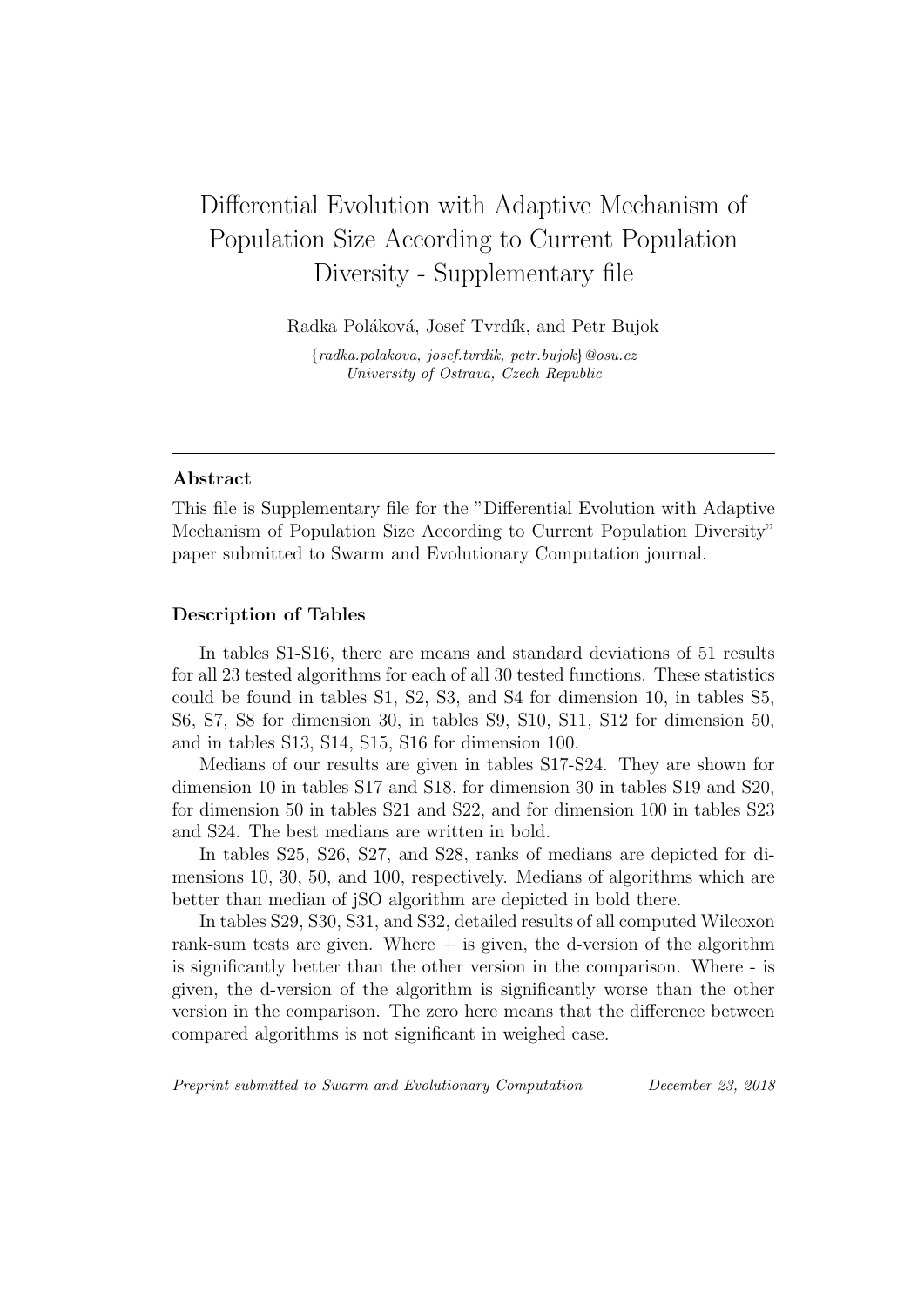| Z              |                    | EQT        | <b>ADE</b>                                                    | ΈŒ                                                                                                                     | LIDE                                                                    | djDE                                                                                                                  | ECI                                                              | LIDE                                                                      | EdIP                                                                                           | <b>SHADE</b>                                                        | LSHADE                                           | <b>ASHADE</b>                                            |
|----------------|--------------------|------------|---------------------------------------------------------------|------------------------------------------------------------------------------------------------------------------------|-------------------------------------------------------------------------|-----------------------------------------------------------------------------------------------------------------------|------------------------------------------------------------------|---------------------------------------------------------------------------|------------------------------------------------------------------------------------------------|---------------------------------------------------------------------|--------------------------------------------------|----------------------------------------------------------|
|                | 41863.9<br>mear    | 19725.8    | 338.98                                                        |                                                                                                                        | $5.59E-07$                                                              | $1.38E-09$                                                                                                            |                                                                  |                                                                           |                                                                                                |                                                                     |                                                  |                                                          |
|                | 18542.<br>std      | .1546.3    | 272.273                                                       |                                                                                                                        | $2.36E-00$                                                              | 2.67E-08                                                                                                              |                                                                  | 2.37981<br>1.55621                                                        |                                                                                                |                                                                     |                                                  |                                                          |
|                | 8.10E-06<br>mean   | $3.65E-0$  |                                                               |                                                                                                                        |                                                                         |                                                                                                                       |                                                                  |                                                                           |                                                                                                |                                                                     |                                                  |                                                          |
|                | 4.02E-06<br>std    | $0.02E-0$  | $\circ \circ \circ \circ \circ$                               |                                                                                                                        | $\circ \circ \circ \circ \circ$                                         |                                                                                                                       |                                                                  |                                                                           |                                                                                                |                                                                     |                                                  |                                                          |
| S              | $2.29E-08$<br>mean | $2.62E-10$ |                                                               |                                                                                                                        |                                                                         |                                                                                                                       |                                                                  |                                                                           |                                                                                                |                                                                     |                                                  |                                                          |
|                | 1.82E-08<br>std    | 1.87E-09   |                                                               |                                                                                                                        |                                                                         |                                                                                                                       |                                                                  |                                                                           |                                                                                                |                                                                     |                                                  | $\circ$ $\circ$                                          |
| 4              | 1.3272<br>mean     | 9.61267    | 12.7876<br>16.4494                                            | $\begin{array}{c} 0 \\ 0 \\ 0 \\ 0 \\ 0 \\ 11.5915 \\ 19.3981 \\ 15.9076 \\ 19.3981 \\ 2.22175 \\ 2.22175 \end{array}$ | $\begin{array}{c} 6.64775 \\ 13.2257 \\ 17.1821 \\ 5.80919 \end{array}$ | $\begin{array}{c} 0 \\ 0 \\ 0 \\ 0 \\ 0 \\ 16.7606 \\ 16.7606 \\ 18.8533 \\ 18.8533 \\ 18.8533 \\ 145523 \end{array}$ |                                                                  |                                                                           | $\begin{array}{c} 0 \\ 0 \\ 0 \\ 0 \\ 0 \\ 13.5524 \\ 16.582 \\ 16.4835 \\ 7.6905 \end{array}$ | 26.9367                                                             | 25.5728                                          | 28.3007<br>13.2848                                       |
|                | 16.045<br>std      | 14.9292    |                                                               |                                                                                                                        |                                                                         |                                                                                                                       |                                                                  |                                                                           |                                                                                                | 14.3159                                                             | 15.1529                                          |                                                          |
| S              | 20.0428<br>mean    | 20.0409    | $20.136$<br>$0.04264$                                         |                                                                                                                        |                                                                         |                                                                                                                       |                                                                  |                                                                           |                                                                                                |                                                                     | 15.4724                                          | 16.078                                                   |
|                | 0.584825<br>std    | 0.75769    |                                                               |                                                                                                                        |                                                                         |                                                                                                                       |                                                                  |                                                                           |                                                                                                |                                                                     | 8.21331                                          | 8.01938<br>0.01754                                       |
| ల              | 0.009021<br>mean   | 0.000518   | 0.00053                                                       | $\circ$ $\circ$                                                                                                        | $\circ$ $\circ$                                                         |                                                                                                                       |                                                                  | 0.00038                                                                   | $\circ$ $\circ$                                                                                | $\begin{array}{c} 17.403 \\ 6.24988 \\ 0.03508 \end{array}$         | $0.000209$<br>$0.000561$<br>$0.000918$           |                                                          |
|                | 0.028564<br>std    | 0.002534   | 0.003817                                                      |                                                                                                                        |                                                                         | $\circ$                                                                                                               |                                                                  |                                                                           |                                                                                                |                                                                     |                                                  | 1.2526                                                   |
| Ņ              | 0.296349<br>mean   | 0.283036   |                                                               |                                                                                                                        |                                                                         |                                                                                                                       |                                                                  |                                                                           |                                                                                                |                                                                     |                                                  |                                                          |
|                | 0.047944<br>std    | 0.63227    |                                                               |                                                                                                                        |                                                                         |                                                                                                                       |                                                                  |                                                                           |                                                                                                |                                                                     |                                                  |                                                          |
| ∞              | $\circ$<br>mean    | $\circ$    | $\begin{array}{c} 0.256478 \\ 0.065153 \\ 0 \\ 0 \end{array}$ | $\begin{array}{c} 0.005428 \\ 0.006009 \\ 0 \\ 0 \end{array}$                                                          | $\begin{array}{c} 0.002358 \\ 0.003954 \\ 0 \\ 0 \end{array}$           | $\begin{array}{c} 0.004071 \\ 0.005798 \\ 0 \\ 0 \\ \end{array}$                                                      | $\begin{array}{c} 0.008931 \\ 0.010382 \\ 0 \\ 0 \\ \end{array}$ | $\begin{array}{l} 0.001353\ 0.004924\ 0.006466\ 0 \end{array}$            | $\begin{array}{l}0.011347\\0.008679\\0\\0\\1.19948\\1.16565\\0.641148\end{array}$              | $\begin{array}{l} 0.175365\ 0.003285\ 0.00748\ 0.00748 \end{array}$ | $\begin{array}{c} 0.00256 \\ 0 \\ 0 \end{array}$ | $\begin{array}{c} 0.003769\ 0.005669\ 0\ 0\ \end{array}$ |
|                | $\circ$<br>std     | $\circ$    |                                                               |                                                                                                                        |                                                                         |                                                                                                                       |                                                                  |                                                                           |                                                                                                |                                                                     |                                                  |                                                          |
| ග              | 17.7805<br>mean    | 16.0827    | 11.3867                                                       | $\begin{array}{c} 4.18973 \\ 1.03427 \\ 0.02939 \end{array}$                                                           | $\begin{array}{c} 3.24237 \\ 1.0985 \\ 0 \\ 0 \end{array}$              | 2.62288<br>1.25894                                                                                                    | $\frac{3.27751}{1.62022}$                                        | $\begin{array}{c} 3.08848 \\ 1.15929 \\ 0.278753 \\ 0.158113 \end{array}$ |                                                                                                | $\begin{array}{c} 3.02493 \\ 1.09112 \end{array}$                   | $3.02569$<br>$0.931964$                          | 2.73126                                                  |
|                | 2.64137<br>std     | 2.61763    | 3.62592                                                       |                                                                                                                        |                                                                         |                                                                                                                       |                                                                  |                                                                           |                                                                                                |                                                                     |                                                  | 1.19135                                                  |
| $\Xi$          | 1.7232<br>mean     | 0.332699   | 0.463776                                                      |                                                                                                                        |                                                                         | 0.080431                                                                                                              | 0.586328                                                         |                                                                           |                                                                                                | 0.020818                                                            | $\circ$                                          | 0.28166                                                  |
|                | 2.44417<br>std     | 0.484496   | 0.883227                                                      | 0.042087                                                                                                               |                                                                         | 1.468274                                                                                                              | 1.12817                                                          |                                                                           | 1.33231                                                                                        | 0.03225                                                             |                                                  | 0.042014                                                 |
| Ξ              | 726.138<br>mean    | 636.573    | 333.048                                                       | 173.157                                                                                                                | 104.826<br>74.097                                                       | 70.2297                                                                                                               | 90.8666                                                          | 114.486                                                                   | 109.284                                                                                        | 124.835                                                             | 50.5853                                          | 79.8936                                                  |
|                | 121.39<br>std      | 123.469    | 160.539                                                       | 78.7389                                                                                                                |                                                                         | 66.2667                                                                                                               | 83.6527                                                          | 95.2918                                                                   | 118.039                                                                                        | 104.135                                                             | 53.667                                           | 73.7644                                                  |
| $^{12}$        | 0.549241<br>mean   | 0.525931   | 0.435363                                                      | 0.29678                                                                                                                | 16022.0                                                                 | 0.217544                                                                                                              | 0.093485                                                         | 1.220974                                                                  | 0.04560                                                                                        | 0.084365                                                            | 0.064508<br>0.026327                             | 027694                                                   |
|                | 0.111072<br>std    | 0.102864   | 0.10498                                                       | 0.058419                                                                                                               | 0.053738                                                                | 0.051656                                                                                                              | 0.067664                                                         | 0.052109                                                                  | 0.049726                                                                                       | 0.035628                                                            |                                                  | 0.26078                                                  |
| $\frac{3}{1}$  | 0.213701<br>mean   | 0.20297    | 0.18670                                                       | 1.135029                                                                                                               | 0.10641                                                                 | 0.11573                                                                                                               | 0.078662                                                         | 1.03521                                                                   | 0.0672                                                                                         | 0.076928                                                            | 0.080001                                         | 0.064996                                                 |
|                | 0.03527<br>std     | 0.32315    | 0.038898                                                      | 0.031495                                                                                                               | 1.029447                                                                | 0.027509                                                                                                              | 0.016217                                                         | 1.019437                                                                  | 0.23481                                                                                        | 0.025756                                                            | 0.023397                                         | 0.023307                                                 |
| 14             | 0.151498<br>mean   | 1.158014   | 0.137242                                                      | 0.15941                                                                                                                | 1.29595                                                                 | 0.134528                                                                                                              | 0.090833                                                         | 104704                                                                    | 0.093007                                                                                       | 0.150773                                                            | 0.83942                                          | 1.142983                                                 |
|                | 0.031008<br>std    | 0.034502   | 0.035738                                                      | 0.044435                                                                                                               | 1.028448                                                                | 0.048372                                                                                                              | 0.32685                                                          | 1.029041                                                                  | 0.42632                                                                                        | 0.660788                                                            | 0.02609                                          | 0.61723                                                  |
| $\frac{15}{2}$ | 1.81199<br>mean    | 1.88758    | 1.77412                                                       | 0.789964                                                                                                               | 1.731348                                                                | 0.640692                                                                                                              | 1.493381                                                         | 0.662648                                                                  | 0.479224                                                                                       | 0.424916                                                            | 0.38773                                          | 1.429648                                                 |
|                | 0.361499<br>std    | 0.274482   | 0.323586                                                      | 0.122716                                                                                                               | 1.115203                                                                | 0.12616                                                                                                               | 0.084494                                                         | 1.130772                                                                  | 0.1035                                                                                         | 1.084047                                                            | 0.087449                                         | 0.081498                                                 |

Table S1: Results' means and standard deviations of all tested version of algorithms DE, jDE, IDE, and SHADE, dimension Table S1: Results' means and standard deviations of all tested version of algorithms DE, jDE, IDE, and SHADE, dimension D10, f1-f15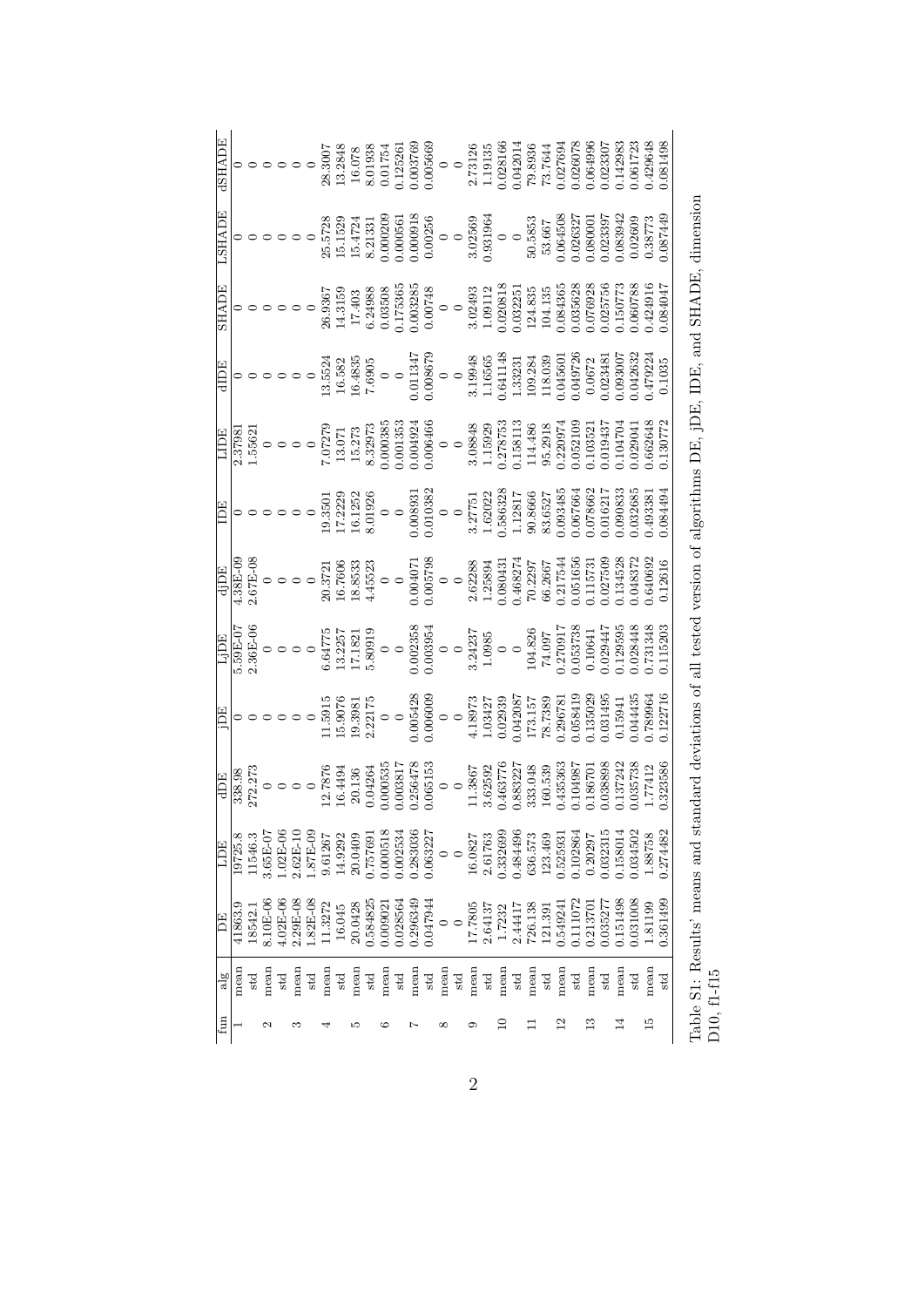| di <sub>SO</sub><br>$\overline{150}$ |          | $\circ \circ \circ \circ \circ \circ$ |              | $\circ$ $\circ$ $\circ$   |                 |         | 28.215<br>29.4096 | 13.454<br>12.5885 | 16.8876<br>13.3855 | 7.29535<br>9.51195 | $\circ$ $\circ$ | $\circ$  | 0.00256<br>0.00058 | 0.004949<br>0.002008 | $\circ$<br>$\circ$ |                 | 2.98488<br>2.1655 | 1.0716<br>0.709313 | 0.42297<br>0.009797 | 1.00754<br>0.026119 | 119.83<br>26.6156 | 104.551<br>35.6828 | 0.068114<br>0.096934 | 0.37453<br>0.25213 | 0.067286<br>0.057458 | 0.016356<br>0.012571 | 0.07747<br>0.049199 | 0.31845<br>0.016471 | 0.401515<br>0.380659 | 0.086599<br>0.073827 |
|--------------------------------------|----------|---------------------------------------|--------------|---------------------------|-----------------|---------|-------------------|-------------------|--------------------|--------------------|-----------------|----------|--------------------|----------------------|--------------------|-----------------|-------------------|--------------------|---------------------|---------------------|-------------------|--------------------|----------------------|--------------------|----------------------|----------------------|---------------------|---------------------|----------------------|----------------------|
| <b>GEPSDE</b>                        |          |                                       |              |                           |                 |         | 17.9843           | 16.7053           | 18.8823            | 4.76756            | 0.01754         | 0.125261 | 0.066833           | 0.024794             | $\circ$            | $\circ$         | 4.6072            | 1.31324            | 0.080823            | 0.061566            | 132.739           | 81.4871            | 0.285988             | 0.074174           | 0.131666             | 0.029803             | 0.109199            | 0.032927            | 1.03582              | 0.189863             |
|                                      |          |                                       |              |                           | $\circ$ $\circ$ |         | 16.2803           | 16.992            | 19.0024            | 2.65445            | 2.59E-06        | 1.85E-05 | 0.083573           | 0.040723             | $\circ$            |                 | 8.35117           | 1.90198            | 0.126133            | 0.072286            | 399.482           | 93.9421            | 0.453123             | 0.069725           | 0.15639              | 0.031994             | 1.26978             | 029456              | 1.20387              | 0.231909             |
| EPSDE                                |          | $\circ\circ\circ\circ\circ$           |              |                           |                 |         | 22.418            | 16.2543           | 19.2397            | 2.47869            | $\circ$         |          | 0.10102            | 0.031084             | $\circ$            |                 | 9.19147           | 2.0121             | 1.133088            | 1.482607            | 390.073           | 133.537            | 1.425954             | 0.84241            | 0.155902             | 0.25154              | 1.28925             | 028387              | 1.24589              | 1.196063             |
| dCoDE                                | 0.00154  | 0.002607                              |              | $\circ \circ \circ \circ$ |                 |         | 3.65E-10          | $2.61E-09$        | 19.1097            | 4.01739            | 0.00055         | 0.000924 | 0.76545            | 0.034148             |                    | $\circ$ $\circ$ | 4.1849<br>1.70752 |                    | $\circ$             |                     | 146.866           | 97.6631            | 1.175073             | 0.142024           | 0.184264             | 0.32531              | 1.136941            | 028905              | 1.11829              | 0.199723             |
| LCoDE                                | 0.034145 | 0.072913                              | $2.66E - 09$ | 1.11E-08                  | $\circ$         | $\circ$ | 3.95E-08          | 1.19E-07          | 19.3073            | 2.52355            | 0.501382        | 0.361955 | 0.101782           | 0.041852             | $\circ$            |                 | 6.82702           | 2.12425            | $\circ$             | $\circ$             | 305.545           | 100.177            | 0.354568             | 0.06918            | 0.213845             | 0.043116             | 0.132083            | 0.30772             | 1.24541              | 0.214946             |
| CoDE                                 | 0.041863 | 0.023218                              | $1.26E - 08$ | 1.39E-08                  |                 | $\circ$ | 1.53395           | 6.83656           | 19.4884            | 2.06628            | 1.56457         | 0.667059 | 0.131134           | 0.029942             | $\circ$            |                 | 8.85495           | 1.70246            | 0.001225            | 0.008745            | 398.771           | 99.67              | 0.382679             | 0.055181           | 0.222682             | 0.033664             | 149147              | 0.036049            | 1.32489              | 0.224203             |
| db6e6rl                              |          | $\circ \circ \circ \circ \circ \circ$ |              |                           |                 |         | 18.2412           | 17.0847           | 19.7346            | 2.17364            | 0.01754         | 0.12526  | 0.012996           | 0.011527             | $\circ$            |                 | 3.35242           | 1.0142             | 0.37963             | 0.045172            | 112.932           | 90.3275            | 0.239444             | 0.64134            | 0.114764             | 0.36924              | 0.09836             | 038524              | 0.710528             | 1.114801             |
| ${\rm Lb666rl}$                      |          |                                       |              |                           | $\circ$         |         | 12.8705           | 16.4058           | 17.3225            | 5.46104            | $\circ$         |          | 0.008819           | 0.007164             | $\circ$            |                 | 3.53342           | 1.00541            | 0.002449            | 0.012244            | 116.7             | 60.729             | 0.256463             | 0.57185            | 119214               | 0.24282              | 1.104214            | 0.02977             | 1.779702             | 0.1058               |
| b6e6r                                |          |                                       |              |                           |                 | $\circ$ | 18.0712           | 17.2463           | 18.8731            | 3.75732            | 0.05262         | 0.212575 | 0.019441           | 0.013857             |                    | $\circ$         | 4.81966           | 1.05026            | 0.040412            | 0.052734            | 188.938           | 81.6434            | 0.309642             | 0.051958           | 0.113781             | 0.031201             | 0.121192            | 0.027307            | 0.798954             | 0.163733             |
| $\frac{8}{3}$                        | mean     | std                                   | mean         | std                       | mean            | std     | mean              | std               | mean               | std                | mean            | std      | mean               | $_{\rm std}$         | mean               | std             | mean              | $_{\rm std}$       | mean                | std                 | mean              | std                | mean                 | std                | mean                 | std                  | mean                | std                 | mean                 | std                  |
| fun                                  |          |                                       | N            |                           | S               |         |                   |                   | S                  |                    | ల               |          | Ņ                  |                      | $^{\circ}$         |                 | ග                 |                    | $\Xi$               |                     | Ξ                 |                    | $^{12}$              |                    | ≌                    |                      | $^{14}$             |                     | 15                   |                      |

| くて・ 「しょくししゃ しょうしょく しょう        |             |
|-------------------------------|-------------|
|                               |             |
|                               |             |
| ٢<br>م                        |             |
| l                             |             |
| $\frac{1}{2}$                 |             |
|                               |             |
|                               |             |
|                               |             |
| j<br>I<br>i<br>I              |             |
|                               |             |
|                               |             |
|                               |             |
|                               |             |
|                               |             |
|                               |             |
| こくらこう                         |             |
|                               |             |
| י המי המי<br>$\sum_{i=1}^{N}$ |             |
| j<br>)<br>)<br>)<br>)<br>)    |             |
| I<br>I<br>l                   |             |
| į                             | i<br>S<br>I |
| )<br>}<br>}<br>j              | Ĩ           |
| I                             |             |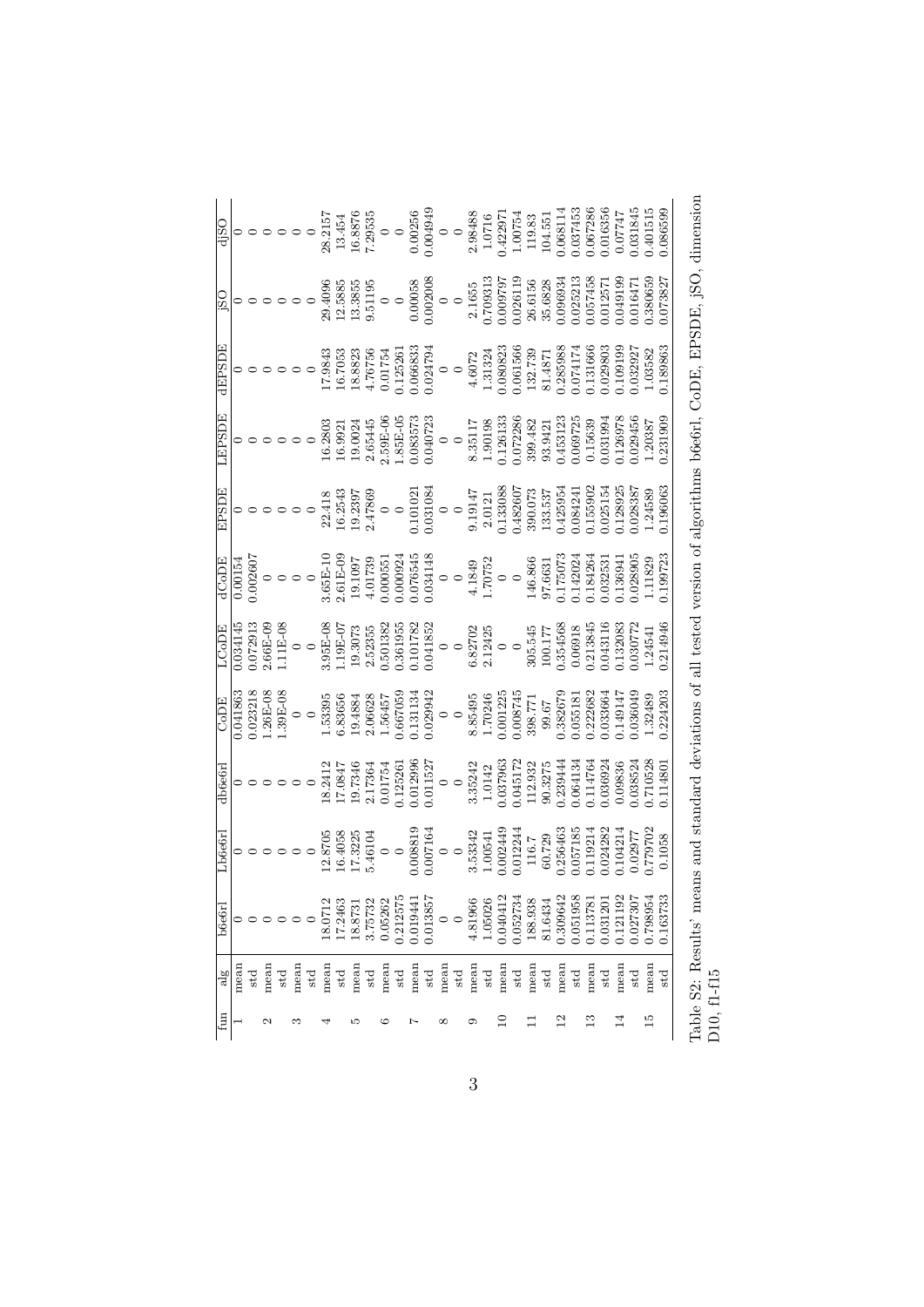| <b>SHADE</b>    |         |          |         |              |         |          |          |              |                 |              | $[\begin{array}{l} 1.42693\\ 0.401752\\ 0.56829\\ 0.68629\\ 0.758474\\ 0.401752\\ 0.364747\\ 0.401752\\ 0.364747\\ 0.401752\\ 0.567151\\ 0.19543\\ 0.1953\\ 0.9989\\ 0.9989\\ 0.909\\ 0.0000\\ 0.00000\\ 0.00000\\ 0.00000\\ 0.00000\\ 0.00000\\ 0.00000\\ 0.0$                                                                                                                                                                                                                                                                                                                                                                                          |              |      |              |         |                         |      |              |         |         |         |                    |         |          |         |                               |         |     |                 |                                                                                                                                                                                                                                                                                                                                                                                                                                                                                                                                                                                                                      |  |
|-----------------|---------|----------|---------|--------------|---------|----------|----------|--------------|-----------------|--------------|----------------------------------------------------------------------------------------------------------------------------------------------------------------------------------------------------------------------------------------------------------------------------------------------------------------------------------------------------------------------------------------------------------------------------------------------------------------------------------------------------------------------------------------------------------------------------------------------------------------------------------------------------------|--------------|------|--------------|---------|-------------------------|------|--------------|---------|---------|---------|--------------------|---------|----------|---------|-------------------------------|---------|-----|-----------------|----------------------------------------------------------------------------------------------------------------------------------------------------------------------------------------------------------------------------------------------------------------------------------------------------------------------------------------------------------------------------------------------------------------------------------------------------------------------------------------------------------------------------------------------------------------------------------------------------------------------|--|
| <b>ALAHS.</b>   |         |          |         |              |         |          |          |              |                 |              | $\begin{array}{l} 1.49957 \\ 1.79072 \\ 0.288116 \\ 0.166720 \\ 0.16720 \\ 0.057654 \\ 0.000000000 \\ 0.00000000 \\ 0.0000000 \\ 0.0000000 \\ 0.0000000 \\ 0.0000000 \\ 0.0000000 \\ 0.0000000 \\ 0.0000000 \\ 0.0000000 \\ 0.000000 \\ 0.000000 \\ 0.000000 \\ 0.000000 \\ 0.$                                                                                                                                                                                                                                                                                                                                                                          |              |      |              |         |                         |      |              |         |         |         |                    |         |          |         |                               |         |     |                 |                                                                                                                                                                                                                                                                                                                                                                                                                                                                                                                                                                                                                      |  |
| HADE            |         |          |         |              |         |          |          |              |                 |              | $\begin{array}{r} 1.6176 \\ 0.351284 \\ 0.36559 \\ 0.36559 \\ 0.374663 \\ 0.00000 \\ 0.000000 \\ 0.000000 \\ 0.000000 \\ 0.000000 \\ 0.000000 \\ 0.000000 \\ 0.000000 \\ 0.000000 \\ 0.000000 \\ 0.000000 \\ 0.000000 \\ 0.000000 \\ 0.000000 \\ 0.000000 \\ 0.000000 \\ 0.00000$                                                                                                                                                                                                                                                                                                                                                                        |              |      |              |         |                         |      |              |         |         |         |                    |         |          |         |                               |         |     |                 |                                                                                                                                                                                                                                                                                                                                                                                                                                                                                                                                                                                                                      |  |
|                 |         |          |         |              |         |          |          |              |                 |              | $\begin{array}{r l} \hline \text{dID} \text{L} \\ 1.19714 \\ 1.470224 \\ 1.4649 \\ 0.02866 \\ 0.057248 \\ 0.02086 \\ 0.057248 \\ 0.057947 \\ 0.1718 \\ 0.00000 \\ 0.057947 \\ 0.1718 \\ 0.00000 \\ 0.00000 \\ 0.00000 \\ 0.00000 \\ 0.00000 \\ 0.00000 \\ 0.00000 \\ 0.00000 \\ 0.00000 \\ 0.00$                                                                                                                                                                                                                                                                                                                                                         |              |      |              |         |                         |      |              |         |         |         |                    |         |          |         |                               |         |     |                 |                                                                                                                                                                                                                                                                                                                                                                                                                                                                                                                                                                                                                      |  |
|                 |         |          |         |              |         |          |          |              |                 |              | $\begin{array}{r} \hline \text{LIDE} \\ 1.19667 \\ 0.36256 \\ 0.32335 \\ 0.340289 \\ 0.00743 \\ 0.00743 \\ 0.00743 \\ 0.000743 \\ 0.00000 \\ 0.00000 \\ 0.00000 \\ 0.00000 \\ 0.00000 \\ 0.00000 \\ 0.00000 \\ 0.00000 \\ 0.00000 \\ 0.00000 \\ 0.00000 \\ 0.00000 \\ 0.00000 \\ 0.00000 \\ 0.$                                                                                                                                                                                                                                                                                                                                                          |              |      |              |         |                         |      |              |         |         |         |                    |         |          |         |                               |         |     |                 |                                                                                                                                                                                                                                                                                                                                                                                                                                                                                                                                                                                                                      |  |
|                 |         |          |         |              |         |          |          |              |                 |              |                                                                                                                                                                                                                                                                                                                                                                                                                                                                                                                                                                                                                                                          |              |      |              |         |                         |      |              |         |         |         |                    |         |          |         |                               |         |     |                 | $[\begin{array}{c} {\bf \underline{1}}{\bf \underline{1}}{\bf \underline{1}}{\bf \underline{1}}{\bf \underline{1}}{\bf \underline{3}}{\bf \underline{1}}{\bf \underline{1}}{\bf \underline{3}}{\bf \underline{1}}{\bf \underline{1}}{\bf \underline{3}}{\bf \underline{1}}{\bf \underline{1}}{\bf \underline{3}}{\bf \underline{1}}{\bf \underline{3}}{\bf \underline{1}}{\bf \underline{3}}{\bf \underline{1}}{\bf \underline{2}}{\bf \underline{3}}{\bf \underline{4}}{\bf \underline{3}}{\bf \underline{5}}{\bf \underline{4}}{\bf \underline{5}}{\bf \underline{6}}{\bf \underline{7}}{\bf \underline{7}}{\bf \$ |  |
|                 |         |          |         |              |         |          |          |              |                 |              | $\begin{array}{r} \text{dipp} \\ \hline 1,35139 \\ 0.420611 \\ 0.6722 \\ 0.68383 \\ 0.692781 \\ 0.6722 \\ 0.69383 \\ 0.60383 \\ 0.60384 \\ 0.60384 \\ 0.60384 \\ 0.60385 \\ 0.60385 \\ 0.60385 \\ 0.60385 \\ 0.60385 \\ 0.60385 \\ 0.60385 \\ 0.60385 \\ 0.60385 \\ 0.60385 \\ 0.60385 \\ 0.6$                                                                                                                                                                                                                                                                                                                                                           |              |      |              |         |                         |      |              |         |         |         |                    |         |          |         |                               |         |     |                 |                                                                                                                                                                                                                                                                                                                                                                                                                                                                                                                                                                                                                      |  |
|                 |         |          |         |              |         |          |          |              |                 |              | $\begin{array}{l} \text{Lip} \\ 1.52047 \\ 1.52047 \\ 1.30446 \\ 0.35194 \\ 0.47233 \\ 0.6100 \\ 0.6100 \\ 0.6100 \\ 0.6100 \\ 0.6100 \\ 0.6100 \\ 0.6100 \\ 0.6100 \\ 0.6100 \\ 0.6100 \\ 0.6100 \\ 0.6100 \\ 0.6100 \\ 0.6100 \\ 0.6100 \\ 0.6100 \\ 0.6100 \\ 0.6100 \\ 0.6100 \\ 0.6100 \\ $                                                                                                                                                                                                                                                                                                                                                         |              |      |              |         |                         |      |              |         |         |         |                    |         |          |         |                               |         |     |                 |                                                                                                                                                                                                                                                                                                                                                                                                                                                                                                                                                                                                                      |  |
|                 |         |          |         |              |         |          |          |              |                 |              | $[\begin{array}{l} \underline{\text{1}}\underline{\text{1}}\underline{\text{1}}\underline{\text{1}}\underline{\text{1}}\underline{\text{1}}\underline{\text{1}}\underline{\text{1}}\underline{\text{1}}\underline{\text{1}}\underline{\text{1}}\underline{\text{1}}\underline{\text{1}}\underline{\text{1}}\underline{\text{1}}\underline{\text{1}}\underline{\text{1}}\underline{\text{1}}\underline{\text{1}}\underline{\text{1}}\underline{\text{1}}\underline{\text{1}}\underline{\text{1}}\underline{\text{1}}\underline{\text{1}}\underline{\text{1}}\underline{\text{1}}\underline{\text{1}}\underline{\text{1}}\underline{\text{1}}\underline{\$ |              |      |              |         |                         |      |              |         |         |         |                    |         |          |         |                               |         |     |                 |                                                                                                                                                                                                                                                                                                                                                                                                                                                                                                                                                                                                                      |  |
|                 |         |          |         |              |         |          |          |              |                 |              | $\begin{array}{r} 2.06228 \\ 0.410641 \\ 0.12244 \\ 1.66608 \\ 0.175051 \\ 0.175051 \\ 0.121915 \\ 0.121915 \\ 0.133824 \\ 0.148718 \\ 0.148718 \\ 0.08868 \\ 0.08868 \\ 0.08868 \\ 0.00886 \\ 0.00886 \\ 0.00886 \\ 0.00886 \\ 0.00886 \\ 0.00886 \\ 0.00886 \\ 0.00886 \\ 0.0088$                                                                                                                                                                                                                                                                                                                                                                      |              |      |              |         |                         |      |              |         |         |         |                    |         |          |         |                               |         |     |                 |                                                                                                                                                                                                                                                                                                                                                                                                                                                                                                                                                                                                                      |  |
| E               | 2.4841  | 1.205209 | 77.5743 | 31.0928      | 3.36261 | 1.24321  | 1.520594 | 1.147432     | 0.33277         | 0.185414     | $\begin{array}{c} 0.873978 \\ 0.326552 \\ 0.048072 \\ 0.058624 \end{array}$                                                                                                                                                                                                                                                                                                                                                                                                                                                                                                                                                                              |              |      |              | 329.457 | $1.72E-13$<br>$124.155$ |      | 4.22555      | 145.885 | 11.3109 | 100.232 | 0.046034           | 2.96465 | 1.526424 | 357.628 | 2.99923                       | 273.015 |     | 112.198         | 15.7529                                                                                                                                                                                                                                                                                                                                                                                                                                                                                                                                                                                                              |  |
| E               | 2.66028 | 1.22413  | 110.303 | 31.975       | 3.71773 | 0.897682 | 1.630452 | 0.133315     | 0.814074        | 0.389749     | $\begin{array}{c} 1.67798 \\ 0.715488 \\ 0.145948 \\ 0.11571 \end{array}$                                                                                                                                                                                                                                                                                                                                                                                                                                                                                                                                                                                |              |      |              | 329.457 | 1.72E-13<br>124.647     |      | 4.03013      | 165.736 | 16.0694 | 100.236 | 0.04184<br>74.7772 |         | 131.1    | 359.661 | 5.17694<br>333.509<br>33.7936 |         |     | 538.14          | 22.285                                                                                                                                                                                                                                                                                                                                                                                                                                                                                                                                                                                                               |  |
| $a\overline{a}$ | mean    | std      | mean    | $_{\rm std}$ | mean    | std      | mean     | $_{\rm std}$ | mean            | $_{\rm std}$ | mean                                                                                                                                                                                                                                                                                                                                                                                                                                                                                                                                                                                                                                                     | $_{\rm std}$ | mean | $_{\rm std}$ | mean    | $_{\rm std}$            | mean | $_{\rm std}$ | mean    | std     | mean    | std                | mean    | std      | mean    | $_{\rm std}$                  | mean    | std | mean            | std                                                                                                                                                                                                                                                                                                                                                                                                                                                                                                                                                                                                                  |  |
| $f_{\rm{un}}$   |         |          |         |              | ≌       |          |          |              | $\overline{20}$ |              | ಸ                                                                                                                                                                                                                                                                                                                                                                                                                                                                                                                                                                                                                                                        |              | 22   |              | 23      |                         |      |              | 25      |         | $^{26}$ |                    |         |          | $^{28}$ |                               | 29      |     | $\overline{30}$ |                                                                                                                                                                                                                                                                                                                                                                                                                                                                                                                                                                                                                      |  |

Table S3: Results' means and standard deviations of all tested version of algorithms DE, jDE, IDE, and SHADE, dimension Table S3: Results' means and standard deviations of all tested version of algorithms DE, jDE, IDE, and SHADE, dimension D10, f16-f30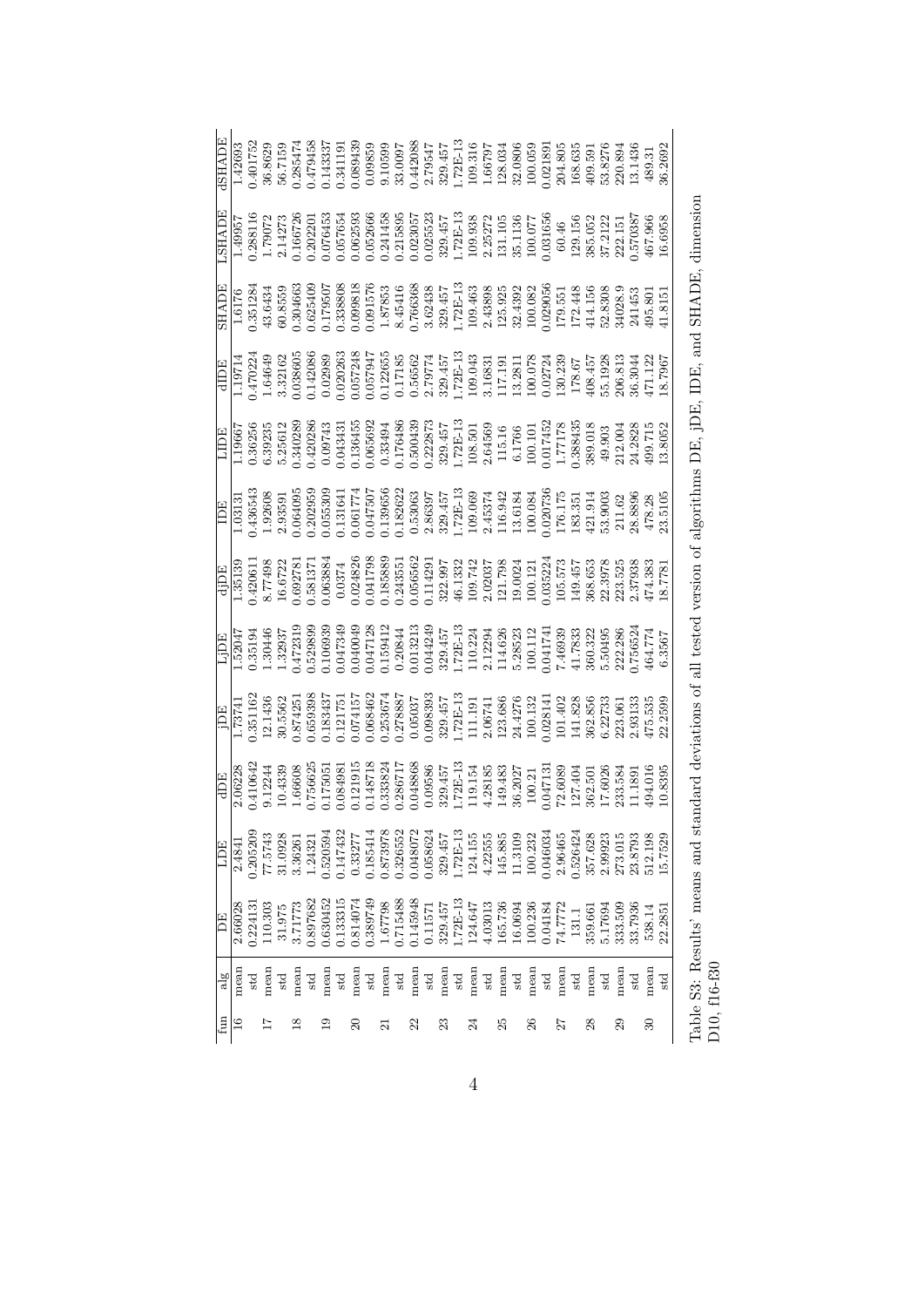| fun                     | alg          | b6e6r    | Lb6e6rl  | db6e6r     | <b>ECOD</b> | HCODE     | dCoDE     | EPSDE     | <b>GRAAT</b> | dEPSDE     | SS)        | djSO      |
|-------------------------|--------------|----------|----------|------------|-------------|-----------|-----------|-----------|--------------|------------|------------|-----------|
| ≌                       | mean         | 1.80472  | 1.68146  | 1.53924    | 2.3542      | 2.29753   | 1.92366   | 2.18088   | 2.09114      | 1.65207    | 0.956695   | 1.11707   |
|                         | std          | 0.294452 | 0.261532 | 0.373346   | 0.235408    | 0.185936  | 0.324309  | 0.283658  | 0.304383     | 1.373847   | 0.27200    | 0.411884  |
| 17                      | mean         | 5.81125  | 0.820554 | 12.1582    | 46.0036     | 22.1501   | 1.90168   | 7.39156   | 4.43971      | 1.65588    | 1.44983    | 10.7659   |
|                         | std          | 15.8789  | 0.771513 | 26.711     | 18.6307     | 14.627    | 3.84439   | 5.85426   | 4.64608      | 2.74369    | 1.98177    | 28.5061   |
| $^{8}$                  | mean         | 0.54853  | 0.314769 | 0.394426   | 2.08191     | 1.60716   | 0.343495  | 0.216923  | 0.231989     | 0.181835   | 0.077855   | 0.19518   |
|                         | std          | 0.488253 | 0.246912 | 0.534045   | 0.640526    | 1.04814   | 0.464441  | 0.264544  | 0.18217      | 0.168755   | 0.121796   | 0.598276  |
| $\mathbf{c}$            | mean         | 0.145472 | 0.092822 | 0.067482   | 0.446302    | 0.400423  | 0.101578  | 0.26338   | 0.257366     | 0.093246   | 0.048197   | 0.501091  |
|                         | std          | 0.079449 | 0.047764 | 0.05347    | 1.118934    | 0.95993   | 0.056806  | 0.12523   | 0.09091      | 0.040228   | 0.31783    | 0.651588  |
| $\Omega$                | mean         | 0.045395 | 0.040608 | 0.023032   | 0.75698     | 0.502366  | 0.161556  | 0.119624  | 0.112416     | 0.021979   | 0.08352    | 0.151204  |
|                         | std          | 0.095549 | 0.073562 | 0.048354   | 0.202434    | 0.200668  | 0.086715  | 0.102024  | 0.105449     | 0.037601   | 0.07783    | 1.138096  |
| $\overline{\mathbf{z}}$ | mean         | 1.92647  | 0.366943 | 2.13204    | 1.88159     | 0.992863  | 0.168391  | 1.428954  | 0.277387     | 0.244349   | 0.361517   | 0.152474  |
|                         | std          | 4.46661  | 0.222651 | 5.06343    | 0.878153    | 0.564476  | 0.191079  | 0.279069  | 0.23267      | 0.225624   | 0.33850    | 0.190968  |
| 22                      | mean         | 0.151646 | 0.070571 | 0.143991   | 0.68667     | 0.25988   | 0.056143  | 0.199625  | 0.123216     | 0.115416   | 0.686008   | 4.54708   |
|                         | $_{\rm std}$ | 0.179763 | 0.119593 | 0.167448   | 0.908055    | 0.11397   | 0.059122  | 0.154499  | 0.122743     | 0.161037   | 2.79853    | 8.37779   |
| 23                      | mean         | 329.457  | 329.457  | 329.457    | 329.457     | 329.457   | 329.457   | 329.457   | 329.457      | 329.457    | 329.457    | 329.457   |
|                         | std          | 1.72E-13 | 1.72E-13 | $1.72E-13$ | $.72E-13$   | L.72E-13  | $.72E-13$ | $.72E-13$ | 1.72E-13     | $1.72E-13$ | $1.72E-13$ | $.72E-13$ |
| $\mathbb{Z}$            | mean         | 112.046  | 110.673  | 111.707    | 118.233     | 115.275   | 112.144   | 116.114   | 114.604      | 111.208    | 108.072    | 109.798   |
|                         | std          | 2.20874  | 1.64368  | 2.15434    | 2.91881     | 3.03176   | 3.37634   | 1.98725   | 2.55683      | 2.71872    | 2.02085    | 1.32249   |
| 25                      | mean         | 157.954  | 133.788  | 167.669    | 127.584     | 121.192   | 117.638   | 131.162   | 117.748      | 135.238    | 129.661    | 149.515   |
|                         | $_{\rm std}$ | 43.4441  | 38.3345  | 41.355     | 15.6116     | 4.72808   | 12.7105   | 25.8817   | 6.03922      | 38.9882    | 33.1795    | 38.4503   |
| 26                      | mean         | 100.123  | 100.121  | 100.113    | 100.212     | 100.2     | 100.191   | 100.152   | 100.154      | 100.138    | 100.062    | 100.065   |
|                         | std          | 036886   | 0.035954 | 0.38182    | 0.033529    | 0.35263   | 0.3379    | 0.30036   | 0.31763      | 0.29675    | 0.1256     | 0.16833   |
| 27                      | mean         | 234.024  | 15.4569  | 152.061    | 3.29523     | 2.99552   | 16.4664   | 123.059   | 41.0288      | 85.5442    | 56.0916    | 186.88    |
|                         | std          | 177.693  | 69.0052  | 183.982    | 1.44065     | 0.515135  | 58.8256   | 174.849   | 119.571      | 146.789    | 119.978    | 159.339   |
| 28                      | mean         | 388.694  | 362.704  | 389.43     | 356.827     | 356.827   | 357.063   | 390.538   | 378.91       | 374.387    | 378.436    | 102.268   |
|                         | std          | 44.7624  | 17.6735  | 46.528     | $.72E-13$   | $.72E-13$ | 68356     | 18.4611   | 41.8483      | 33.841     | 26.2039    | 14.9873   |
| 29                      | mean         | 220.554  | 221.886  | 34030.4    | 218.679     | 221.975   | 221.871   | 222.05    | 221.827      | 218.266    | 221.936    | 223.202   |
|                         | std          | 12.705   | 0.459688 | 241453     | 7.4508      | 0.2313    | 0.23936   | 1.56652   | 1.34987      | 18.1037    | 0.3887     | 3.23888   |
| $\mathbb{S}^2$          | mean         | 476.466  | 462.624  | 473.079    | 191.593     | 475.053   | 465.916   | 169.347   | 463.589      | 168.912    | 164.957    | 478.864   |
|                         | std          | 26.796   | 0.558905 | 22.0673    | 13.9174     | 9.07907   | 5.97939   | 19.9948   | 5.42152      | 17.8689    | 9.18934    | 36.4823   |

| ֖֖֖֧ׅ֖֧֪ׅ֖֧֪ׅ֪֪֪ׅ֖֧֪֪ׅ֪֪֪ׅ֧֪ׅ֧֪ׅ֧֚֚֚֚֚֚֚֚֚֚֚֚֚֚֚֚֚֚֚֚֚֚֚֚֚֚֚֚֚֚֚֚֚֚֚֚֬֝֝֝֓֞֝֝<br>$\frac{1}{2}$<br>j |                      |
|-----------------------------------------------------------------------------------------------------|----------------------|
|                                                                                                     |                      |
| Contracted that is a second                                                                         |                      |
|                                                                                                     |                      |
|                                                                                                     |                      |
| ļ<br>١                                                                                              |                      |
| - これのことになる                                                                                          |                      |
| j<br>l                                                                                              |                      |
| 5<br>!                                                                                              |                      |
| $\ddot{\phantom{a}}$<br>;<br>;                                                                      |                      |
| $\frac{1}{2}$<br>てくら                                                                                |                      |
| )<br>}<br>}<br>c<br>Sepa<br>3<br>Stra                                                               |                      |
| l<br>)<br>)<br>)<br>)<br>j<br>$\overline{a}$<br>l<br>l                                              |                      |
|                                                                                                     |                      |
| こうこう<br>۱                                                                                           | ׇ֚֬֓֡<br>֧֚֚֬֝֬<br>I |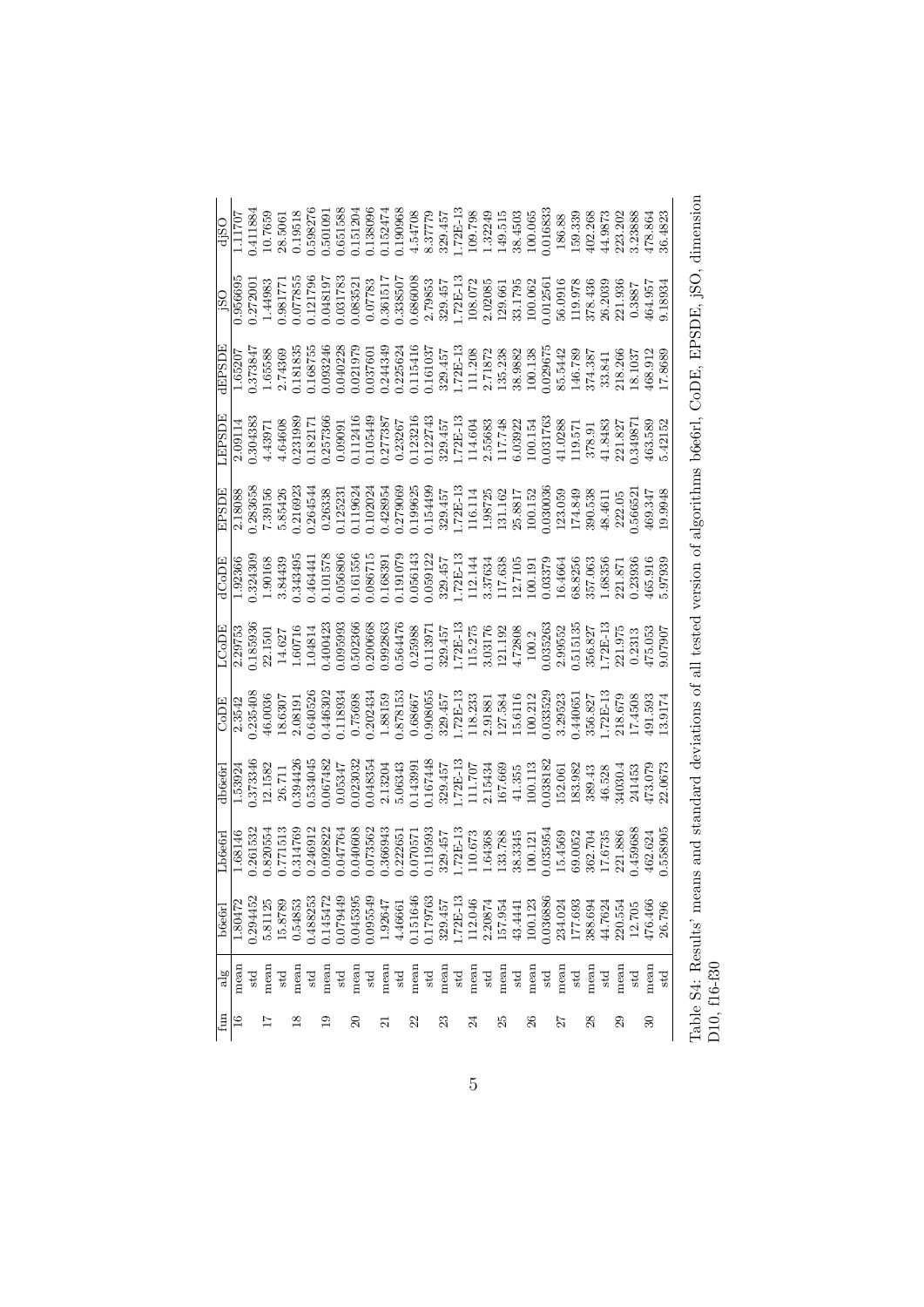| ISHADE      |              |          |                                                                                                                                                                                                                                                                                                                                                                      |         |         |         |         |              |         |          |         |              |          |          |         |              |         |         |         |              |         |         |         |          |          |          |          |        |         | 1.365742                                                                                                                                                                                                                                                                                                                                                        |  |
|-------------|--------------|----------|----------------------------------------------------------------------------------------------------------------------------------------------------------------------------------------------------------------------------------------------------------------------------------------------------------------------------------------------------------------------|---------|---------|---------|---------|--------------|---------|----------|---------|--------------|----------|----------|---------|--------------|---------|---------|---------|--------------|---------|---------|---------|----------|----------|----------|----------|--------|---------|-----------------------------------------------------------------------------------------------------------------------------------------------------------------------------------------------------------------------------------------------------------------------------------------------------------------------------------------------------------------|--|
| LSHADE      |              |          |                                                                                                                                                                                                                                                                                                                                                                      |         |         |         |         |              |         |          |         |              |          |          |         |              |         |         |         |              |         |         |         |          |          |          |          |        |         | .361838                                                                                                                                                                                                                                                                                                                                                         |  |
|             |              |          |                                                                                                                                                                                                                                                                                                                                                                      |         |         |         |         |              |         |          |         |              |          |          |         |              |         |         |         |              |         |         |         |          |          |          |          |        |         | 2.93335<br>0.589097                                                                                                                                                                                                                                                                                                                                             |  |
|             |              |          | $\begin{array}{r rrrr} &\text{dIDE} \\\hline \text{529.8} \\\hline \text{77529.8} \\\hline \text{41639.6} \\\hline \text{0.085705} \\\hline \text{0.08705} \\\hline \text{0.031155} \\\hline \text{0.002768} \\\hline \text{0.002768} \\\hline \text{0.002768} \\\hline \text{0.002768} \\\hline \text{0.002768} \\\hline \text{0.0021452} \\\hline \text{0.0021453$ |         |         |         |         |              |         |          |         |              |          |          |         |              |         |         |         |              |         |         |         |          |          |          |          |        |         |                                                                                                                                                                                                                                                                                                                                                                 |  |
|             |              |          |                                                                                                                                                                                                                                                                                                                                                                      |         |         |         |         |              |         |          |         |              |          |          |         |              |         |         |         |              |         |         |         |          |          |          |          |        |         | $\begin{array}{r} \text{LDE} \\ 1001660 \\ 0.945361 \\ 0.045361 \\ 0.05148 \\ 0.05148 \\ 0.05148 \\ 0.05148 \\ 0.061563 \\ 0.061563 \\ 0.061563 \\ 0.061563 \\ 1.3124 \\ 1.3124 \\ 0.070368 \\ 0.070368 \\ 0.070368 \\ 0.070368 \\ 0.070368 \\ 0.070368 \\ 0.070368 \\ 0.00000 \\ 0.000$                                                                        |  |
|             |              |          |                                                                                                                                                                                                                                                                                                                                                                      |         |         |         |         |              |         |          |         |              |          |          |         |              |         |         |         |              |         |         |         |          |          |          |          |        |         | $[\begin{array}{c} \text{DE} \\ \text{19321.5} \\ \text{2532.15} \\ \text{2533.8} \\ \text{2533.8} \\ \text{3533.8} \\ \text{5533.8} \\ \text{5533.8} \\ \text{5533.8} \\ \text{5533.8} \\ \text{5533.8} \\ \text{5533.8} \\ \text{6533.7} \\ \text{7533.8} \\ \text{7533.8} \\ \text{7533.8} \\ \text{7533.8} \\ \text{7533.8} \\ \text{7533.8} \\ \text{7533$ |  |
|             |              |          |                                                                                                                                                                                                                                                                                                                                                                      |         |         |         |         |              |         |          |         |              |          |          |         |              |         |         |         |              |         |         |         |          |          |          |          |        |         |                                                                                                                                                                                                                                                                                                                                                                 |  |
|             |              |          |                                                                                                                                                                                                                                                                                                                                                                      |         |         |         |         |              |         |          |         |              |          |          |         |              |         |         |         |              |         |         |         |          |          |          |          |        |         | 1.580849                                                                                                                                                                                                                                                                                                                                                        |  |
|             |              |          |                                                                                                                                                                                                                                                                                                                                                                      |         |         |         |         |              |         |          |         |              |          |          |         |              |         |         |         |              |         |         |         |          |          |          |          |        |         | .60272                                                                                                                                                                                                                                                                                                                                                          |  |
| <b>ADE</b>  |              |          | $\begin{array}{l} 9384640 \\ 00074152 \\ 0.0529548 \\ 0.155467 \\ 0.1531353 \\ 0.20876 \\ 0.320548 \\ 0.431353 \\ 0.20876 \\ 0.20876 \\ 0.14583 \\ 0.07365 \\ 0.073651 \\ 1.19 \\ 1.19 \\ 1.19 \\ 1.19 \\ 1.19 \\ 1.10 \\ 0.073651 \\ 1.19 \\ 1.10 \\ 1.11 \\ 1.19 \\ 1.10 \\ 1.11 \\ 1.12$                                                                          |         |         |         |         |              |         |          |         |              |          |          |         |              |         |         |         |              |         |         |         |          |          |          |          |        |         | 1.4093                                                                                                                                                                                                                                                                                                                                                          |  |
| LDE         | $1.16E + 08$ | 24727800 | 37742.8                                                                                                                                                                                                                                                                                                                                                              | 25442.8 | 68.3506 | 41.2694 | 122.628 | 7.04419      | 20.9054 | 0.045765 | 32.149  | 1.44439      | 0.167787 | 0.236214 | 124.377 | 7.08503      | 206.973 | 10.8167 | 3841.1  | 280.468      | 6517.44 | 341.702 | 1.92619 | 0.302552 | 0.563785 | 0.064316 | 1.331647 | 047404 | 22.1515 | 1.51456                                                                                                                                                                                                                                                                                                                                                         |  |
| E           | 97054700     | 18208000 | 93.0919                                                                                                                                                                                                                                                                                                                                                              | 30.3108 | 5.14352 | 1.64848 | 123.47  | 8.1377       | 20.8815 | 0.069493 | 31.4734 | 1.07121      | 0.95422  | 0.12332  | 107.987 | 8.1695       | 203.541 | 9.6968  | 3382.54 | 279.738      | 6416.89 | 336.259 | 1.9065  | 0.223487 | 0.529673 | 0.54237  | 1.316252 | 054729 | 19.6115 | 1.04301                                                                                                                                                                                                                                                                                                                                                         |  |
| $rac{8}{6}$ | mean         |          | mean                                                                                                                                                                                                                                                                                                                                                                 | std     | mean    | std     | mean    | $_{\rm std}$ | mean    | std      | mean    | $_{\rm std}$ | mean     | std      | mean    | $_{\rm std}$ | mean    | std     | mean    | $_{\rm std}$ | mean    | std     | mean    | std      | mean     | std      | mean     | std    | mean    |                                                                                                                                                                                                                                                                                                                                                                 |  |
| fun         |              |          | N                                                                                                                                                                                                                                                                                                                                                                    |         |         |         |         |              |         |          |         |              |          |          |         |              |         |         |         |              |         |         |         |          |          |          |          |        | Ю       |                                                                                                                                                                                                                                                                                                                                                                 |  |

Table S5: Results' means and standard deviations of all tested version of algorithms DE, jDE, IDE, and SHADE, dimension Table S5: Results' means and standard deviations of all tested version of algorithms DE, jDE, IDE, and SHADE, dimension D30, f1-f15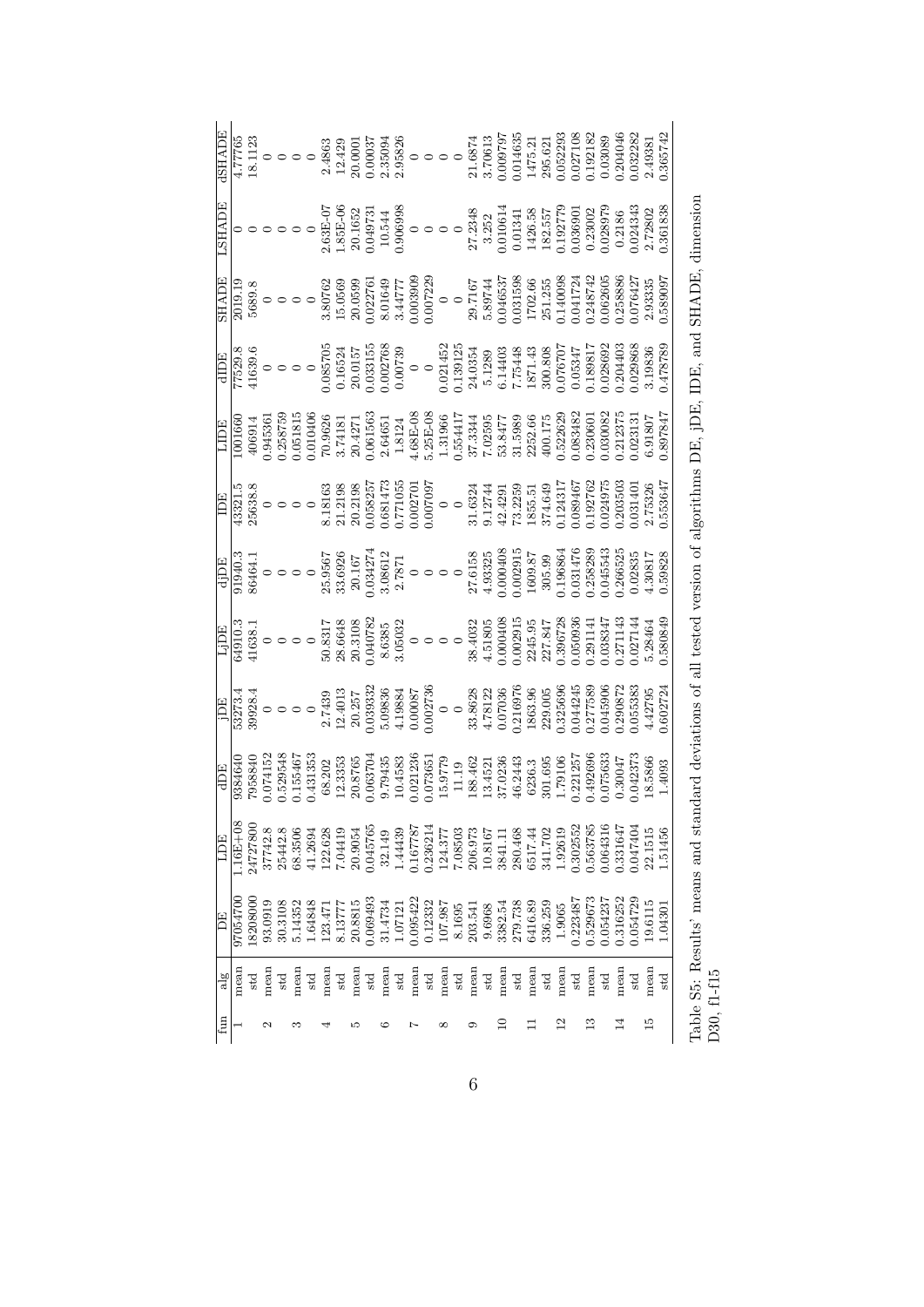| djSO          |       |              |                                 |              |                                  |              |        |              |                                                                                                                                                                                                                                                                                                                                                        |              |         |              |      |                          |         |              |         |              |          |              |        |              |          |              |          |          |          |              | 2.0353             | 0.408835 |
|---------------|-------|--------------|---------------------------------|--------------|----------------------------------|--------------|--------|--------------|--------------------------------------------------------------------------------------------------------------------------------------------------------------------------------------------------------------------------------------------------------------------------------------------------------------------------------------------------------|--------------|---------|--------------|------|--------------------------|---------|--------------|---------|--------------|----------|--------------|--------|--------------|----------|--------------|----------|----------|----------|--------------|--------------------|----------|
| jSO           |       |              |                                 |              | $\circ\circ\circ\circ\circ\circ$ |              |        |              |                                                                                                                                                                                                                                                                                                                                                        |              |         |              |      |                          |         |              |         |              |          |              |        |              |          |              |          |          |          |              |                    |          |
| <b>JEPSD</b>  |       |              |                                 |              |                                  |              |        |              | $\begin{array}{r} \bf{392.964} \\ \bf{1019.58} \\ \bf{1019.58} \\ \bf{0} \\ \bf{1019.59} \\ \bf{112.43771} \\ \bf{213.63756} \\ \bf{51.43859} \\ \bf{61.63756} \\ \bf{62.63756} \\ \bf{71.43771} \\ \bf{83.63756} \\ \bf{0} \\ \bf{0} \\ \bf{0} \\ \bf{0} \\ \bf{0} \\ \bf{0} \\ \bf{0} \\ \bf{0} \\ \bf{0} \\ \bf{0} \\ \bf{0} \\$                    |              |         |              |      |                          |         |              |         |              |          |              |        |              |          |              |          |          |          |              | 10.4675            | 1.892178 |
| <b>TESSDE</b> |       |              |                                 |              |                                  |              |        |              |                                                                                                                                                                                                                                                                                                                                                        |              |         |              |      |                          |         |              |         |              |          |              |        |              |          |              |          |          |          |              |                    |          |
|               |       |              |                                 |              |                                  |              |        |              | $\begin{array}{r} \text{EPSDE} \\ \text{18004.6} \\ \text{18004.7} \\ \text{18004.7} \\ \text{18004.8} \\ \text{18034.1} \\ \text{18034.1} \\ \text{18034.1} \\ \text{18034.1} \\ \text{1803333} \\ \text{180333} \\ \text{20.5573} \\ \text{21.2933} \\ \text{22.5133} \\ \text{23.5133} \\ \text{24.106} \\ \text{25.1124} \\ \text{26.117617} \\ \$ |              |         |              |      |                          |         |              |         |              |          |              |        |              |          |              |          |          |          |              | 10.5268            |          |
| dCoDE         |       |              |                                 |              |                                  |              |        |              | $\begin{array}{r} 105046 \\ 93164 \\ 93164 \\ 032,233 \\ 00.200552 \\ 0.037885 \\ 0.037885 \\ 141877 \\ 127689 \\ 0.057994 \\ 127689 \\ 0.057994 \\ 0.057994 \\ 0.057994 \\ 0.057994 \\ 0.058527 \\ 0.05437 \\ 0.0411966 \\ 0.05852 \\ 0.013498 \\ 0.0411966 \\ 0.013498 \\ 0.0134$                                                                    |              |         |              |      |                          |         |              |         |              |          |              |        |              |          |              |          |          |          |              | 13.9484<br>1.33375 |          |
| LCoDE         |       |              |                                 |              |                                  |              |        |              | $\begin{array}{l} 1209820 \\ 578862 \\ 56158.7 \\ 2643888 \\ 0.631053 \\ 0.425414 \\ 24.2035 \\ 25.7424 \\ 264.868 \\ 0.056313 \\ 27.7424 \\ 1.03559 \\ 0.0149366 \\ 0.149360 \\ 0.149360 \\ 1.031366 \\ 1.031366 \\ 1.031368 \\ 1.031360 \\ 1.031360 \\ 1.031360 \\ 1.031360 \\ 1$                                                                    |              |         |              |      |                          |         |              |         |              |          |              |        |              |          |              |          |          |          |              | 17.6675<br>1.68203 |          |
| CoDE          |       |              |                                 |              |                                  |              |        |              | $\begin{array}{r} \text{53213.2} \\ \text{53213.3} \\ \text{0.379269} \\ \text{0.141543} \\ \text{0.141543} \\ \text{0.141543} \\ \text{0.141543} \\ \text{0.141543} \\ \text{0.141543} \\ \text{0.14157} \\ \text{0.14157} \\ \text{1.1559} \\ \text{1.1559} \\ \text{1.1559} \\ \text{1.1559} \\ \text{1.1559} \\ \text{1.1559} \\ \text{1.157$      |              |         |              |      |                          |         |              |         |              |          |              |        |              |          |              |          |          |          | 1.036775     | 14.0097            | .0796    |
| 1b6e6rl       |       |              |                                 |              |                                  |              |        |              | $\begin{array}{r} \text{8237.28} \\ \text{7450.32} \\ \text{1.19E-O7} \\ \text{9.21E-08} \\ \text{1.9.3775} \\ \text{1.19E-07} \\ \text{1.19E-08} \\ \text{1.19.3775} \\ \text{1.19.3775} \\ \text{2.92775} \\ \text{2.92775} \\ \text{3.0353} \\ \text{5.0353} \\ \text{6.22245} \\ \text{7450.33775} \\ \text{8.4683} \\ \text{5.0353} \\ \text$     |              |         |              |      |                          |         |              |         |              |          |              |        |              |          |              |          |          |          |              |                    |          |
| Lb6e6r        |       |              |                                 |              |                                  |              |        |              | $\begin{array}{r} 638.423 \\ 638.481 \\ 5.05\text{E-NS} \\ 1.16\text{E-UT} \\ 24.86\text{E-UN} \\ 3.47\text{E-NS} \\ 24.982 \\ 20.3067 \\ 0.035144 \\ 13.113 \\ 24.982 \\ 0.000193 \\ 0.000193 \\ 0.000193 \\ 0.00171 \\ 0.000193 \\ 0.001755 \\ 5.29553 \\ 5.29553 \\ 5.23656 \\ 0.000006 \\ 0.$                                                      |              |         |              |      |                          |         |              |         |              |          |              |        |              |          |              |          |          |          |              |                    |          |
| b6e6r         | 35620 | 24638.3      | $\circ$ $\circ$ $\circ$ $\circ$ |              |                                  |              | 5.1599 | 17.2762      | 20.2669                                                                                                                                                                                                                                                                                                                                                | 0.031409     | 11.7977 | 3.42137      |      | $0.000676$<br>$0.002834$ | $\circ$ |              | 42.5999 | 6.57109      | 0.045721 | 0.024286     | 1958.7 | 256.624      | 0.342824 | 0.039861     | 0.337698 | 0.037014 | 0.246147 | 0.32536      | 5.55762            | 0.609998 |
| alg           | mean  | $_{\rm std}$ | mean                            | $_{\rm std}$ | mean                             | $_{\rm std}$ | mean   | $_{\rm std}$ | mean                                                                                                                                                                                                                                                                                                                                                   | $_{\rm std}$ | mean    | $_{\rm std}$ | mean | $_{\rm std}$             | mean    | $_{\rm std}$ | mean    | $_{\rm std}$ | mean     | $_{\rm std}$ | mean   | $_{\rm std}$ | mean     | $_{\rm std}$ | mean     | std      | mean     | $_{\rm std}$ | mean               | std      |
| $\lim$        |       |              |                                 |              |                                  |              |        |              |                                                                                                                                                                                                                                                                                                                                                        |              |         |              |      |                          |         |              |         |              |          |              |        |              | $^{2}$   |              |          |          |          |              | 10                 |          |

Table S6: Results' means and standard deviations of all tested version of algorithms b6e6rl, CoDE, EPSDE, jSO, dimension Table S6: Results' means and standard deviations of all tested version of algorithms b6e6rl, CoDE, EPSDE, jSO, dimension D30, f1-f15

7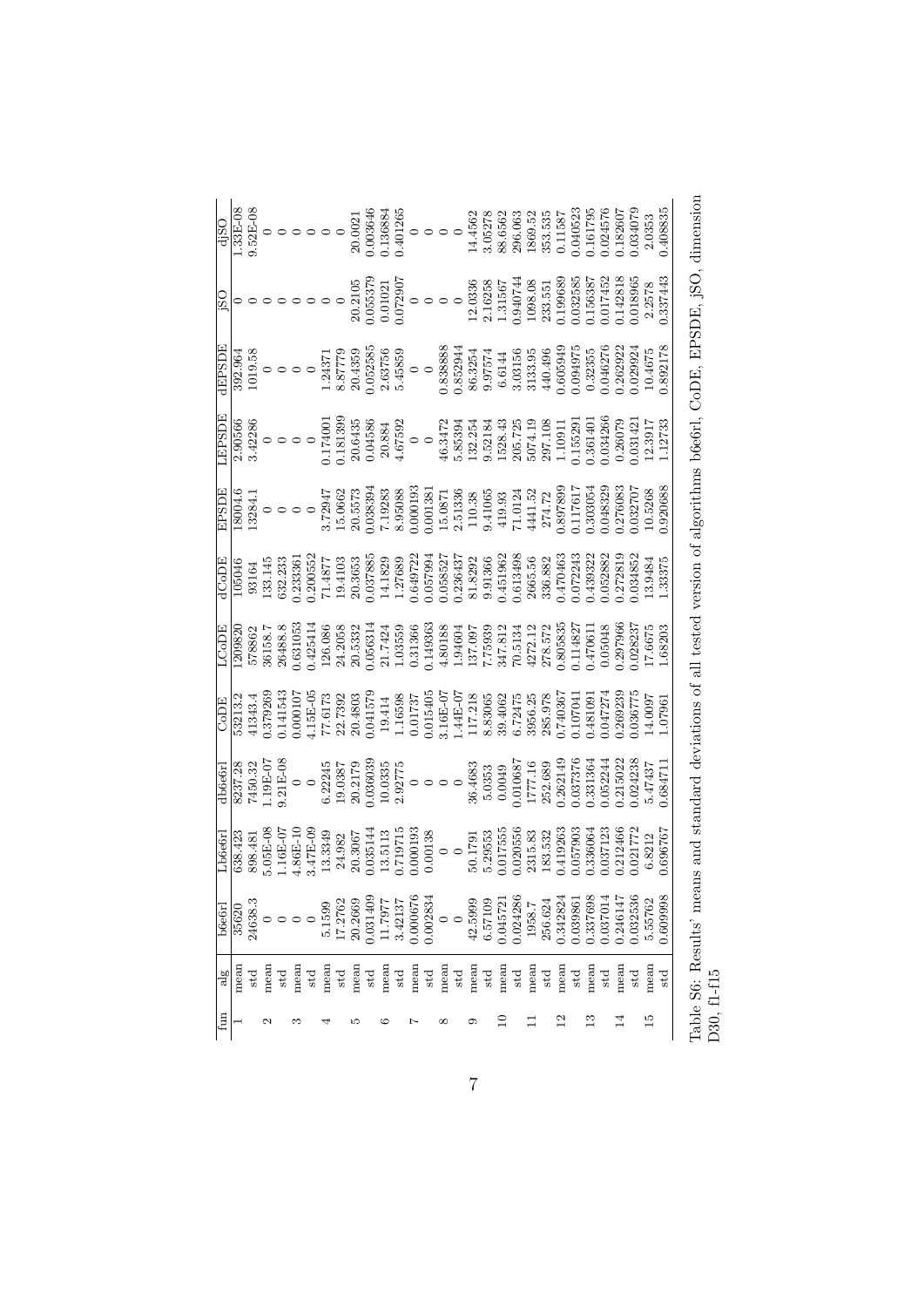| <b>IGAHS</b> |         |         |                                                                                                                                                                                                                                                                                                                                                    |              |         |              |        |                                                                                                         |                     |              |      |                           |              |    |                                                                   |  |                           |                                                                                                                                                                                                                                                                                       |         |              |      |              |      |              |                    |         |                 | $\begin{array}{l} 9.30308 \\ 9.417921 \\ 291.24 \\ 155.298 \\ 4.35036 \\ 6.417921 \\ 155.294 \\ 4.3507 \\ 6.43507 \\ 6.43507 \\ 6.43507 \\ 6.43507 \\ 6.43507 \\ 6.43507 \\ 6.43507 \\ 6.43507 \\ 6.43507 \\ 6.43507 \\ 6.43507 \\ 6.43507 \\ 6.43507 \\ 6.43507 \\ 6.43507 \\ 6.435$                |  |
|--------------|---------|---------|----------------------------------------------------------------------------------------------------------------------------------------------------------------------------------------------------------------------------------------------------------------------------------------------------------------------------------------------------|--------------|---------|--------------|--------|---------------------------------------------------------------------------------------------------------|---------------------|--------------|------|---------------------------|--------------|----|-------------------------------------------------------------------|--|---------------------------|---------------------------------------------------------------------------------------------------------------------------------------------------------------------------------------------------------------------------------------------------------------------------------------|---------|--------------|------|--------------|------|--------------|--------------------|---------|-----------------|------------------------------------------------------------------------------------------------------------------------------------------------------------------------------------------------------------------------------------------------------------------------------------------------------|--|
|              |         |         |                                                                                                                                                                                                                                                                                                                                                    |              |         |              |        |                                                                                                         |                     |              |      |                           |              |    |                                                                   |  |                           |                                                                                                                                                                                                                                                                                       |         |              |      |              |      |              |                    |         |                 | $\begin{array}{l} 9.66158 \\ 9.66159 \\ 1456903 \\ 14358.25 \\ 460.62 \\ 5444209 \\ 649939 \\ 6493939 \\ 6539368 \\ 653086 \\ 653086 \\ 653086 \\ 653086 \\ 653086 \\ 653086 \\ 653086 \\ 653086 \\ 653086 \\ 653086 \\ 653086 \\ 65309 \\ 65309 \\ 65309 \\ 65309 \\ 65309 \\ 65309 \\ 65$          |  |
|              |         |         |                                                                                                                                                                                                                                                                                                                                                    |              |         |              |        |                                                                                                         |                     |              |      |                           |              |    |                                                                   |  |                           |                                                                                                                                                                                                                                                                                       |         |              |      |              |      |              |                    |         |                 |                                                                                                                                                                                                                                                                                                      |  |
|              |         |         |                                                                                                                                                                                                                                                                                                                                                    |              |         |              |        |                                                                                                         |                     |              |      |                           |              |    |                                                                   |  |                           |                                                                                                                                                                                                                                                                                       |         |              |      |              |      |              |                    |         |                 |                                                                                                                                                                                                                                                                                                      |  |
|              |         |         |                                                                                                                                                                                                                                                                                                                                                    |              |         |              |        |                                                                                                         |                     |              |      |                           |              |    |                                                                   |  |                           |                                                                                                                                                                                                                                                                                       |         |              |      |              |      |              |                    |         |                 |                                                                                                                                                                                                                                                                                                      |  |
|              |         |         |                                                                                                                                                                                                                                                                                                                                                    |              |         |              |        |                                                                                                         |                     |              |      |                           |              |    |                                                                   |  |                           |                                                                                                                                                                                                                                                                                       |         |              |      |              |      |              |                    |         |                 | $\begin{array}{l} \hline \text{d} \text{1DE} \\ \hline 963562 \\ 8635832 \\ 967498 \\ 967498 \\ 15.05050 \\ 15.05050 \\ 15.0534 \\ 15.0534 \\ 15.0534 \\ 15.05048 \\ 15.05048 \\ 15.05048 \\ 15.05048 \\ 15.0508 \\ 15.0508 \\ 15.0508 \\ 15.0508 \\ 15.0508 \\ 15.0508 \\ 15.0508 \\ 15.0508 \\ 15$ |  |
|              |         |         | $\begin{array}{l} \text{Lip} \\ \text{158512} \\ \text{0.8512} \\ \text{0.290498} \\ \text{5.651.736} \\ \text{5.736} \\ \text{5.736} \\ \text{5.87} \\ \text{5.881.736} \\ \text{5.891.736} \\ \text{5.81.736} \\ \text{5.81.736} \\ \text{5.81.736} \\ \text{5.81.736} \\ \text{5.81.736} \\ \text{5.81.736} \\ \text{5.81.736} \\ \text{5.81.7$ |              |         |              |        |                                                                                                         |                     |              |      |                           |              |    |                                                                   |  |                           |                                                                                                                                                                                                                                                                                       |         |              |      |              |      |              |                    |         |                 |                                                                                                                                                                                                                                                                                                      |  |
|              |         |         | $[\![\frac{15}{100},\frac{15}{33873},\frac{15}{33873},\frac{15}{33873},\frac{15}{33873},\frac{15}{33873},\frac{15}{33873},\frac{15}{33873},\frac{15}{33873},\frac{15}{33873},\frac{15}{33873},\frac{15}{33873},\frac{15}{33873},\frac{15}{33873},\frac{15}{33873},\frac{15}{33873},\frac{15}{33873},\frac{15}{33873},\frac{1$                      |              |         |              |        |                                                                                                         |                     |              |      |                           |              |    |                                                                   |  |                           |                                                                                                                                                                                                                                                                                       |         |              |      |              |      |              |                    |         |                 |                                                                                                                                                                                                                                                                                                      |  |
|              |         |         |                                                                                                                                                                                                                                                                                                                                                    |              |         |              |        |                                                                                                         |                     |              |      |                           |              |    |                                                                   |  |                           |                                                                                                                                                                                                                                                                                       |         |              |      |              |      |              |                    |         |                 |                                                                                                                                                                                                                                                                                                      |  |
| E            | 12.6276 | .224152 | 2898380                                                                                                                                                                                                                                                                                                                                            | 896210       | 26890   | 19254        | 10.955 |                                                                                                         |                     |              |      |                           |              |    |                                                                   |  |                           | $\begin{array}{r} 0.878854 \\ 735.027 \\ 273.301 \\ 265969 \\ 106732 \\ 106732 \\ 1061.196 \\ 1061.7672 \\ 1061.7672 \\ 0.001652 \\ 0.001652 \\ 0.24.419 \\ 227.234 \\ 100.537 \\ 11.306 \\ 100.537 \\ 11.306 \\ 11.302 \\ 11.3102 \\ 11.3102 \\ 11.3102 \\ 11.3102 \\ 11.3102 \\ 11$ |         |              |      |              |      |              | 38.6445<br>14897.3 | 1346.32 | 5939.97         | 1746.77                                                                                                                                                                                                                                                                                              |  |
| 闾            | 12.5262 | .20595  | 2430960                                                                                                                                                                                                                                                                                                                                            | 704178       | 17516.2 |              |        | $\begin{array}{r} 7835.63 \\ 10.3577 \\ 0.680931 \\ 268.94 \\ 243.9958 \\ 167293 \\ 167293 \end{array}$ |                     |              |      |                           |              |    |                                                                   |  |                           | $\begin{array}{l} 161.875 \\ 59.7264 \\ 315.244 \\ 2.30E-13 \\ 2.905.752 \\ 2.915.243 \\ 2.915.752 \\ 2.916339 \\ 3.53401 \\ 0.01504 \\ 0.01503 \\ 0.01503 \\ 0.01503 \\ 0.01503 \\ 0.01503 \\ 0.01503 \\ 0.01503 \\ 0.01503 \\ 0.01503 \\ 0.01503 \\ 0.01503 \\ 0.01503 \\ 0.0150$   |         |              |      |              |      |              |                    |         | 5037.19         | 1104.11                                                                                                                                                                                                                                                                                              |  |
| alg          | mean    | std     | mean                                                                                                                                                                                                                                                                                                                                               | $_{\rm std}$ | mean    | $_{\rm std}$ | mean   | $_{\rm std}$                                                                                            | mean                | $_{\rm std}$ | mean | $_{\rm{mean}}^{\rm{std}}$ | $_{\rm std}$ |    | $\begin{array}{c} \rm{mean}\\ \rm{std}\\ \rm{mean}\\ \end{array}$ |  | $_{\rm{mean}}^{\rm{std}}$ | $_{\rm std}$                                                                                                                                                                                                                                                                          | mean    | $_{\rm std}$ | mean | $_{\rm std}$ | mean | $_{\rm std}$ | mean               | std     | mean            | std                                                                                                                                                                                                                                                                                                  |  |
| £            |         |         |                                                                                                                                                                                                                                                                                                                                                    |              |         |              |        |                                                                                                         | $\overline{\Omega}$ |              |      |                           |              | 23 |                                                                   |  |                           |                                                                                                                                                                                                                                                                                       | $^{26}$ |              |      |              |      |              |                    |         | $\overline{30}$ |                                                                                                                                                                                                                                                                                                      |  |

Table S7: Results' means and standard deviations of all tested version of algorithms DE, jDE, IDE, and SHADE, dimension Table S7: Results' means and standard deviations of all tested version of algorithms DE, jDE, IDE, and SHADE, dimension D30, f16-f30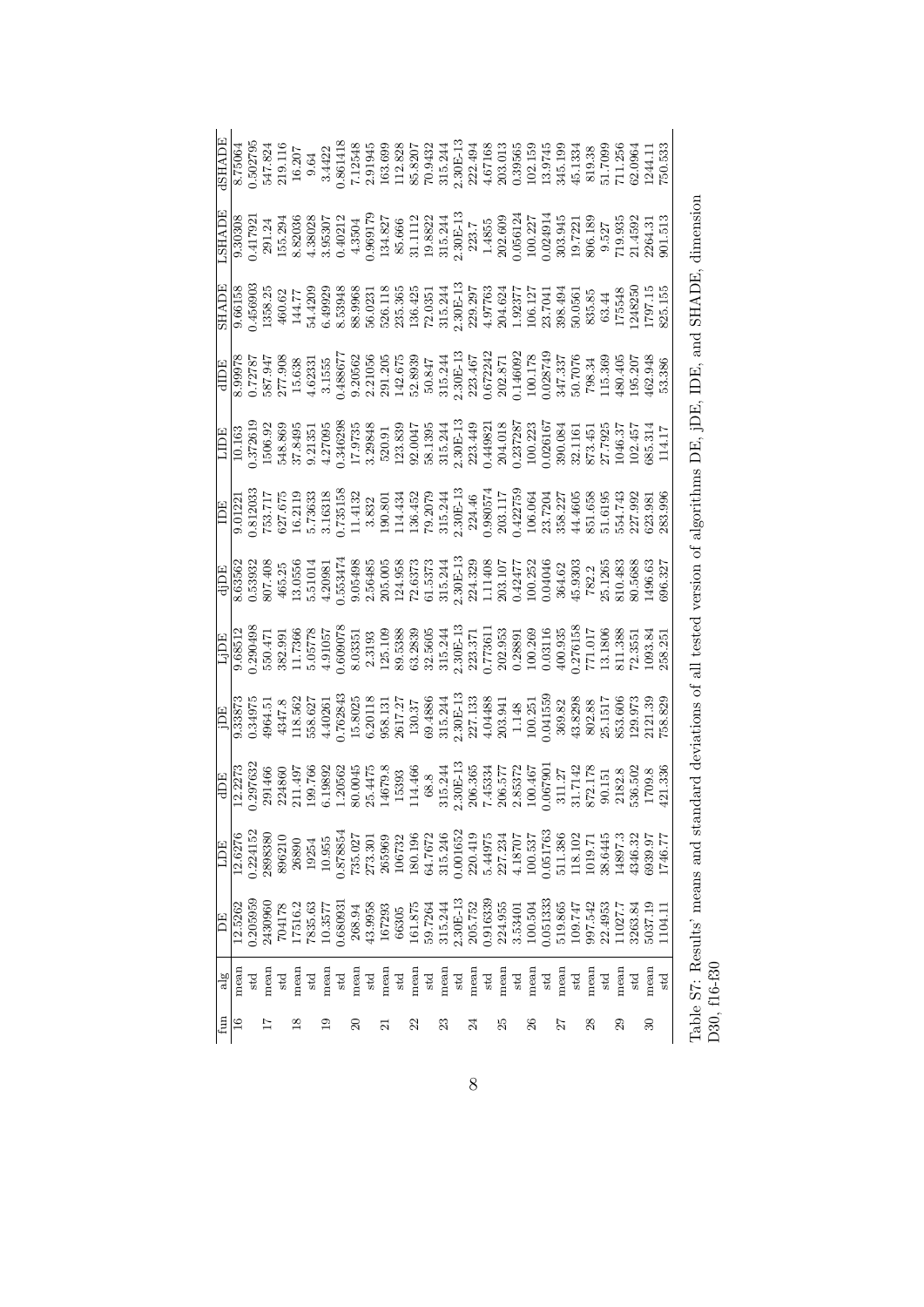| $\begin{array}{r} \text{180} \\ \text{1826723} \\ \text{826723} \\ \text{82673} \\ \text{194413} \\ \text{1955} \\ \text{19664} \\ \text{19764} \\ \text{19875} \\ \text{19883} \\ \text{1983} \\ \text{1983} \\ \text{1983} \\ \text{1983} \\ \text{1983} \\ \text{1983} \\ \text{1093} \\ \text{1093} \\ \text{1093} \\ \text{1093} \\ \text{1093} \\ \text{1093} \\ \text{1$<br>$\begin{array}{l} \text{dPSDIE} \\ 10.3921 \\ 0.39519 \\ 202.357 \\ 203.57 \\ 3.645 \\ 3.645 \\ 3.645 \\ 14.639 \\ 15.241 \\ 14.639 \\ 15.241 \\ 14.639 \\ 15.241 \\ 16.6798 \\ 16.7075 \\ 17.11 \\ 18.244 \\ 21.71 \\ 21.21 \\ 21.31 \\ 22.73 \\ 23.17 \\ 24.71 \\ 25.73 \\ 26.57 \\ 27.73 \\ 28.$<br>$\begin{array}{l} 11.5988 \\ 0.295768 \\ 0.107.9 \\ 201.121 \\ 301.122 \\ 301.23 \\ 302.33 \\ 303.521 \\ 312.33 \\ 323.521 \\ 334.41 \\ 34.41 \\ 35.231 \\ 36.331 \\ 37.331 \\ 38.31 \\ 39.321 \\ 301.41 \\ 301.41 \\ 302.30 \\ 303.52 \\ 303.52 \\ 304.41 \\ 305.41 \\ 306.41 \\ 307.41$<br>$[ \begin{array}{l} \text{EPSDE} \\ \text{11.3198} \\ \text{12.36960} \\ \text{13.378} \\ \text{14.389} \\ \text{15.392} \\ \text{16.313} \\ \text{17.319} \\ \text{18.323} \\ \text{19.333} \\ \text{10.353} \\ \text{11.319} \\ \text{13.38} \\ \text{14.393} \\ \text{15.394} \\ \text{16.393} \\ \text{17.393} \\ \text{18.393} \\ \text{19.393} \\ \text{1$<br>$\begin{array}{l} \vspace{2mm} \text{d} \text{C} \text{o} \text{D} \text{E} \\ \text{10,238,482} \\ \text{12,38,48} \\ \text{13,38,48} \\ \text{14,38,58} \\ \text{15,38,58} \\ \text{16,38,68} \\ \text{17,48} \\ \text{18,58} \\ \text{19,68} \\ \text{10,78} \\ \text{13,88} \\ \text{15,88} \\ \text{16,88} \\ \text{17,88} \\ \text{18,88} \\ \text{19,88} \\$<br>$\begin{array}{r} \begin{array}{l} \text{CODE} \\ \text{11.05} \\ \text{11.05} \\ \text{13.075928} \\ \text{1599.57} \\ \text{169.57} \\ \text{17.08} \\ \text{18.07486} \\ \text{19.07486} \\ \text{19.07486} \\ \text{19.0744} \\ \text{11.085486} \\ \text{19.074701} \\ \text{11.08622} \\ \text{11.097} \\ \text{11.097} \\ \text{11.097} \\ \text{11.$<br>$\begin{array}{l} \text{db6661} \\ \text{691863} \\ \text{801865} \\ \text{70.423} \\ \text{8189.78} \\ \text{170.423} \\ \text{181.23} \\ \text{192.85} \\ \text{10.43} \\ \text{11.532} \\ \text{12.533} \\ \text{13.63} \\ \text{14.533} \\ \text{15.63} \\ \text{16.63} \\ \text{17.63} \\ \text{18.63} \\ \text{18.63} \\ \text{18.63} \\ \text{18.63} \\ \$<br>$\begin{array}{l} \text{Lbesch} \\ 0.71972 \\ 0.14568 \\ 0.41707 \\ 0.5047 \\ 0.50561 \\ 0.8080 \\ 0.80826 \\ 0.80826 \\ 0.80826 \\ 0.80826 \\ 0.80826 \\ 0.8098 \\ 0.8098 \\ 0.8098 \\ 0.8077 \\ 0.8124 \\ 0.8380 \\ 0.8380 \\ 0.8380 \\ 0.8380 \\ 0.8380 \\ 0.8380 \\ 0.8380 \\ 0.8380 \\ 0.8$<br>$\begin{array}{l} 2.30\text{E-13}\\ 223.982\\ 2.51392\\ 2.51392\\ 203.945\\ 1.05162\\ 102.282\\ 1103.9591\\ 13.9591\\ \end{array}$<br>1.349347<br>$\begin{array}{c} 151.175 \\ 72.6725 \\ 59.4463 \\ 315.244 \end{array}$<br>202.003<br>2508.25<br>1.78965<br>346.585<br>795.136<br>109.555<br>$\begin{array}{c} 3114.33 \\ 24.9675 \\ 13.9116 \end{array}$<br>17.3425<br>9.114<br>$\frac{45.5885}{827.35}$<br>.319.23<br>4.38654<br>34.2239<br>9.6552<br>mean<br>nean<br>nean<br>mean<br>mean<br>$\begin{array}{c} \mathtt{std} \\ \mathtt{mean} \\ \mathtt{std} \end{array}$<br>mean<br>mean<br>mean<br>std<br>$_{\rm std}$<br>$_{\rm std}$<br>$_{\rm std}$<br>$_{\rm std}$<br>$_{\rm std}$<br>$\frac{8}{2}$<br>$\frac{9}{1}$<br>$\approx$ | fun | $\frac{1}{6}$ | b6e6rl  |  |  |  | EPSD <sub>1</sub> |  |                                                                                                                                                                                                                                                                                                 |
|-------------------------------------------------------------------------------------------------------------------------------------------------------------------------------------------------------------------------------------------------------------------------------------------------------------------------------------------------------------------------------------------------------------------------------------------------------------------------------------------------------------------------------------------------------------------------------------------------------------------------------------------------------------------------------------------------------------------------------------------------------------------------------------------------------------------------------------------------------------------------------------------------------------------------------------------------------------------------------------------------------------------------------------------------------------------------------------------------------------------------------------------------------------------------------------------------------------------------------------------------------------------------------------------------------------------------------------------------------------------------------------------------------------------------------------------------------------------------------------------------------------------------------------------------------------------------------------------------------------------------------------------------------------------------------------------------------------------------------------------------------------------------------------------------------------------------------------------------------------------------------------------------------------------------------------------------------------------------------------------------------------------------------------------------------------------------------------------------------------------------------------------------------------------------------------------------------------------------------------------------------------------------------------------------------------------------------------------------------------------------------------------------------------------------------------------------------------------------------------------------------------------------------------------------------------------------------------------------------------------------------------------------------------------------------------------------------------------------------------------------------------------------------------------------------------------------------------------------------------------------------------------------------------------------------------------------------------------------------------------------------------------------------------------------------------------------------------------------------------------------------------------------------------------------------------------------------------------------------------------------------------------------------------------------------------------------------------------------------------------------------------------------------------------------------------------------------------------------------------------------------------------------|-----|---------------|---------|--|--|--|-------------------|--|-------------------------------------------------------------------------------------------------------------------------------------------------------------------------------------------------------------------------------------------------------------------------------------------------|
|                                                                                                                                                                                                                                                                                                                                                                                                                                                                                                                                                                                                                                                                                                                                                                                                                                                                                                                                                                                                                                                                                                                                                                                                                                                                                                                                                                                                                                                                                                                                                                                                                                                                                                                                                                                                                                                                                                                                                                                                                                                                                                                                                                                                                                                                                                                                                                                                                                                                                                                                                                                                                                                                                                                                                                                                                                                                                                                                                                                                                                                                                                                                                                                                                                                                                                                                                                                                                                                                                                                         |     |               |         |  |  |  |                   |  | $\begin{array}{r} \text{d} 150 \\ \text{8} 47493 \\ \text{0.647691} \\ 179.078 \\ 1.11.964 \\ 1.7323 \\ 1.7323 \\ 2.58203 \\ 1.732181 \\ 1.11.9603 \\ 2.18203 \\ 1.19003 \\ 1.11.963 \\ 2.13758 \\ 2.13758 \\ 2.13758 \\ 2.1301 \\ 2.1301 \\ 2.1315.244 \\ 2.1301 \\ 2.1301 \\ 2.1301 \\ 2.130$ |
|                                                                                                                                                                                                                                                                                                                                                                                                                                                                                                                                                                                                                                                                                                                                                                                                                                                                                                                                                                                                                                                                                                                                                                                                                                                                                                                                                                                                                                                                                                                                                                                                                                                                                                                                                                                                                                                                                                                                                                                                                                                                                                                                                                                                                                                                                                                                                                                                                                                                                                                                                                                                                                                                                                                                                                                                                                                                                                                                                                                                                                                                                                                                                                                                                                                                                                                                                                                                                                                                                                                         |     |               |         |  |  |  |                   |  |                                                                                                                                                                                                                                                                                                 |
|                                                                                                                                                                                                                                                                                                                                                                                                                                                                                                                                                                                                                                                                                                                                                                                                                                                                                                                                                                                                                                                                                                                                                                                                                                                                                                                                                                                                                                                                                                                                                                                                                                                                                                                                                                                                                                                                                                                                                                                                                                                                                                                                                                                                                                                                                                                                                                                                                                                                                                                                                                                                                                                                                                                                                                                                                                                                                                                                                                                                                                                                                                                                                                                                                                                                                                                                                                                                                                                                                                                         |     |               |         |  |  |  |                   |  |                                                                                                                                                                                                                                                                                                 |
|                                                                                                                                                                                                                                                                                                                                                                                                                                                                                                                                                                                                                                                                                                                                                                                                                                                                                                                                                                                                                                                                                                                                                                                                                                                                                                                                                                                                                                                                                                                                                                                                                                                                                                                                                                                                                                                                                                                                                                                                                                                                                                                                                                                                                                                                                                                                                                                                                                                                                                                                                                                                                                                                                                                                                                                                                                                                                                                                                                                                                                                                                                                                                                                                                                                                                                                                                                                                                                                                                                                         |     |               |         |  |  |  |                   |  |                                                                                                                                                                                                                                                                                                 |
|                                                                                                                                                                                                                                                                                                                                                                                                                                                                                                                                                                                                                                                                                                                                                                                                                                                                                                                                                                                                                                                                                                                                                                                                                                                                                                                                                                                                                                                                                                                                                                                                                                                                                                                                                                                                                                                                                                                                                                                                                                                                                                                                                                                                                                                                                                                                                                                                                                                                                                                                                                                                                                                                                                                                                                                                                                                                                                                                                                                                                                                                                                                                                                                                                                                                                                                                                                                                                                                                                                                         |     |               |         |  |  |  |                   |  |                                                                                                                                                                                                                                                                                                 |
|                                                                                                                                                                                                                                                                                                                                                                                                                                                                                                                                                                                                                                                                                                                                                                                                                                                                                                                                                                                                                                                                                                                                                                                                                                                                                                                                                                                                                                                                                                                                                                                                                                                                                                                                                                                                                                                                                                                                                                                                                                                                                                                                                                                                                                                                                                                                                                                                                                                                                                                                                                                                                                                                                                                                                                                                                                                                                                                                                                                                                                                                                                                                                                                                                                                                                                                                                                                                                                                                                                                         |     |               |         |  |  |  |                   |  |                                                                                                                                                                                                                                                                                                 |
|                                                                                                                                                                                                                                                                                                                                                                                                                                                                                                                                                                                                                                                                                                                                                                                                                                                                                                                                                                                                                                                                                                                                                                                                                                                                                                                                                                                                                                                                                                                                                                                                                                                                                                                                                                                                                                                                                                                                                                                                                                                                                                                                                                                                                                                                                                                                                                                                                                                                                                                                                                                                                                                                                                                                                                                                                                                                                                                                                                                                                                                                                                                                                                                                                                                                                                                                                                                                                                                                                                                         |     |               |         |  |  |  |                   |  |                                                                                                                                                                                                                                                                                                 |
|                                                                                                                                                                                                                                                                                                                                                                                                                                                                                                                                                                                                                                                                                                                                                                                                                                                                                                                                                                                                                                                                                                                                                                                                                                                                                                                                                                                                                                                                                                                                                                                                                                                                                                                                                                                                                                                                                                                                                                                                                                                                                                                                                                                                                                                                                                                                                                                                                                                                                                                                                                                                                                                                                                                                                                                                                                                                                                                                                                                                                                                                                                                                                                                                                                                                                                                                                                                                                                                                                                                         |     |               |         |  |  |  |                   |  |                                                                                                                                                                                                                                                                                                 |
|                                                                                                                                                                                                                                                                                                                                                                                                                                                                                                                                                                                                                                                                                                                                                                                                                                                                                                                                                                                                                                                                                                                                                                                                                                                                                                                                                                                                                                                                                                                                                                                                                                                                                                                                                                                                                                                                                                                                                                                                                                                                                                                                                                                                                                                                                                                                                                                                                                                                                                                                                                                                                                                                                                                                                                                                                                                                                                                                                                                                                                                                                                                                                                                                                                                                                                                                                                                                                                                                                                                         |     |               |         |  |  |  |                   |  |                                                                                                                                                                                                                                                                                                 |
|                                                                                                                                                                                                                                                                                                                                                                                                                                                                                                                                                                                                                                                                                                                                                                                                                                                                                                                                                                                                                                                                                                                                                                                                                                                                                                                                                                                                                                                                                                                                                                                                                                                                                                                                                                                                                                                                                                                                                                                                                                                                                                                                                                                                                                                                                                                                                                                                                                                                                                                                                                                                                                                                                                                                                                                                                                                                                                                                                                                                                                                                                                                                                                                                                                                                                                                                                                                                                                                                                                                         |     |               |         |  |  |  |                   |  |                                                                                                                                                                                                                                                                                                 |
|                                                                                                                                                                                                                                                                                                                                                                                                                                                                                                                                                                                                                                                                                                                                                                                                                                                                                                                                                                                                                                                                                                                                                                                                                                                                                                                                                                                                                                                                                                                                                                                                                                                                                                                                                                                                                                                                                                                                                                                                                                                                                                                                                                                                                                                                                                                                                                                                                                                                                                                                                                                                                                                                                                                                                                                                                                                                                                                                                                                                                                                                                                                                                                                                                                                                                                                                                                                                                                                                                                                         | ಸ   |               |         |  |  |  |                   |  |                                                                                                                                                                                                                                                                                                 |
| 22                                                                                                                                                                                                                                                                                                                                                                                                                                                                                                                                                                                                                                                                                                                                                                                                                                                                                                                                                                                                                                                                                                                                                                                                                                                                                                                                                                                                                                                                                                                                                                                                                                                                                                                                                                                                                                                                                                                                                                                                                                                                                                                                                                                                                                                                                                                                                                                                                                                                                                                                                                                                                                                                                                                                                                                                                                                                                                                                                                                                                                                                                                                                                                                                                                                                                                                                                                                                                                                                                                                      |     |               |         |  |  |  |                   |  |                                                                                                                                                                                                                                                                                                 |
|                                                                                                                                                                                                                                                                                                                                                                                                                                                                                                                                                                                                                                                                                                                                                                                                                                                                                                                                                                                                                                                                                                                                                                                                                                                                                                                                                                                                                                                                                                                                                                                                                                                                                                                                                                                                                                                                                                                                                                                                                                                                                                                                                                                                                                                                                                                                                                                                                                                                                                                                                                                                                                                                                                                                                                                                                                                                                                                                                                                                                                                                                                                                                                                                                                                                                                                                                                                                                                                                                                                         |     |               |         |  |  |  |                   |  |                                                                                                                                                                                                                                                                                                 |
| 23<br>25<br>28<br>29<br>24                                                                                                                                                                                                                                                                                                                                                                                                                                                                                                                                                                                                                                                                                                                                                                                                                                                                                                                                                                                                                                                                                                                                                                                                                                                                                                                                                                                                                                                                                                                                                                                                                                                                                                                                                                                                                                                                                                                                                                                                                                                                                                                                                                                                                                                                                                                                                                                                                                                                                                                                                                                                                                                                                                                                                                                                                                                                                                                                                                                                                                                                                                                                                                                                                                                                                                                                                                                                                                                                                              |     |               |         |  |  |  |                   |  |                                                                                                                                                                                                                                                                                                 |
|                                                                                                                                                                                                                                                                                                                                                                                                                                                                                                                                                                                                                                                                                                                                                                                                                                                                                                                                                                                                                                                                                                                                                                                                                                                                                                                                                                                                                                                                                                                                                                                                                                                                                                                                                                                                                                                                                                                                                                                                                                                                                                                                                                                                                                                                                                                                                                                                                                                                                                                                                                                                                                                                                                                                                                                                                                                                                                                                                                                                                                                                                                                                                                                                                                                                                                                                                                                                                                                                                                                         |     |               |         |  |  |  |                   |  |                                                                                                                                                                                                                                                                                                 |
|                                                                                                                                                                                                                                                                                                                                                                                                                                                                                                                                                                                                                                                                                                                                                                                                                                                                                                                                                                                                                                                                                                                                                                                                                                                                                                                                                                                                                                                                                                                                                                                                                                                                                                                                                                                                                                                                                                                                                                                                                                                                                                                                                                                                                                                                                                                                                                                                                                                                                                                                                                                                                                                                                                                                                                                                                                                                                                                                                                                                                                                                                                                                                                                                                                                                                                                                                                                                                                                                                                                         |     |               |         |  |  |  |                   |  |                                                                                                                                                                                                                                                                                                 |
|                                                                                                                                                                                                                                                                                                                                                                                                                                                                                                                                                                                                                                                                                                                                                                                                                                                                                                                                                                                                                                                                                                                                                                                                                                                                                                                                                                                                                                                                                                                                                                                                                                                                                                                                                                                                                                                                                                                                                                                                                                                                                                                                                                                                                                                                                                                                                                                                                                                                                                                                                                                                                                                                                                                                                                                                                                                                                                                                                                                                                                                                                                                                                                                                                                                                                                                                                                                                                                                                                                                         |     |               |         |  |  |  |                   |  |                                                                                                                                                                                                                                                                                                 |
|                                                                                                                                                                                                                                                                                                                                                                                                                                                                                                                                                                                                                                                                                                                                                                                                                                                                                                                                                                                                                                                                                                                                                                                                                                                                                                                                                                                                                                                                                                                                                                                                                                                                                                                                                                                                                                                                                                                                                                                                                                                                                                                                                                                                                                                                                                                                                                                                                                                                                                                                                                                                                                                                                                                                                                                                                                                                                                                                                                                                                                                                                                                                                                                                                                                                                                                                                                                                                                                                                                                         |     |               |         |  |  |  |                   |  |                                                                                                                                                                                                                                                                                                 |
|                                                                                                                                                                                                                                                                                                                                                                                                                                                                                                                                                                                                                                                                                                                                                                                                                                                                                                                                                                                                                                                                                                                                                                                                                                                                                                                                                                                                                                                                                                                                                                                                                                                                                                                                                                                                                                                                                                                                                                                                                                                                                                                                                                                                                                                                                                                                                                                                                                                                                                                                                                                                                                                                                                                                                                                                                                                                                                                                                                                                                                                                                                                                                                                                                                                                                                                                                                                                                                                                                                                         |     |               |         |  |  |  |                   |  |                                                                                                                                                                                                                                                                                                 |
|                                                                                                                                                                                                                                                                                                                                                                                                                                                                                                                                                                                                                                                                                                                                                                                                                                                                                                                                                                                                                                                                                                                                                                                                                                                                                                                                                                                                                                                                                                                                                                                                                                                                                                                                                                                                                                                                                                                                                                                                                                                                                                                                                                                                                                                                                                                                                                                                                                                                                                                                                                                                                                                                                                                                                                                                                                                                                                                                                                                                                                                                                                                                                                                                                                                                                                                                                                                                                                                                                                                         |     |               |         |  |  |  |                   |  |                                                                                                                                                                                                                                                                                                 |
|                                                                                                                                                                                                                                                                                                                                                                                                                                                                                                                                                                                                                                                                                                                                                                                                                                                                                                                                                                                                                                                                                                                                                                                                                                                                                                                                                                                                                                                                                                                                                                                                                                                                                                                                                                                                                                                                                                                                                                                                                                                                                                                                                                                                                                                                                                                                                                                                                                                                                                                                                                                                                                                                                                                                                                                                                                                                                                                                                                                                                                                                                                                                                                                                                                                                                                                                                                                                                                                                                                                         | 26  |               |         |  |  |  |                   |  |                                                                                                                                                                                                                                                                                                 |
| 27<br>30                                                                                                                                                                                                                                                                                                                                                                                                                                                                                                                                                                                                                                                                                                                                                                                                                                                                                                                                                                                                                                                                                                                                                                                                                                                                                                                                                                                                                                                                                                                                                                                                                                                                                                                                                                                                                                                                                                                                                                                                                                                                                                                                                                                                                                                                                                                                                                                                                                                                                                                                                                                                                                                                                                                                                                                                                                                                                                                                                                                                                                                                                                                                                                                                                                                                                                                                                                                                                                                                                                                |     |               |         |  |  |  |                   |  |                                                                                                                                                                                                                                                                                                 |
|                                                                                                                                                                                                                                                                                                                                                                                                                                                                                                                                                                                                                                                                                                                                                                                                                                                                                                                                                                                                                                                                                                                                                                                                                                                                                                                                                                                                                                                                                                                                                                                                                                                                                                                                                                                                                                                                                                                                                                                                                                                                                                                                                                                                                                                                                                                                                                                                                                                                                                                                                                                                                                                                                                                                                                                                                                                                                                                                                                                                                                                                                                                                                                                                                                                                                                                                                                                                                                                                                                                         |     |               |         |  |  |  |                   |  |                                                                                                                                                                                                                                                                                                 |
|                                                                                                                                                                                                                                                                                                                                                                                                                                                                                                                                                                                                                                                                                                                                                                                                                                                                                                                                                                                                                                                                                                                                                                                                                                                                                                                                                                                                                                                                                                                                                                                                                                                                                                                                                                                                                                                                                                                                                                                                                                                                                                                                                                                                                                                                                                                                                                                                                                                                                                                                                                                                                                                                                                                                                                                                                                                                                                                                                                                                                                                                                                                                                                                                                                                                                                                                                                                                                                                                                                                         |     |               |         |  |  |  |                   |  |                                                                                                                                                                                                                                                                                                 |
|                                                                                                                                                                                                                                                                                                                                                                                                                                                                                                                                                                                                                                                                                                                                                                                                                                                                                                                                                                                                                                                                                                                                                                                                                                                                                                                                                                                                                                                                                                                                                                                                                                                                                                                                                                                                                                                                                                                                                                                                                                                                                                                                                                                                                                                                                                                                                                                                                                                                                                                                                                                                                                                                                                                                                                                                                                                                                                                                                                                                                                                                                                                                                                                                                                                                                                                                                                                                                                                                                                                         |     |               |         |  |  |  |                   |  |                                                                                                                                                                                                                                                                                                 |
|                                                                                                                                                                                                                                                                                                                                                                                                                                                                                                                                                                                                                                                                                                                                                                                                                                                                                                                                                                                                                                                                                                                                                                                                                                                                                                                                                                                                                                                                                                                                                                                                                                                                                                                                                                                                                                                                                                                                                                                                                                                                                                                                                                                                                                                                                                                                                                                                                                                                                                                                                                                                                                                                                                                                                                                                                                                                                                                                                                                                                                                                                                                                                                                                                                                                                                                                                                                                                                                                                                                         |     |               |         |  |  |  |                   |  |                                                                                                                                                                                                                                                                                                 |
|                                                                                                                                                                                                                                                                                                                                                                                                                                                                                                                                                                                                                                                                                                                                                                                                                                                                                                                                                                                                                                                                                                                                                                                                                                                                                                                                                                                                                                                                                                                                                                                                                                                                                                                                                                                                                                                                                                                                                                                                                                                                                                                                                                                                                                                                                                                                                                                                                                                                                                                                                                                                                                                                                                                                                                                                                                                                                                                                                                                                                                                                                                                                                                                                                                                                                                                                                                                                                                                                                                                         |     |               |         |  |  |  |                   |  |                                                                                                                                                                                                                                                                                                 |
|                                                                                                                                                                                                                                                                                                                                                                                                                                                                                                                                                                                                                                                                                                                                                                                                                                                                                                                                                                                                                                                                                                                                                                                                                                                                                                                                                                                                                                                                                                                                                                                                                                                                                                                                                                                                                                                                                                                                                                                                                                                                                                                                                                                                                                                                                                                                                                                                                                                                                                                                                                                                                                                                                                                                                                                                                                                                                                                                                                                                                                                                                                                                                                                                                                                                                                                                                                                                                                                                                                                         |     |               |         |  |  |  |                   |  |                                                                                                                                                                                                                                                                                                 |
|                                                                                                                                                                                                                                                                                                                                                                                                                                                                                                                                                                                                                                                                                                                                                                                                                                                                                                                                                                                                                                                                                                                                                                                                                                                                                                                                                                                                                                                                                                                                                                                                                                                                                                                                                                                                                                                                                                                                                                                                                                                                                                                                                                                                                                                                                                                                                                                                                                                                                                                                                                                                                                                                                                                                                                                                                                                                                                                                                                                                                                                                                                                                                                                                                                                                                                                                                                                                                                                                                                                         |     |               |         |  |  |  |                   |  |                                                                                                                                                                                                                                                                                                 |
|                                                                                                                                                                                                                                                                                                                                                                                                                                                                                                                                                                                                                                                                                                                                                                                                                                                                                                                                                                                                                                                                                                                                                                                                                                                                                                                                                                                                                                                                                                                                                                                                                                                                                                                                                                                                                                                                                                                                                                                                                                                                                                                                                                                                                                                                                                                                                                                                                                                                                                                                                                                                                                                                                                                                                                                                                                                                                                                                                                                                                                                                                                                                                                                                                                                                                                                                                                                                                                                                                                                         |     | $_{\rm std}$  | 867.243 |  |  |  |                   |  |                                                                                                                                                                                                                                                                                                 |

Table S8: Results' means and standard deviations of all tested version of algorithms b6e6rl, CoDE, EPSDE, jSO, dimension Table S8: Results' means and standard deviations of all tested version of algorithms b6e6rl, CoDE, EPSDE, jSO, dimension D30, f16-f30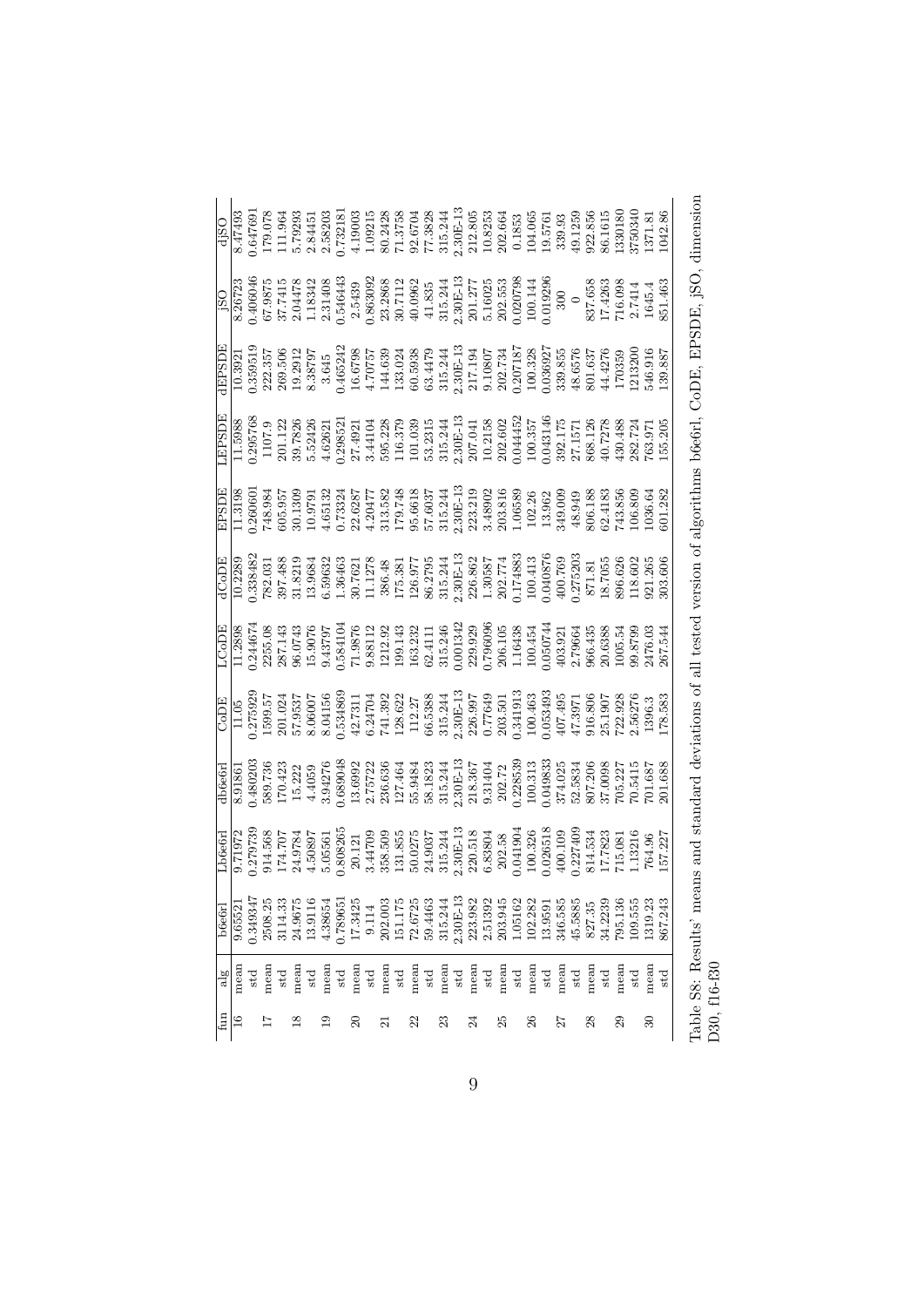| <b>ALAHS.</b>                                                                                                                                                                                                                                                                                                                                                                                                                          |                                    |          |             |          |         |         |         |              |         |                                                                                                                                                                                                                                                                                                                                                                                      |         |              |                       |       |         |         |                                                             |         |         |         |         |         |                 |          |               |          |          |          |                |                                                                                                                                                                                                                                                                           |  |
|----------------------------------------------------------------------------------------------------------------------------------------------------------------------------------------------------------------------------------------------------------------------------------------------------------------------------------------------------------------------------------------------------------------------------------------|------------------------------------|----------|-------------|----------|---------|---------|---------|--------------|---------|--------------------------------------------------------------------------------------------------------------------------------------------------------------------------------------------------------------------------------------------------------------------------------------------------------------------------------------------------------------------------------------|---------|--------------|-----------------------|-------|---------|---------|-------------------------------------------------------------|---------|---------|---------|---------|---------|-----------------|----------|---------------|----------|----------|----------|----------------|---------------------------------------------------------------------------------------------------------------------------------------------------------------------------------------------------------------------------------------------------------------------------|--|
|                                                                                                                                                                                                                                                                                                                                                                                                                                        |                                    |          |             |          |         |         |         |              |         | $\begin{tabular}{l l l l } \hline \text{SHADE} \\ \hline 12945.3 \\ 1399.4 \\ 11399.4 \\ 11399.4 \\ 11399.4 \\ 116&-0 \\ 116&-0 \\ 2135717 \\ 213587 \\ 2230627 \\ 2300727 \\ 2433722 \\ 2500728 \\ 260277 \\ 27308 \\ 2842 \\ 2843 \\ 2843 \\ 28441.3 \\ 2841.3 \\ 2841.3 \\ 2841.3 \\ 2841.3 \\ 284$                                                                               |         |              |                       |       |         |         |                                                             |         |         |         |         |         |                 |          |               |          |          |          |                |                                                                                                                                                                                                                                                                           |  |
|                                                                                                                                                                                                                                                                                                                                                                                                                                        |                                    |          |             |          |         |         |         |              |         | $\begin{array}{r} \text{dIDE} \\ \text{1087010} \\ \text{304726} \\ \text{304726} \\ \text{304418} \\ \text{504418} \\ \text{50433} \\ \text{50433} \\ \text{50433} \\ \text{601381} \\ \text{7010} \\ \text{7010} \\ \text{8123} \\ \text{713} \\ \text{813} \\ \text{723} \\ \text{831} \\ \text{731} \\ \text{8423} \\ \text{743} \\ \text{850} \\ \text{750} \\ \text{870} \\ \$ |         |              |                       |       |         |         |                                                             |         |         |         |         |         |                 |          |               |          |          |          |                |                                                                                                                                                                                                                                                                           |  |
|                                                                                                                                                                                                                                                                                                                                                                                                                                        |                                    |          |             |          |         |         |         |              |         | $\begin{array}{r} \text{IDE}\\ 111890\\ 911390\\ 9317.48\\ 2817.48\\ 29311\\ 14114\\ 21310\\ 12010\\ 13037\\ 20.647\\ 13335\\ 30373\\ 113335\\ 113335\\ 113335\\ 113335\\ 113335\\ 113335\\ 113335\\ 113335\\ 113335\\ 12000\\ 1300\\ 1120\\ 1213\\ 13335\\ 1200\\ 1300\\$                                                                                                           |         |              |                       |       |         |         |                                                             |         |         |         |         |         |                 |          |               |          |          |          |                |                                                                                                                                                                                                                                                                           |  |
| $[\begin{array}{l} \hline \text{1B} \\ \hline 14580 \\ 14580 \\ 165.8 \\ 165.8 \\ 215792 \\ 3363.8 \\ 44.1 \text{E}-07 \\ 63.675 \\ 20.97785 \\ 0.007785 \\ 0.007876 \\ 0.0008876 \\ 0.0008876 \\ 0.000834 \\ 1.75394 \\ 1.40523 \\ 1.40523 \\ 1.40523 \\ 1.40527 \\ 1.40528 \\ 1.40527 \\ 1.40528 \\ $                                                                                                                                |                                    |          |             |          |         |         |         |              |         |                                                                                                                                                                                                                                                                                                                                                                                      |         |              |                       |       |         |         |                                                             |         |         |         |         |         |                 |          |               |          |          |          |                |                                                                                                                                                                                                                                                                           |  |
|                                                                                                                                                                                                                                                                                                                                                                                                                                        |                                    |          |             |          |         |         |         |              |         |                                                                                                                                                                                                                                                                                                                                                                                      |         |              |                       |       |         |         |                                                             |         |         |         |         |         |                 |          |               |          |          |          |                | $\begin{tabular}{r c c c c c c c} \hline d DE\\ \hline Q(0831) & 0.000000 & 0.000000 & 0.000000\\ \hline 7(00831) & 0.000000 & 0.000000 & 0.000000\\ 7(083344466 & 0.0000000 & 0.000000 & 0.000000\\ 7(0834486 & 0.0000000 & 0.000000 & 0.000000\\ 7(0834446 & 0.0000000$ |  |
|                                                                                                                                                                                                                                                                                                                                                                                                                                        |                                    |          |             |          |         |         |         |              |         | $[\begin{array}{l} \text{L}]{\text{D}}{\text{E}}\\ \hline 577638\\ 193297\\ 193297\\ 193297\\ 2000\\ 0.0180\\ 0.0180\\ 0.0000\\ 0.0000\\ 0.0000\\ 0.0000\\ 0.0000\\ 0.0000\\ 0.0000\\ 0.0000\\ 0.0000\\ 0.0000\\ 0.0000\\ 0.0000\\ 0.0000\\ 0.0000\\ 0.0000\\ 0.0000\\ 0.0000\\ 0.$                                                                                                  |         |              |                       |       |         |         |                                                             |         |         |         |         |         |                 |          |               |          |          |          |                |                                                                                                                                                                                                                                                                           |  |
| $[\begin{array}{l} \fbox{\small{15E}}\ \hline \hbox{\small{15E}}\ \hline \hbox{\small{15E}}\ \hline \hbox{\small{15E}}\ \hline \hbox{\small{14924}}\ \hline \hbox{\small{14923}}\ \hline \hbox{\small{20813}}\ \hline \hbox{\small{320813}}\ \hline \hbox{\small{320813}}\ \hline \hbox{\small{44924}}\ \hline \hbox{\small{77}}\ \hline \hbox{\small{77}}\ \hline \hbox{\small{78}}\ \hline \hbox{\small{78}}\ \hline \hbox{\small{7$ |                                    |          |             |          |         |         |         |              |         |                                                                                                                                                                                                                                                                                                                                                                                      |         |              |                       |       |         |         |                                                             |         |         |         |         |         |                 |          |               |          |          |          |                |                                                                                                                                                                                                                                                                           |  |
|                                                                                                                                                                                                                                                                                                                                                                                                                                        | $\frac{\text{dDE}}{\text{199600}}$ |          |             |          |         |         |         |              |         | $\begin{array}{l} 9253440 \\ 1306580 \\ 1304.36 \\ 1304.36 \\ 134.43 \\ 134.36 \\ 130055 \\ 1344.36 \\ 13005 \\ 13005 \\ 134.100 \\ 134.100 \\ 134.100 \\ 134.100 \\ 134.100 \\ 134.100 \\ 135.108 \\ 135.136 \\ 136.60 \\ 137.38 \\ 138.5 \\ 136.60 \\ 137.3 \\ 136.60 \\ 138467 \\ 138$                                                                                            |         |              |                       |       |         |         |                                                             |         |         |         |         |         |                 |          |               |          |          |          |                |                                                                                                                                                                                                                                                                           |  |
| LDE                                                                                                                                                                                                                                                                                                                                                                                                                                    | $5.4E + 08$                        | 73781600 | 1804000     | 17015000 | 99679.7 | 12475.9 | 156.428 | 58.7207      | 21.1159 | 0.35693                                                                                                                                                                                                                                                                                                                                                                              | 64.8199 | 1.37657      | $1.14295$<br>$0.0764$ |       | 316.475 |         | $\begin{array}{c} 12.5515 \\ 458.399 \\ 15.844 \end{array}$ |         | 9717.39 | 304.247 | 13035   | 385.069 | 3.13439         | 0.328986 | 0.797556      | 1.074584 | 1.769885 | 0.330664 | 65.5153        | 89.8849                                                                                                                                                                                                                                                                   |  |
| PE <sub>i</sub>                                                                                                                                                                                                                                                                                                                                                                                                                        | $4.14E + 08$                       | 36334000 | $.02E + 08$ | 53575300 | 67810.2 | 7801.43 | 148.034 | 15.2383      | 21.1074 | 0.044533                                                                                                                                                                                                                                                                                                                                                                             | 62.5533 | 2.0042       | 0.841986              | 04892 | 284.492 | 10.4864 | 434.424                                                     | 14.6075 | 8911.58 | 365.149 | 12968.8 | 296.437 | 3.06352         | 0.352103 | 0.721693      | 0.060833 | 0.393492 | 0.080967 | 53.2968        | 5.42768                                                                                                                                                                                                                                                                   |  |
| alg                                                                                                                                                                                                                                                                                                                                                                                                                                    | mean                               | std      | mean        | std      | mean    | std     | mean    | $_{\rm std}$ | mean    | std                                                                                                                                                                                                                                                                                                                                                                                  | mean    | $_{\rm std}$ | mean                  | std   | mean    | std     | mean                                                        | std     | mean    | std     | mean    | std     | mean            | std      | mean          | std      | mean     | std      | mean           | std                                                                                                                                                                                                                                                                       |  |
| fun                                                                                                                                                                                                                                                                                                                                                                                                                                    |                                    |          | 2           |          | œ       |         |         |              | ٠ς      |                                                                                                                                                                                                                                                                                                                                                                                      |         |              |                       |       |         |         |                                                             |         | $\Xi$   |         |         |         | $\overline{12}$ |          | $\frac{3}{1}$ |          |          |          | $\frac{15}{2}$ |                                                                                                                                                                                                                                                                           |  |

Table S9: Results' means and standard deviations of all tested version of algorithms DE, jDE, IDE, and SHADE, dimension Table S9: Results' means and standard deviations of all tested version of algorithms DE, jDE, IDE, and SHADE, dimension D50, f1-f15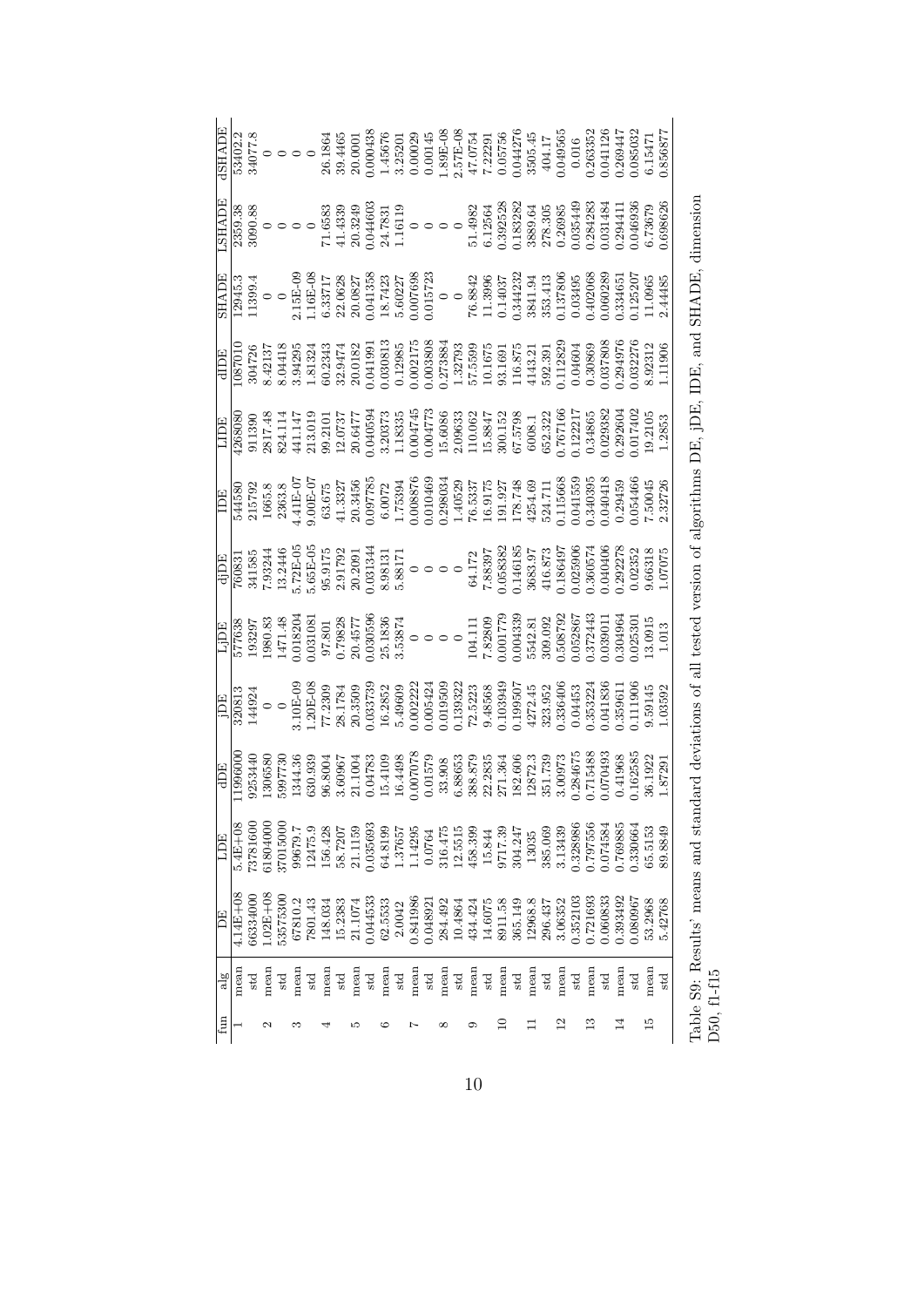|                |                                                                                                                                                                                                                                                                                                                                                       |                                                                                                                                                                                                                                                                                                                                                                                         |         |              |         |              |         |              |         |          |         |              |                  |     |                                 |     |         |              |       |              |         |         |                 |          |              |       |          |          |         | .795665 |
|----------------|-------------------------------------------------------------------------------------------------------------------------------------------------------------------------------------------------------------------------------------------------------------------------------------------------------------------------------------------------------|-----------------------------------------------------------------------------------------------------------------------------------------------------------------------------------------------------------------------------------------------------------------------------------------------------------------------------------------------------------------------------------------|---------|--------------|---------|--------------|---------|--------------|---------|----------|---------|--------------|------------------|-----|---------------------------------|-----|---------|--------------|-------|--------------|---------|---------|-----------------|----------|--------------|-------|----------|----------|---------|---------|
|                | $\begin{array}{r} \begin{array}{r} \text{180} \\ \text{181876} \\ \text{23.1876} \\ \text{44.8045} \\ \text{67.761} \\ \text{70.035477} \\ \text{80.3169} \\ \text{0.047888} \\ \text{20.3169} \\ \text{0.047888} \\ \text{0.047888} \\ \text{20.3169} \\ \text{0.044045} \\ \text{0.044045} \\ \text{21.77716} \\ \text{22.77716} \\ \text{23.77716$ |                                                                                                                                                                                                                                                                                                                                                                                         |         |              |         |              |         |              |         |          |         |              |                  |     |                                 |     |         |              |       |              |         |         |                 |          |              |       |          |          |         |         |
| EPSDE          |                                                                                                                                                                                                                                                                                                                                                       | $\begin{array}{l} 265497\\263494\\0.000758\\0.000758\\2.35E-101\\2.64E-101\\2.64E-101\\2.65E-101\\2.65E-101\\2.65E-101\\2.65E-101\\2.65E-101\\2.65E-101\\2.65E-101\\2.65E-101\\2.65E-101\\2.65E-101\\2.65E-101\\2.65E-101\\2.65E-101\\2.65E-101\\2.65E-101\\$                                                                                                                           |         |              |         |              |         |              |         |          |         |              |                  |     |                                 |     |         |              |       |              |         |         |                 |          |              |       |          |          |         |         |
| <b>EPSOI</b>   |                                                                                                                                                                                                                                                                                                                                                       | $\begin{array}{r} \hline \text{11334.15} \\ \text{38207} \\ \text{5.8282} \\ \text{6.90E-V} \\ \text{6.90E-V} \\ \text{6.90E-V} \\ \text{74425} \\ \text{74425} \\ \text{74425} \\ \text{836} \\ \text{74425} \\ \text{11.71} \\ \text{12.5572} \\ \text{13.5579} \\ \text{14.7788} \\ \text{15.5572} \\ \text{16.731} \\ \text{17.171} \\ \text{18.7788} \\ \text{$                    |         |              |         |              |         |              |         |          |         |              |                  |     |                                 |     |         |              |       |              |         |         |                 |          |              |       |          |          |         |         |
| EPSDE          |                                                                                                                                                                                                                                                                                                                                                       | $\begin{array}{l} 123757\\ 76048.5\\ 76048.5\\ 117.582\\ 0.000107\\ 0.000326\\ 0.000326\\ 0.000326\\ 0.000343\\ 0.00043\\ 0.00043\\ 0.00043\\ 0.00043\\ 0.00043\\ 0.00043\\ 0.00043\\ 0.00043\\ 0.00043\\ 0.00043\\ 0.00043\\ 0.00043\\ 0.00043\\ 0.00043\\ 0$                                                                                                                          |         |              |         |              |         |              |         |          |         |              |                  |     |                                 |     |         |              |       |              |         |         |                 |          |              |       |          |          |         |         |
| HCODE          |                                                                                                                                                                                                                                                                                                                                                       | $\begin{array}{l} 951847\\ 951384\\ 6733.2\\ 6733.2\\ 10.998\\ 20.655.6\\ 20.7598\\ 319384\\ 20.6233\\ 21.79528\\ 1.79528\\ 1.79528\\ 21.79528\\ 22.7571\\ 23.7571\\ 24.44641\\ 257.103\\ 21.2464\\ 23.7574\\ 24.1511\\ 257.124\\ 260.26\\ 27.249\\ 28.2757\\ $                                                                                                                         |         |              |         |              |         |              |         |          |         |              |                  |     |                                 |     |         |              |       |              |         |         |                 |          |              |       |          |          |         |         |
| HOOD           |                                                                                                                                                                                                                                                                                                                                                       | $\begin{array}{l} 47697800\\ 54934800\\ 1.711+0\\ 1.341+0\\ 1.523,9\\ 2.63,2.39\\ 1.523,9\\ 2.63,2.39\\ 3.63,862\\ 1.63,623\\ 1.63,623\\ 1.63,623\\ 1.63,623\\ 1.63,623\\ 1.63,623\\ 1.63,623\\ 1.63,623\\ 1.63,623\\ 1.63,623\\ 1.63,623\\ 1.63,623\\ 1.63$                                                                                                                            |         |              |         |              |         |              |         |          |         |              |                  |     |                                 |     |         |              |       |              |         |         |                 |          |              |       |          |          |         |         |
| CoDE           |                                                                                                                                                                                                                                                                                                                                                       |                                                                                                                                                                                                                                                                                                                                                                                         |         |              |         |              |         |              |         |          |         |              |                  |     |                                 |     |         |              |       |              |         |         |                 |          |              |       |          |          |         |         |
| db6e6rl        |                                                                                                                                                                                                                                                                                                                                                       | $\begin{array}{l} 350869\\ 200206\\ 200206\\ 0.002121\\ 0.00111\\ 0.00111\\ 0.00111\\ 0.001313\\ 0.03139\\ 2.0519\\ 2.0519\\ 3.111\\ 2.0519\\ 3.111\\ 3.112\\ 4.001\\ 0.04761\\ 3.112\\ 4.001\\ 0.04761\\ 4.181\\ 2.011\\ 3.11\\ 2.011\\ 3.11\\ 2.011\\ 3.11\\ 2.$                                                                                                                      |         |              |         |              |         |              |         |          |         |              |                  |     |                                 |     |         |              |       |              |         |         |                 |          |              |       |          |          |         |         |
| Lb6e6r         |                                                                                                                                                                                                                                                                                                                                                       | $\begin{array}{l} \textcolor{red}{[294058]} \textcolor{red}{[38873} \textcolor{red}{ \textbf{394058}}\\ \textcolor{red}{[138879} \textcolor{red}{[39491933.19} \textcolor{red}{[39491933.19} \textcolor{red}{[39491933.19} \textcolor{red}{[39491933.19} \textcolor{red}{[39491933.19} \textcolor{red}{[39491933.19} \textcolor{red}{[39491933.19} \textcolor{red}{[39491933.19} \text$ |         |              |         |              |         |              |         |          |         |              |                  |     |                                 |     |         |              |       |              |         |         |                 |          |              |       |          |          |         |         |
| b6e6r          | 355572                                                                                                                                                                                                                                                                                                                                                | .65342                                                                                                                                                                                                                                                                                                                                                                                  | 4796.84 | 5621.62      | 193.964 | 306.088      | 53.4821 | 38.6878      | 20.3699 | 0.023156 | 27.3429 | 2.34617      |                  |     | $\circ \circ \circ \circ \circ$ |     | 105.496 | 9.62684      | 05168 | 0.023704     | 4437.38 | 299.309 | 0.350079        | 1.046879 | .45416       | 05343 | 0.321332 | 1.150169 | 12.5883 | 1.35508 |
| $\frac{18}{2}$ | mean                                                                                                                                                                                                                                                                                                                                                  |                                                                                                                                                                                                                                                                                                                                                                                         | mean    | $_{\rm std}$ | mean    | $_{\rm std}$ | mean    | $_{\rm std}$ | mean    | std      | mean    | $_{\rm std}$ | mean             | std | mean                            | std | mean    | $_{\rm std}$ | mean  | $_{\rm std}$ | mean    | std     | mean            | std      | mean         | std   | mean     | std      | mean    | std     |
| $\lim$         |                                                                                                                                                                                                                                                                                                                                                       |                                                                                                                                                                                                                                                                                                                                                                                         | Z       |              | S       |              |         |              | S       |          | ం       |              | $\mathord{\sim}$ |     | ∞                               |     | ග       |              | $\Xi$ |              |         |         | $\overline{12}$ |          | $\mathbb{C}$ |       |          |          | 15      |         |

Table S10: Results' means and standard deviations of all tested version of algorithms b6e6rl, CoDE, EPSDE, jSO, dimension Table S10: Results' means and standard deviations of all tested version of algorithms b6e6rl, CoDE, EPSDE, jSO, dimension D50, f1-f15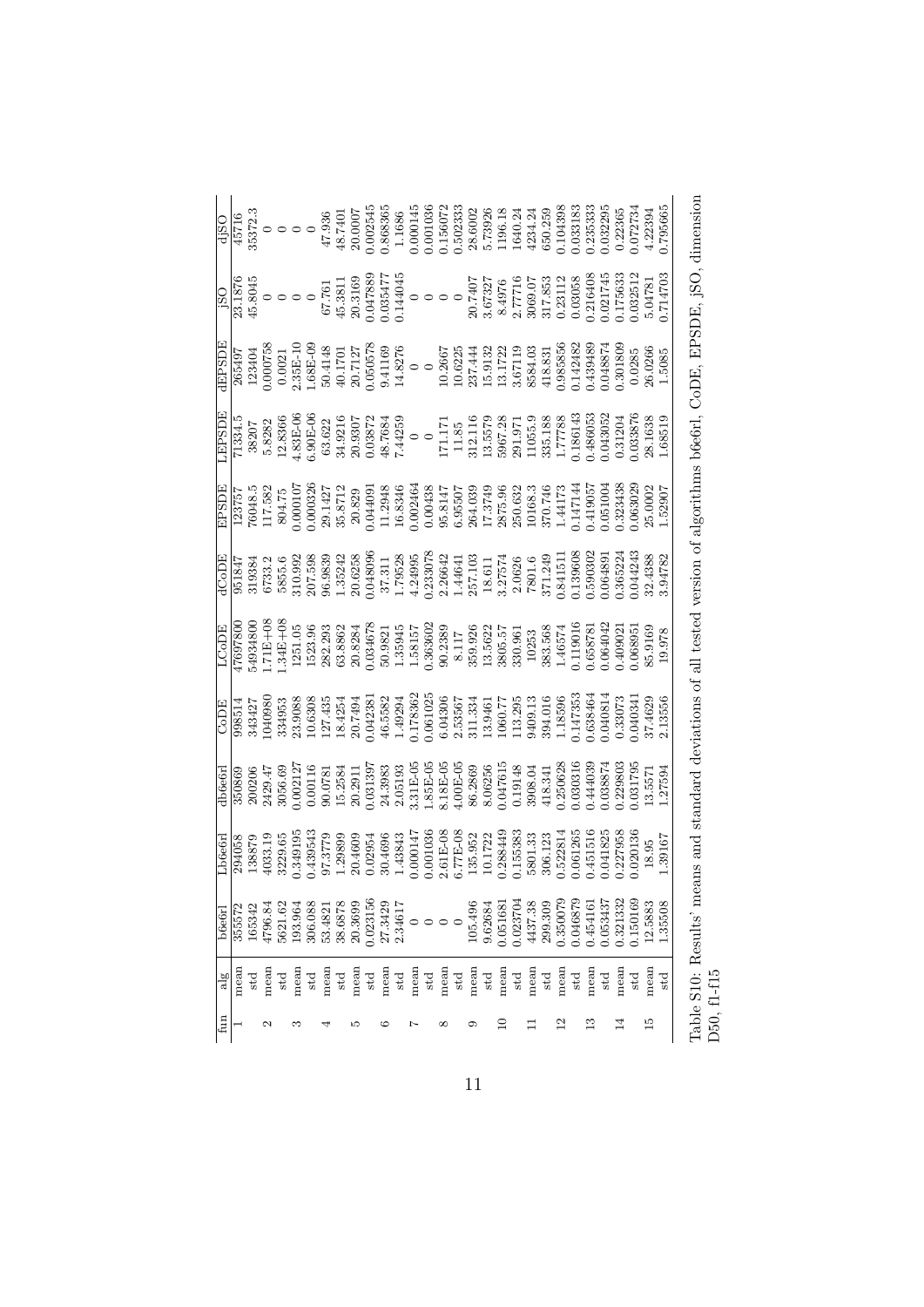|                |         |              | $\begin{array}{l} \underline{\mbox{H}}\underline{\mbox{H}}\underline{\mbox{H}}\underline{\mbox{H}}\underline{\mbox{H}}\underline{\mbox{H}}\underline{\mbox{H}}\underline{\mbox{H}}\underline{\mbox{H}}\underline{\mbox{H}}\underline{\mbox{H}}\underline{\mbox{H}}\underline{\mbox{H}}\underline{\mbox{H}}\underline{\mbox{H}}\underline{\mbox{H}}\underline{\mbox{H}}\underline{\mbox{H}}\underline{\mbox{H}}\underline{\mbox{H}}\underline{\mbox{H}}\underline{\mbox{H}}\underline{\mbox{H}}\underline{\mbox{H}}\underline{\mbox{H}}\underline{\mbox{H}}\underline{\mbox$ |              |         |              |         |              |                     |                    |                |              |      |              |         |                                                                                     |               |         |                  |                                                                          |         |              |                                                                                                                                                                                                |              |         |              |                  |              |         |                                                                                                                                                                                                                                                                                                     |  |
|----------------|---------|--------------|-----------------------------------------------------------------------------------------------------------------------------------------------------------------------------------------------------------------------------------------------------------------------------------------------------------------------------------------------------------------------------------------------------------------------------------------------------------------------------------------------------------------------------------------------------------------------------|--------------|---------|--------------|---------|--------------|---------------------|--------------------|----------------|--------------|------|--------------|---------|-------------------------------------------------------------------------------------|---------------|---------|------------------|--------------------------------------------------------------------------|---------|--------------|------------------------------------------------------------------------------------------------------------------------------------------------------------------------------------------------|--------------|---------|--------------|------------------|--------------|---------|-----------------------------------------------------------------------------------------------------------------------------------------------------------------------------------------------------------------------------------------------------------------------------------------------------|--|
|                |         |              |                                                                                                                                                                                                                                                                                                                                                                                                                                                                                                                                                                             |              |         |              |         |              |                     |                    |                |              |      |              |         |                                                                                     |               |         |                  |                                                                          |         |              |                                                                                                                                                                                                |              |         |              |                  |              |         |                                                                                                                                                                                                                                                                                                     |  |
|                |         |              |                                                                                                                                                                                                                                                                                                                                                                                                                                                                                                                                                                             |              |         |              |         |              |                     |                    |                |              |      |              |         |                                                                                     |               |         |                  |                                                                          |         |              |                                                                                                                                                                                                |              |         |              |                  |              |         |                                                                                                                                                                                                                                                                                                     |  |
|                |         |              | $\begin{array}{r l} \hline & \text{dID} \\ \hline 17.1568 \\ 0.795621 \\ 12398.4 \\ 12398.5 \\ 12398.5 \\ 13080.5 \\ 13080.5 \\ 130182 \\ 13137.6 \\ 130182 \\ 1373.66 \\ 138.7 \\ 1373.66 \\ 138.7 \\ 1373.66 \\ 138.7 \\ 1373.66 \\ 138.7 \\ 1373.66 \\ 138.7 \\ 1373.66 \\ 138.7 \\ 138.7 \\ 1373$                                                                                                                                                                                                                                                                       |              |         |              |         |              |                     |                    |                |              |      |              |         |                                                                                     |               |         |                  |                                                                          |         |              |                                                                                                                                                                                                |              |         |              |                  |              |         |                                                                                                                                                                                                                                                                                                     |  |
|                |         |              | $\begin{array}{l} \text{LID}_{\text{B}} \\ \text{19.4464} \\ \text{19.458972} \\ \text{19.5891} \\ \text{19.59972} \\ \text{19.59972} \\ \text{19.59972} \\ \text{19.59972} \\ \text{19.59972} \\ \text{19.5992} \\ \text{19.5992} \\ \text{19.5992} \\ \text{19.593} \\ \text{10.5005} \\ \text{11.5005} \\ \text{13.505} \\ \text{13.505} \\ \text{13$                                                                                                                                                                                                                    |              |         |              |         |              |                     |                    |                |              |      |              |         |                                                                                     |               |         |                  |                                                                          |         |              |                                                                                                                                                                                                |              |         |              |                  |              |         |                                                                                                                                                                                                                                                                                                     |  |
|                |         |              |                                                                                                                                                                                                                                                                                                                                                                                                                                                                                                                                                                             |              |         |              |         |              |                     |                    |                |              |      |              |         |                                                                                     |               |         |                  |                                                                          |         |              |                                                                                                                                                                                                |              |         |              |                  |              |         |                                                                                                                                                                                                                                                                                                     |  |
|                |         |              | $\begin{array}{r} \hline \text{d} \text{1D} \text{E} \\ \text{16.9174}} \\ \hline 1 & 172.7 \\ 0.54245 \\ 113.72.7 \\ 134.364 \\ 143.732 \\ 154.864 \\ 163.843 \\ 175.78 \\ 185.843 \\ 185.920 \\ 155.920 \\ 155.95 \\ 156.95 \\ 157.87 \\ 158.843 \\ 159.93 \\ 150.90 \\ 150.90 \\ 150.90 \\ 150.90 \\ 150.$                                                                                                                                                                                                                                                               |              |         |              |         |              |                     |                    |                |              |      |              |         |                                                                                     |               |         |                  |                                                                          |         |              |                                                                                                                                                                                                |              |         |              |                  |              |         |                                                                                                                                                                                                                                                                                                     |  |
|                |         |              |                                                                                                                                                                                                                                                                                                                                                                                                                                                                                                                                                                             |              |         |              |         |              |                     |                    |                |              |      |              |         |                                                                                     |               |         |                  |                                                                          |         |              |                                                                                                                                                                                                |              |         |              |                  |              |         |                                                                                                                                                                                                                                                                                                     |  |
|                |         |              |                                                                                                                                                                                                                                                                                                                                                                                                                                                                                                                                                                             |              |         |              |         |              |                     |                    |                |              |      |              |         |                                                                                     |               |         |                  |                                                                          |         |              |                                                                                                                                                                                                |              |         |              |                  |              |         | $\begin{array}{r l} \hline \text{1} \text{E} \\ \hline 17.646 \\ 0.385931 \\ 17.646 \\ 0.385931 \\ 18755.2 \\ 18755.2 \\ 18755.2 \\ 18009 \\ 1930.78 \\ 1930.78 \\ 1930.88 \\ 1930.88 \\ 1930.88 \\ 1930.88 \\ 1930.88 \\ 1930.88 \\ 1930.88 \\ 1930.87 \\ 1930.87 \\ 1930.89 \\ 1930.89 \\ 1930.8$ |  |
|                |         |              |                                                                                                                                                                                                                                                                                                                                                                                                                                                                                                                                                                             |              |         |              |         |              |                     |                    |                |              |      |              |         |                                                                                     |               |         |                  |                                                                          |         |              |                                                                                                                                                                                                |              |         |              |                  |              |         |                                                                                                                                                                                                                                                                                                     |  |
| <b>HOT</b>     | 22.4691 | 1.215629     | 15316100                                                                                                                                                                                                                                                                                                                                                                                                                                                                                                                                                                    | 516910       | 53063.8 | 43864.       | 28.9674 | 3.21831      |                     | 40289.6<br>10345.8 | 9492150        | 2549320      |      |              |         | $\begin{array}{c} 1343.42 \\ 149.832 \\ 344.055 \\ 0.028987 \\ 280.505 \end{array}$ |               | 4.26261 |                  | $\begin{array}{c} 299.262 \\ 9.63108 \\ 100.789 \\ 0.056182 \end{array}$ |         |              | 1756.63                                                                                                                                                                                        | 69.0821      | 1664.3  | 51.7808      | 291757<br>117083 |              | 18281.7 | 22485.6                                                                                                                                                                                                                                                                                             |  |
| E              | 22.333  | 1.164827     | 8161500                                                                                                                                                                                                                                                                                                                                                                                                                                                                                                                                                                     | 1672360      | 38464.7 | 17939.6      | 27.4803 | 1.31039      | 20406               | 5428.36<br>7437910 |                | 1943340      |      |              |         |                                                                                     |               |         |                  |                                                                          |         |              | $\begin{array}{l} 1164.64\\ 147.173\\ 344.007\\ 0.000726\\ 274.485\\ 285.209\\ 10.0204\\ 110.0204\\ 10.0345\\ 10.0345\\ 1691.23\\ 48.742\\ 48.742\\ 1542.22\\ 1542.22\\ 1542.22\\ \end{array}$ |              |         | 26.6192      | 143235           | 45709.6      | 31802.4 | 3879.82                                                                                                                                                                                                                                                                                             |  |
| $\frac{18}{2}$ | mean    | $_{\rm std}$ | mean                                                                                                                                                                                                                                                                                                                                                                                                                                                                                                                                                                        | $_{\rm std}$ | mean    | $_{\rm std}$ | mean    | $_{\rm std}$ | mean                | $_{\rm std}$       | mean           | $_{\rm std}$ | mean | $_{\rm std}$ |         | mean $_{\rm std}$                                                                   | $_{\rm mean}$ |         | $$\rm std$$ mean | $_{\rm std}$                                                             | mean    | $_{\rm std}$ | mean                                                                                                                                                                                           | $_{\rm std}$ | mean    | $_{\rm std}$ | mean             | $_{\rm std}$ | mean    | std                                                                                                                                                                                                                                                                                                 |  |
| $f_{\rm{un}}$  |         |              |                                                                                                                                                                                                                                                                                                                                                                                                                                                                                                                                                                             |              |         |              |         |              | $\overline{\Omega}$ |                    | $\bar{\Omega}$ |              | 22   |              | $^{23}$ |                                                                                     | $\mathbb{Z}$  |         | 25               |                                                                          | $^{26}$ |              | 27                                                                                                                                                                                             |              | $^{28}$ |              |                  |              | 30      |                                                                                                                                                                                                                                                                                                     |  |

Table S11: Results' means and standard deviations of all tested version of algorithms DE, jDE, IDE, and SHADE, dimension Table S11: Results' means and standard deviations of all tested version of algorithms DE, jDE, IDE, and SHADE, dimension D50, f16-f30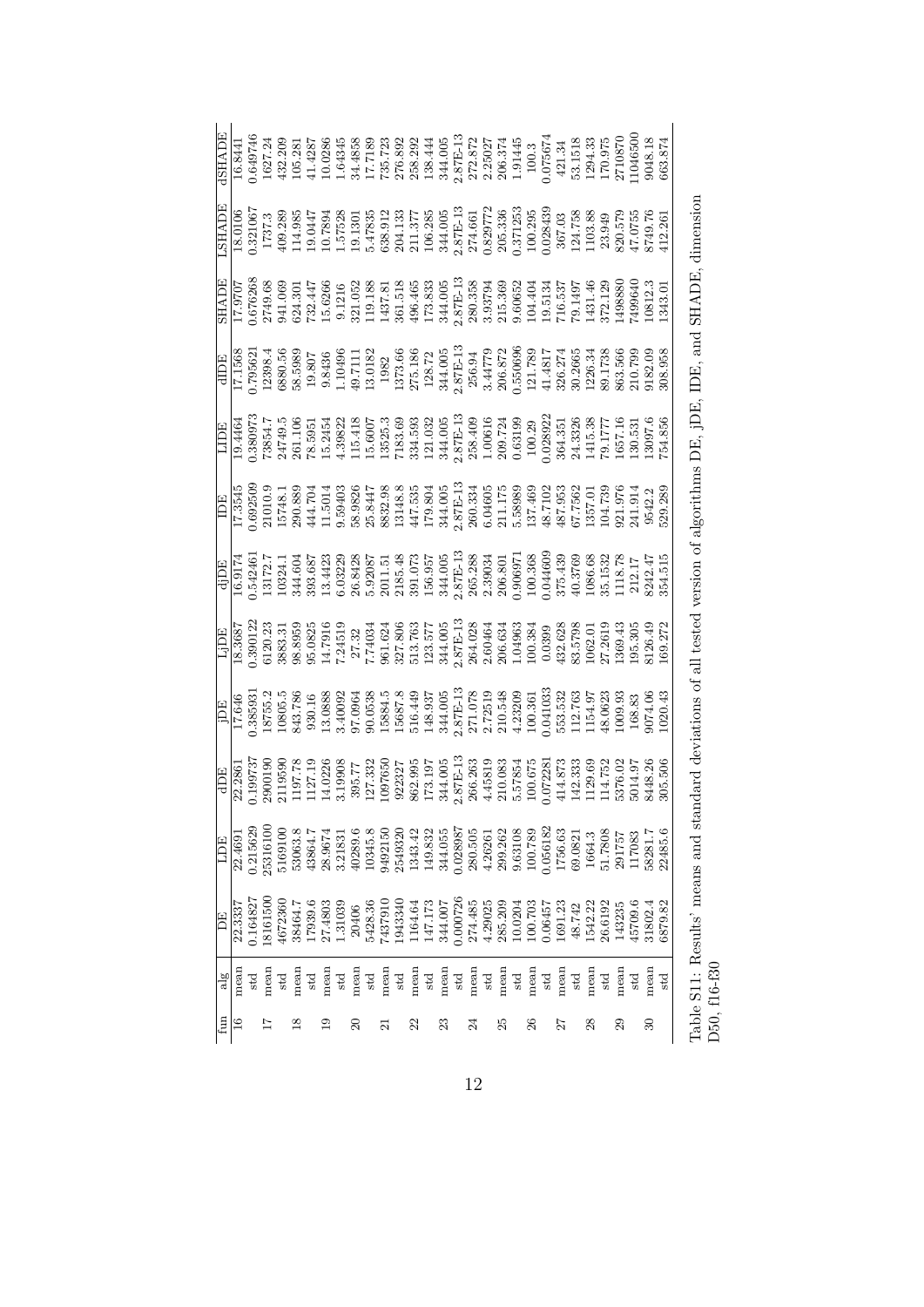| fun                 | $\frac{1}{8}$ | b6e6rl             |                                                                                                                                                                                                                                                                                                                                                           |                                                                                                                                                                                                                                                                                                                                                                           |                                                                                                                                                                                                                                                                                                                                                                                                               |                                                                                                                                                                                                                                                                                                                                                      |  |                                                                                                                                                                                                                                                                                                            |                                                                                                                                                                                                                                                                                              |                                                                                                                                                                                                                                                                                                                                   |
|---------------------|---------------|--------------------|-----------------------------------------------------------------------------------------------------------------------------------------------------------------------------------------------------------------------------------------------------------------------------------------------------------------------------------------------------------|---------------------------------------------------------------------------------------------------------------------------------------------------------------------------------------------------------------------------------------------------------------------------------------------------------------------------------------------------------------------------|---------------------------------------------------------------------------------------------------------------------------------------------------------------------------------------------------------------------------------------------------------------------------------------------------------------------------------------------------------------------------------------------------------------|------------------------------------------------------------------------------------------------------------------------------------------------------------------------------------------------------------------------------------------------------------------------------------------------------------------------------------------------------|--|------------------------------------------------------------------------------------------------------------------------------------------------------------------------------------------------------------------------------------------------------------------------------------------------------------|----------------------------------------------------------------------------------------------------------------------------------------------------------------------------------------------------------------------------------------------------------------------------------------------|-----------------------------------------------------------------------------------------------------------------------------------------------------------------------------------------------------------------------------------------------------------------------------------------------------------------------------------|
| $\frac{6}{1}$       | mean          | 17.782             |                                                                                                                                                                                                                                                                                                                                                           |                                                                                                                                                                                                                                                                                                                                                                           |                                                                                                                                                                                                                                                                                                                                                                                                               |                                                                                                                                                                                                                                                                                                                                                      |  |                                                                                                                                                                                                                                                                                                            |                                                                                                                                                                                                                                                                                              |                                                                                                                                                                                                                                                                                                                                   |
|                     | $_{\rm std}$  | 1.30342            |                                                                                                                                                                                                                                                                                                                                                           |                                                                                                                                                                                                                                                                                                                                                                           |                                                                                                                                                                                                                                                                                                                                                                                                               |                                                                                                                                                                                                                                                                                                                                                      |  |                                                                                                                                                                                                                                                                                                            |                                                                                                                                                                                                                                                                                              |                                                                                                                                                                                                                                                                                                                                   |
|                     | mean          |                    |                                                                                                                                                                                                                                                                                                                                                           |                                                                                                                                                                                                                                                                                                                                                                           |                                                                                                                                                                                                                                                                                                                                                                                                               |                                                                                                                                                                                                                                                                                                                                                      |  |                                                                                                                                                                                                                                                                                                            |                                                                                                                                                                                                                                                                                              |                                                                                                                                                                                                                                                                                                                                   |
|                     | $_{\rm std}$  | 26220.1            |                                                                                                                                                                                                                                                                                                                                                           |                                                                                                                                                                                                                                                                                                                                                                           |                                                                                                                                                                                                                                                                                                                                                                                                               |                                                                                                                                                                                                                                                                                                                                                      |  |                                                                                                                                                                                                                                                                                                            |                                                                                                                                                                                                                                                                                              |                                                                                                                                                                                                                                                                                                                                   |
| $\frac{8}{2}$       | mean          | 884.97             | $\begin{array}{l} \text{Lbe\'{e}61} \\ \text{18.3953} \\ \text{0.29654:} \\ \text{2469.3} \\ \text{7469.7} \\ \text{18.3954:} \\ \text{74.603} \\ \text{19.171} \\ \text{19.181} \\ \text{19.195} \\ \text{19.195} \\ \text{19.195} \\ \text{19.195} \\ \text{19.195} \\ \text{19.195} \\ \text{19.195} \\ \text{19.195} \\ \text{19.195} \\ \text{19.19$ | $\begin{array}{l} \begin{array}{l} \text{GODE}\\ \text{OOS76} \\ \text{O.30037} \\ \text{O.413.36} \\ \text{H.513.37} \\ \text{H.613.38} \\ \text{H.736} \\ \text{H.737} \\ \text{H.738} \\ \text{H.739} \\ \text{H.739} \\ \text{H.730} \\ \text{H.730} \\ \text{H.731} \\ \text{H.731} \\ \text{H.731} \\ \text{H.733} \\ \text{H.734} \\ \text{H.735} \\ \text{H.737}$ | $\begin{array}{l} \text{LloDB} \\ \text{Llo1339} \\ \text{Lip130} \\ \text{Lip20} \\ \text{Lip31} \\ \text{Lip32} \\ \text{Lip33} \\ \text{Lip33} \\ \text{Lip33} \\ \text{Lip33} \\ \text{Lip34} \\ \text{Lip35} \\ \text{Lip36} \\ \text{Lip36} \\ \text{Lip36} \\ \text{Lip36} \\ \text{Lip36} \\ \text{Lip36} \\ \text{Lip36} \\ \text{Lip36} \\ \text{Lip36} \\ \text{Lip36} \\ \text{Lip36} \\ \text{L$ | $\begin{array}{l} \vspace{0.1cm} \textbf{10.6562} \\ \textbf{10.65839343} \\ \textbf{11.73839353} \\ \textbf{12.73839353} \\ \textbf{13.738393} \\ \textbf{14.88393} \\ \textbf{15.74138} \\ \textbf{16.7413} \\ \textbf{17.7413} \\ \textbf{18.8393} \\ \textbf{19.7413} \\ \textbf{10.7413} \\ \textbf{11.7537} \\ \textbf{12.7413} \\ \textbf{13$ |  | $\begin{array}{l} \underline{\text{HPSDIE}} \\ 20.0157 \\ 0.397812 \\ 0.446 \\ 0.5854 \\ 0.6583 \\ 0.74472 \\ 0.8081 \\ 0.7801 \\ 0.7801 \\ 0.7801 \\ 0.7803 \\ 0.6583 \\ 0.68868 \\ 0.6333 \\ 0.6333 \\ 0.6333 \\ 0.6333 \\ 0.6333 \\ 0.6333 \\ 0.6333 \\ 0.6333 \\ 0.6333 \\ 0.6333 \\ 0.6333 \\ 0.6333$ | $\begin{array}{r} 180\\ -196985\\ -196985\\ -196985\\ -196985\\ -196985\\ -196985\\ -196985\\ -196985\\ -196985\\ -196985\\ -196985\\ -196985\\ -196985\\ -196985\\ -196985\\ -196985\\ -196985\\ -196985\\ -196985\\ -196985\\ -196985\\ -196985\\ -196985\\ -196985\\ -196985\\ -196985\\$ | $\begin{array}{r} 6150 \\ -165188 \\ -739721 \\ -82791 \\ -19518 \\ -19519 \\ -19519 \\ -19519 \\ -19519 \\ -19519 \\ -19519 \\ -19519 \\ -19519 \\ -19519 \\ -19519 \\ -19519 \\ -19519 \\ -19519 \\ -19519 \\ -19519 \\ -19519 \\ -19519 \\ -19519 \\ -19519 \\ -19519 \\ -19519 \\ -19519 \\ -19519 \\ -19519 \\ -19519 \\ -1$ |
|                     | $_{\rm std}$  | 1021.02            |                                                                                                                                                                                                                                                                                                                                                           |                                                                                                                                                                                                                                                                                                                                                                           |                                                                                                                                                                                                                                                                                                                                                                                                               |                                                                                                                                                                                                                                                                                                                                                      |  |                                                                                                                                                                                                                                                                                                            |                                                                                                                                                                                                                                                                                              |                                                                                                                                                                                                                                                                                                                                   |
| $\overline{19}$     | mean          | 11.513             |                                                                                                                                                                                                                                                                                                                                                           |                                                                                                                                                                                                                                                                                                                                                                           |                                                                                                                                                                                                                                                                                                                                                                                                               |                                                                                                                                                                                                                                                                                                                                                      |  |                                                                                                                                                                                                                                                                                                            |                                                                                                                                                                                                                                                                                              |                                                                                                                                                                                                                                                                                                                                   |
|                     | $_{\rm std}$  | 1.42905            |                                                                                                                                                                                                                                                                                                                                                           |                                                                                                                                                                                                                                                                                                                                                                           |                                                                                                                                                                                                                                                                                                                                                                                                               |                                                                                                                                                                                                                                                                                                                                                      |  |                                                                                                                                                                                                                                                                                                            |                                                                                                                                                                                                                                                                                              |                                                                                                                                                                                                                                                                                                                                   |
| $\mathcal{S}$       | mean          | 539.928            |                                                                                                                                                                                                                                                                                                                                                           |                                                                                                                                                                                                                                                                                                                                                                           |                                                                                                                                                                                                                                                                                                                                                                                                               |                                                                                                                                                                                                                                                                                                                                                      |  |                                                                                                                                                                                                                                                                                                            |                                                                                                                                                                                                                                                                                              |                                                                                                                                                                                                                                                                                                                                   |
|                     | $_{\rm std}$  | 402.392            |                                                                                                                                                                                                                                                                                                                                                           |                                                                                                                                                                                                                                                                                                                                                                           |                                                                                                                                                                                                                                                                                                                                                                                                               |                                                                                                                                                                                                                                                                                                                                                      |  |                                                                                                                                                                                                                                                                                                            |                                                                                                                                                                                                                                                                                              |                                                                                                                                                                                                                                                                                                                                   |
| $\overline{\Omega}$ | mean          | 20133.8            |                                                                                                                                                                                                                                                                                                                                                           |                                                                                                                                                                                                                                                                                                                                                                           |                                                                                                                                                                                                                                                                                                                                                                                                               |                                                                                                                                                                                                                                                                                                                                                      |  |                                                                                                                                                                                                                                                                                                            |                                                                                                                                                                                                                                                                                              |                                                                                                                                                                                                                                                                                                                                   |
|                     | $_{\rm std}$  | 16147.1            |                                                                                                                                                                                                                                                                                                                                                           |                                                                                                                                                                                                                                                                                                                                                                           |                                                                                                                                                                                                                                                                                                                                                                                                               |                                                                                                                                                                                                                                                                                                                                                      |  |                                                                                                                                                                                                                                                                                                            |                                                                                                                                                                                                                                                                                              |                                                                                                                                                                                                                                                                                                                                   |
| 22                  | mean          | 502.653<br>175.763 |                                                                                                                                                                                                                                                                                                                                                           |                                                                                                                                                                                                                                                                                                                                                                           |                                                                                                                                                                                                                                                                                                                                                                                                               |                                                                                                                                                                                                                                                                                                                                                      |  |                                                                                                                                                                                                                                                                                                            |                                                                                                                                                                                                                                                                                              |                                                                                                                                                                                                                                                                                                                                   |
|                     | $_{\rm std}$  |                    |                                                                                                                                                                                                                                                                                                                                                           |                                                                                                                                                                                                                                                                                                                                                                           |                                                                                                                                                                                                                                                                                                                                                                                                               |                                                                                                                                                                                                                                                                                                                                                      |  |                                                                                                                                                                                                                                                                                                            |                                                                                                                                                                                                                                                                                              |                                                                                                                                                                                                                                                                                                                                   |
| 23                  | mean          | 344.005            |                                                                                                                                                                                                                                                                                                                                                           |                                                                                                                                                                                                                                                                                                                                                                           |                                                                                                                                                                                                                                                                                                                                                                                                               |                                                                                                                                                                                                                                                                                                                                                      |  |                                                                                                                                                                                                                                                                                                            |                                                                                                                                                                                                                                                                                              |                                                                                                                                                                                                                                                                                                                                   |
|                     | $_{\rm std}$  | $2.87E-13$         |                                                                                                                                                                                                                                                                                                                                                           |                                                                                                                                                                                                                                                                                                                                                                           |                                                                                                                                                                                                                                                                                                                                                                                                               |                                                                                                                                                                                                                                                                                                                                                      |  |                                                                                                                                                                                                                                                                                                            |                                                                                                                                                                                                                                                                                              |                                                                                                                                                                                                                                                                                                                                   |
| 24                  | mean          | 265.705            |                                                                                                                                                                                                                                                                                                                                                           |                                                                                                                                                                                                                                                                                                                                                                           |                                                                                                                                                                                                                                                                                                                                                                                                               |                                                                                                                                                                                                                                                                                                                                                      |  |                                                                                                                                                                                                                                                                                                            |                                                                                                                                                                                                                                                                                              |                                                                                                                                                                                                                                                                                                                                   |
|                     | $_{\rm std}$  | 3.18296            |                                                                                                                                                                                                                                                                                                                                                           |                                                                                                                                                                                                                                                                                                                                                                           |                                                                                                                                                                                                                                                                                                                                                                                                               |                                                                                                                                                                                                                                                                                                                                                      |  |                                                                                                                                                                                                                                                                                                            |                                                                                                                                                                                                                                                                                              |                                                                                                                                                                                                                                                                                                                                   |
| 25                  | mean          | 208.51             |                                                                                                                                                                                                                                                                                                                                                           |                                                                                                                                                                                                                                                                                                                                                                           |                                                                                                                                                                                                                                                                                                                                                                                                               |                                                                                                                                                                                                                                                                                                                                                      |  |                                                                                                                                                                                                                                                                                                            |                                                                                                                                                                                                                                                                                              |                                                                                                                                                                                                                                                                                                                                   |
|                     | $_{\rm std}$  | 2.83851            |                                                                                                                                                                                                                                                                                                                                                           |                                                                                                                                                                                                                                                                                                                                                                           |                                                                                                                                                                                                                                                                                                                                                                                                               |                                                                                                                                                                                                                                                                                                                                                      |  |                                                                                                                                                                                                                                                                                                            |                                                                                                                                                                                                                                                                                              |                                                                                                                                                                                                                                                                                                                                   |
| 26                  | mean          | 112.186            |                                                                                                                                                                                                                                                                                                                                                           |                                                                                                                                                                                                                                                                                                                                                                           |                                                                                                                                                                                                                                                                                                                                                                                                               |                                                                                                                                                                                                                                                                                                                                                      |  |                                                                                                                                                                                                                                                                                                            |                                                                                                                                                                                                                                                                                              |                                                                                                                                                                                                                                                                                                                                   |
|                     | $_{\rm std}$  | 32.4051            |                                                                                                                                                                                                                                                                                                                                                           |                                                                                                                                                                                                                                                                                                                                                                           |                                                                                                                                                                                                                                                                                                                                                                                                               |                                                                                                                                                                                                                                                                                                                                                      |  |                                                                                                                                                                                                                                                                                                            |                                                                                                                                                                                                                                                                                              |                                                                                                                                                                                                                                                                                                                                   |
| 27                  | mean          | 881.209            |                                                                                                                                                                                                                                                                                                                                                           |                                                                                                                                                                                                                                                                                                                                                                           |                                                                                                                                                                                                                                                                                                                                                                                                               |                                                                                                                                                                                                                                                                                                                                                      |  |                                                                                                                                                                                                                                                                                                            |                                                                                                                                                                                                                                                                                              |                                                                                                                                                                                                                                                                                                                                   |
|                     | $_{\rm std}$  | 222.732            |                                                                                                                                                                                                                                                                                                                                                           |                                                                                                                                                                                                                                                                                                                                                                           |                                                                                                                                                                                                                                                                                                                                                                                                               |                                                                                                                                                                                                                                                                                                                                                      |  |                                                                                                                                                                                                                                                                                                            |                                                                                                                                                                                                                                                                                              |                                                                                                                                                                                                                                                                                                                                   |
| 28                  | mean          | 1222.76            |                                                                                                                                                                                                                                                                                                                                                           |                                                                                                                                                                                                                                                                                                                                                                           |                                                                                                                                                                                                                                                                                                                                                                                                               |                                                                                                                                                                                                                                                                                                                                                      |  |                                                                                                                                                                                                                                                                                                            |                                                                                                                                                                                                                                                                                              |                                                                                                                                                                                                                                                                                                                                   |
|                     | std           | 91.3261            |                                                                                                                                                                                                                                                                                                                                                           |                                                                                                                                                                                                                                                                                                                                                                           |                                                                                                                                                                                                                                                                                                                                                                                                               |                                                                                                                                                                                                                                                                                                                                                      |  |                                                                                                                                                                                                                                                                                                            |                                                                                                                                                                                                                                                                                              |                                                                                                                                                                                                                                                                                                                                   |
| 29                  | mean          |                    |                                                                                                                                                                                                                                                                                                                                                           |                                                                                                                                                                                                                                                                                                                                                                           |                                                                                                                                                                                                                                                                                                                                                                                                               |                                                                                                                                                                                                                                                                                                                                                      |  |                                                                                                                                                                                                                                                                                                            |                                                                                                                                                                                                                                                                                              |                                                                                                                                                                                                                                                                                                                                   |
|                     | $_{\rm std}$  |                    |                                                                                                                                                                                                                                                                                                                                                           |                                                                                                                                                                                                                                                                                                                                                                           |                                                                                                                                                                                                                                                                                                                                                                                                               |                                                                                                                                                                                                                                                                                                                                                      |  |                                                                                                                                                                                                                                                                                                            |                                                                                                                                                                                                                                                                                              |                                                                                                                                                                                                                                                                                                                                   |
| $\mathcal{S}$       | mean          | 9471.4             |                                                                                                                                                                                                                                                                                                                                                           |                                                                                                                                                                                                                                                                                                                                                                           |                                                                                                                                                                                                                                                                                                                                                                                                               |                                                                                                                                                                                                                                                                                                                                                      |  |                                                                                                                                                                                                                                                                                                            |                                                                                                                                                                                                                                                                                              |                                                                                                                                                                                                                                                                                                                                   |
|                     | std           | 801.992            |                                                                                                                                                                                                                                                                                                                                                           |                                                                                                                                                                                                                                                                                                                                                                           |                                                                                                                                                                                                                                                                                                                                                                                                               |                                                                                                                                                                                                                                                                                                                                                      |  |                                                                                                                                                                                                                                                                                                            |                                                                                                                                                                                                                                                                                              |                                                                                                                                                                                                                                                                                                                                   |
|                     |               |                    |                                                                                                                                                                                                                                                                                                                                                           |                                                                                                                                                                                                                                                                                                                                                                           |                                                                                                                                                                                                                                                                                                                                                                                                               |                                                                                                                                                                                                                                                                                                                                                      |  |                                                                                                                                                                                                                                                                                                            |                                                                                                                                                                                                                                                                                              |                                                                                                                                                                                                                                                                                                                                   |

Table S12: Results' means and standard deviations of all tested version of algorithms b6e6rl, CoDE, EPSDE, jSO, dimension Table S12: Results' means and standard deviations of all tested version of algorithms b6e6rl, CoDE, EPSDE, jSO, dimension D50, f16-f30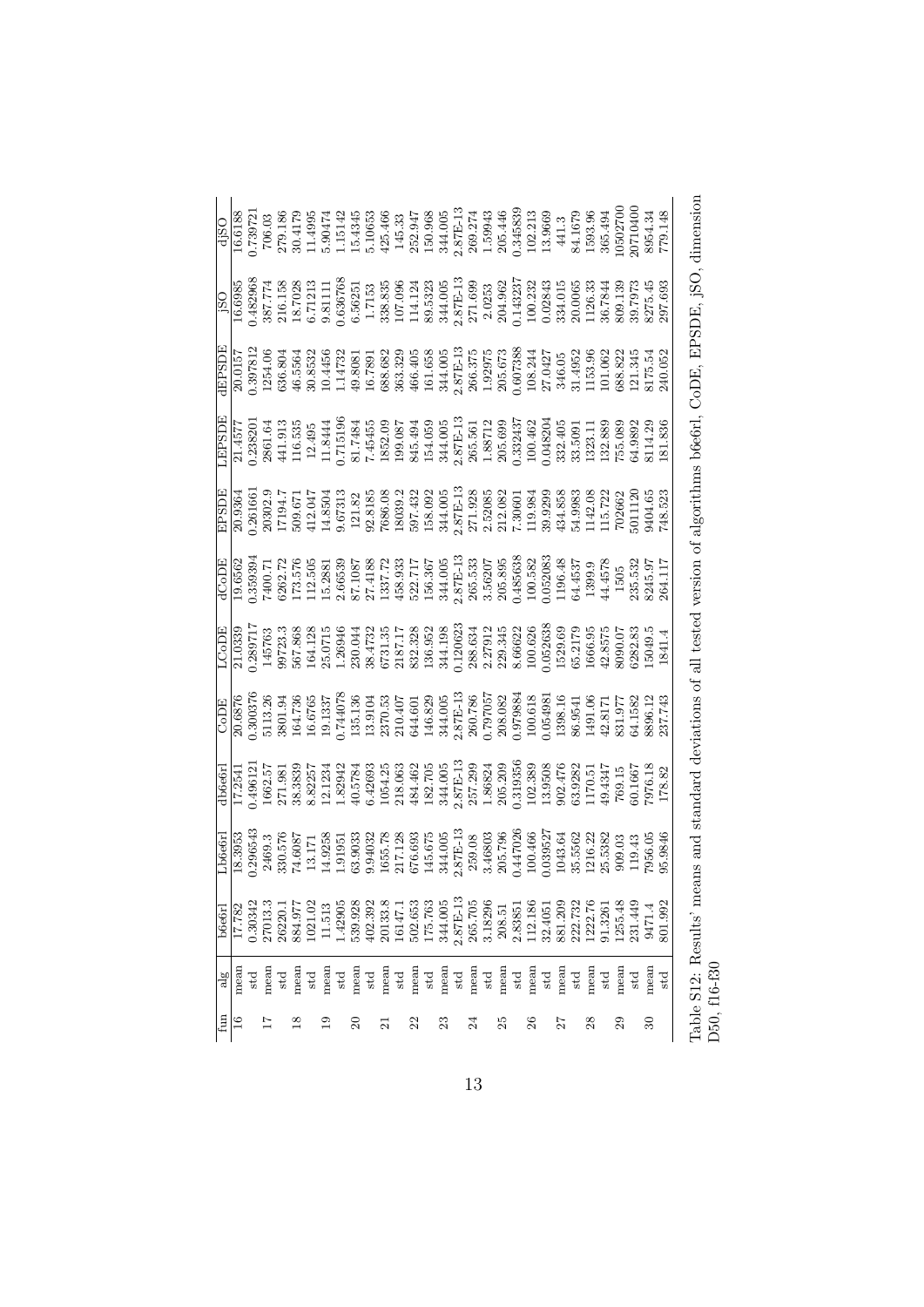| <b>RIANE</b><br><b>AREA</b> | $\begin{array}{r} \bf{545133} \\ \bf{179135} \\ \bf{0} \\ \bf{0} \\ \bf{185,251} \\ \bf{19135} \\ \bf{125,253} \\ \bf{20} \\ \bf{38565} \\ \bf{38565} \\ \bf{38565} \\ \bf{0.507573} \\ \bf{0.507573} \\ \bf{133.408} \\ \bf{195,251} \\ \bf{133.513} \\ \bf{149153} \\ \bf{3865} \\ \bf{55,76} \\ \bf{60.675} \\ \bf{61$ | $\begin{array}{r} \frac{245720}{245720} \\ 68808.7 \\ 1.29 \text{B}-09 \\ 0 \\ 0 \\ 0.0355 \\ 1.3252 \\ 2.3252 \\ 1.3252 \\ 2.5965 \\ 0 \\ 0.08527 \\ 1.768 \\ 0 \\ 0.03459 \\ 0 \\ 0.03459 \\ 1.0245 \\ 1.0243 \\ 1.0243 \\ 0 \\ 0.03439 \\ 0 \\ 0.03439 \\ 0 \\ 0.0335217 \\ 0 \\ 0.033521 \\ 0 \\ 0.033$ |              |              |        |         |         |         |         |              |         |         |         |              |          |                    |         |                    |         |        |         |         |              |          |               |          |         |         |               |                    |
|-----------------------------|---------------------------------------------------------------------------------------------------------------------------------------------------------------------------------------------------------------------------------------------------------------------------------------------------------------------------|-------------------------------------------------------------------------------------------------------------------------------------------------------------------------------------------------------------------------------------------------------------------------------------------------------------|--------------|--------------|--------|---------|---------|---------|---------|--------------|---------|---------|---------|--------------|----------|--------------------|---------|--------------------|---------|--------|---------|---------|--------------|----------|---------------|----------|---------|---------|---------------|--------------------|
| <b>SHADE</b>                |                                                                                                                                                                                                                                                                                                                           | $\begin{array}{l} 220902 \\ 239209 \\ 439209 \\ 2.60E-66 \\ 2.60E-66 \\ 2.60E-66 \\ 2.60E-66 \\ 2.60E-66 \\ 2.60E-66 \\ 2.60E-66 \\ 2.60E-66 \\ 2.60E-66 \\ 2.60E-66 \\ 2.60E-66 \\ 2.60E-66 \\ 2.60E-66 \\ 2.60E-66 \\ 2.60E-66 \\ 2.60E-66 \\ 2.60E-66 \\ 2.60E-66 \\ 2.60E-66$                           |              |              |        |         |         |         |         |              |         |         |         |              |          |                    |         |                    |         |        |         |         |              |          |               |          |         |         |               |                    |
|                             | $\begin{array}{r l} \hline \text{dID} \\ \hline 11450000 \\ 12377780 \\ 12876.7 \\ 12876.7 \\ 12876.7 \\ 2377780 \\ 149.368 \\ 242.089 \\ 243.086 \\ 20.066 \\ 20.123685 \\ 21.4811 \\ 21.4811 \\ 21.4314 \\ 21.4314 \\ 21.4314 \\ 21.4314 \\ 21.4314 \\ 21.4314 \\ 21.4314 \\ 21.4314 \\ 21.43$                          |                                                                                                                                                                                                                                                                                                             |              |              |        |         |         |         |         |              |         |         |         |              |          |                    |         |                    |         |        |         |         |              |          |               |          |         |         |               |                    |
|                             | LIDE<br>38501000                                                                                                                                                                                                                                                                                                          | $\begin{array}{l} 5461240 \\ 5209990 \\ 731729 \\ 5654.92 \\ 20.9936 \\ 20.93401 \\ 20.9717 \\ 20.9717 \\ 20.9717 \\ 20.93354 \\ 20.93354 \\ 20.93354 \\ 20.93196 \\ 20.93196 \\ 20.93196 \\ 20.93196 \\ 20.93196 \\ 20.93196 \\ 20.93196 \\ 20.93196 \\ 20.93195 \\ 20.9357 \\ 20$                         |              |              |        |         |         |         |         |              |         |         |         |              |          |                    |         |                    |         |        |         |         |              |          |               |          |         |         |               |                    |
|                             |                                                                                                                                                                                                                                                                                                                           |                                                                                                                                                                                                                                                                                                             |              |              |        |         |         |         |         |              |         |         |         |              |          |                    |         |                    |         |        |         |         |              |          |               |          |         |         |               |                    |
|                             | $\begin{array}{r} \text{d}\overline{\text{1DE}}\\ \hline 9117770\\ 9301510\\ 6425.19\\ 6425.19\\ 0.955776\\ 0.936151\\ 1378\\ 8045.91\\ 13511\\ 80435.91\\ 136138\\ 20.027198\\ 30.4366\\ 0.027198\\ 30.4366\\ 0.02719\\ 31.1378\\ 36.4366\\ 0.02719\\ 0.0313\\ 0.0313\\ 0.0313\\ $                                       |                                                                                                                                                                                                                                                                                                             |              |              |        |         |         |         |         |              |         |         |         |              |          |                    |         |                    |         |        |         |         |              |          |               |          |         |         |               |                    |
|                             |                                                                                                                                                                                                                                                                                                                           |                                                                                                                                                                                                                                                                                                             |              |              |        |         |         |         |         |              |         |         |         |              |          |                    |         |                    |         |        |         |         |              |          |               |          |         |         |               |                    |
|                             | $\begin{array}{r l} \hline \text{1D} \\ \hline 1272830 \\ 1272835 \\ 1025.64 \\ 1035.63 \\ 1035.64 \\ 1035.64 \\ 1035.63 \\ 1036.53 \\ 1037.32 \\ 1038378 \\ 1038378 \\ 1038378 \\ 1038378 \\ 11035.67 \\ 1103637 \\ 1103637 \\ 1103637 \\ 1103637 \\ 1103637 \\ 1103637 \\ 1103637 \\ 1103637$                           |                                                                                                                                                                                                                                                                                                             |              |              |        |         |         |         |         |              |         |         |         |              |          |                    |         |                    |         |        |         |         |              |          |               |          |         |         |               |                    |
| <b>HOP</b>                  |                                                                                                                                                                                                                                                                                                                           | $\begin{array}{r} \hline 24685100 \\ 72463240 \\ 14819.4 \\ 14819.4 \\ 14819.4 \\ 14819.4 \\ 14813.22 \\ 503.009 \\ 0.02203 \\ 0.012203 \\ 0.004922 \\ 0.01303 \\ 0.004922 \\ 0.004922 \\ 0.004922 \\ 0.004923 \\ 0.00493 \\ 0.00493 \\ 0.00493 \\ 0.00493 \\ 0.00493 \\ 0.00493 \\ 0.$                     |              |              |        |         |         |         |         |              |         |         |         |              |          |                    |         |                    |         |        |         |         |              |          |               |          |         | 0.08308 |               | 83.6042<br>3.15204 |
| <b>HUT</b>                  | $3.72E + 0.0$                                                                                                                                                                                                                                                                                                             | $3.9E+0$                                                                                                                                                                                                                                                                                                    | $7.62E + 09$ | $2E+09$      | 366140 | 25751.  | 1443.49 | 974.703 | 21.3139 | 0.023424     | 151.143 | 1.94212 | 52.5044 | 11.6953      | 924.407  | 19.6784<br>1161.47 |         | 35.8831<br>25505.4 |         | 422.92 | 30298.7 | 548.799 | 3.99296      | 0.230256 | 1.12809       | 1.139729 | 84.6415 | 56.5302 | 195687        | 346533             |
| E                           | $-99E + 0$                                                                                                                                                                                                                                                                                                                | $-0.5E + 0.$                                                                                                                                                                                                                                                                                                | $.26E + 10$  | $2.08E + 08$ | 243047 | 14683.4 | 2215.54 | 226.26  | 21.3165 | 0.019567     | 146.805 | 2.4545  | 66.7458 | 7.2953       | 818.824  | 19.7932            | 1091.52 | 20.3863            | 24077.7 | 378.93 | 30130.3 | 605.522 | 4.00554      | 0.222286 | 1.975609      | 1.067741 | 141.387 | 10.5557 | 70188         | 23531.2            |
| $\frac{8}{3}$               | mean                                                                                                                                                                                                                                                                                                                      | std                                                                                                                                                                                                                                                                                                         | mean         | $_{\rm std}$ | mean   | std     | mear    | std     | mean    | $_{\rm std}$ | mean    | std     | mean    | $_{\rm std}$ | mean     | std                | mear    | $_{\rm std}$       | mean    | std    | mean    | std     | mean         | std      | mean          | std      | mear    | std     | mean          | std                |
| fun                         |                                                                                                                                                                                                                                                                                                                           |                                                                                                                                                                                                                                                                                                             | N            |              | ∞      |         |         |         | ω       |              | ం       |         | N       |              | $\infty$ |                    | ౦       |                    | $\Xi$   |        |         |         | $\mathbf{r}$ |          | $\frac{3}{1}$ |          |         |         | $\frac{5}{1}$ |                    |

Table S13: Results' means and standard deviations of all tested version of algorithms DE, jDE, IDE, and SHADE, dimension Table S13: Results' means and standard deviations of all tested version of algorithms DE, jDE, IDE, and SHADE, dimension D100, f1-f15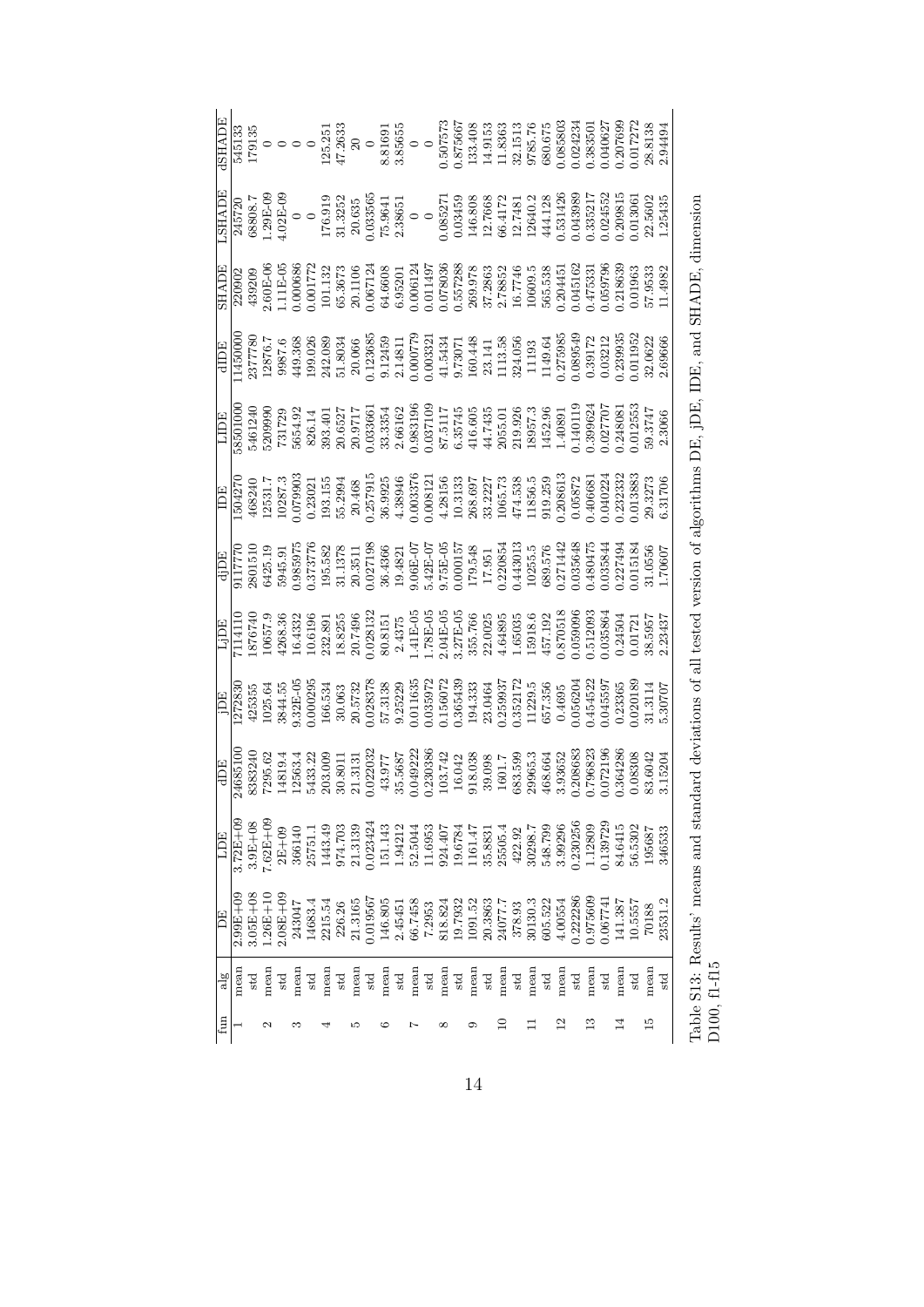|               |         |        |       |              |         |              |         |              |        |              |         |                                                    |      |              |         | $\begin{array}{r} \text{d} \text{350} \\ \text{353141} \\ \text{353141} \\ \text{353142} \\ \text{353143} \\ \text{35314} \\ \text{432E-CT} \\ \text{433E-CT} \\ \text{5550} \\ \text{5650} \\ \text{57782} \\ \text{74289} \\ \text{3631} \\ \text{37782} \\ \text{74281} \\ \text{3853} \\ \text{3953} \\ \text{3175} \\ \text{74281} \\ \text{73395} \\ \text{74395} \\$                     |        |              |          |              |         |              |                |              |          |              |         |          |                |              |  |
|---------------|---------|--------|-------|--------------|---------|--------------|---------|--------------|--------|--------------|---------|----------------------------------------------------|------|--------------|---------|-------------------------------------------------------------------------------------------------------------------------------------------------------------------------------------------------------------------------------------------------------------------------------------------------------------------------------------------------------------------------------------------------|--------|--------------|----------|--------------|---------|--------------|----------------|--------------|----------|--------------|---------|----------|----------------|--------------|--|
|               |         |        |       |              |         |              |         |              |        |              |         |                                                    |      |              |         | $\begin{array}{r} \text{180} \\ \text{142292} \\ \text{56073.3} \\ \text{23.35E-C} \\ \text{23.55E} \\ \text{142292} \\ \text{15.788} \\ \text{26.735E} \\ \text{18.788} \\ \text{29.7287} \\ \text{18.789} \\ \text{20.63891} \\ \text{178129} \\ \text{18.7895} \\ \text{18.7812} \\ \text{19.7812} \\ \text{10.0023363} \\ \text{20.0023363} \\ \$                                           |        |              |          |              |         |              |                |              |          |              |         |          |                |              |  |
| <b>IEPSDE</b> |         |        |       |              |         |              |         |              |        |              |         |                                                    |      |              |         | $\begin{array}{l} \hline \text{7023810} \\ \text{7023810} \\ \text{1263.48} \\ \text{737.295} \\ \text{737.295} \\ \text{737.295} \\ \text{138.33} \\ \text{138.35} \\ \text{139.471} \\ \text{139.583} \\ \text{130.36848} \\ \text{130.36848} \\ \text{130.487} \\ \text{131.495L-07} \\ \text{131.495L-07} \\ \text{131.495L-07} \\ \text{1$                                                 |        |              |          |              |         |              |                |              |          |              |         |          |                |              |  |
| <b>EPSDI</b>  |         |        |       |              |         |              |         |              |        |              |         |                                                    |      |              |         | $\begin{array}{l} 4352680\\ 1208980\\ 14376\\ 153533\\ 16351872\\ 176533\\ 183533\\ 213543\\ 223544\\ 235543\\ 24551\\ 25551\\ 26551\\ 27551\\ 2853\\ 2853\\ 2951\\ 2951\\ 2053\\ 2053\\ 2053\\ 2053\\ 2053\\ 2053\\ 2053\\ 2053\\ 2053\\ 2053\\ 2053\\ 2053\\ 2053\\$                                                                                                                          |        |              |          |              |         |              |                |              |          |              |         |          |                |              |  |
| HOSPE         |         |        |       |              |         |              |         |              |        |              |         |                                                    |      |              |         | $\begin{array}{l} 463869\\ 101836\\ 101852\\ 175724\\ 17460\\ 201333\\ 211362\\ 321357\\ 2131887\\ 211887\\ 210390\\ 100475\\ 110177\\ 17140\\ 201151\\ 11187\\ 210390\\ 100475\\ 111875\\ 210390\\ 101177\\ 171042\\ 2424\\ 25175\\ 151023\\ 131375\\ 21039\\ 21$                                                                                                                              |        |              |          |              |         |              |                |              |          |              |         |          |                |              |  |
| <b>HCODE</b>  | 3961510 |        |       |              |         |              |         |              |        |              |         |                                                    |      |              |         | $\begin{array}{l} 2120900\\ 317015\\ 1519850\\ 1495.38\\ 249.137\\ 249.294\\ 250.537\\ 21.0856\\ 21.0856\\ 21.0856\\ 21.0856\\ 21.0856\\ 21.0856\\ 21.0856\\ 21.0856\\ 21.0856\\ 21.0856\\ 21.0856\\ 21.027\\ 21.028\\ 22.0206\\ 21.0207\\ 22.0206\\ 21.0207\\$                                                                                                                                 |        |              |          |              |         |              |                |              |          |              |         |          |                |              |  |
|               |         |        |       |              |         |              |         |              |        |              |         |                                                    |      |              |         | $\begin{array}{l} \text{LOD1} \\ \text{LO5E+08} \\ \text{L38E+1} \\ \text{L38E+1} \\ \text{L38E+1} \\ \text{L38E+1} \\ \text{L38E+1} \\ \text{L38E+1} \\ \text{L38E+1} \\ \text{L38E+1} \\ \text{L38E+1} \\ \text{L38E+1} \\ \text{L38E+1} \\ \text{L38E+1} \\ \text{L38E+1} \\ \text{L38E+1} \\ \text{L38E+1} \\ \text{L38E+1} \\ \text{L38E+1} \\ \text{L38E$                                 |        |              |          |              |         |              |                |              |          |              |         |          |                | 3309.3       |  |
| CoDE          |         |        |       |              |         |              |         |              |        |              |         |                                                    |      |              |         | $\begin{array}{l} \hline \text{7759750} \\ \text{77684} \\ \text{788890} \\ \text{77664} \\ \text{7989} \\ \text{799} \\ \text{799} \\ \text{799} \\ \text{799} \\ \text{799} \\ \text{799} \\ \text{799} \\ \text{799} \\ \text{799} \\ \text{799} \\ \text{799} \\ \text{799} \\ \text{799} \\ \text{799} \\ \text{799} \\ \text{799} \\ \text{799} \\ \text{799} \\ \text{799} \\ \text{799$ |        |              |          |              |         |              |                |              |          |              |         |          |                |              |  |
| db6e6r        |         |        |       |              |         |              |         |              |        |              |         |                                                    |      |              |         | $\begin{array}{l} 6001860\\ 60018650\\ 2325270\\ 432530\\ 500180\\ 500180\\ 50013125\\ 601013125\\ 601013125\\ 601013125\\ 60101325\\ 6010133125\\ 601013431\\ 601013423\\ 6010134323\\ 601013433\\ 601013433\\ 601013433\\ 601013433\\ 601013431\\ 601013$                                                                                                                                     |        |              |          |              |         |              |                |              |          |              |         |          |                |              |  |
| Lb6e6r        | 1162266 |        |       |              |         |              |         |              |        |              |         |                                                    |      |              |         | $\begin{array}{l} 2786010\\ 19697\\ 14098.9\\ 244.251\\ 241.43\\ 241.44\\ 245.755\\ 0.0765\\ 0.036675\\ 0.036675\\ 0.036675\\ 0.036675\\ 0.03408\\ 0.0382935\\ 0.031826\\ 0.031826\\ 0.031826\\ 0.04065\\ 0.04065\\ 0.0408\\ 0.0438\\ 0.0438\\ 0.00438\\ 0.00$                                                                                                                                  |        |              |          |              |         |              |                |              |          |              |         |          | 73.8829        | 5.87629      |  |
| b6e6r1        | 1273761 | 354370 | 19208 | 20867        | 636.024 | 767.326      | 172.374 | 33.9141      | 20.597 | 0.019097     | 73.6126 | $\begin{array}{c} 3.62006 \\ 0.000145 \end{array}$ |      | 0.001036     | $\circ$ |                                                                                                                                                                                                                                                                                                                                                                                                 | 320.15 | 32.9303      | 0.058746 | 0.04938      | 11755.6 | 524.404      | 0.502362       | 0.035033     | 0.515945 | 0.053304     | 0.13479 | 0.01498  | 40.3083        | 4.44402      |  |
| alg           | mean    | std    | mean  | $_{\rm std}$ | mean    | $_{\rm std}$ | mean    | $_{\rm std}$ | mean   | $_{\rm std}$ | mean    | $_{\rm std}$                                       | mean | $_{\rm std}$ | mean    | $_{\rm std}$                                                                                                                                                                                                                                                                                                                                                                                    | mean   | $_{\rm std}$ | mean     | $_{\rm std}$ | mean    | $_{\rm std}$ | mean           | $_{\rm std}$ | mean     | $_{\rm std}$ | mean    | $_{std}$ | mean           | $_{\rm std}$ |  |
| $f_{\rm{un}}$ |         |        | 2     |              | ಌ       |              |         |              | ω      |              | ం       |                                                    |      |              | ∞       |                                                                                                                                                                                                                                                                                                                                                                                                 | ග      |              |          |              |         |              | $\overline{c}$ |              | ≌        |              |         |          | $\frac{15}{2}$ |              |  |

Table S14: Results' means and standard deviations of all tested version of algorithms b6e6rl, CoDE, EPSDE, jSO, dimension Table S14: Results' means and standard deviations of all tested version of algorithms b6e6rl, CoDE, EPSDE, jSO, dimension D100, f1-f15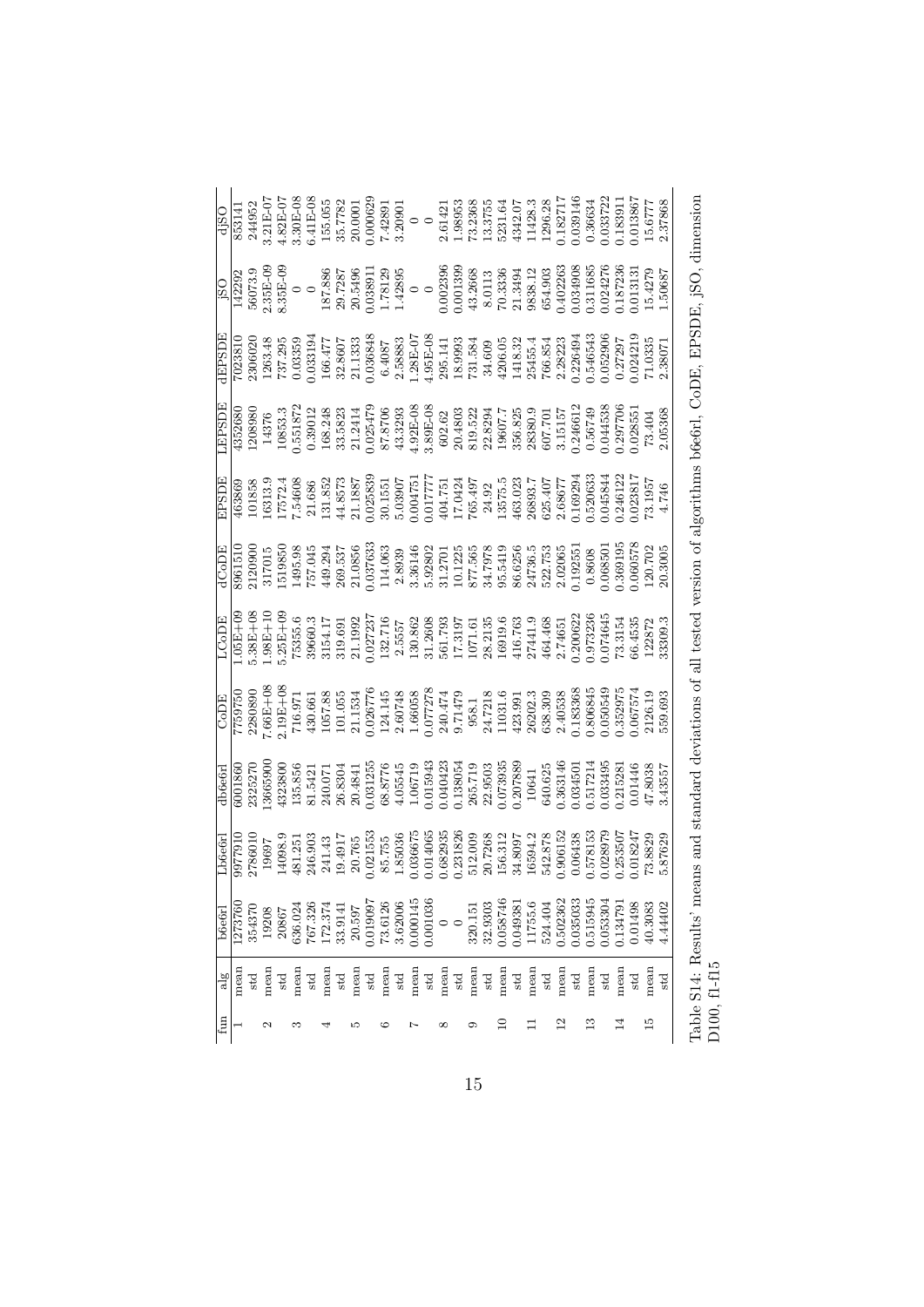|           |               |              | $\begin{array}{l} \hline \text{NHAID} \\ \hline \text{NHS 11, 308} \\ \text{NHS 21, 34, 35, 36, 37, 38}\\ \text{NHS 31, 308} \\ \text{NHS 32, 34}\\ \text{NHS 33, 36, 36, 38}\\ \text{NHS 33, 36, 36, 38}\\ \text{NHS 34, 36, 36, 38}\\ \text{NHS 35, 36, 38}\\ \text{NHS 36, 38, 32, 32}\\ \text{NHS 36, 38, 32, 32, 32}\\ \$                                                         |              |               |        |                 |              |                   |              |                 |              |                                                              |        |      |                                                                                                                   |      |              |      |     |      |         |                                                                    |              |         |                   |                   |        |                 |         |  |
|-----------|---------------|--------------|----------------------------------------------------------------------------------------------------------------------------------------------------------------------------------------------------------------------------------------------------------------------------------------------------------------------------------------------------------------------------------------|--------------|---------------|--------|-----------------|--------------|-------------------|--------------|-----------------|--------------|--------------------------------------------------------------|--------|------|-------------------------------------------------------------------------------------------------------------------|------|--------------|------|-----|------|---------|--------------------------------------------------------------------|--------------|---------|-------------------|-------------------|--------|-----------------|---------|--|
|           |               |              | $\begin{array}{l} \underline{\text{SHADE}} \\ 90.7881 \\ 93947.3 \\ 8722 \\ 8723 \\ 8721 \\ 1041 \\ 95.1911 \\ 1041 \\ 95.1911 \\ 10534.4 \\ 10534.4 \\ 10534.4 \\ 105324.4 \\ 1144.45 \\ 249.033 \\ 348.239 \\ 349.033 \\ 349.033 \\ 349.033 \\ 349.030 \\ 350.000 \\ 10518 \\ 114.00 \\ 114.00 \\ 114.$                                                                              |              |               |        |                 |              |                   |              |                 |              |                                                              |        |      |                                                                                                                   |      |              |      |     |      |         |                                                                    |              |         |                   |                   |        |                 |         |  |
|           |               |              |                                                                                                                                                                                                                                                                                                                                                                                        |              |               |        |                 |              |                   |              |                 |              |                                                              |        |      |                                                                                                                   |      |              |      |     |      |         |                                                                    |              |         |                   |                   |        |                 |         |  |
|           |               |              | $\begin{array}{r} \boxed{\text{1DE}} \\ \text{43.383} \\ \text{43.385} \\ \text{52847} \\ \text{713360} \\ \text{72847} \\ \text{8323} \\ \text{8333} \\ \text{8333} \\ \text{8333} \\ \text{95.33} \\ \text{13360} \\ \text{1430} \\ \text{1500.57} \\ \text{1630} \\ \text{1730} \\ \text{1830} \\ \text{1830} \\ \text{1830} \\ \text{1830} \\ \text{1830} \\ \text{1830} \\ \text$ |              |               |        |                 |              |                   |              |                 |              |                                                              |        |      |                                                                                                                   |      |              |      |     |      |         |                                                                    |              |         |                   |                   |        |                 |         |  |
|           |               |              |                                                                                                                                                                                                                                                                                                                                                                                        |              |               |        |                 |              |                   |              |                 |              |                                                              |        |      |                                                                                                                   |      |              |      |     |      |         |                                                                    |              |         |                   |                   |        |                 |         |  |
|           |               |              | $\begin{array}{l} \hline \text{d} \text{1DE} \\ \hline 367135 \\ 0.73157 \\ 0.73157 \\ 0.73157 \\ 0.73157 \\ 0.73157 \\ 0.73158 \\ 0.73158 \\ 0.73159 \\ 0.73159 \\ 0.73159 \\ 0.73159 \\ 0.73159 \\ 0.73159 \\ 0.73159 \\ 0.73159 \\ 0.73159 \\ 0.73159 \\ 0.73159 \\ 0.73159 \\ 0.73159 \\ 0.7315$                                                                                   |              |               |        |                 |              |                   |              |                 |              |                                                              |        |      |                                                                                                                   |      |              |      |     |      |         |                                                                    |              |         |                   |                   |        |                 |         |  |
|           |               |              | $\begin{array}{l} \text{Lip} \\ \text{Lip} \\ \text{1,241} \\ \text{1,341} \\ \text{1,342} \\ \text{1,433} \\ \text{1,444} \\ \text{1,453} \\ \text{1,463} \\ \text{1,474} \\ \text{1,485} \\ \text{1,493} \\ \text{1,403} \\ \text{1,414} \\ \text{1,424} \\ \text{1,433} \\ \text{1,453} \\ \text{1,463} \\ \text{1,474} \\ \text{1,485} \\ \text{1,493} \\ \text{1,403}$            |              |               |        |                 |              |                   |              |                 |              |                                                              |        |      |                                                                                                                   |      |              |      |     |      |         |                                                                    |              |         |                   |                   |        |                 |         |  |
|           |               |              | $\begin{array}{r l} \hline \text{15} \\ \hline 93.4937 \\ 0.602375 \\ 0.602375 \\ 113287 \\ 39.491.1 \\ 50.798 \\ 50.798 \\ 6.9813 \\ 6.9313 \\ 74.71 \\ 85.768 \\ 93.768 \\ 93.768 \\ 93.768 \\ 93.768 \\ 93.768 \\ 93.768 \\ 93.768 \\ 93.768 \\ 93.768 \\ 93.768 \\ 93.768 \\ 93.768 \\ 93.768 \\$                                                                                  |              |               |        |                 |              |                   |              |                 |              |                                                              |        |      |                                                                                                                   |      |              |      |     |      |         |                                                                    |              |         |                   |                   |        |                 |         |  |
|           |               |              | $\begin{array}{r} \hline \text{dDE} \\ \hline 46.5341 \\ 0.267908 \\ 0.267908 \\ 0.34138040 \\ 0.34138040 \\ 0.341381 \\ 0.341381 \\ 0.35101 \\ 0.36102 \\ 0.36103 \\ 0.36103 \\ 0.36309 \\ 0.36309 \\ 0.36309 \\ 0.36309 \\ 0.36309 \\ 0.36309 \\ 0.36309 \\ 0.36309 \\ 0.36309 \\ 0.36309 \\ $                                                                                       |              |               |        |                 |              |                   |              |                 |              |                                                              |        |      |                                                                                                                   |      |              |      |     |      |         |                                                                    |              |         |                   |                   |        |                 |         |  |
| E         | 46.7623       |              | 85E+08                                                                                                                                                                                                                                                                                                                                                                                 | 941660       | 384502        | 859716 | 131.842         | 6.41987      | 212790<br>39353.2 |              | $.22E + 08$     | 25201500     | 4477.74                                                      | 263.75 |      | $\begin{array}{r} 386.908 \\ 12.2113 \\ 495.627 \\ 11.209 \\ 11.209 \\ 711.926 \\ 33.0391 \\ 140.068 \end{array}$ |      |              |      |     |      |         | $\begin{array}{c} 3\,909.53 \\ 5\,2.9235 \\ 3\,764.93 \end{array}$ |              |         | 161.848<br>618138 |                   | 485119 | 374870          | 1360710 |  |
| <b>EC</b> | 46.6712       | 1.24002      | $2.21E + 0$                                                                                                                                                                                                                                                                                                                                                                            | 3729410      | 483328        | 407188 | 133.401         | 1.74989      | 109286<br>18216.3 |              | 92225700        | 18262000     | $\begin{array}{c} 4319.56 \\ 197.116 \\ 368.449 \end{array}$ |        |      | $\begin{array}{c} 1.90689 \\ 532.123 \\ 6.55891 \\ 651.076 \\ 651.076 \\ 32.2198 \\ 245.085 \end{array}$          |      |              |      |     |      | 196.604 | 3738.53<br>54.8263<br>3365.63                                      |              |         | 154.083           | 300917<br>93332.4 |        | 759738          | 176883  |  |
| alg       | mean          | $_{\rm std}$ | mean                                                                                                                                                                                                                                                                                                                                                                                   | $_{\rm std}$ | mean          | std    | mear            | $_{\rm std}$ | mean              | $_{\rm std}$ | mean            | $_{\rm std}$ | mean                                                         | std    | mean | $_{\rm std}$                                                                                                      | mean | $_{\rm std}$ | mean | std | mear | std     | mean                                                               | $_{\rm std}$ | mean    | $_{\rm std}$      | mean              | std    | mean            | std     |  |
| fun       | $\frac{6}{1}$ |              |                                                                                                                                                                                                                                                                                                                                                                                        |              | $\frac{8}{1}$ |        | $\overline{19}$ |              | $\overline{c}$    |              | $\overline{21}$ |              | 22                                                           |        | 23   |                                                                                                                   | 24   |              | 29   |     | 26   |         | 27                                                                 |              | $^{28}$ |                   | 29                |        | $\overline{30}$ |         |  |

Table S15: Results' means and standard deviations of all tested version of algorithms DE, jDE, IDE, and SHADE, dimension Table S15: Results' means and standard deviations of all tested version of algorithms DE, jDE, IDE, and SHADE, dimension D100, f16-f30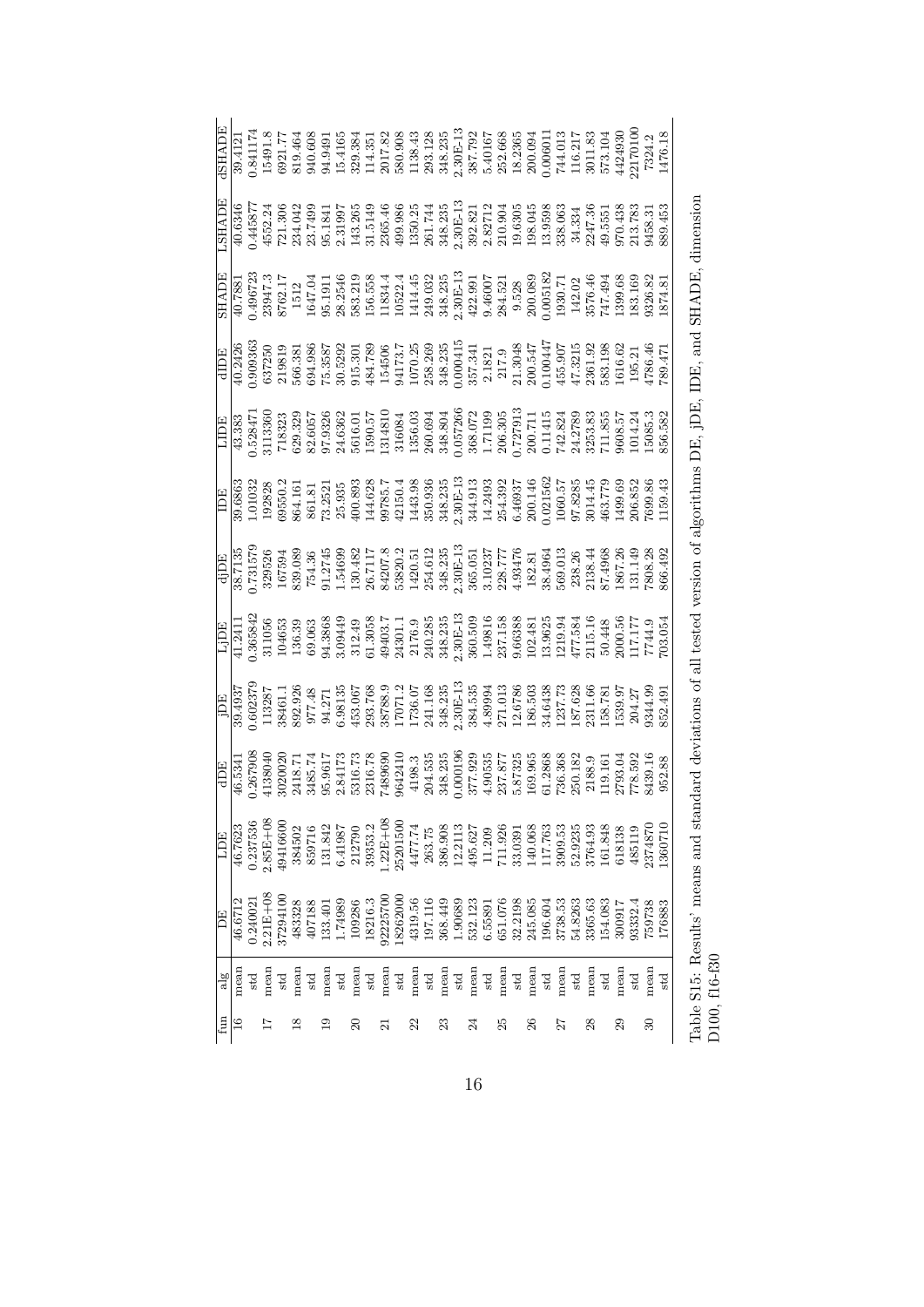|                          |         |              |                         |              |                       |              |                      |              |                  |              |           |              |            |         |            |              |            |              |            |              |            |          |            |              |            |              |            | $\begin{array}{l} -0.030 \\ -0.030 \\ -0.809 \\ -0.809 \\ -0.809 \\ -0.809 \\ -0.809 \\ -0.809 \\ -0.809 \\ -0.809 \\ -0.809 \\ -0.809 \\ -0.809 \\ -0.809 \\ -0.809 \\ -0.809 \\ -0.809 \\ -0.809 \\ -0.809 \\ -0.809 \\ -0.809 \\ -0.809 \\ -0.809 \\ -0.809 \\ -0.809 \\ -0.809 \\ -0.809 \\ -0.809 \\ -0.809 \\ -0.809 \\ -0.$                                    |                         |         |
|--------------------------|---------|--------------|-------------------------|--------------|-----------------------|--------------|----------------------|--------------|------------------|--------------|-----------|--------------|------------|---------|------------|--------------|------------|--------------|------------|--------------|------------|----------|------------|--------------|------------|--------------|------------|-----------------------------------------------------------------------------------------------------------------------------------------------------------------------------------------------------------------------------------------------------------------------------------------------------------------------------------------------------------------------|-------------------------|---------|
|                          |         |              |                         |              |                       |              |                      |              |                  |              |           |              |            |         |            |              |            |              |            |              |            |          |            |              |            |              |            | $\begin{array}{r} \text{180} \\ \text{185303} \\ \text{186312} \\ \text{187333} \\ \text{188333} \\ \text{18931} \\ \text{18131} \\ \text{18131} \\ \text{18131} \\ \text{18132} \\ \text{181333} \\ \text{18133} \\ \text{18133} \\ \text{18133} \\ \text{18133} \\ \text{18133} \\ \text{18133} \\ \text{18133} \\ \text{18133} \\ \text{18133} \\ \text{18133} \\$ |                         |         |
|                          |         |              |                         |              |                       |              |                      |              |                  |              |           |              |            |         |            |              |            |              |            |              |            |          |            |              |            |              |            |                                                                                                                                                                                                                                                                                                                                                                       |                         |         |
| <b>LEPSDI</b>            |         |              |                         |              |                       |              |                      |              |                  |              |           |              |            |         |            |              |            |              |            |              |            |          |            |              |            |              |            | $[4]^{12}_{13}{}^{12}_{17}{}^{18}_{18}{}^{18}_{18}{}^{18}_{18}{}^{18}_{18}{}^{18}_{18}{}^{18}_{18}{}^{18}_{18}{}^{18}_{18}{}^{18}_{18}{}^{18}_{18}{}^{18}_{18}{}^{18}_{18}{}^{18}_{18}{}^{18}_{18}{}^{18}_{18}{}^{18}_{18}{}^{18}_{18}{}^{18}_{18}{}^{18}_{18}{}^{18}_{18}{}^{18}_{18}{}^{18}_{18}{}^{18}_{18}{}^{18}_{18}{}^{18}_{18}{}^{$                           |                         |         |
| EPSDE                    |         |              |                         |              |                       |              |                      |              |                  |              |           |              |            |         |            |              |            |              |            |              |            |          |            |              |            |              |            | $[45,540] \begin{tabular}{l cccc} \hline 15,450 \\ 0.304324 & 0.504334 \\ 0.504334 & 0.504334 \\ 0.504324 & 0.504334 \\ 0.504324 & 0.504334 \\ 0.50435 & 0.5043445 \\ 0.50435 & 0.504345 \\ 0.50435 & 0.504345 \\ 0.50435 & 0.504345 \\ 0.50435 & 0.504345 \\ 0.50435 & 0.504$                                                                                        |                         |         |
|                          |         |              |                         |              |                       |              |                      |              |                  |              |           |              |            |         |            |              |            |              |            |              |            |          |            |              |            |              |            | $\frac{16}{4}$ $\frac{121}{4}$ $\frac{123}{45}$ $\frac{123}{45}$ $\frac{123}{45}$ $\frac{123}{45}$ $\frac{123}{45}$ $\frac{123}{45}$ $\frac{123}{45}$ $\frac{123}{45}$ $\frac{123}{45}$ $\frac{123}{45}$ $\frac{123}{45}$ $\frac{123}{45}$ $\frac{123}{45}$ $\frac{123}{45}$ $\frac{123}{45}$ $\frac$                                                                 |                         |         |
|                          |         |              |                         |              |                       |              |                      |              |                  |              |           |              |            |         |            |              |            |              |            |              |            |          |            |              |            |              |            | $\begin{array}{l} \text{LOD1} \\ \text{145.9482} \\ \text{0.248230} \\ \text{26994000} \\ \text{159483} \\ \text{161.483} \\ \text{17690} \\ \text{181.43} \\ \text{191.48} \\ \text{191.49} \\ \text{102.482} \\ \text{193.49} \\ \text{103.49} \\ \text{104.40} \\ \text{115.40} \\ \text{126.40} \\ \text{137.40} \\ \text{148.40} \\ \text{150.50} \\$            |                         |         |
| CoDE                     |         |              |                         |              |                       |              |                      |              |                  |              |           |              |            |         |            |              |            |              |            |              |            |          |            |              |            |              |            | $\begin{array}{l} 45.3957\\ 1276498578\\ 288578\\ 390963\\ 2699302\\ 389578\\ 45.376857\\ 48.98578\\ 499303\\ 28371\\ 1137768\\ 28371\\ 2831\\ 2832\\ 28332\\ 2832\\ 28332\\ 2832\\ 2832\\ 2832\\ 2832\\ 2832\\ 2832\\ 2832\\ 2832\\ 2832\\ 2832\\ 2832\\ 2832\\ 28$                                                                                                  |                         |         |
|                          |         |              |                         |              |                       |              |                      |              |                  |              |           |              |            |         |            |              |            |              |            |              |            |          |            |              |            |              |            | $\begin{array}{l} \vspace{2mm} \hline \text{db6661} \\ \vspace{2mm} 0.0331 \\ \vspace{2mm} 1.794255 \\ \vspace{2mm} 1.794255 \\ \vspace{2mm} 1.794255 \\ \vspace{2mm} 1.3343 \\ \vspace{2mm} 1.3443 \\ \vspace{2mm} 1.3443 \\ \vspace{2mm} 1.3455 \\ \vspace{2mm} 1.34342 \\ \vspace{2mm} 1.34342 \\ \vspace{2mm} 1.34343 \\ \vspace{2mm} 1.34342 \\ \vspace$         |                         |         |
| Lbc6                     |         |              |                         |              |                       |              |                      |              |                  |              |           |              |            |         |            |              |            |              |            |              |            |          |            |              |            |              |            | $[ \begin{array}{cccc} 1.32413955 \\ 0.33442885 \\ 0.1659 \\ 0.1659 \\ 0.1659 \\ 0.1659 \\ 0.1659 \\ 0.1659 \\ 0.1659 \\ 0.1651 \\ 0.1651 \\ 0.1651 \\ 0.1651 \\ 0.1653 \\ 0.1651 \\ 0.1653 \\ 0.1653 \\ 0.1653 \\ 0.1653 \\ 0.1653 \\ 0.1653 \\ 0.1653 \\ 0.1653 \\ 0.1653 \\ 0.1653 \\ 0.1$                                                                         |                         |         |
| b6e6r                    | 39.7639 | 1.488396     | 170545                  | 31488.4      | 1579.83               | 1645.82      | 93.0937              | 9.6657       | 7706.49          | 3907.34      | 83399.8   | 37442.2      | 1937.04    | 279.293 | 348.235    | $2.30E-13$   | 366.573    | 4.56608      | 258.451    | 14.7532      | 200.209    | 0.049288 | 2055.85    | 104.297      | 3150.29    | 723.058      | 1595.84    | 151.63                                                                                                                                                                                                                                                                                                                                                                | 8799.98                 | 996.391 |
| $\frac{18}{2}$<br>$\lim$ | mean    | $_{\rm std}$ | mean<br>$\overline{11}$ | $_{\rm std}$ | mean<br>$\frac{8}{2}$ | $_{\rm std}$ | mean<br>$\mathbf{5}$ | $_{\rm std}$ | mean<br>$\Omega$ | $_{\rm std}$ | mean<br>ដ | $_{\rm std}$ | mean<br>22 | std     | mean<br>23 | $_{\rm std}$ | mean<br>24 | $_{\rm std}$ | mean<br>25 | $_{\rm std}$ | mean<br>26 | std      | mean<br>27 | $_{\rm std}$ | mean<br>28 | $_{\rm std}$ | mean<br>29 | $_{\rm std}$                                                                                                                                                                                                                                                                                                                                                          | mean<br>$\overline{30}$ | std     |

Table S16: Results' means and standard deviations of all tested version of algorithms b6e6rl, CoDE, EPSDE, jSO, dimension Table S16: Results' means and standard deviations of all tested version of algorithms b6e6rl, CoDE, EPSDE, jSO, dimension D100, f16-f30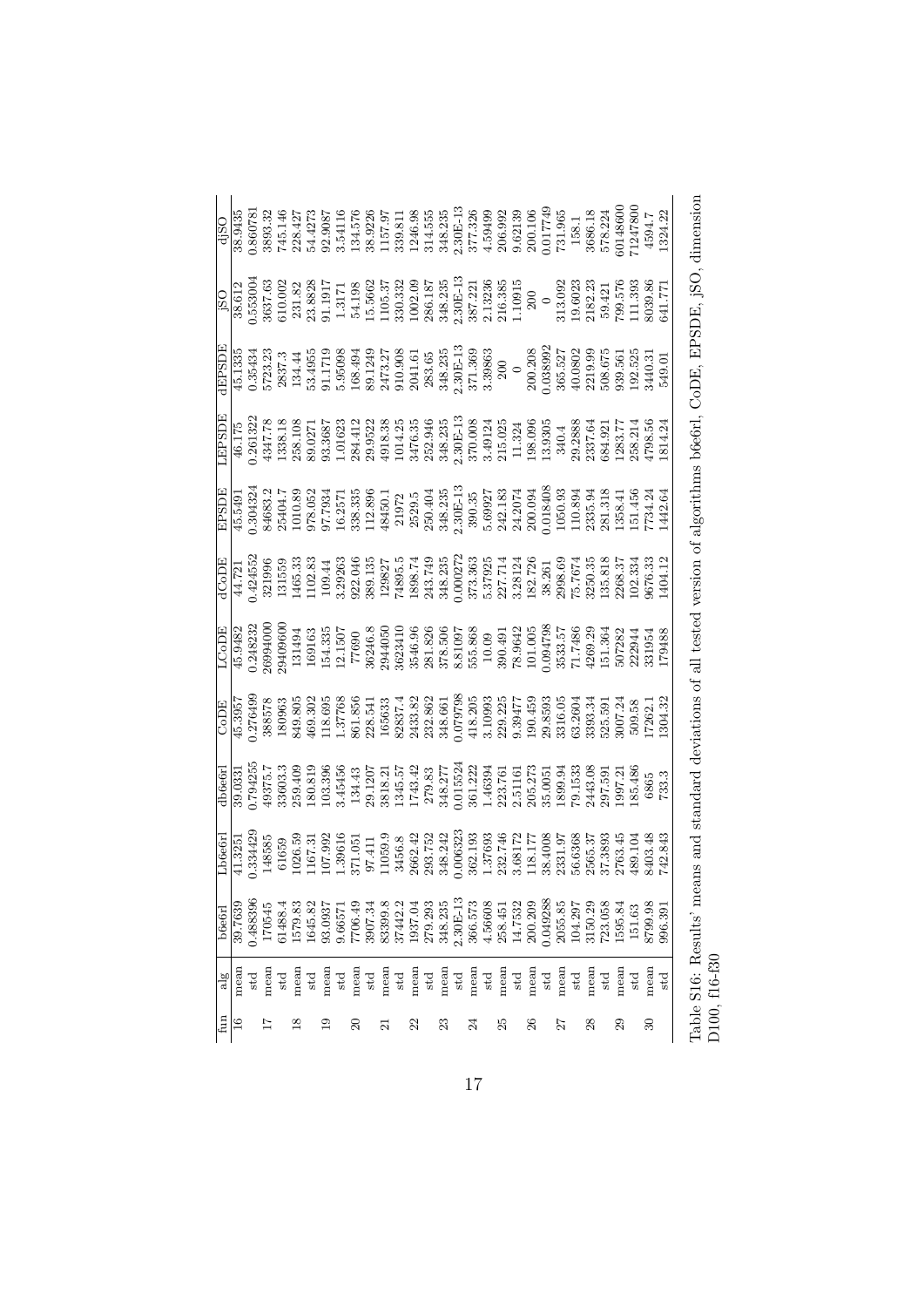| dSHADE       |                 |           |  |  |                                                                                          |  |  | $\begin{array}{c} {\textbf{0}}\\ {\textbf{0}}\\ {\textbf{0}}\\ {\textbf{0}}\\ {\textbf{1}}\\ {\textbf{20}}\\ {\textbf{34}}\\ {\textbf{50}}\\ {\textbf{1}}\\ {\textbf{20}}\\ {\textbf{1}}\\ {\textbf{39}}\\ {\textbf{19}}\\ {\textbf{19}}\\ {\textbf{19}}\\ {\textbf{19}}\\ {\textbf{19}}\\ {\textbf{19}}\\ {\textbf{19}}\\ {\textbf{19}}\\ {\textbf{19}}\\ {\textbf{19}}\\ {\textbf{19}}\\ {\textbf{19}}\\ {\textbf{19}}\\ {\textbf{19}}\\ {\textbf{19}}\\ {\textbf{$ |  |                                                                                                                                                                                                                                                                                                                                        |                      |  |  |                                                                                                          |  |  |  |  |                                                                                                                                                                                                                                                                                       |          |
|--------------|-----------------|-----------|--|--|------------------------------------------------------------------------------------------|--|--|-----------------------------------------------------------------------------------------------------------------------------------------------------------------------------------------------------------------------------------------------------------------------------------------------------------------------------------------------------------------------------------------------------------------------------------------------------------------------|--|----------------------------------------------------------------------------------------------------------------------------------------------------------------------------------------------------------------------------------------------------------------------------------------------------------------------------------------|----------------------|--|--|----------------------------------------------------------------------------------------------------------|--|--|--|--|---------------------------------------------------------------------------------------------------------------------------------------------------------------------------------------------------------------------------------------------------------------------------------------|----------|
| LSHADE       |                 |           |  |  |                                                                                          |  |  |                                                                                                                                                                                                                                                                                                                                                                                                                                                                       |  | $\begin{array}{c ccc} 0 & 0 & 0 & 0 \\ 0 & 0 & 0 & 0 \\ 0 & 0 & 0 & 0 \\ 0 & 0 & 0 & 0 \\ 0 & 0 & 0 & 0 \\ 0 & 0 & 0 & 0 \\ 0 & 0 & 0 & 0 \\ 0 & 0 & 0 & 0 \\ 0 & 0 & 0 & 0 \\ 0 & 0 & 0 & 0 \\ 0 & 0 & 0 & 0 \\ 0 & 0 & 0 & 0 \\ 0 & 0 & 0 & 0 \\ 0 & 0 & 0 & 0 \\ 0 & 0 & 0 & 0 \\ 0 & 0 & 0 & 0 \\ 0 & 0 & 0 & 0 \\ 0 & 0 & $       |                      |  |  |                                                                                                          |  |  |  |  | 0.065477<br>0.073445                                                                                                                                                                                                                                                                  | 0.407559 |
| <b>SHADE</b> |                 |           |  |  |                                                                                          |  |  |                                                                                                                                                                                                                                                                                                                                                                                                                                                                       |  | $\begin{array}{c c} 0 & 0 & 0\\ 0 & 0 & 0\\ 0 & 0 & 0\\ 20.0167 & 0\\ 0 & 0 & 0\\ 2.98488 & 0\\ 134.432 & 0\\ 0.088034 & 0\\ 0.0787 & 0\\ 0.0147113 & 0\\ 0.014113 & 0\\ 0.01419891 \\ \hline \end{array}$                                                                                                                             |                      |  |  |                                                                                                          |  |  |  |  |                                                                                                                                                                                                                                                                                       |          |
|              |                 |           |  |  |                                                                                          |  |  |                                                                                                                                                                                                                                                                                                                                                                                                                                                                       |  | $\begin{tabular}{r c c c} \hline dIDE \\ \hline 0 & 0 & 0 \\ 0 & 0 & 0 \\ 0.009857 & 2.00025 \\ 0.009857 & 2.98488 \\ 0.187363 & 46.8851 \\ 0.029154 & 46.8851 \\ 0.029154 & 0.02026 \\ 0.009872 & 0.029154 \\ 0.009872 & 0.00004 \\ 0.000085 & 0.00004 \\ 0.00000 & 0.0000454 \\ 0.000$                                               |                      |  |  |                                                                                                          |  |  |  |  |                                                                                                                                                                                                                                                                                       |          |
|              | LIDE<br>2.49932 |           |  |  |                                                                                          |  |  |                                                                                                                                                                                                                                                                                                                                                                                                                                                                       |  | $\begin{array}{c} 0 \\ 0 \\ 4.66\text{E}-08 \\ 20.05\,06 \\ 1.22\text{E}-06 \\ 0.00092 \\ 2.9859 \\ 0.2486 \\ 1.33.558 \\ 1.33.558 \\ 1.33.558 \\ 1.33.558 \\ 1.33.558 \\ 0.107762 \\ 0.107762 \\ 0.065918 \\ \text{LEPSDE} \end{array}$                                                                                               |                      |  |  |                                                                                                          |  |  |  |  | $\begin{array}{c} 0 \\ 0 \\ 0 \\ 20.0957 \\ 20.0957 \\ 0.088606 \\ 0.145262 \\ 0.145262 \\ 0.145262 \\ 0.158279 \\ 0.158279 \\ 0.158279 \\ 0.158279 \\ 0.158279 \\ 0.158279 \\ 0.15833 \\ 1.22533 \\ 1.23533 \\ \end{array}$                                                          |          |
|              |                 |           |  |  |                                                                                          |  |  |                                                                                                                                                                                                                                                                                                                                                                                                                                                                       |  |                                                                                                                                                                                                                                                                                                                                        |                      |  |  |                                                                                                          |  |  |  |  |                                                                                                                                                                                                                                                                                       |          |
|              |                 |           |  |  |                                                                                          |  |  |                                                                                                                                                                                                                                                                                                                                                                                                                                                                       |  | $\begin{tabular}{ c c c c c } \hline i DE\\ \hline $41.780395 \\ $20.0295 \\ $34.7803 \\ $3.01028 \\ $3.01988 \\ $42.0012 \\ $42.0012 \\ $1.13894 \\ $1.13894 \\ $1.13894 \\ $1.13894 \\ $1.13894 \\ $1.13770 \\ $1.13700 \\ $1.13700 \\ $1.13700 \\ $1.13700 \\ $1.13700 \\ $1.13700 \\ $1.13707 \\ $1.13707 \\ $$                    |                      |  |  |                                                                                                          |  |  |  |  |                                                                                                                                                                                                                                                                                       |          |
|              |                 |           |  |  |                                                                                          |  |  |                                                                                                                                                                                                                                                                                                                                                                                                                                                                       |  | $\begin{array}{r rrrr} \text{Lipp} \\ \hline 0 & 0 & 0 & 0 \\ 0 & 0 & 0 & 0 \\ 0 & 0 & 0 & 0 \\ 0 & 0 & 0 & 0 \\ 0 & 0 & 0 & 0 \\ 0 & 0 & 0 & 0 \\ 0 & 0 & 0 & 0 \\ 0 & 0 & 0 & 0 \\ 0 & 0 & 0 & 0 \\ 0 & 0 & 0 & 0 \\ 0 & 0 & 0 & 0 \\ 0 & 0 & 0 & 0 \\ 0 & 0 & 0 & 0 \\ 0 & 0 & 0 & 0 \\ 0 & 0 & 0 & 0 \\ 0 & 0 & 0 & 0 \\ 0 & 0 & $ |                      |  |  |                                                                                                          |  |  |  |  |                                                                                                                                                                                                                                                                                       |          |
|              |                 |           |  |  |                                                                                          |  |  |                                                                                                                                                                                                                                                                                                                                                                                                                                                                       |  |                                                                                                                                                                                                                                                                                                                                        |                      |  |  |                                                                                                          |  |  |  |  |                                                                                                                                                                                                                                                                                       |          |
|              |                 |           |  |  |                                                                                          |  |  |                                                                                                                                                                                                                                                                                                                                                                                                                                                                       |  | $\begin{array}{r l} {\rm dDE}\\ \hline 1060.548\\ \bf0.226706\\ \bf0.2301324\\ \bf0.301324\\ \bf0.26102\\ \bf0.240818\\ \bf0.240818\\ \bf0.249815\\ \bf0.429151\\ \bf0.142068\\ \bf0.183149\\ \bf0.142068\\ \bf0.142047\\ \bf0.142066\\ \bf0.142048\\ \end{array}$                                                                     |                      |  |  | $\begin{array}{c} 0 \\ 0 \\ 34.7803 \\ 20.0458 \\ 0 \\ 0.010321 \\ 0 \\ 0 \\ 0 \\ 0 \\ 0 \\ \end{array}$ |  |  |  |  | $\begin{array}{c} 80.4944 \\ 0.239847 \\ 0.120559 \\ 0.120559 \\ 0.092227 \\ \end{array}$                                                                                                                                                                                             |          |
| ECT          | 16098.6         | $.09E-0$  |  |  |                                                                                          |  |  |                                                                                                                                                                                                                                                                                                                                                                                                                                                                       |  | $\begin{array}{l} 0 \\ 0.270377 \\ 20.1653 \\ 2.76E - 0 \\ 0.283127 \\ 0.283127 \\ 0.249818 \\ 0.249818 \\ 0.01319216 \\ 0.01319216 \\ 0.0139723 \\ 0.138656 \\ 0.138749 \\ -1.88749 \\ \end{array}$                                                                                                                                   |                      |  |  |                                                                                                          |  |  |  |  | 0.104658<br>0.783221                                                                                                                                                                                                                                                                  |          |
| F            | 39644.3         | $.31E-00$ |  |  | $\begin{array}{c} 1.98\text{E-0}8\\ 0.265583\\ 20.1839\\ 0.00051\\ 0.297777 \end{array}$ |  |  |                                                                                                                                                                                                                                                                                                                                                                                                                                                                       |  | $\begin{array}{c} {\bf 0}\\ 18.1607\\ 0.634016\\ 744.304\\ 0.543346\\ 0.154334\\ 0.155411\\ 1.85799\\ \hline \end{array}$                                                                                                                                                                                                              |                      |  |  |                                                                                                          |  |  |  |  | $\begin{array}{c} 0 \\ 0 \\ 34.7803 \\ 20.0511 \\ 20.0511 \\ 20.0511 \\ 4.84432 \\ 4.84432 \\ 1185.264 \\ 1185.264 \\ 1185.264 \\ 113788 \\ 100.11325 \\ 0.011325 \\ 0.011325 \\ 0.011325 \\ 0.011325 \\ 0.011325 \\ 0.011325 \\ 0.011325 \\ 0.011325 \\ 0.011325 \\ 0.011325 \\ 0.0$ |          |
| alg<br>fun/  |                 |           |  |  |                                                                                          |  |  |                                                                                                                                                                                                                                                                                                                                                                                                                                                                       |  |                                                                                                                                                                                                                                                                                                                                        | ${\rm fun}/{\rm al}$ |  |  |                                                                                                          |  |  |  |  |                                                                                                                                                                                                                                                                                       |          |

| l<br>١<br>ı<br>ě<br>י                        |
|----------------------------------------------|
| ۱                                            |
| i                                            |
| l<br>i<br>١<br>١<br>I<br>I<br>$\overline{a}$ |
| $\sim$<br>۱<br>Ì<br>I                        |
| l<br>ļ                                       |
| ֕<br>I                                       |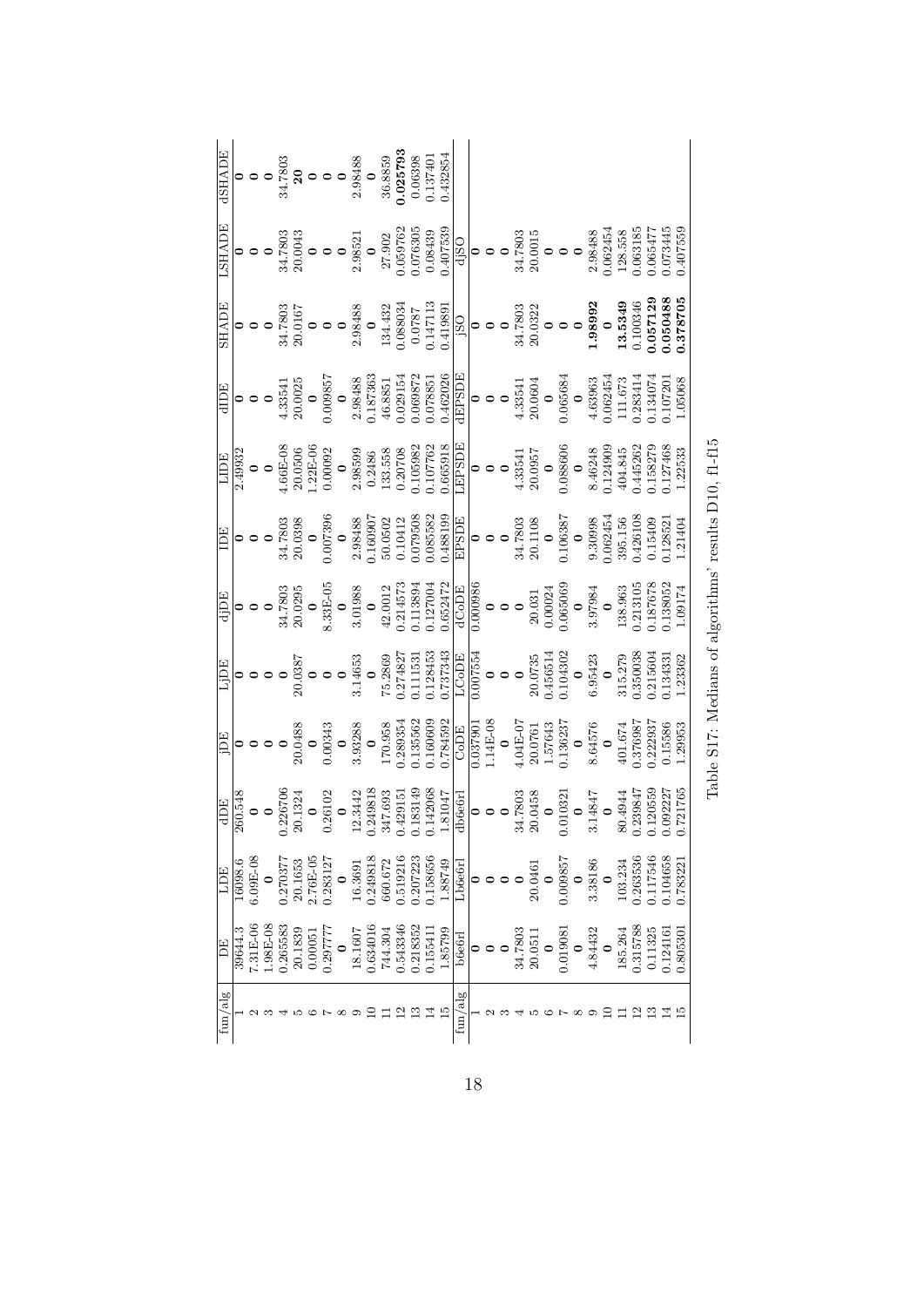| <b>RUARE</b> | 1.48479                                 | 11.173  |         |                      |  |  | $\begin{array}{r} 0.026718 \\ 0.036544 \\ 0.0369217 \\ 0.0315034 \\ 0.00816 \\ 0.00816 \\ 109.417 \\ 114.937 \\ 114.937 \\ 114.937 \\ 109.417 \\ 114.937 \\ 114.937 \\ 123.765 \\ 372.114 \\ 475.128 \\ 475.128 \end{array}$                                                                                                                                 |        |  |  |                |         |  |  |                                                                                                                                                                                                                      |  |  |         |         |                               |         |
|--------------|-----------------------------------------|---------|---------|----------------------|--|--|--------------------------------------------------------------------------------------------------------------------------------------------------------------------------------------------------------------------------------------------------------------------------------------------------------------------------------------------------------------|--------|--|--|----------------|---------|--|--|----------------------------------------------------------------------------------------------------------------------------------------------------------------------------------------------------------------------|--|--|---------|---------|-------------------------------|---------|
| LSHADE       |                                         |         |         |                      |  |  | $\begin{array}{r} 1.54123 \\ 1.41125 \\ 0.097888 \\ 0.058736 \\ 0.058736 \\ 0.030306 \\ 0.030306 \\ 0.005746 \\ 0.00789 \\ 0.00078 \\ 0.0007 \\ 0.0007 \\ 0.0007 \\ 0.00007 \\ 0.00000 \\ 0.00000 \\ 0.00010 \\ 0.00010 \\ 0.00010 \\ 0.00010 \\ 0.00010 \\ 0.00010 \\ 0.00010 \\ 0.$                                                                        |        |  |  |                |         |  |  |                                                                                                                                                                                                                      |  |  |         |         | 380.627<br>222.709<br>462.342 |         |
| <b>SHADE</b> | 1.65609                                 |         |         |                      |  |  | $\begin{array}{r} 11.5892\\ 0.082443\\ 0.06455\\ 0.06455\\ 0.004521\\ 0.00455\\ 0.00045\\ 0.00000\\ 0.00000\\ 0.00000\\ 0.00000\\ 0.00000\\ 0.00000\\ 0.00000\\ 0.00000\\ 0.00000\\ 0.00000\\ 0.00000\\ 0.00000\\ 0.00000\\ 0.0000\\ 0.0000\\ 0.0000\\ 0.0000$                                                                                               |        |  |  |                |         |  |  |                                                                                                                                                                                                                      |  |  |         |         |                               |         |
|              |                                         |         |         |                      |  |  | $\begin{tabular}{r c c} \hline d{{\rm{1}}} & {\rm{1}} \\ \hline 1,77021 & 0.416376 & 0.008754 & 0.008754 & 0.008754 & 0.008754 & 0.000000 & 0.000000 & 0.000000 & 0.000000 & 0.000000 & 0.000000 & 0.000000 & 0.000000 & 0.000000 & 0.000000 & 0.000000 & 0.000000 & 0.000000$                                                                               |        |  |  |                |         |  |  |                                                                                                                                                                                                                      |  |  |         |         |                               |         |
|              |                                         |         |         |                      |  |  |                                                                                                                                                                                                                                                                                                                                                              |        |  |  |                |         |  |  |                                                                                                                                                                                                                      |  |  |         |         |                               |         |
|              | $\frac{\overline{\text{IDE}}}{1.12691}$ |         |         |                      |  |  | $\begin{array}{r} 0.923439\\ 0.0083288\\ 0.008378\\ 0.03578\\ 0.033856\\ 0.033856\\ 0.033856\\ 0.00442\\ 0.00378\\ 0.00452\\ 0.00378\\ 0.00452\\ 0.00378\\ 0.00452\\ 0.0003\\ 0.0003\\ 0.0003\\ 0.00003\\ 0.00003\\ 0.00003\\ 0.00003\\ 0.00003\\ 0.00003\\ 0$                                                                                               |        |  |  |                |         |  |  |                                                                                                                                                                                                                      |  |  |         |         |                               | co cran |
|              |                                         |         |         |                      |  |  | $\begin{tabular}{ c c c c c c c c c c } \hline d DE\\ \hline 1.46241 & 0.998066 & 0.0421 & 0.03806 & 0.0421 & 0.03806 & 0.00421 & 0.00421 & 0.00421 & 0.00421 & 0.00421 & 0.00421 & 0.00421 & 0.00421 & 0.00421 & 0.00421 & 0.00421 & 0.00421 & 0.00421 & 0.00421 & 0.$                                                                                      |        |  |  |                |         |  |  |                                                                                                                                                                                                                      |  |  |         |         |                               |         |
|              |                                         |         |         |                      |  |  | $\begin{array}{r} \begin{array}{r} \text{LjDE} \\ \text{1.49688} \\ \text{1.20331} \\ \text{0.20721} \\ \text{0.103113} \\ \text{0.10312} \\ \text{0.10313} \\ \text{0.10313} \\ \text{0.017675} \\ \text{0.02735} \\ \text{1.03332} \\ \text{1.00313} \\ \text{1.00313} \\ \text{1.0034} \\ \text{1.0034} \\ \text{1.00117} \\ \text{1.0034} \\ \text{2.03$ |        |  |  |                |         |  |  | $\begin{array}{r} 2.29009 \\ 19.8664 \\ 1.59175 \\ 0.476454 \\ 0.347827 \\ 0.349276 \\ 0.249276 \\ 0.3457 \\ 329.457 \\ 121.265 \\ 100.204 \\ 121.265 \\ 2.94933 \\ 356.827 \\ 2.94933 \\ \end{array}$               |  |  |         |         | 474.028                       |         |
|              |                                         |         |         |                      |  |  | $\begin{array}{r l} \hline \text{1B} & \text{1B} \\ \hline 1.81457 & \text{0.995985} \\ 0.95985 & \text{0.15433} \\ 0.15433 & \text{0.15433} \\ 0.013438 & \text{1.1553} \\ 0.01348 & \text{1.1553} \\ 0.01348 & \text{1.1553} \\ 0.01348 & \text{1.1553} \\ 0.01348 & \text{1.1553} \\ 0.01348 & \text{1.1553} \\ 0.013$                                    |        |  |  |                |         |  |  |                                                                                                                                                                                                                      |  |  |         |         |                               |         |
|              |                                         |         |         |                      |  |  |                                                                                                                                                                                                                                                                                                                                                              |        |  |  |                |         |  |  |                                                                                                                                                                                                                      |  |  |         |         |                               |         |
| EUT          | 2.522                                   | 69.3473 |         |                      |  |  | $\begin{array}{c} 3.40648 \\ 0.49516 \\ 0.316007 \\ 0.030016 \\ 0.030001 \\ 124.38 \\ 124.38 \\ 143.507 \\ 143.507 \\ 143.507 \\ 3.04131 \\ 3.04131 \\ 3.04132 \\ 3.05.824 \\ 3.05.624 \\ \end{array}$                                                                                                                                                       |        |  |  | Lb6e6r         |         |  |  | $\begin{array}{r} 1.67331 \\ 0.416534 \\ 0.307779 \\ 0.000669 \\ 0.000435 \\ 0.030412 \\ 0.30412 \\ 0.30443 \\ 0.030435 \\ 0.030436 \\ 1.0484 \\ 110,125 \\ 110,125 \\ 110,125 \\ 110,125 \\ 1.23552 \\ \end{array}$ |  |  | 356.827 | 221.761 | 462.391                       |         |
| F)F,         | 2.6719                                  | 109.745 | 3.61478 | 0.628955<br>0.798084 |  |  | $\begin{array}{r} 1.73218 \\ 0.100624 \\ \textbf{329.451} \\ 124.844 \\ \textbf{163.144} \\ 163.144 \\ \textbf{350.827} \\ 3.20711 \\ \textbf{356.827} \\ \textbf{377} \\ 330.221 \\ \textbf{386.827} \\ \textbf{39.341} \end{array}$                                                                                                                        |        |  |  | <b>b</b> 6e6rl | 1.83005 |  |  | $\begin{array}{l} 0.416286\\ 0.404523\\ 0.130222\\ 0.130222\\ 0.006486\\ 0.72224\\ 0.00486\\ 0.02482\\ 0.02482\\ 123.457\\ 137.063\\ 138.706\\ 139.13\\ 137.063\\ 2100.13\\ \end{array}$                             |  |  |         |         | 369.371<br>221.777<br>462.821 |         |
| fun/alg      |                                         |         |         |                      |  |  |                                                                                                                                                                                                                                                                                                                                                              | 858888 |  |  | fun/alg        |         |  |  |                                                                                                                                                                                                                      |  |  |         |         |                               |         |

| es o<br>I<br>ς<br>Σ<br>$\overline{ }$<br>l                                                                               |
|--------------------------------------------------------------------------------------------------------------------------|
| ֧֧֧ׅ֧֧֧֛ׅ֧֧֛֚֚֚֚֚֚֚֚֚֚֚֚֚֚֚֚֚֚֚֚֚֚֚֚֚֝֝֝֝֝֝֝֝֝֝֜֝֝֓֝֜֝֬֝<br>֧֧֧֧֧֧֧֧֧֚֚֚֚֚֚֚֚֚֚֚֚֚֚֚֚֚֝֝֝֝֝<br>į<br>$\ddot{\phantom{a}}$ |
| $\sim$<br>Í<br>J<br>֖֖֧֧ׅ֧֧֧֧ׅ֧֛֛֖֧ׅ֧ׅ֧֛֚֚֚֚֚֚֚֚֚֚֚֚֚֚֚֚֚֚֚֚֚֬֡֡֘֜֡֓֜֓֡֝֬֜֩֓֓֜֓֜֜<br>Í                                   |
| $\overline{\phantom{a}}$<br>$\frac{1}{2}$<br>i<br>Í                                                                      |
| ؟<br>ح                                                                                                                   |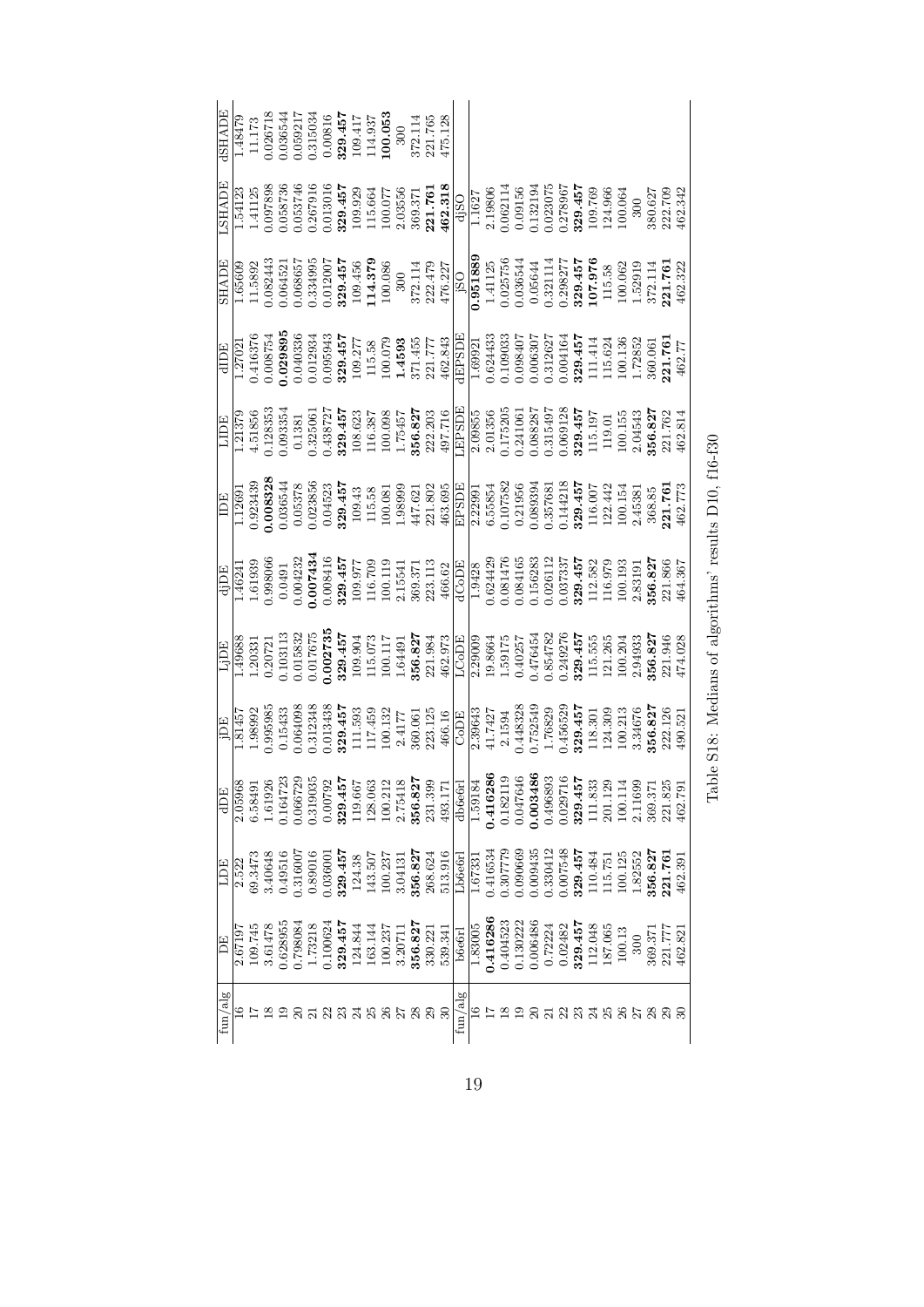| LSHADE                                                                                                                                                                                                                                                                                                                                                                                                                                                |           |         |         |         |  |  |  |  |  |                                                                                                                                                                                                                                                                                                                                                                                                                              |         |  |                     |  |                                             |  |  | 1861.35<br>0.112057<br>0.161069<br>0.187187                                                   |  |          | 2.03646 |
|-------------------------------------------------------------------------------------------------------------------------------------------------------------------------------------------------------------------------------------------------------------------------------------------------------------------------------------------------------------------------------------------------------------------------------------------------------|-----------|---------|---------|---------|--|--|--|--|--|------------------------------------------------------------------------------------------------------------------------------------------------------------------------------------------------------------------------------------------------------------------------------------------------------------------------------------------------------------------------------------------------------------------------------|---------|--|---------------------|--|---------------------------------------------|--|--|-----------------------------------------------------------------------------------------------|--|----------|---------|
|                                                                                                                                                                                                                                                                                                                                                                                                                                                       |           |         |         |         |  |  |  |  |  | $\begin{tabular}{ c c c c } \hline \text{SHADE} & \text{SHADE} \\ \hline \text{ST1.101} & \text{O} & \text{O} & \text{O} \\ \text{O} & \text{O} & \text{O} & \text{O} \\ \text{O} & \text{O} & \text{O} & \text{O} \\ \text{O} & \text{O} & \text{O} & \text{O} \\ \text{O} & \text{O} & \text{O} & \text{O} \\ \text{O} & \text{O} & \text{O} & \text{O} \\ \text{O} & \text{O} & \text{O} & \text{O} \\ \text{O} & \text{$ |         |  |                     |  |                                             |  |  |                                                                                               |  |          | 2.20326 |
|                                                                                                                                                                                                                                                                                                                                                                                                                                                       |           |         |         |         |  |  |  |  |  |                                                                                                                                                                                                                                                                                                                                                                                                                              |         |  |                     |  |                                             |  |  |                                                                                               |  |          |         |
|                                                                                                                                                                                                                                                                                                                                                                                                                                                       |           |         |         |         |  |  |  |  |  |                                                                                                                                                                                                                                                                                                                                                                                                                              |         |  |                     |  |                                             |  |  |                                                                                               |  |          |         |
|                                                                                                                                                                                                                                                                                                                                                                                                                                                       |           |         |         |         |  |  |  |  |  |                                                                                                                                                                                                                                                                                                                                                                                                                              |         |  |                     |  |                                             |  |  |                                                                                               |  |          | 10.6685 |
| $\begin{array}{r rrrr} \hline d {\overline{\rm{DE}}} \\ \hline 61675\\ 0&0\\ 0&0\\ 20.1615\\ 20.1615\\ 21.5\\ 22.6\\ 23.5\\ 4.384.21\\ 24.3949\\ 25.5946\\ 26.50\\ 27.57\\ 7\\ 1586.26\\ 28.596\\ 29.483\\ 23.596\\ 20.0066\\ 20.0066\\ 21.599\\ 22.51\\ 23.597\\ 24.77\\ 25.77\\ 26.77$                                                                                                                                                              |           |         |         |         |  |  |  |  |  |                                                                                                                                                                                                                                                                                                                                                                                                                              |         |  |                     |  |                                             |  |  |                                                                                               |  |          |         |
|                                                                                                                                                                                                                                                                                                                                                                                                                                                       |           |         |         |         |  |  |  |  |  | $\begin{array}{r rrrr} \hline 1 & \text{D} & \text{D} & \text{D} \\ \hline 1 & \text{D} & \text{D} & \text{D} \\ 0 & 0 & 0 & 0 \\ 0 & 0 & 0 & 0 \\ 0 & 0 & 0 & 0 \\ 0 & 0 & 0 & 0 \\ 0 & 0 & 0 & 0 \\ 0 & 0 & 0 & 0 \\ 0 & 0 & 0 & 0 \\ 0 & 0 & 0 & 0 \\ 0 & 0 & 0 & 0 \\ 0 & 0 & 0 & 0 \\ 0 & 0 & 0 & 0 \\ 0 & 0 & 0 & 0 \\ 0 & 0 & 0 & 0 \\ 0 & 0 &$                                                                       |         |  |                     |  |                                             |  |  |                                                                                               |  | 1.304941 |         |
| $\begin{array}{r rrrr} \hline & {\rm  DE}\\ \hline & {\rm  DE}\\ \hline & {\rm 0} & {\rm 0}\\ \hline & {\rm 0} & {\rm 0}\\ \hline & {\rm 0} & {\rm 0}\\ \hline & {\rm 0} & {\rm 0}\\ \hline & {\rm 0} & {\rm 0}\\ \hline & {\rm 0} & {\rm 0}\\ \hline & {\rm 0} & {\rm 0}\\ \hline & {\rm 0} & {\rm 0}\\ \hline & {\rm 0} & {\rm 0}\\ \hline & {\rm 0} & {\rm 0}\\ \hline & {\rm 0} & {\rm 0}\\ \hline & {\rm 0} & {\rm 0}\\ \hline & {\rm 0} & {\rm$ |           |         |         |         |  |  |  |  |  |                                                                                                                                                                                                                                                                                                                                                                                                                              |         |  |                     |  |                                             |  |  |                                                                                               |  |          | 14.0967 |
|                                                                                                                                                                                                                                                                                                                                                                                                                                                       |           |         |         |         |  |  |  |  |  |                                                                                                                                                                                                                                                                                                                                                                                                                              |         |  |                     |  |                                             |  |  | $\begin{array}{c} 37.4662 \\ 3.62 \text{E}-07 \\ 1793.34 \\ 0.256323 \\ 0.337788 \end{array}$ |  | 0.218174 | 5.52392 |
| LDE                                                                                                                                                                                                                                                                                                                                                                                                                                                   | $17E + 0$ | 30308.5 | 50.4403 |         |  |  |  |  |  | $\begin{array}{l} 20.9166\\ 20.3136\\ 0.05406\\ 0.05406\\ 20.8363\\ 20.837\\ 21.914,12\\ 22.59308\\ 22.5938\\ 23.5938\\ 24.59511\\ 25.5147\\ 26.5147\\ 27.51\\ 28.5938\\ 29.5938\\ 20.774\\ 21.791\\ 22.5938\\ 23.674\\ 24.693\\ 25.600\\ 26.000\\ 27.4440\\ 2$                                                                                                                                                              |         |  |                     |  |                                             |  |  |                                                                                               |  | .215559  | .8305   |
| $\overline{H}$                                                                                                                                                                                                                                                                                                                                                                                                                                        | 93132400  |         | 1.83668 | 122.743 |  |  |  |  |  | $\begin{array}{l} 20.8922\\ 31.5119\\ 31.5119\\ 108.532\\ 203.965\\ 2421.69\\ 53421.69\\ 6500.47\\ 1.92993\\ 0.533097\\ 1.9316317\\ 0.316317\\ \end{array}$                                                                                                                                                                                                                                                                  |         |  | $\frac{29106.7}{0}$ |  | $1.171841$<br>20.2733<br>12.5564<br>12.5564 |  |  | $\begin{array}{c} 43.4891 \\ 0.041639 \\ 1963.38 \\ 0.345354 \\ 0.340826 \end{array}$         |  | .245058  | 5.62552 |
| fun/alg                                                                                                                                                                                                                                                                                                                                                                                                                                               |           |         |         |         |  |  |  |  |  |                                                                                                                                                                                                                                                                                                                                                                                                                              | fun/alg |  |                     |  |                                             |  |  |                                                                                               |  |          |         |

Table S19: Medians of algorithms' results D30, f1-f15  $\,$ Table S19: Medians of algorithms' results D30, f1-f15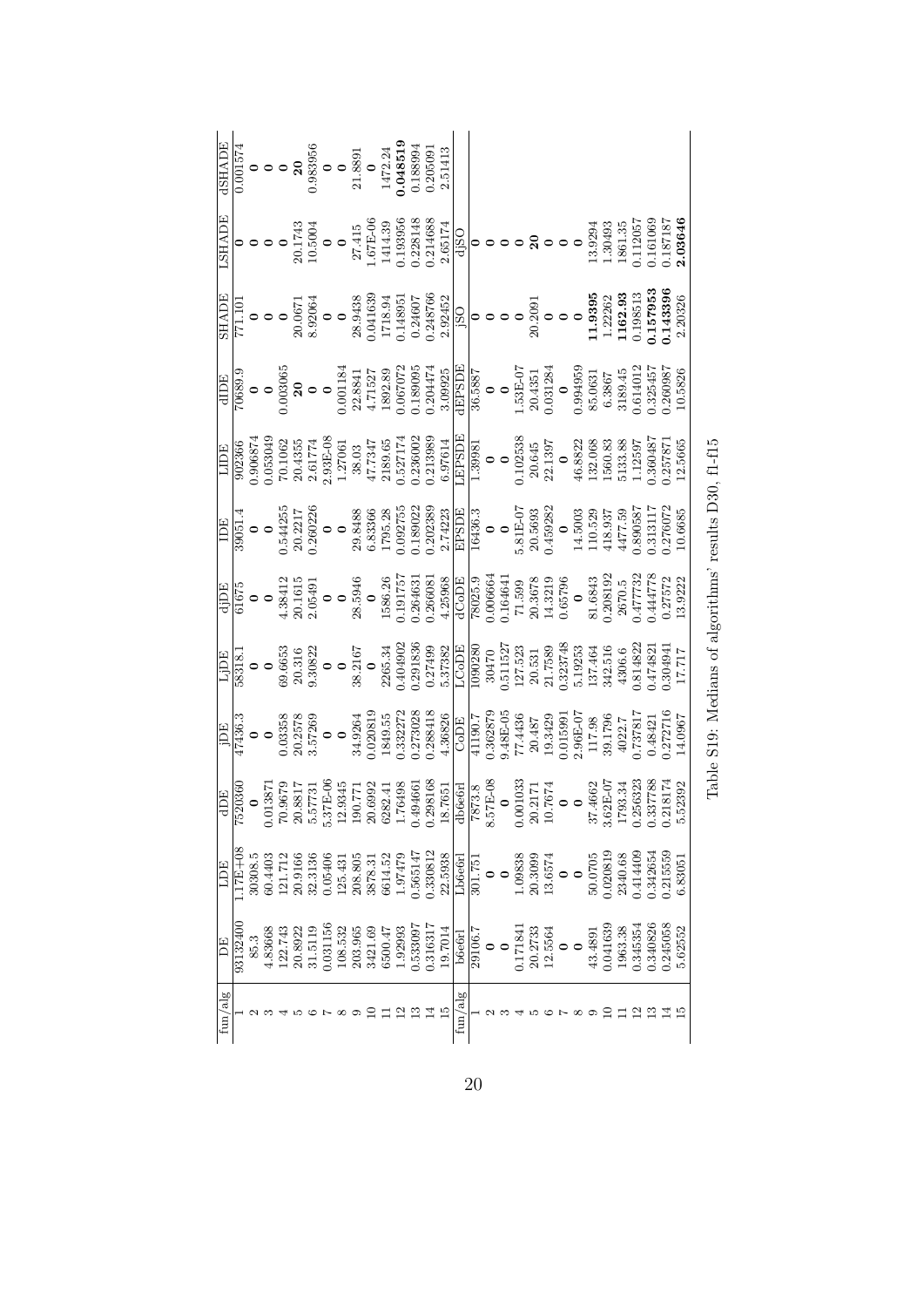| BHADE                 | 8.78669              | 531.253            |         |         |                                                            |         |         | $\begin{array}{c} 14.169\\ 3.31813\\ 6.53175\\ 153.311\\ 40.3057\\ 215.2449\\ 215.2449\\ 202.875\\ 202.875\\ 337.241\\ 100.201\\ 100.201\\ 337.241\\ 337.241\\ 337.241\\ 337.241\\ 337.241\\ 337.241\\ 337.242\\ 337.241\\ 337.242\\ 337.242\\ 337.243\\ 337.$ |  |  | 717.728<br>1055.72 |         |                                                                                                                                                                                                                                                                                                   |         |         |                   |         |                                                                         |                       |                           |         |         |         |                                          |        |                                                                                                                                                                                                                                                                     |
|-----------------------|----------------------|--------------------|---------|---------|------------------------------------------------------------|---------|---------|----------------------------------------------------------------------------------------------------------------------------------------------------------------------------------------------------------------------------------------------------------------|--|--|--------------------|---------|---------------------------------------------------------------------------------------------------------------------------------------------------------------------------------------------------------------------------------------------------------------------------------------------------|---------|---------|-------------------|---------|-------------------------------------------------------------------------|-----------------------|---------------------------|---------|---------|---------|------------------------------------------|--------|---------------------------------------------------------------------------------------------------------------------------------------------------------------------------------------------------------------------------------------------------------------------|
| <b>AUVHST</b>         | 9.41523              |                    |         |         |                                                            |         |         |                                                                                                                                                                                                                                                                |  |  |                    |         | $\begin{array}{l} 303.748 \\ 7.75302 \\ 4.31058 \\ 4.31058 \\ 205.8409 \\ 100.527 \\ 200.528 \\ 200.528 \\ 200.522 \\ 200.538 \\ 200.579 \\ 200.532 \\ 200.579 \\ 200.579 \\ 200.791 \\ 200.791 \\ 200.791 \\ 200.791 \\ 200.791 \\ 200.791 \\ 200.844 \\ 200.791 \\ 200.791 \\ 200.$             |         |         |                   |         |                                                                         |                       |                           |         |         |         |                                          |        | 1027.08                                                                                                                                                                                                                                                             |
| <b>HADE</b>           |                      |                    |         |         |                                                            |         |         |                                                                                                                                                                                                                                                                |  |  |                    |         | $\begin{array}{l} 1385.22 \\ 149.365 \\ 5.11123 \\ 6.3688 \\ 78.389 \\ 148.529 \\ 217.31 \\ 3215.244 \\ 2315.248 \\ 243.213 \\ 253.213 \\ 260.89 \\ 543.213 \\ 1545.47 \\ 1545.47 \\ 184.9065 \\ 161386 \\ 161386 \\ 161386 \\ 161386 \\ 2.21094 \\ 2.3911 \\ 2.3911 \\ 2.3911 \\ 2.39$           |         |         |                   |         |                                                                         |                       |                           |         |         |         |                                          |        | 838.286<br>715.084<br>1451.19                                                                                                                                                                                                                                       |
| HIDE                  | 8.99466              | 611.67             |         |         |                                                            |         |         |                                                                                                                                                                                                                                                                |  |  |                    |         |                                                                                                                                                                                                                                                                                                   |         |         |                   |         |                                                                         |                       |                           |         |         |         |                                          |        | $\begin{array}{l} 15.1681\\ 3.10301\\ 272.612\\ 28.5147\\ 31.23.4\\ 20.845\\ 20.845\\ 20.845\\ 20.845\\ 20.845\\ 20.845\\ 20.845\\ 20.85\\ 20.85\\ 20.85\\ 20.85\\ 20.85\\ 20.85\\ 20.85\\ 20.85\\ 20.85\\ 20.85\\ 20.85\\ 20.85\\ 20.85\\ 20.85\\ 20.85\\ 20.85\\$ |
| HUTI                  | 10.224               |                    |         |         |                                                            |         |         |                                                                                                                                                                                                                                                                |  |  |                    |         |                                                                                                                                                                                                                                                                                                   |         |         |                   |         |                                                                         |                       |                           |         |         |         |                                          |        |                                                                                                                                                                                                                                                                     |
| IDE                   | $9.\overline{09356}$ |                    |         |         |                                                            |         |         |                                                                                                                                                                                                                                                                |  |  |                    |         | $\begin{array}{l} 768.76 \\ 15.9894 \\ 15.111 \\ 15.211 \\ 16.321 \\ 17.43 \\ 18.45 \\ 19.54 \\ 15.45 \\ 18.54 \\ 19.63 \\ 10.61 \\ 10.61 \\ 10.62 \\ 11.63 \\ 12.64 \\ 13.65 \\ 10.63 \\ 10.65 \\ 10.66 \\ 10.66 \\ 10.66 \\ 10.66 \\ 11.33 \\ 12.66 \\ 13.66 \\ 14.66 \\ 15.66 \\ 16.66 \\ 16.$ |         |         |                   |         |                                                                         |                       |                           |         |         |         |                                          |        | 935.174                                                                                                                                                                                                                                                             |
| ECC                   | 8.69742              |                    |         |         |                                                            |         |         |                                                                                                                                                                                                                                                                |  |  |                    |         | $\begin{array}{l} 666.654\\ 11.4151\\ 4.37424\\ 9.30983\\ 234.636\\ 365.600\\ 374.636\\ 385.600\\ 303.61\\ 71.51\\ 224.63\\ 234.63\\ 244.63\\ 254.63\\ 255.7\\ 256.83\\ 256.1\\ 256.5\\ 256.5\\ 256.5\\ 256.5\\ 256.5\\ 256.5\\ 256.5\\ 256.5\\ 256.5\\ 256.5\\ 2$                                |         |         |                   |         |                                                                         |                       |                           |         |         |         |                                          |        |                                                                                                                                                                                                                                                                     |
| Edip                  | 9.69773              |                    |         |         |                                                            |         |         |                                                                                                                                                                                                                                                                |  |  |                    |         | $\begin{array}{l} 487.691 \\ 49.077 \\ 49.077 \\ 53.3337 \\ 54.731 \\ 55.244 \\ 63.3337 \\ 766.4 \\ 768.56 \\ 768.5 \\ 1000 \\ 1000 \\ 11.284 \\ 233.337 \\ 244 \\ 254.4 \\ 264.4 \\ 274.4 \\ 284.4 \\ 298.5 \\ 243.6 \\ 266.4 \\ 272.8 \\ 283.6 \\ 283.6 \\ 298.7 \\ 2000 \\ 11.284 \\ 283.6 \\$ |         |         |                   |         |                                                                         |                       |                           |         |         |         |                                          |        |                                                                                                                                                                                                                                                                     |
| ECI                   | 9.32165              | 3594.88<br>33.2505 |         |         |                                                            |         |         |                                                                                                                                                                                                                                                                |  |  |                    |         |                                                                                                                                                                                                                                                                                                   |         |         |                   |         |                                                                         |                       |                           |         |         |         |                                          |        |                                                                                                                                                                                                                                                                     |
| dDE                   | 12.2423              |                    |         |         |                                                            |         |         |                                                                                                                                                                                                                                                                |  |  |                    |         |                                                                                                                                                                                                                                                                                                   |         |         |                   |         |                                                                         |                       |                           |         |         |         |                                          |        |                                                                                                                                                                                                                                                                     |
|                       |                      | 2936180            | 21383.6 |         | $\begin{array}{c} 11.0876 \\ 712.57 \\ 241849 \end{array}$ | 178.762 | 315.245 | 219.873<br>226.747<br>100.541<br>454.963<br>1028.14<br>14531.6                                                                                                                                                                                                 |  |  |                    | 3981.89 | Lb6e6r                                                                                                                                                                                                                                                                                            | 9.73962 |         | 956.93<br>25.5148 |         | $\begin{array}{c} 4.90111 \\ 19.2683 \\ 367.282 \\ 44.5765 \end{array}$ |                       | 315.244                   | 222.972 | 202.565 | 100.333 |                                          | 14.544 | 61.686                                                                                                                                                                                                                                                              |
| Ë                     | .2.5636              | 144818             | 16052.7 | 10.3714 | 263.893                                                    |         |         | $\begin{array}{l} 166795 \\ 167.501 \\ \textbf{315.244} \\ 205.584 \\ 225.42 \\ 100.509 \\ 100.509 \\ \end{array}$                                                                                                                                             |  |  | 10786              | 4816.7  | <b>b</b> 6e6r                                                                                                                                                                                                                                                                                     | 9.67447 | 1744.41 | 20.6824           | 4.33573 | 15.3075                                                                 | $208.37$<br>$42.7159$ | <b>315.244</b><br>223.417 |         | 203.63  |         | 100.339<br>337.237<br>827.966<br>775.882 |        | 1106.98                                                                                                                                                                                                                                                             |
| ${\rm fun}/{\rm alg}$ |                      |                    |         |         |                                                            |         |         |                                                                                                                                                                                                                                                                |  |  |                    |         | fun/alg                                                                                                                                                                                                                                                                                           |         |         |                   |         |                                                                         |                       |                           |         |         |         |                                          |        |                                                                                                                                                                                                                                                                     |

Table S20: Medians of algorithms' results D30,  $\mathrm{f}16\text{-}f30$ Table S20: Medians of algorithms' results D30, f16-f30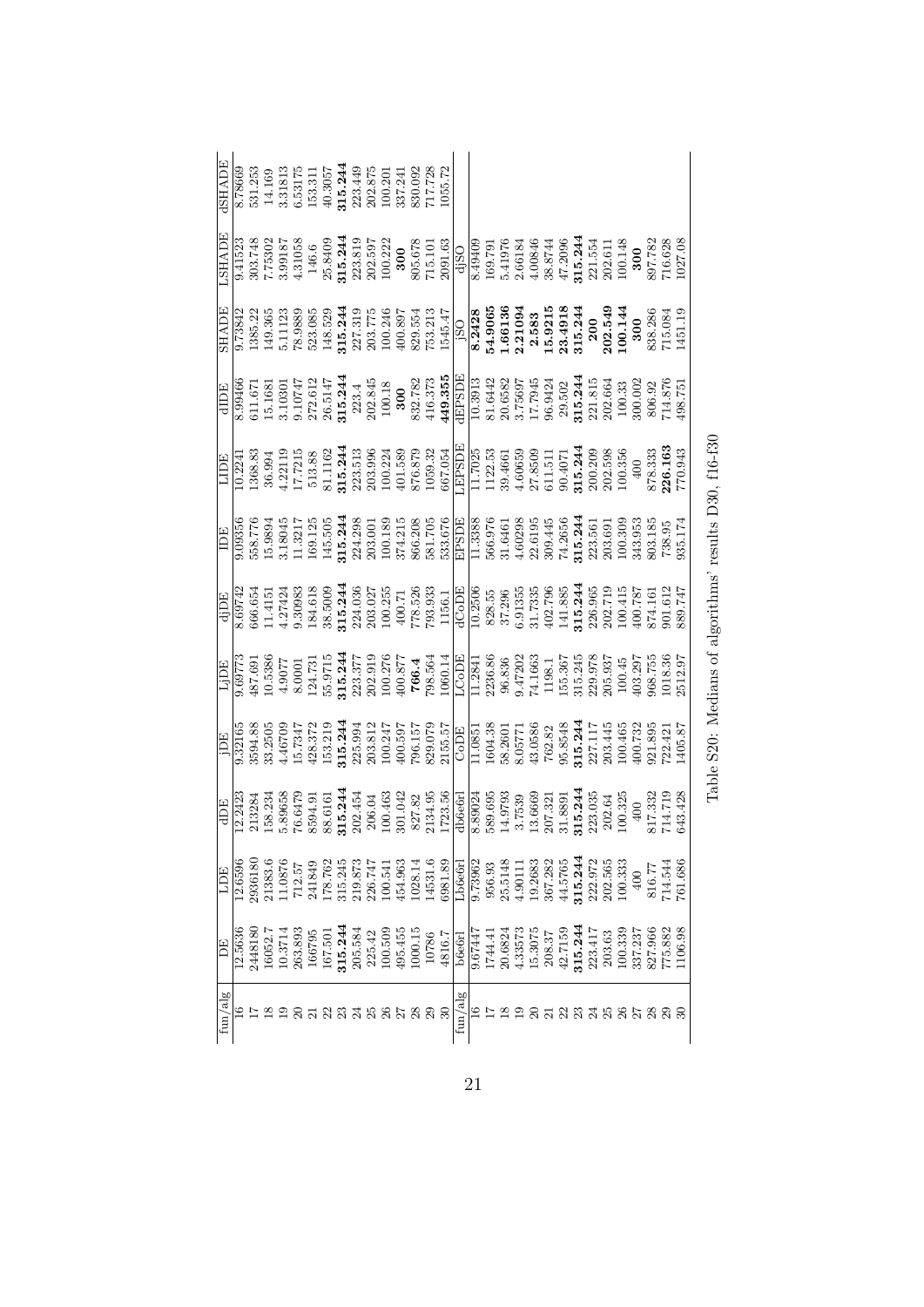|         |              |          |         |         |        |         |         |         |         |         |         |         |          |          | $\begin{array}{r} \frac{\text{dSHADE}}{44310.2} \\ \text{0} \\ \text{0.677965} \\ \text{0.677965} \\ \text{0.459826} \\ \text{1.12 F8} \\ \text{1.17 F8} \\ \text{0.0459842} \\ \text{3536.42} \\ \text{3536.42} \\ \text{0.046994} \\ \text{0.046994} \\ \text{0.046994} \\ \text{0.046994} \\ \text{0.046994} \\ \text{0.256283} \end{array}$                        |                       |        |         |          |         |                    |         |           |         |         |          |         |          |          |          |         |
|---------|--------------|----------|---------|---------|--------|---------|---------|---------|---------|---------|---------|---------|----------|----------|------------------------------------------------------------------------------------------------------------------------------------------------------------------------------------------------------------------------------------------------------------------------------------------------------------------------------------------------------------------------|-----------------------|--------|---------|----------|---------|--------------------|---------|-----------|---------|---------|----------|---------|----------|----------|----------|---------|
|         |              |          |         |         |        |         |         |         |         |         |         |         |          |          | $\begin{array}{r} \text{LSHADE} \\ \text{1502.82} \\ \text{98.1031} \\ \text{99.13335} \\ \text{20.3335} \\ \text{21.574} \\ \text{32.6333} \\ \text{51.574} \\ \text{50.33295} \\ \text{51.574} \\ \text{51.574} \\ \text{60.38966} \\ \text{78806} \\ \text{80.666} \\ \text{60.78806} \\ \text{7881} \\ \text{80.78806} \\ \text{90.7886} \\ \text{10$              |                       |        |         |          |         |                    |         |           |         |         |          |         |          |          |          |         |
|         |              |          |         |         |        |         |         |         |         |         |         |         |          |          | $\begin{array}{r rrrr} \hline\text{SHADE} & \text{O}& \text{O} & \text{O} & \text{O} & \text{O} \\ \hline 10437 & \text{O} & \text{O} & \text{O} & \text{O} \\ \text{5.74E-CT} & \text{0.9972} & \text{3.88} & \text{3.92.28} \\ \text{5.74E-CT} & \text{0.99742} & \text{0.99742} & \text{0.99742} \\ \text{79.5966} & \text{0.99742} & \text{0.9972.28} & \text{0.9$ |                       |        |         |          |         |                    |         |           |         |         |          |         |          |          |          |         |
|         |              |          |         |         |        |         |         |         |         |         |         |         |          |          |                                                                                                                                                                                                                                                                                                                                                                        |                       |        |         |          |         |                    |         |           |         |         |          |         |          |          |          |         |
|         |              |          |         |         |        |         |         |         |         |         |         |         |          |          |                                                                                                                                                                                                                                                                                                                                                                        |                       |        |         |          |         |                    |         |           |         |         |          |         |          |          |          |         |
|         |              |          |         |         |        |         |         |         |         |         |         |         |          |          |                                                                                                                                                                                                                                                                                                                                                                        |                       |        |         |          |         |                    |         |           |         |         |          |         |          |          |          |         |
|         |              |          |         |         |        |         |         |         |         |         |         |         |          |          |                                                                                                                                                                                                                                                                                                                                                                        |                       |        |         |          |         |                    |         |           |         |         |          |         |          |          |          |         |
|         |              |          |         |         |        |         |         |         |         |         |         |         |          |          |                                                                                                                                                                                                                                                                                                                                                                        |                       |        |         |          |         |                    |         |           |         |         |          |         |          |          |          |         |
|         |              |          |         |         |        |         |         |         |         |         |         |         |          |          |                                                                                                                                                                                                                                                                                                                                                                        |                       |        |         |          |         |                    |         |           |         |         |          |         |          |          |          |         |
|         |              |          |         |         |        |         |         |         |         |         |         |         |          |          |                                                                                                                                                                                                                                                                                                                                                                        |                       |        |         |          |         |                    |         |           |         |         |          |         |          |          |          |         |
| LDE     | $5.29E + 08$ | 53173900 | 100542  | 143.836 | 21.124 | 64.847  | 1.12994 | 316.2   | 461.658 | 9759.22 | 13086.7 | 3.15834 | 0.811724 | 0.645391 | 50.154                                                                                                                                                                                                                                                                                                                                                                 | Lb6e6r                | 242080 | 3379.76 | 0.247174 |         | 98.1033<br>20.4631 | 30.5749 | $.81E-06$ |         | 136.25  | 0.25857  | 5843.6  | 0.536855 | 1.456715 | 1.230617 | 19.177  |
| E       | $4.15E + 08$ | 92186400 | 68467.5 | 148.708 | 21.117 | 53.0833 | 1.84484 | 285.036 | 433.632 | 8970.87 | 12931.5 | 3.07746 | 0.729307 | 1.38667  | 52.5217                                                                                                                                                                                                                                                                                                                                                                | b6e6rl                | 302322 | 2366.86 | 79.3038  | 19.0806 | 20.3725<br>27.5928 |         | $\circ$   | $\circ$ | 106.993 | 1.049967 | 4408.95 | 0.35708  | 457889   | .279018  | 12.6735 |
| fun/alg |              |          |         |         |        |         |         |         |         |         |         |         |          |          |                                                                                                                                                                                                                                                                                                                                                                        | ${\rm fun}/{\rm alg}$ |        |         |          |         |                    |         |           |         |         |          |         |          |          |          |         |

Table S21: Medians of algorithms' results D50, f1-f15  $\,$ 

Table S21: Medians of algorithms' results D50, f1-f15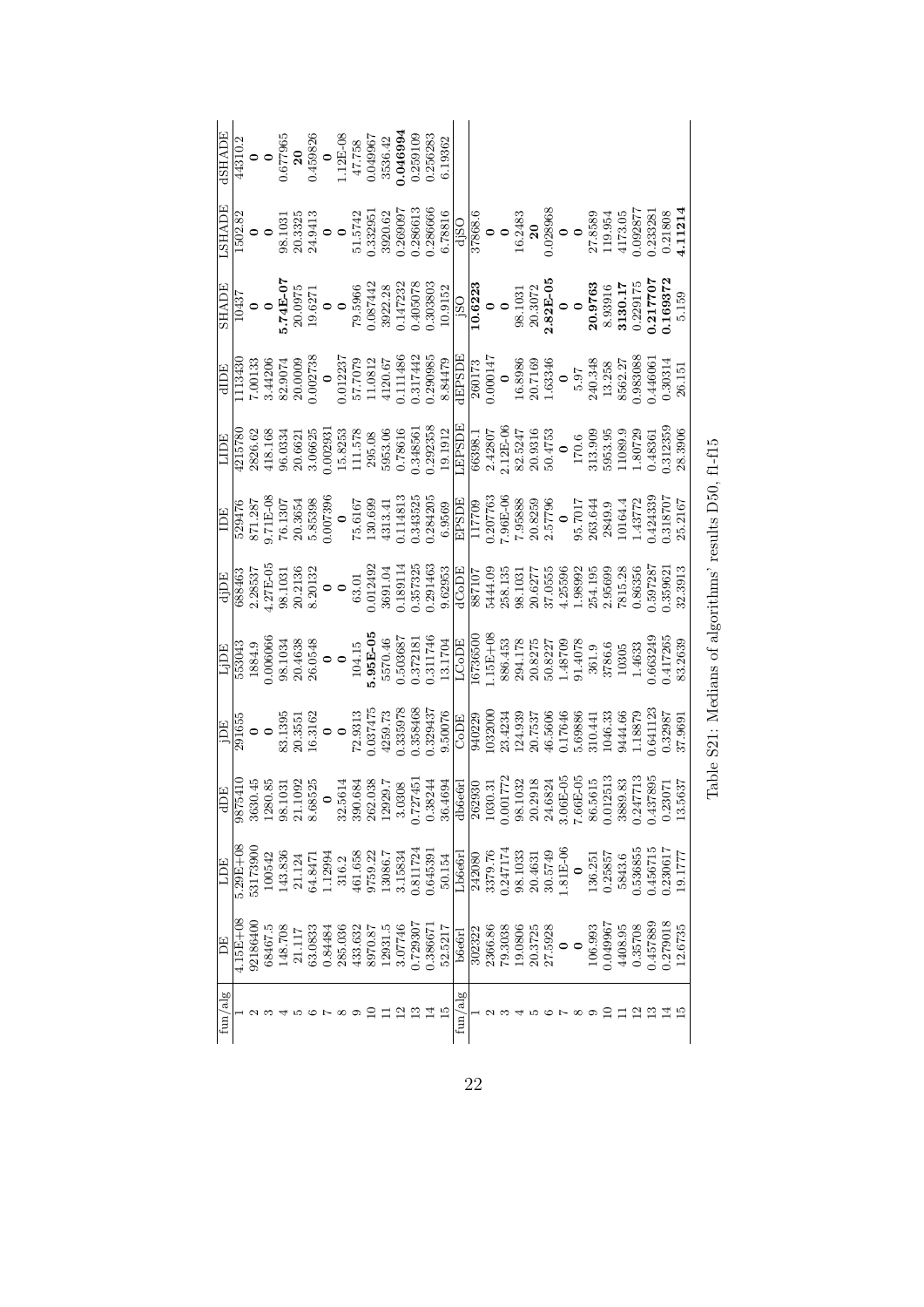| HADE         | 16.8174 | 1643.4             |         |         |         |                               |         |                   | $\begin{array}{r} 105.806 \\ 10.0552 \\ 29.5171 \\ 659.052 \\ 276.33 \\ 276.33 \\ 272.901 \\ 205.864 \\ 205.864 \\ 100.289 \\ 100.289 \\ \end{array}$ |  | 1265.96 | 806.257           | 1895.67                                                                                                                                                                                                                                                        |                                                                                                                                                                                                                                                                                                                                                             |  |                                                                                                                                                                                                                                     |  |                                                                                               |         |                           |                         |         |         |          |                               |
|--------------|---------|--------------------|---------|---------|---------|-------------------------------|---------|-------------------|-------------------------------------------------------------------------------------------------------------------------------------------------------|--|---------|-------------------|----------------------------------------------------------------------------------------------------------------------------------------------------------------------------------------------------------------------------------------------------------------|-------------------------------------------------------------------------------------------------------------------------------------------------------------------------------------------------------------------------------------------------------------------------------------------------------------------------------------------------------------|--|-------------------------------------------------------------------------------------------------------------------------------------------------------------------------------------------------------------------------------------|--|-----------------------------------------------------------------------------------------------|---------|---------------------------|-------------------------|---------|---------|----------|-------------------------------|
| HALPE        | 18.0599 |                    |         |         |         |                               |         |                   |                                                                                                                                                       |  |         |                   |                                                                                                                                                                                                                                                                | $\begin{array}{l} 1756.41 \\ 111.578 \\ 111.3561 \\ 113.3561 \\ 1202.438 \\ 622.438 \\ 208.211 \\ 274.73 \\ 274.73 \\ 274.73 \\ 200.297 \\ 1100.63 \\ 345.324 \\ 1100.63 \\ 800.076 \\ 8089.39 \\ \hline \end{array}$                                                                                                                                       |  | $\begin{array}{r} \textbf{16.7725} \\ 688.715 \\ \textbf{58.715} \\ \textbf{5.80839} \\ \textbf{5.40139} \\ 406.855 \\ \textbf{258.966} \\ \textbf{344.005} \\ \textbf{344.005} \\ \textbf{258.96} \\ \textbf{369.387} \end{array}$ |  |                                                                                               |         |                           | $\frac{100.25}{421.81}$ |         |         |          | 1512.19<br>789.369<br>8757.05 |
| <b>SHADE</b> | 18.0413 |                    |         |         |         |                               |         |                   |                                                                                                                                                       |  |         |                   |                                                                                                                                                                                                                                                                |                                                                                                                                                                                                                                                                                                                                                             |  |                                                                                                                                                                                                                                     |  |                                                                                               |         |                           |                         |         |         |          |                               |
| <b>HUTP</b>  | 17.0385 |                    |         |         |         |                               |         |                   |                                                                                                                                                       |  |         |                   |                                                                                                                                                                                                                                                                |                                                                                                                                                                                                                                                                                                                                                             |  |                                                                                                                                                                                                                                     |  |                                                                                               |         |                           |                         |         |         |          |                               |
| HUT          | 19.481  |                    |         |         |         |                               |         |                   |                                                                                                                                                       |  |         |                   | $\begin{array}{l} 71225.3\\ 247.106\\ 247.106\\ 243.283\\ 111.238\\ 239.001\\ 114.283\\ 244.00\\ 200.201\\ 200.291\\ 200.291\\ 200.291\\ 200.291\\ 200.291\\ 200.291\\ 200.291\\ 200.291\\ 200.291\\ 200.291\\ 200.291\\ 200.291\\ 200.291\\ 200.291\\ 200.29$ | $\begin{array}{r} \underline{\text{LEFSDB}}\\[-2.1427\\[-2.1475\\[-2.1480]\\[-2.14]{\text{11}}17.9373\\[-2.14]{\text{12}}17.9373\\[-2.14]{\text{13}}17.9373\\[-2.14]{\text{14}}17.9377\\[-2.14]{\text{15}}18.779\\[-2.14]{\text{16}}36.779\\[-2.14]{\text{17}}36.178\\[-2.14]{\text{18}}36.178\\[-2.14]{\text{18}}36.177\\[-2.$                             |  |                                                                                                                                                                                                                                     |  |                                                                                               |         |                           |                         |         |         |          | 8053.08                       |
| IDE          | 17.5058 |                    |         |         |         |                               |         |                   |                                                                                                                                                       |  |         |                   |                                                                                                                                                                                                                                                                | $\begin{array}{l} 14796.2\\ 9674632\\ 967462\\ 144.75\\ 144.75\\ 244.005\\ 384.98\\ 208.45\\ 100.367\\ 100.367\\ 124.7\\ 135.06\\ 934.47\\ 135.08\\ 934.14\\ \hline \text{EBDDE}\\ \hline \text{ED} \\ \hline \text{D} \\ \hline \text{D} \\ \hline \text{D} \\ \hline \text{D} \\ \hline \text{D} \\ \hline \text{D} \\ \hline \text{D} \\ \hline \text{D$ |  |                                                                                                                                                                                                                                     |  |                                                                                               |         |                           |                         |         |         |          | 9396.97                       |
| ECEP         | 16.8946 | 9951.46            |         |         |         |                               |         |                   |                                                                                                                                                       |  |         |                   |                                                                                                                                                                                                                                                                | $\begin{array}{l} 176.90 \\ 176.96 \\ 275.78 \\ 344.00 \\ 286.78 \\ 365.17 \\ 492.25 \\ 366.17 \\ 566.17 \\ 566.17 \\ 566.17 \\ 566.17 \\ 566.17 \\ 566.17 \\ 566.17 \\ 566.17 \\ 566.17 \\ 566.17 \\ 566.17 \\ 566.17 \\ 566.17 \\ 566.17 \\ 566.17 \\ 566.17 \\ 566.17 \\ 566.17 \\ 566.$                                                                 |  |                                                                                                                                                                                                                                     |  |                                                                                               |         |                           |                         |         |         |          |                               |
| ECÍ!         | 18.4468 |                    |         |         |         |                               |         |                   |                                                                                                                                                       |  |         |                   |                                                                                                                                                                                                                                                                |                                                                                                                                                                                                                                                                                                                                                             |  |                                                                                                                                                                                                                                     |  |                                                                                               |         |                           |                         |         |         |          | 14966.3                       |
| ECI          | 17.5943 | 17440.1<br>538.708 |         |         |         |                               |         |                   |                                                                                                                                                       |  |         |                   |                                                                                                                                                                                                                                                                | $\begin{array}{l} 12.2809\\ 73.6285\\ 10590.6\\ 10590.6\\ 270.913\\ 2844.005\\ 290.759\\ 2103.759\\ 21149.9\\ 1149.9\\ 1149.81\\ 1149.81\\ 121.73\\ 131.73\\ 24267.07\\ 200.51\\ 213.74\\ 224.39\\ 233.53\\ 234.39\\ 244.00\\ 251.74\\ 253.39\\ 254.39\\ 254.3$                                                                                             |  |                                                                                                                                                                                                                                     |  |                                                                                               |         |                           |                         |         |         | 836.808  | 882.09                        |
| dDE          | 22.2925 | 222330             | 878.195 | 13.3756 | 367.398 |                               |         |                   |                                                                                                                                                       |  |         |                   |                                                                                                                                                                                                                                                                | $\begin{array}{l} 918423 \\ 932.019 \\ 844.005 \\ 206.902 \\ 208.731 \\ 100.674 \\ 302.247 \\ 101.31 \\ 1101.31 \\ 3637.54 \\ \hline \end{array} \quad \begin{array}{l} 1842 \\ 184 \\ 195 \\ 150 \\ 160 \\ 170 \\ 184 \\ 111.34 \\ 160 \\ 172.27 \\ 161.32 \\ 161.33 \\ 161.34 \\ 161.34 \\ 161.34 \\ 161.36 \\ 16$                                        |  |                                                                                                                                                                                                                                     |  |                                                                                               | 344.005 | $\frac{256.679}{205.118}$ |                         | 906.945 | 1174.77 | 771.847  | 7949.6                        |
|              | 22.4905 | 25566900           | 42017.2 | 29.9214 | 39978.2 | 160480                        |         | 1350.9<br>344.051 | $\begin{array}{c} 280.308 \\ 301.655 \\ 100.792 \\ 1762.19 \end{array}$                                                                               |  |         | 1675.91<br>288469 | 53605.6                                                                                                                                                                                                                                                        | Lb6e6r                                                                                                                                                                                                                                                                                                                                                      |  | $\begin{array}{r} \hline 18.4068 \\ 2438.38 \\ 71.8366 \\ 15.6291 \\ 63.3991 \\ 63.3991 \\ 1666.11 \end{array}$                                                                                                                     |  | $\begin{array}{l} 698.687 \\ 344.005 \\ 257.269 \\ 205.784 \\ 205.784 \\ 100.473 \end{array}$ |         |                           |                         | 1048.34 | 1220.47 | \$70.499 | 7957.95                       |
| Ë            | 22.3268 | 8312500            | 36965.6 |         |         | 27.3749<br>21083.3<br>6975260 | 1165.56 |                   | $\begin{array}{c} 344.007\\ 273.757\\ 285.261\\ 100.707\\ 100.707\\ 1694.62 \end{array}$                                                              |  |         | 1538.73<br>135579 | 31069.4                                                                                                                                                                                                                                                        | <b>b</b> 6e6rl                                                                                                                                                                                                                                                                                                                                              |  | $\begin{array}{l} 17.7913 \\ 20198.8 \\ 20198.8 \\ 422.406 \\ 413.785 \\ 171.23.7 \\ 171.23.7 \\ 544.343 \\ 344.005 \\ 2007.843 \\ 109.61 \\ 100.47 \\ 100.47 \\ 100.47 \\ 100.47 \\ 101.538 \\ 1215.58 \\ 1239.23 \\ \end{array}$  |  |                                                                                               |         |                           |                         |         |         |          | 362.97                        |
| fun/al       |         |                    |         |         |         |                               |         |                   |                                                                                                                                                       |  |         | $\frac{28}{29}$   | 30                                                                                                                                                                                                                                                             | ${\rm fun}/{\rm al}$                                                                                                                                                                                                                                                                                                                                        |  |                                                                                                                                                                                                                                     |  |                                                                                               |         |                           |                         |         |         |          |                               |

Table S22: Medians of algorithms' results D50,  $\mathrm{f}16\text{-}f30$ Table S22: Medians of algorithms' results D50, f16-f30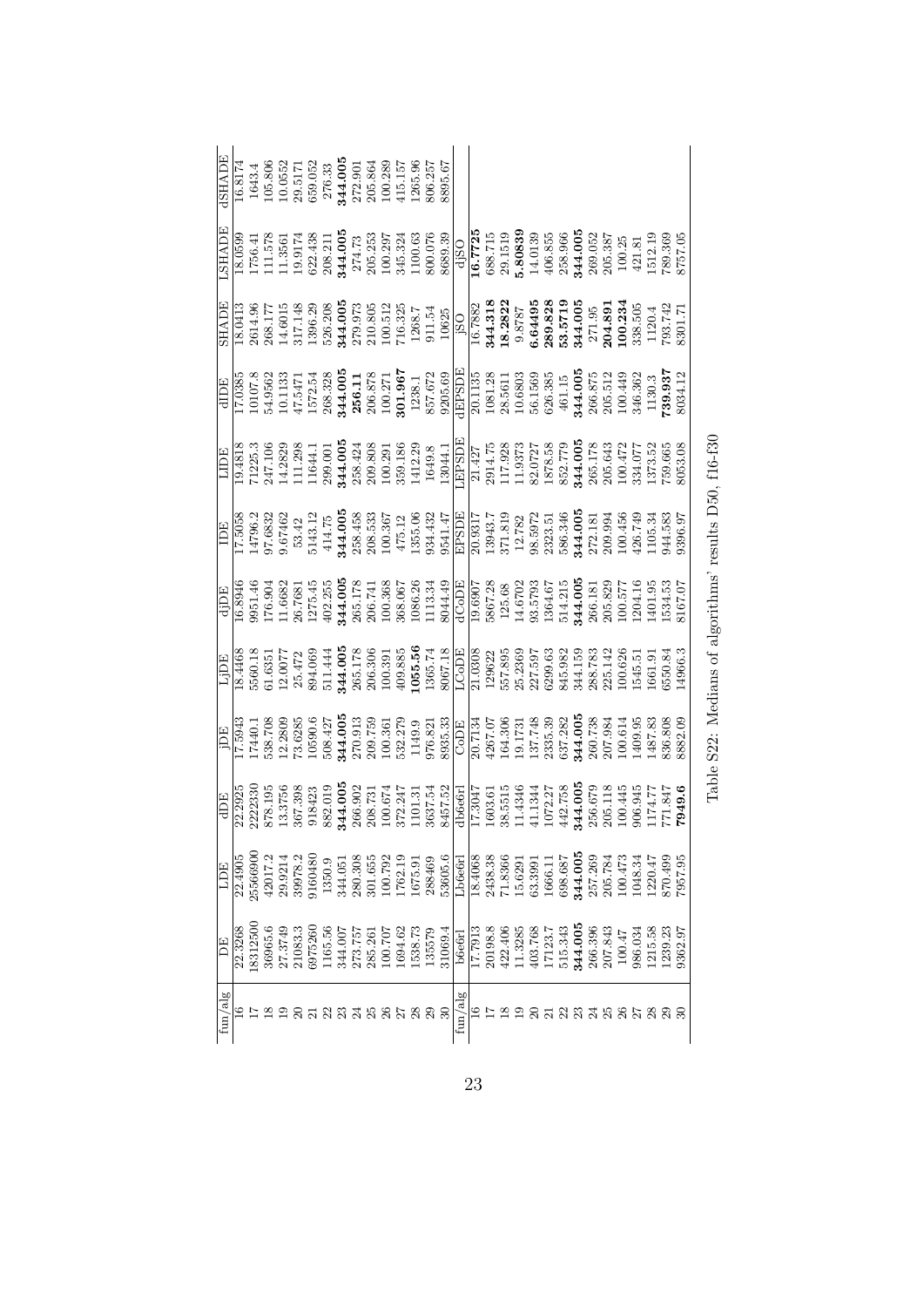|                                                                                                                                                                                                                                                                                                                                                             |               |              |         |         |         |         |         |         |         |         |         |          |         | $\begin{array}{r} \mathrm{dSHADE} \ \mathrm{527547} \ \mathrm{527547} \ \mathrm{132.523} \ \mathrm{132.523} \ \mathrm{851685} \ \mathrm{851685} \ \mathrm{132.3145} \ \mathrm{133.319} \ \mathrm{134.319} \ \mathrm{134.319} \ \mathrm{134.319} \ \mathrm{2310.96} \ \mathrm{361.087428} \ \mathrm{0.087428} \ \mathrm{0.087428} \ \mathrm{0.087428} \ \mathrm{2.3014$           |         |          |         |         |         |                    |         |          |          |         |          |         |         |          |          |         |
|-------------------------------------------------------------------------------------------------------------------------------------------------------------------------------------------------------------------------------------------------------------------------------------------------------------------------------------------------------------|---------------|--------------|---------|---------|---------|---------|---------|---------|---------|---------|---------|----------|---------|----------------------------------------------------------------------------------------------------------------------------------------------------------------------------------------------------------------------------------------------------------------------------------------------------------------------------------------------------------------------------------|---------|----------|---------|---------|---------|--------------------|---------|----------|----------|---------|----------|---------|---------|----------|----------|---------|
|                                                                                                                                                                                                                                                                                                                                                             |               |              |         |         |         |         |         |         |         |         |         |          |         | $\begin{array}{r} \underline{\text{LSHADE}} \\ \text{151.976} \\ \text{163471} \\ \text{1738471} \\ \text{18343} \\ \text{1956} \\ \text{108034} \\ \text{108034} \\ \text{11956} \\ \text{108034} \\ \text{11956} \\ \text{11956} \\ \text{11956} \\ \text{11956} \\ \text{11956} \\ \text{11956} \\ \text{11956} \\ \text{11956} \\ \text{11956} \\ \text{11956} \\ \text{119$ |         |          |         |         |         |                    |         |          |          |         |          |         |         |          |          |         |
|                                                                                                                                                                                                                                                                                                                                                             |               |              |         |         |         |         |         |         |         |         |         |          |         | $\begin{array}{r rrrr} \hline\text{SHADE} \cr \hline 129886 & & & & & \\ \hline 129886 & & & & & \\ \hline 9.78E-05 & & & & & \\ \hline 9.78E-05 & & & & & \\ \hline 9.0.1419 & & & & & \\ \hline 10.01363633 & & & & \\ \hline 10.01363633 & & & & \\ \hline 10.0188633 & & & & \\ \hline 11.01764 & & & & \\ \hline 11.01784 & & & & \\ \hline 11.01784 & & & & \\ \h$         |         |          |         |         |         |                    |         |          |          |         |          |         |         |          |          |         |
|                                                                                                                                                                                                                                                                                                                                                             |               |              |         |         |         |         |         |         |         |         |         |          |         |                                                                                                                                                                                                                                                                                                                                                                                  |         |          |         |         |         |                    |         |          |          |         |          |         |         |          |          |         |
|                                                                                                                                                                                                                                                                                                                                                             |               |              |         |         |         |         |         |         |         |         |         |          |         |                                                                                                                                                                                                                                                                                                                                                                                  |         |          |         |         |         |                    |         |          |          |         |          |         |         |          |          |         |
| $\begin{array}{r l} \hline \text{1050050} \\ \text{1390050} \\ \text{10500.1} \\ \text{174.77} \\ \text{174.77} \\ \text{20.6018} \\ \text{3605} \\ \text{380888} \\ \text{38089} \\ \text{38089} \\ \text{1082.63} \\ \text{11854.1} \\ \text{11854.1} \\ \text{11854.1} \\ \text{11854.1} \\ \text{11854.1} \\ \text{11854.1} \\ \text{11854.1} \\ \text$ |               |              |         |         |         |         |         |         |         |         |         |          |         |                                                                                                                                                                                                                                                                                                                                                                                  |         |          |         |         |         |                    |         |          |          |         |          |         |         |          |          |         |
|                                                                                                                                                                                                                                                                                                                                                             |               |              |         |         |         |         |         |         |         |         |         |          |         | $\begin{array}{r l} \hline \text{dip} \\ \hline 6766620 \\ 0.922427 \\ 0.92343 \\ 209.03543 \\ 209.03543 \\ 209.03542 \\ 209.03542 \\ 209.03543 \\ 209.03542 \\ 209.03543 \\ 209.03543 \\ 209.03543 \\ 209.03543 \\ 209.03543 \\ 209.03543 \\ 209.03543 \\ 209.03543 \\ 209.03543 \\ 209.$                                                                                       |         |          |         |         |         |                    |         |          |          |         |          |         |         |          |          |         |
|                                                                                                                                                                                                                                                                                                                                                             |               |              |         |         |         |         |         |         |         |         |         |          |         |                                                                                                                                                                                                                                                                                                                                                                                  |         |          |         |         |         |                    |         |          |          |         |          |         |         |          |          |         |
|                                                                                                                                                                                                                                                                                                                                                             |               |              |         |         |         |         |         |         |         |         |         |          |         |                                                                                                                                                                                                                                                                                                                                                                                  |         |          |         |         |         |                    |         |          |          |         |          |         |         |          |          |         |
|                                                                                                                                                                                                                                                                                                                                                             |               |              |         |         |         |         |         |         |         |         |         |          |         |                                                                                                                                                                                                                                                                                                                                                                                  |         |          |         |         |         |                    |         |          |          |         |          |         |         |          |          |         |
| <b>HOLI</b>                                                                                                                                                                                                                                                                                                                                                 | $3.79E + 0$   |              | 197.86  |         | .51.298 | 51.5192 | 926.092 | 1166.59 | 25521.2 | 30323.4 | 4.0251  | 1.12248  | 67.3191 | 16923.3                                                                                                                                                                                                                                                                                                                                                                          | Lb6e6r  | 10382100 | 14895.1 | 429.15  | 237.888 | 20.7683            | 85.7874 | 0.034334 | 1.638205 | 516.278 | 151.599  | 16609.9 | .907592 | 58147    | 1.255528 | 73.5303 |
| F)F,                                                                                                                                                                                                                                                                                                                                                        | $2.97E + 0.5$ | $1.21E + 10$ | 2208.13 | 21.3166 | 146.937 | 67.0237 | 821.748 | 1093.98 | 24095.2 | 30335.6 | 4.05234 | 0.977726 | 143.336 | 65707                                                                                                                                                                                                                                                                                                                                                                            | b6e6rl  | 121633   | 10090.5 | 431.469 | 170.111 | 20.5958<br>73.8286 |         |          | $\circ$  | 325.225 | 1.049967 | 11823.6 | .501233 | 1.512586 | 1.136668 | 39.6727 |
| ${\rm fun}/{\rm alg}$                                                                                                                                                                                                                                                                                                                                       |               |              |         |         |         |         |         |         |         |         |         |          |         |                                                                                                                                                                                                                                                                                                                                                                                  | fun/alg |          |         |         |         |                    |         |          |          |         |          |         |         |          |          |         |

Table S23: Medians of algorithms' results D100, f1-f15 Table S23: Medians of algorithms' results D100, f1-f15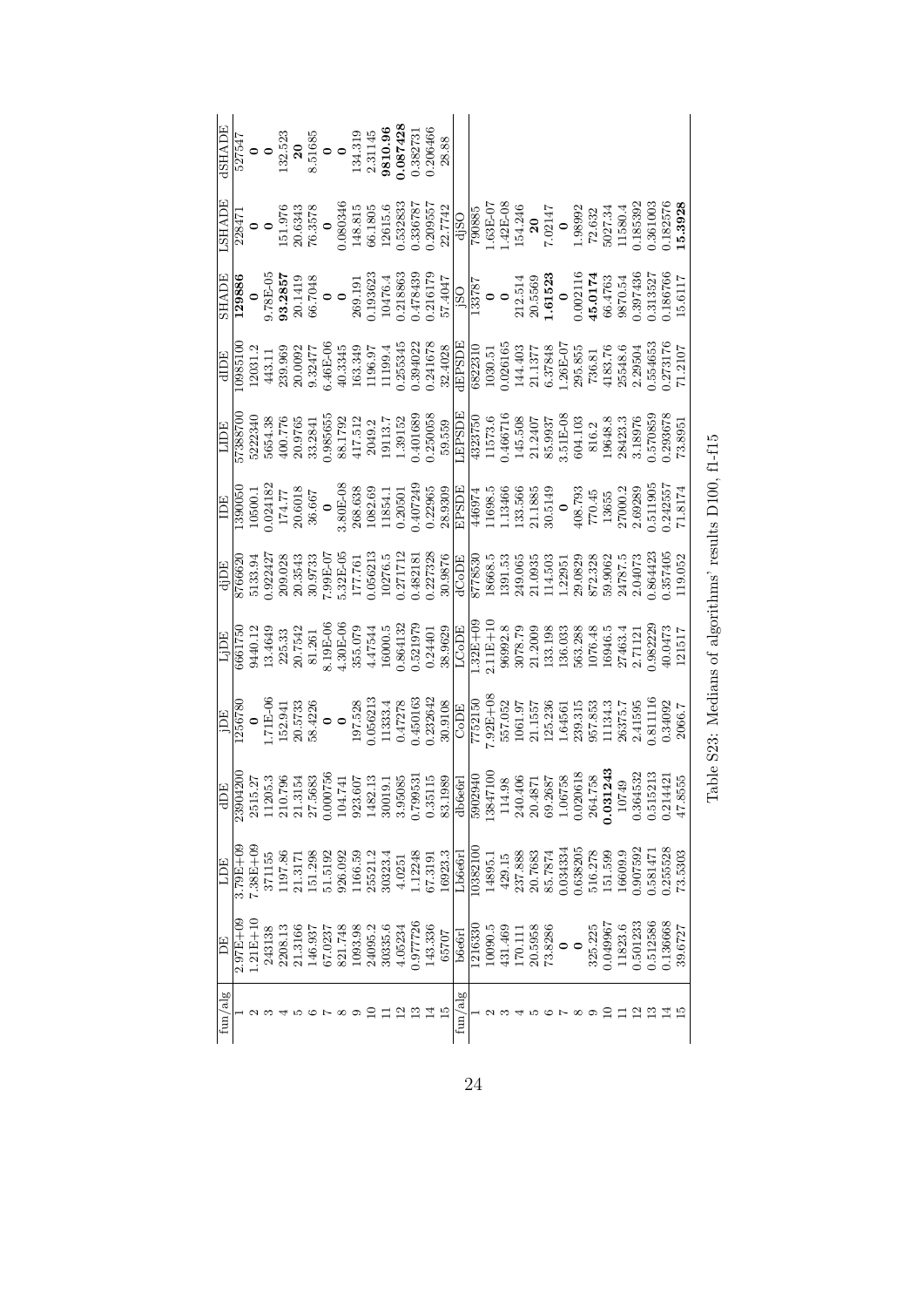| HSHADE                       |         |             |                   |         |        |                           |  |  |  |  | $\begin{array}{r} 39.5733\\ 13220.8\\ 13220.8\\ 467.21\\ 467.21\\ 312.803\\ 2040.74\\ 1167.06\\ 348.235\\ 257.75\\ 236.695\\ 748.695\\ 788.695\\ 788.695\\ 788.695\\ 788.695\\ 788.695\\ 788.695\\ 788.695\\ 788.695\\ 788.695\\ 788.695\\ 788.695\\ 788.695\\$                                                                        |                |  |  |  |  |  |                                                                                                                                                                                                                                                  |  |         |  |
|------------------------------|---------|-------------|-------------------|---------|--------|---------------------------|--|--|--|--|----------------------------------------------------------------------------------------------------------------------------------------------------------------------------------------------------------------------------------------------------------------------------------------------------------------------------------------|----------------|--|--|--|--|--|--------------------------------------------------------------------------------------------------------------------------------------------------------------------------------------------------------------------------------------------------|--|---------|--|
| <b>ALAHS.</b>                |         |             |                   |         |        |                           |  |  |  |  | $[ \begin{smallmatrix} 1725 \\ 4570.56 \\ 4570.56 \\ 343.361 \\ 143.49 \\ 2408.1 \\ 2408.1 \\ 390.39 \\ 390.32 \\ 3000 \\ 3000 \\ 301.7 \\ 244.87 \\ 324.47 \\ 243.53 \\ 323.74 \\ 323.7 \\ 323.7 \\ 324.87 \\ 323.7 \\ 323.7 \\ 323.7 \\ 323.7 \\ 323.7 \\ 323.7 \\ 323.7 \\ 323.7 \\ 323.7 \\ 323$                                   |                |  |  |  |  |  |                                                                                                                                                                                                                                                  |  |         |  |
| <b>SHADE</b>                 |         |             |                   |         |        |                           |  |  |  |  | $\begin{array}{l l} 40.8633\\ \hline 23454.1\\ 768.891\\ 106.125\\ 540.686\\ 540.35\\ 243.235\\ 243.235\\ 243.235\\ 243.235\\ 243.235\\ 243.235\\ 243.235\\ 243.235\\ 243.235\\ 243.235\\ 243.235\\ 243.235\\ 243.235\\ 243.235\\ 243.235\\ 243.235\\ 243.235\\ 2$                                                                     |                |  |  |  |  |  |                                                                                                                                                                                                                                                  |  |         |  |
|                              |         |             |                   |         |        |                           |  |  |  |  |                                                                                                                                                                                                                                                                                                                                        |                |  |  |  |  |  |                                                                                                                                                                                                                                                  |  |         |  |
| HUDE                         |         |             |                   |         |        |                           |  |  |  |  | $[\begin{smallmatrix} 16 & 1276 \\ 43.5278 \\ 2993340 \\ 113.71 \\ 1343.91 \\ 1356.37 \\ 1343.91 \\ 1356.37 \\ 1356.31 \\ 136.31 \\ 137.7 \\ 138.81 \\ 136.31 \\ 137.7 \\ 138.81 \\ 1396.31 \\ 1396.32 \\ 1396.31 \\ 1396.31 \\ 1396.32 \\ 1396.31 \\ 1396.31 \\ 1396.32 \\ 1396.32 \\ 1396.$                                          |                |  |  |  |  |  |                                                                                                                                                                                                                                                  |  |         |  |
|                              |         |             |                   |         |        |                           |  |  |  |  |                                                                                                                                                                                                                                                                                                                                        |                |  |  |  |  |  |                                                                                                                                                                                                                                                  |  |         |  |
|                              |         |             |                   |         |        |                           |  |  |  |  |                                                                                                                                                                                                                                                                                                                                        |                |  |  |  |  |  |                                                                                                                                                                                                                                                  |  |         |  |
|                              |         |             |                   |         |        |                           |  |  |  |  |                                                                                                                                                                                                                                                                                                                                        |                |  |  |  |  |  |                                                                                                                                                                                                                                                  |  |         |  |
|                              |         |             |                   |         |        |                           |  |  |  |  |                                                                                                                                                                                                                                                                                                                                        |                |  |  |  |  |  |                                                                                                                                                                                                                                                  |  |         |  |
| $\frac{\text{dDE}}{46.5436}$ |         |             |                   |         |        |                           |  |  |  |  |                                                                                                                                                                                                                                                                                                                                        |                |  |  |  |  |  |                                                                                                                                                                                                                                                  |  |         |  |
| LDE                          | 46.8203 |             | 105590<br>132.428 |         | 209830 |                           |  |  |  |  | $\begin{array}{l} 1.23\text{B} + 46\\ 4512.25\\ 4603\\ 383.703\\ 494.034\\ 714.69\\ 8361\\ 105\\ 8749.95\\ 88780\\ 1083780\\ 1093780\\ 1093780\\ 109348\\ 114175\\ 150348\\ 150348\\ 10515.44\\ 6015.65\\ 616.5\\ 76.14\\ 74.34\\ 832.36\\ 761.34\\ 832.36\\ 833.26$                                                                   |                |  |  |  |  |  |                                                                                                                                                                                                                                                  |  |         |  |
| E                            | 46.7006 | $.28E + 08$ | 438131            | 133.298 | 110160 |                           |  |  |  |  | $\begin{array}{l} \textbf{72659200} \\ \textbf{4326.48} \\ \textbf{532.771} \\ \textbf{533.781} \\ \textbf{533.781} \\ \textbf{537.81} \\ \textbf{537.81} \\ \textbf{538.34} \\ \textbf{539.57} \\ \textbf{5345.76} \\ \textbf{733.34} \\ \textbf{7345.76} \\ \textbf{76} \\ \textbf{77} \\ \textbf{78} \\ \textbf{79955} \end{array}$ | <b>b</b> 6e6rl |  |  |  |  |  | $\begin{array}{r} 39.7706 \\ 39.7706 \\ 160563 \\ 857.612 \\ 94.4528 \\ 6538.5 \\ 6532.12. \\ 6533.3 \\ 96212.6 \\ 94.353 \\ 365.3 \\ 368.423 \\ 369.423 \\ 200.204 \\ 200.21.7 \\ 7 \\ 200.204 \\ 2080.62 \\ 2080.62 \\ 3031.17 \\ \end{array}$ |  | 1563.44 |  |
| fun/alg                      |         |             |                   |         |        | 2 1 2 2 3 4 5 6 7 8 9 9 9 |  |  |  |  |                                                                                                                                                                                                                                                                                                                                        | fun/alg        |  |  |  |  |  |                                                                                                                                                                                                                                                  |  |         |  |

Table S24: Medians of algorithms' results D100,  ${\rm f16\text{-}f30}$ Table S24: Medians of algorithms' results D100, f16-f30

25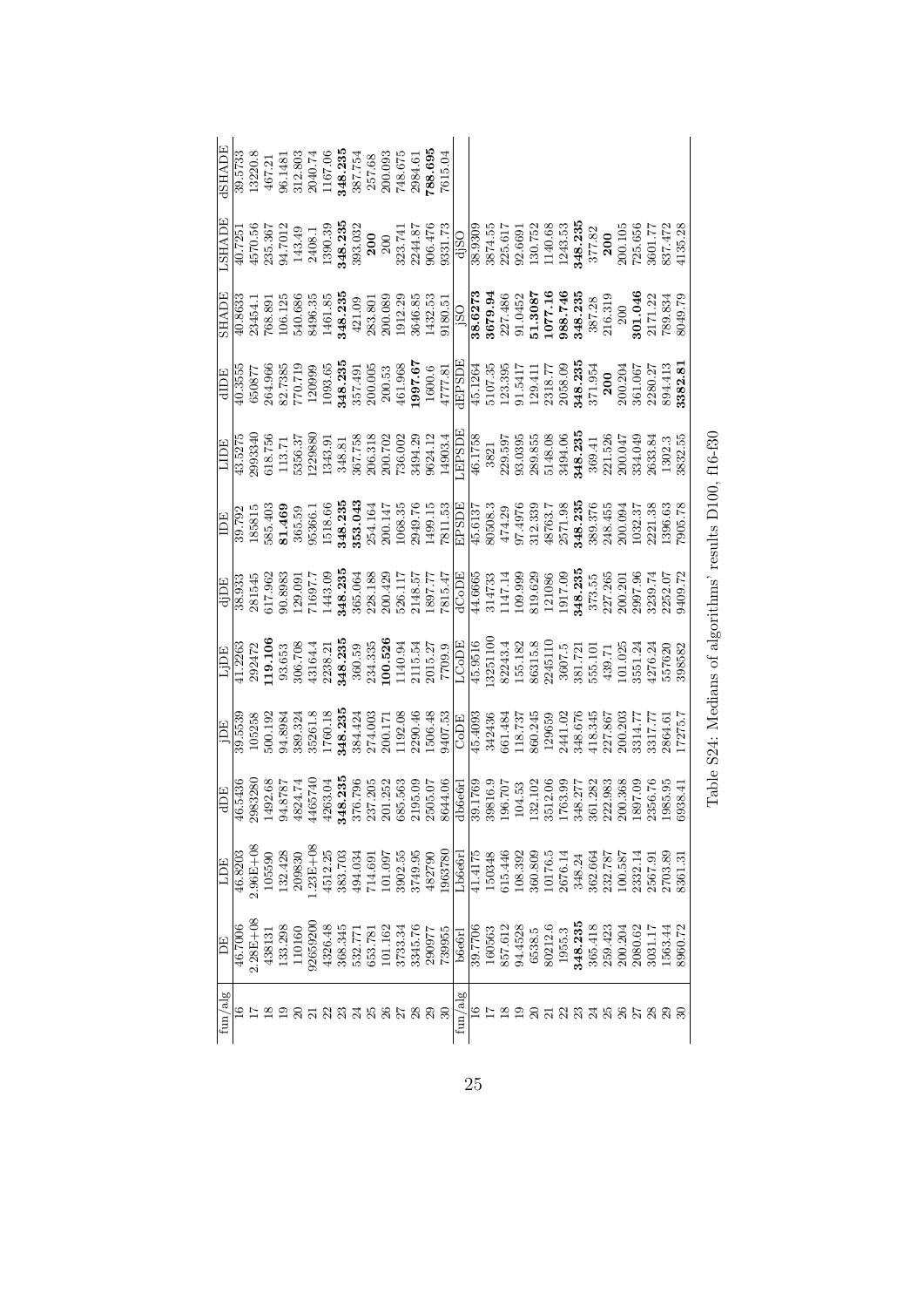|   |  |  |  |  |  |  |  |  |  |  |  |  |  |  | $\alpha$ $\alpha$ $\alpha$ $\beta$ $\alpha$ $\beta$ $\alpha$ $\alpha$ $\beta$ $\beta$ $\alpha$ $\alpha$ $\alpha$ $\alpha$ $\alpha$ $\alpha$ $\alpha$ $\beta$ $\alpha$ $\beta$ $\alpha$ $\beta$ $\alpha$ $\beta$ $\alpha$ $\beta$ $\alpha$ $\beta$ $\alpha$ $\beta$ $\alpha$ $\beta$ $\alpha$ $\beta$ $\alpha$ $\beta$ $\alpha$ $\beta$ $\alpha$ $\beta$ $\alpha$ $\beta$ $\alpha$ $\beta$                                      |  |
|---|--|--|--|--|--|--|--|--|--|--|--|--|--|--|--------------------------------------------------------------------------------------------------------------------------------------------------------------------------------------------------------------------------------------------------------------------------------------------------------------------------------------------------------------------------------------------------------------------------------|--|
|   |  |  |  |  |  |  |  |  |  |  |  |  |  |  |                                                                                                                                                                                                                                                                                                                                                                                                                                |  |
|   |  |  |  |  |  |  |  |  |  |  |  |  |  |  | $\alpha$ $\alpha$ $\beta$ $\alpha$ $\beta$ $\beta$ $\alpha$ $\alpha$ $\beta$ $\alpha$ $\alpha$ $\alpha$ $\alpha$ $\alpha$ $\alpha$ $\beta$ $\alpha$ $\alpha$ $\alpha$ $\beta$ $\alpha$ $\beta$ $\alpha$ $\beta$ $\alpha$ $\beta$ $\alpha$ $\beta$ $\alpha$ $\beta$ $\alpha$ $\beta$ $\alpha$ $\beta$ $\alpha$ $\beta$ $\alpha$ $\beta$ $\alpha$ $\beta$ $\alpha$ $\beta$ $\alpha$ $\beta$                                      |  |
|   |  |  |  |  |  |  |  |  |  |  |  |  |  |  |                                                                                                                                                                                                                                                                                                                                                                                                                                |  |
|   |  |  |  |  |  |  |  |  |  |  |  |  |  |  | ္မူ<br>ျမင္းမြင္း အေမာက္ အေမာက္မွာ အေမာင္း အေမြးေတြ အေမာက္ အေမာက္ အေမာက္                                                                                                                                                                                                                                                                                                                                                       |  |
|   |  |  |  |  |  |  |  |  |  |  |  |  |  |  | <mark>ᆈ</mark> ᄇᅠᇦᇽᆡᇡᄂᆼᇦᆸᇼᇰᅶᇢᇦᇦᇦᇢᇮᇮᇮᇮᇦᇦᇦᇦᇯᇦᇾ                                                                                                                                                                                                                                                                                                                                                                                   |  |
|   |  |  |  |  |  |  |  |  |  |  |  |  |  |  | $\frac{15}{10}$ – $\frac{19}{10}$ – $\frac{13}{10}$ – $\frac{11}{10}$ – $\frac{13}{10}$ – $\frac{13}{10}$ – $\frac{13}{10}$ – $\frac{13}{10}$ – $\frac{13}{10}$ – $\frac{13}{10}$ – $\frac{13}{10}$ – $\frac{13}{10}$ – $\frac{13}{10}$ – $\frac{13}{10}$ – $\frac{13}{10}$ – $\frac{13}{10}$                                                                                                                                  |  |
|   |  |  |  |  |  |  |  |  |  |  |  |  |  |  |                                                                                                                                                                                                                                                                                                                                                                                                                                |  |
|   |  |  |  |  |  |  |  |  |  |  |  |  |  |  | <u>△ တြင်းမြို့ = ပထားအားမာ တောင်းအစားမြို့အစားများ အမြောင်း</u> = ျော                                                                                                                                                                                                                                                                                                                                                         |  |
|   |  |  |  |  |  |  |  |  |  |  |  |  |  |  | စ္လွဳ႕ <mark>တြင္း</mark> ဖြင့္ပါတယ္။<br>ေက်ာင္းေတြ ေျပာင္း ေက်ာင္း ေက်ာင္း ေက်ာင္း ေက်ာင္း ေက်ာင္း ေက်ာင္း                                                                                                                                                                                                                                                                                                                    |  |
|   |  |  |  |  |  |  |  |  |  |  |  |  |  |  | $\frac{19}{18}$ 62 - 2003 - 2004 - 2005 - 2006 - 2006 - 2007 - 2008 - 2009 - 2009 - 2009 - 2009 - 2009 - 2009 - 2009 - 2009 - 2009 - 2009 - 2009 - 2009 - 2009 - 2009 - 2009 - 2009 - 2009 - 2009 - 2009 - 2009 - 2009 - 2009 - 20                                                                                                                                                                                             |  |
|   |  |  |  |  |  |  |  |  |  |  |  |  |  |  |                                                                                                                                                                                                                                                                                                                                                                                                                                |  |
|   |  |  |  |  |  |  |  |  |  |  |  |  |  |  |                                                                                                                                                                                                                                                                                                                                                                                                                                |  |
|   |  |  |  |  |  |  |  |  |  |  |  |  |  |  |                                                                                                                                                                                                                                                                                                                                                                                                                                |  |
|   |  |  |  |  |  |  |  |  |  |  |  |  |  |  | $\frac{1}{2}$ $\frac{1}{2}$ $\frac{1}{2}$ $\frac{1}{2}$ $\frac{1}{2}$ $\frac{1}{2}$ $\frac{1}{2}$ $\frac{1}{2}$ $\frac{1}{2}$ $\frac{1}{2}$ $\frac{1}{2}$ $\frac{1}{2}$ $\frac{1}{2}$ $\frac{1}{2}$ $\frac{1}{2}$ $\frac{1}{2}$ $\frac{1}{2}$ $\frac{1}{2}$ $\frac{1}{2}$ $\frac{1}{2}$ $\frac{1}{2}$ $\frac{1}{2}$                                                                                                            |  |
|   |  |  |  |  |  |  |  |  |  |  |  |  |  |  | $\alpha$ ကို ငြိုင်းပြီး မြဲစမ်း အြံ့ အမြဲ မေနေနေနေနေနေနေနေနေနေနေနေနေနေနေနေန                                                                                                                                                                                                                                                                                                                                                   |  |
| E |  |  |  |  |  |  |  |  |  |  |  |  |  |  | 니႙င္မြင္မြန္မာထည္ထန္မွာထက္ေတာ႕အဆြန္းအဆြဲျဖစ္ထက္မ်ိဳးမွာ အ                                                                                                                                                                                                                                                                                                                                                                      |  |
|   |  |  |  |  |  |  |  |  |  |  |  |  |  |  | $\frac{1}{2} \begin{vmatrix} \frac{1}{2} & \frac{1}{2} & \frac{1}{2} \\ \frac{1}{2} & \frac{1}{2} & \frac{1}{2} \\ \frac{1}{2} & \frac{1}{2} & \frac{1}{2} \end{vmatrix} \begin{vmatrix} \frac{1}{2} & \frac{1}{2} & \frac{1}{2} \\ \frac{1}{2} & \frac{1}{2} & \frac{1}{2} \\ \frac{1}{2} & \frac{1}{2} & \frac{1}{2} \end{vmatrix} \begin{vmatrix} \frac{1}{2} & \frac{1}{2} & \frac{1}{2} \\ \frac{1}{2} & \frac{1}{2} & \$ |  |
|   |  |  |  |  |  |  |  |  |  |  |  |  |  |  |                                                                                                                                                                                                                                                                                                                                                                                                                                |  |
|   |  |  |  |  |  |  |  |  |  |  |  |  |  |  |                                                                                                                                                                                                                                                                                                                                                                                                                                |  |
|   |  |  |  |  |  |  |  |  |  |  |  |  |  |  | ်မှူးကြွင်း မြို့များ မြို့သည်။ မြို့သည် မြို့သည် မြို့သည် မြို့သည် မြို့သည် မြို့သည် မြို့သည် မြို့သည် မြို့သ<br>အကြီး မြို့သည် မြို့သည် မြို့သည် မြို့သည် မြို့သည် မြို့သည် မြို့သည် မြို့သည် မြို့သည် မြို့သည် မြို့သည် မြိ                                                                                                                                                                                                 |  |
|   |  |  |  |  |  |  |  |  |  |  |  |  |  |  |                                                                                                                                                                                                                                                                                                                                                                                                                                |  |
|   |  |  |  |  |  |  |  |  |  |  |  |  |  |  | <mark>日 ¬ │</mark> 영 영 금 <mark>금</mark> 덩 급 얽 금 얽 ∺ 얽 얽 엉 엉 얹 얽 얽 얽 얽 엉 엉 엉 겁 <mark>님 </mark> 님 얽 엉 걿 ः " ∺ 얽 얽 얽                                                                                                                                                                                                                                                                                                              |  |
|   |  |  |  |  |  |  |  |  |  |  |  |  |  |  | ិដ្ឋី នេះ នៅ ១ និង និង និង និង និង នាំ និង និង និង ដី ដី និង និង និង និង និង                                                                                                                                                                                                                                                                                                                                                   |  |
|   |  |  |  |  |  |  |  |  |  |  |  |  |  |  |                                                                                                                                                                                                                                                                                                                                                                                                                                |  |

| ٢<br>くらく<br>ı<br>ļ<br>in and the same<br>Î          |  |
|-----------------------------------------------------|--|
| ı<br>$\frac{1}{2}$<br>$\tilde{\epsilon}$<br>5<br>l. |  |
| $\overline{\zeta}$<br>n La<br>ſ                     |  |
| $\frac{1}{1}$<br>è                                  |  |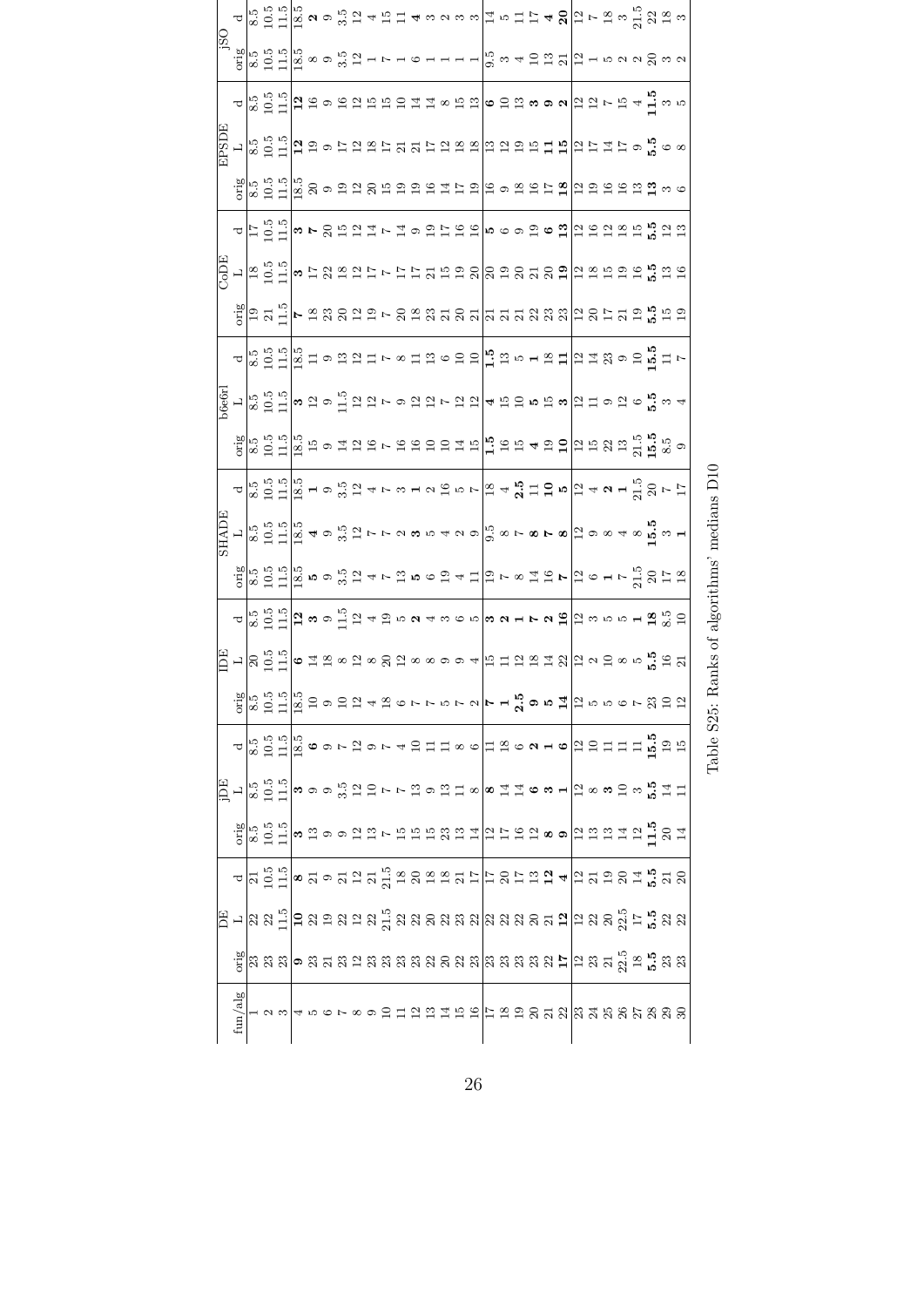|              |                                                                                                                     |  |  |  |  |  |  |  |  |  |  |  |  |  |  | $\frac{1}{2}$ ด $\frac{1}{2}$ $\frac{1}{2}$ $\frac{1}{2}$ $\frac{1}{2}$ $\frac{1}{2}$ $\frac{1}{2}$ $\frac{1}{2}$ $\frac{1}{2}$ $\frac{1}{2}$ $\frac{1}{2}$ $\frac{1}{2}$ $\frac{1}{2}$ $\frac{1}{2}$ $\frac{1}{2}$ $\frac{1}{2}$ $\frac{1}{2}$ $\frac{1}{2}$ $\frac{1}{2}$ $\frac{1}{2}$ $\frac{1}{2}$ $\frac{1}{2}$ $\frac{1}{2}$ $\frac{$ |  |
|--------------|---------------------------------------------------------------------------------------------------------------------|--|--|--|--|--|--|--|--|--|--|--|--|--|--|----------------------------------------------------------------------------------------------------------------------------------------------------------------------------------------------------------------------------------------------------------------------------------------------------------------------------------------------|--|
|              |                                                                                                                     |  |  |  |  |  |  |  |  |  |  |  |  |  |  |                                                                                                                                                                                                                                                                                                                                              |  |
|              | て                                                                                                                   |  |  |  |  |  |  |  |  |  |  |  |  |  |  | $\sigma$ 8 8 9 $\sigma$ 13 4 9 8 8 9 4 7 8 9 9 9 9 9 9 9 9 0 9 $\sim$ 5 9 9 4 $\sim$ 1 $\sim$ 1 $\sim$ 1 $\sim$ 0 $\sim$ 0                                                                                                                                                                                                                   |  |
| <b>ELSDE</b> |                                                                                                                     |  |  |  |  |  |  |  |  |  |  |  |  |  |  |                                                                                                                                                                                                                                                                                                                                              |  |
|              |                                                                                                                     |  |  |  |  |  |  |  |  |  |  |  |  |  |  | ်းမြို့ မြို့ မြို့ မြို့ မြို့ မြို့ မြို့ မြို့ မြို့ မြို့ မြို့ မြို့ မြို့ မြို့ မြို့ မြို့ မြို့ မြို့ မ                                                                                                                                                                                                                              |  |
|              | ರ                                                                                                                   |  |  |  |  |  |  |  |  |  |  |  |  |  |  |                                                                                                                                                                                                                                                                                                                                              |  |
|              |                                                                                                                     |  |  |  |  |  |  |  |  |  |  |  |  |  |  |                                                                                                                                                                                                                                                                                                                                              |  |
| <b>HU°C</b>  |                                                                                                                     |  |  |  |  |  |  |  |  |  |  |  |  |  |  |                                                                                                                                                                                                                                                                                                                                              |  |
|              | pirc                                                                                                                |  |  |  |  |  |  |  |  |  |  |  |  |  |  |                                                                                                                                                                                                                                                                                                                                              |  |
|              |                                                                                                                     |  |  |  |  |  |  |  |  |  |  |  |  |  |  | ပါတင္း လိုျဖစ္ပါး လိုျင႕႕စခင္းစင္းစစ္စြမ္းစစ္စက္ ေတြအေနာက္                                                                                                                                                                                                                                                                                   |  |
| b6e6r        |                                                                                                                     |  |  |  |  |  |  |  |  |  |  |  |  |  |  | ㄴ ㄷஃஃ ヰ요ㅂ% ㄷヰㄷヰ요ਖ਼∞ਸ਼ਸ਼ ਸ਼ਸ਼ਜ਼ਸ਼৯० ヰ∞०ਜ਼ਸ਼►4७                                                                                                                                                                                                                                                                                                |  |
|              | girc                                                                                                                |  |  |  |  |  |  |  |  |  |  |  |  |  |  | $\vert$ ដ្ឋ និគ្គីដូច និគ្គីដូដ្ឋ ដូច ដូច ដូច ដូច នាក់ ដូច ដូច ដូច ដូច ដូច ដូច                                                                                                                                                                                                                                                               |  |
|              |                                                                                                                     |  |  |  |  |  |  |  |  |  |  |  |  |  |  | <mark>႕</mark> 4 % % <mark>© ∞ ശ ⊳ % ⊱ ∞ ശ ∞ ⊣ ∞ ∞ ∞ ⊣ </mark> © © ∞ ← © ⊳ │= ? ⊖ ⊙ ∞ Ø ⊖ – =                                                                                                                                                                                                                                                |  |
| <b>SHADE</b> |                                                                                                                     |  |  |  |  |  |  |  |  |  |  |  |  |  |  | $\Xi$ $\Xi$ ၈ $\circ$ $\frac{10}{21}$ ၈ $\circ$ $\Xi$                                                                                                                                                                                                                                                                                        |  |
|              | orig                                                                                                                |  |  |  |  |  |  |  |  |  |  |  |  |  |  | $\sim$ 32 32 $\sim$ 4 52 32 1 - 1 $\sim$ 32 10 10 10 10 10 10 10 11 12 12 13 13 14 15 16 17 17 18 17 18 19 1                                                                                                                                                                                                                                 |  |
|              |                                                                                                                     |  |  |  |  |  |  |  |  |  |  |  |  |  |  | <mark>႕</mark> ဥြင္ယြဲ ျဖစ္ပြဲ အေျပာင္း ေရးဆံုး ေတြ ေပးေပးေတြ ေရးဆံုး အေျပာင္း                                                                                                                                                                                                                                                               |  |
| E            | $\frac{1}{2}$ $\frac{1}{2}$ $\frac{3}{2}$                                                                           |  |  |  |  |  |  |  |  |  |  |  |  |  |  | 1年19日には11月18日でもは11月15日に11日11日でのけの5                                                                                                                                                                                                                                                                                                           |  |
|              | prig                                                                                                                |  |  |  |  |  |  |  |  |  |  |  |  |  |  | $\left  \vec{a} \right $ အိုင်းဖြစ် အို ဥစ္စာပြီး မြေစာရစ် ပြစ် မြေစာရစ် အခြံအတြင်း မြေစာပြီး အိုင်း မြေစာပြီး မြေစာပြီး မြေ                                                                                                                                                                                                                 |  |
|              |                                                                                                                     |  |  |  |  |  |  |  |  |  |  |  |  |  |  | <mark>ュ</mark> 頂路影店58話7624691183万円50786日订130152占11                                                                                                                                                                                                                                                                                           |  |
|              | $\Xi$ - $\Xi$ 3 $\Xi$ 5 $\Xi$ 3 $\Xi$ 3 $\Xi$ 6 $\Xi$ 6 $\Xi$ 3 $\Xi$ 5 $\Xi$ 5 $\Xi$ 6 $\Xi$ 5 $\Xi$ 5 3 4 5 $\Xi$ |  |  |  |  |  |  |  |  |  |  |  |  |  |  |                                                                                                                                                                                                                                                                                                                                              |  |
|              |                                                                                                                     |  |  |  |  |  |  |  |  |  |  |  |  |  |  |                                                                                                                                                                                                                                                                                                                                              |  |
|              |                                                                                                                     |  |  |  |  |  |  |  |  |  |  |  |  |  |  | $\left  \begin{smallmatrix} \Delta & 1.3 & 0 \\ \Delta & 1 & 3 & 0 \\ 0 & 0 & \Delta & 0 \end{smallmatrix} \right $ $\Xi$ $\Xi$ $\Xi$ $\Xi$ $\omega$ $\infty$ $\Xi$ $\Xi$ $\Xi$ $\infty$ $\Xi$ $\Xi$ $\Xi$ $\Xi$ $\Xi$ $\infty$ $\Xi$ $\infty$ $\Xi$ $\Xi$                                                                                   |  |
|              |                                                                                                                     |  |  |  |  |  |  |  |  |  |  |  |  |  |  | <u>╺│¤ % ¤│¤ ਸ਼ = ¤ ਙ ਸ਼ ਸ਼ ਸ਼ ਖ਼ ਖ਼ ਖ਼ ਖ਼ ਖ਼ ਖ਼ ਖ਼ ਖ਼ ਸ਼ ਖ਼ ਖ਼ ਖ਼ ਸ਼  = ॰ ਖ਼ ਖ਼ ㅎ ● ਖ਼ ぉ</u>                                                                                                                                                                                                                                                |  |
| E            |                                                                                                                     |  |  |  |  |  |  |  |  |  |  |  |  |  |  |                                                                                                                                                                                                                                                                                                                                              |  |
|              | orig                                                                                                                |  |  |  |  |  |  |  |  |  |  |  |  |  |  |                                                                                                                                                                                                                                                                                                                                              |  |
|              | ${\rm fun}/{\rm alg}$                                                                                               |  |  |  |  |  |  |  |  |  |  |  |  |  |  |                                                                                                                                                                                                                                                                                                                                              |  |

Table S26: Ranks of algorithms' medians  $\operatorname{D30}$ Table S26: Ranks of algorithms' medians D30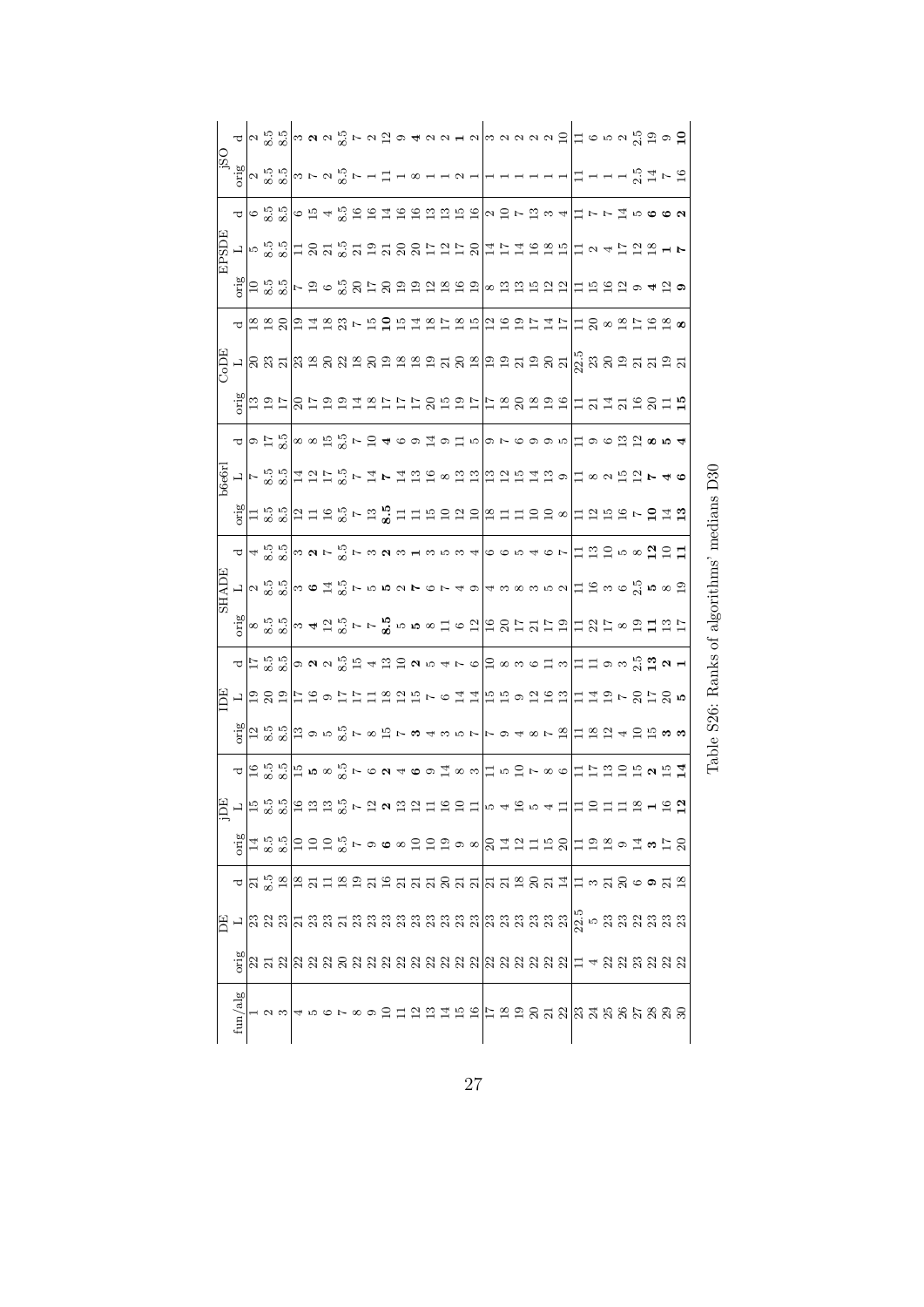|                         |  |  |  |  |  |  |  |  |  |  |  |  |  |  | $\Delta \left  4 \frac{10}{13} \frac{2}{4} \left  4 \frac{11}{13} \frac{10}{13} \frac{10}{13} \frac{10}{13} \frac{11}{13} \frac{10}{13} \frac{10}{13} \frac{11}{13} \frac{11}{13} \frac{10}{13} \frac{11}{13} \frac{11}{13} \frac{11}{13} \frac{11}{13} \frac{11}{13} \frac{11}{13} \frac{11}{13} \frac{11}{13} \frac{11}{13} \frac{11}{13} \frac{11}{13} \frac{$                                                                                                                                     |  |
|-------------------------|--|--|--|--|--|--|--|--|--|--|--|--|--|--|-------------------------------------------------------------------------------------------------------------------------------------------------------------------------------------------------------------------------------------------------------------------------------------------------------------------------------------------------------------------------------------------------------------------------------------------------------------------------------------------------------|--|
|                         |  |  |  |  |  |  |  |  |  |  |  |  |  |  | $\frac{1}{2} \sum_{n=1}^{\infty} \frac{1}{n} \left  \frac{1}{n} \cos \left( \frac{n}{2} \right) \cos \left( \frac{n}{2} \right) \cos \left( \frac{n}{2} \right) \cos \left( \frac{n}{2} \right) \cos \left( \frac{n}{2} \right) \cos \left( \frac{n}{2} \right) \cos \left( \frac{n}{2} \right) \cos \left( \frac{n}{2} \right) \cos \left( \frac{n}{2} \right) \cos \left( \frac{n}{2} \right) \cos \left( \frac{n}{2} \right) \cos \left( \frac{n}{2} \right) \cos \left( \frac{n}{2} \right) \cos$ |  |
|                         |  |  |  |  |  |  |  |  |  |  |  |  |  |  |                                                                                                                                                                                                                                                                                                                                                                                                                                                                                                       |  |
|                         |  |  |  |  |  |  |  |  |  |  |  |  |  |  |                                                                                                                                                                                                                                                                                                                                                                                                                                                                                                       |  |
|                         |  |  |  |  |  |  |  |  |  |  |  |  |  |  | $\frac{1}{25}$   - ∞ 8   ∞ 8 ∞ 1-2 8 1-3 13 13 13 13 13 14 14 14 14 14 14 15 15 16 16 17 18 17 18 17 1                                                                                                                                                                                                                                                                                                                                                                                                |  |
|                         |  |  |  |  |  |  |  |  |  |  |  |  |  |  |                                                                                                                                                                                                                                                                                                                                                                                                                                                                                                       |  |
|                         |  |  |  |  |  |  |  |  |  |  |  |  |  |  |                                                                                                                                                                                                                                                                                                                                                                                                                                                                                                       |  |
|                         |  |  |  |  |  |  |  |  |  |  |  |  |  |  | $\frac{12}{3}$  = 8 a   8 = 5 a s m a s z = 5 a s 8 =   = 5 a 8 = a 8 =   = $\frac{1}{12}$ $\bullet$ 7 a 8 a $\circ$ 5                                                                                                                                                                                                                                                                                                                                                                                |  |
|                         |  |  |  |  |  |  |  |  |  |  |  |  |  |  |                                                                                                                                                                                                                                                                                                                                                                                                                                                                                                       |  |
|                         |  |  |  |  |  |  |  |  |  |  |  |  |  |  | <mark>ᆷᆷᆷᇊ</mark> ᄇ,ᇰᆷᇢᇢᇢᇰᇰᇰᇰᇰᇰᇰᇰᇰᇰᇰᇰᇰᇰᇰ                                                                                                                                                                                                                                                                                                                                                                                                                                                              |  |
|                         |  |  |  |  |  |  |  |  |  |  |  |  |  |  |                                                                                                                                                                                                                                                                                                                                                                                                                                                                                                       |  |
|                         |  |  |  |  |  |  |  |  |  |  |  |  |  |  | $\frac{12}{15}$   a 13   o 11 8   c 12   c 13   c 12   a 12   a 12   a 12   a 12   a 12   a 12   a 12   a 12   a 12   a 12   a 12   a 12   a 12   a 12   a 12   a 12   a 12   a 12   a 12   a 12   a 12   a 12   a 12   a 12   a 1                                                                                                                                                                                                                                                                    |  |
|                         |  |  |  |  |  |  |  |  |  |  |  |  |  |  | $\Delta\left  \bigcap_{i\in \mathbb{N}}\mathbb{S}^2 \right  \omega_{\mathbf{h}}\mathbb{S}^2 \rightarrow \mathbb{S}^2 \left  \mathbb{S}^2 \right  \rightarrow \mathbb{S}^2 \left  \mathbb{S}^2 \right  \rightarrow \mathbb{S}^2 \left  \mathbb{S}^2 \right  \rightarrow \mathbb{S}^2 \left  \mathbb{S}^2 \right  \rightarrow \mathbb{S}^2 \left  \mathbb{S}^2 \right  \rightarrow \mathbb{S}^2 \left  \mathbb{S}^2 \right  \rightarrow \mathbb{S}^2 \left  \mathbb{S}^2 \right  \rightarrow \mathbb{$  |  |
|                         |  |  |  |  |  |  |  |  |  |  |  |  |  |  |                                                                                                                                                                                                                                                                                                                                                                                                                                                                                                       |  |
|                         |  |  |  |  |  |  |  |  |  |  |  |  |  |  | ်ငြီးဖြင့် 4 မြန်မြိုင်း မြို့စားမှု စုံစုံ မြို့အမျိုး မြို့ မြို့မြို့ မြို့ မြို့ မြို့ မြို့ မြို့ မြို့ မ                                                                                                                                                                                                                                                                                                                                                                                        |  |
| $\overline{\texttt{C}}$ |  |  |  |  |  |  |  |  |  |  |  |  |  |  |                                                                                                                                                                                                                                                                                                                                                                                                                                                                                                       |  |
|                         |  |  |  |  |  |  |  |  |  |  |  |  |  |  |                                                                                                                                                                                                                                                                                                                                                                                                                                                                                                       |  |
|                         |  |  |  |  |  |  |  |  |  |  |  |  |  |  |                                                                                                                                                                                                                                                                                                                                                                                                                                                                                                       |  |
|                         |  |  |  |  |  |  |  |  |  |  |  |  |  |  |                                                                                                                                                                                                                                                                                                                                                                                                                                                                                                       |  |
|                         |  |  |  |  |  |  |  |  |  |  |  |  |  |  | $\Delta\left \vec{a}\right \in\Sigma\left \vec{a}\right \in\mathcal{A}\left \vec{a}\right \in\mathcal{A}\left \vec{a}\right \in\mathcal{A}\left \vec{a}\right \in\mathcal{A}\left \vec{a}\right \in\mathcal{A}\left \vec{a}\right \in\mathcal{A}\left \vec{a}\right \in\mathcal{A}\left \vec{a}\right \in\mathcal{A}$                                                                                                                                                                                 |  |
|                         |  |  |  |  |  |  |  |  |  |  |  |  |  |  |                                                                                                                                                                                                                                                                                                                                                                                                                                                                                                       |  |
|                         |  |  |  |  |  |  |  |  |  |  |  |  |  |  | $\frac{16}{12}$ = 2 % + 5 % + 5 % + 4 % + 5 % + 4 % + 5 % + 4 % + 5 % + 4 % + 5 % + 5 % + 5 % + 5 % + 5 % + 6 % + 6 % + 6 % + 6 % + 6 % + 6 % + 6 % + 6 % + 6 % + 6 % + 6 % + 6 % + 6 % + 6 % + 6 % + 6 % + 6 % + 6 % + 6 % + 6 %                                                                                                                                                                                                                                                                     |  |
|                         |  |  |  |  |  |  |  |  |  |  |  |  |  |  | <u>△8 ö 의회교 업무 にほ 의 의 업 의 의 의 의 의 의 의 의 의 등 및 등 및 예 를 및 이 예 를</u>                                                                                                                                                                                                                                                                                                                                                                                                                                     |  |
|                         |  |  |  |  |  |  |  |  |  |  |  |  |  |  |                                                                                                                                                                                                                                                                                                                                                                                                                                                                                                       |  |
|                         |  |  |  |  |  |  |  |  |  |  |  |  |  |  | ្ត្តី  សង្គនានា សង្គនា សង្គនា សង្គម សង្គនា សង្គម សង្គនា សង្គម សង្គម ស                                                                                                                                                                                                                                                                                                                                                                                                                                 |  |
|                         |  |  |  |  |  |  |  |  |  |  |  |  |  |  |                                                                                                                                                                                                                                                                                                                                                                                                                                                                                                       |  |
| ${\rm fun}/\rm alg$     |  |  |  |  |  |  |  |  |  |  |  |  |  |  |                                                                                                                                                                                                                                                                                                                                                                                                                                                                                                       |  |

Table S27: Ranks of algorithms' medians D50

Table S27: Ranks of algorithms' medians  $\operatorname{D50}$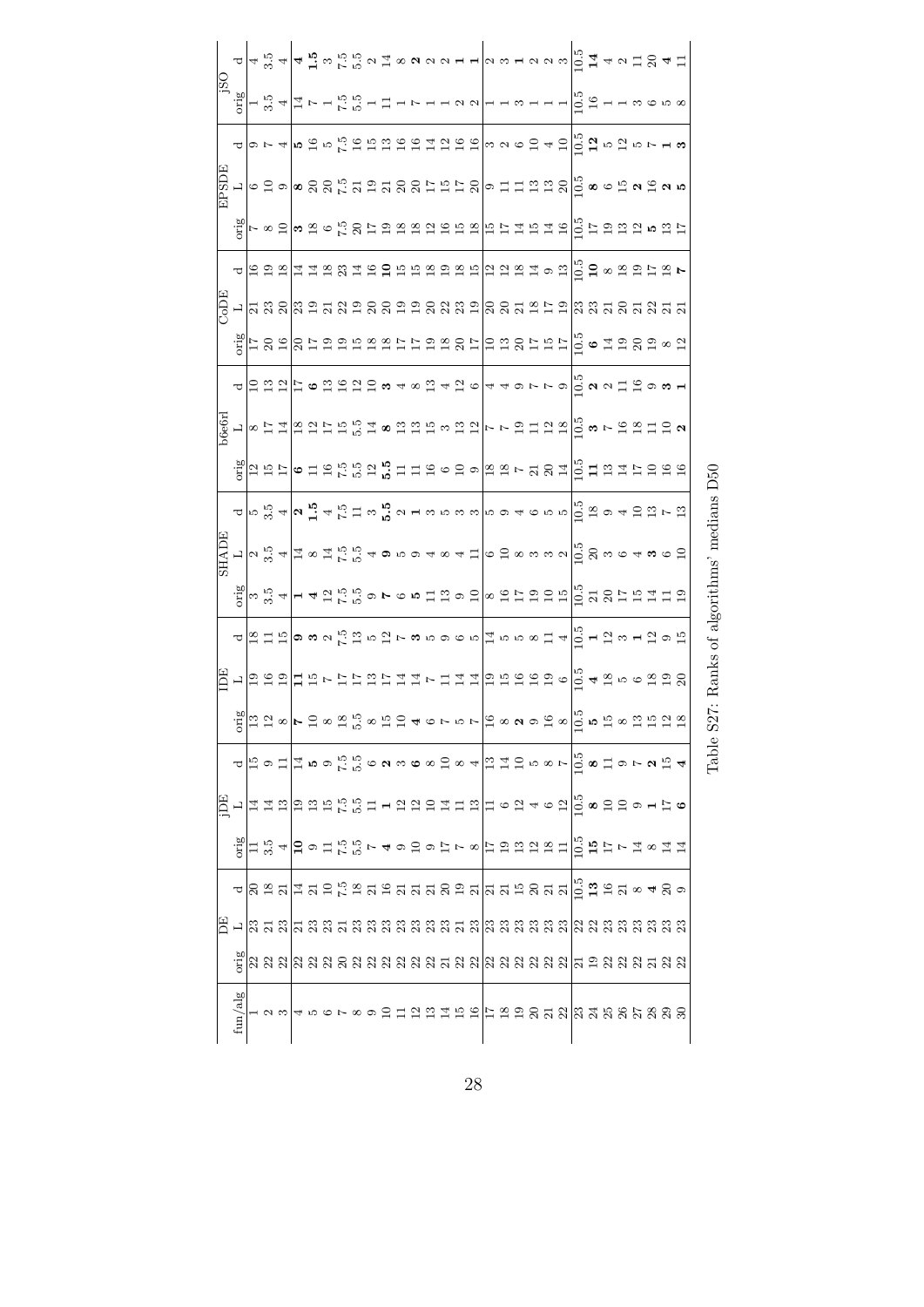|              |                                         |            |  |  |  |                         |  |  |  |  |  |  | ပာစကြမ္းလြယ္ ေျမာင္းလမ္းမမွာ ေရးေကာင္းေတြ ေရးေကာင္းေတြ ေရးေကာင္း<br>မဟာ ေျမာင္းေကာင္းေတြ ေကာင္းေကာင္းေကာင္းေတြ ေကာင္းေကာ                                                                                                                                                                                                                                                                                                                                                                                                                                                                                                                               |  |  |  |  |
|--------------|-----------------------------------------|------------|--|--|--|-------------------------|--|--|--|--|--|--|--------------------------------------------------------------------------------------------------------------------------------------------------------------------------------------------------------------------------------------------------------------------------------------------------------------------------------------------------------------------------------------------------------------------------------------------------------------------------------------------------------------------------------------------------------------------------------------------------------------------------------------------------------|--|--|--|--|
|              | $\frac{\bar{\delta}^2}{\bar{\delta}^2}$ |            |  |  |  |                         |  |  |  |  |  |  | $\boxed{\circ\circ\circ\circ\boxed{\circ}}$                                                                                                                                                                                                                                                                                                                                                                                                                                                                                                                                                                                                            |  |  |  |  |
|              |                                         |            |  |  |  |                         |  |  |  |  |  |  |                                                                                                                                                                                                                                                                                                                                                                                                                                                                                                                                                                                                                                                        |  |  |  |  |
| <b>HUSHE</b> |                                         |            |  |  |  |                         |  |  |  |  |  |  | $\frac{1}{12}$ 12 a   10 $\approx$ 10 $\approx$ 10 $\approx$ 10 $\approx$ 10 $\approx$ 10 $\approx$ 10 $\approx$ 10 $\approx$ 10 $\approx$ 10 $\approx$ 10 $\approx$ 10 $\approx$ 10 $\approx$ 10 $\approx$ 10 $\approx$ 10 $\approx$ 10 $\approx$ 10 $\approx$ 10 $\approx$ 10 $\approx$ 10 $\approx$ 10 $\approx$ 10 $\approx$ 10 $\approx$ 10 $\approx$ 10                                                                                                                                                                                                                                                                                          |  |  |  |  |
|              | $rac{1}{2}$                             |            |  |  |  |                         |  |  |  |  |  |  |                                                                                                                                                                                                                                                                                                                                                                                                                                                                                                                                                                                                                                                        |  |  |  |  |
|              | ರ                                       |            |  |  |  | $\frac{\infty}{\infty}$ |  |  |  |  |  |  | ្រុង 2 8 ង ដ $ $ ង ង ង ង ង ង ង ង ង ង ង ង ង ង ង                                                                                                                                                                                                                                                                                                                                                                                                                                                                                                                                                                                                         |  |  |  |  |
| CoDE         |                                         |            |  |  |  |                         |  |  |  |  |  |  |                                                                                                                                                                                                                                                                                                                                                                                                                                                                                                                                                                                                                                                        |  |  |  |  |
|              |                                         |            |  |  |  |                         |  |  |  |  |  |  | 4 0 7    0 7 0 0 7 0 8 7 7 7 8 9 9 0 7 1 1 0 8 7 8 9 1 0 8 0 1 1 0 8 7 8 9 1 0 8 0 1 0 8 7 8 9 1 0 8 7 8 9 1<br>  1 0 7    0 7 0 0 7 0 8 7 7 7 9 8 0 7 1 1 0 8 7 8 9 0 0 0 0 0 0 0 0 0 0 0 0 0 0                                                                                                                                                                                                                                                                                                                                                                                                                                                       |  |  |  |  |
|              |                                         | <b>금을음</b> |  |  |  |                         |  |  |  |  |  |  | ြ  ြိုး ပြား ညီ ဩ တ တ မ က ၊ အေ တ ညီ အ တ ညီ အ တ တ ဆက္သည် သာ အ                                                                                                                                                                                                                                                                                                                                                                                                                                                                                                                                                                                           |  |  |  |  |
| b6e6r        |                                         |            |  |  |  |                         |  |  |  |  |  |  | ㄴ 뉴염콬 유염뉴염블콬금융염⊨음음염 블염블블ㅇ염 늘ㅇ염ㅇ염블염염                                                                                                                                                                                                                                                                                                                                                                                                                                                                                                                                                                                                                    |  |  |  |  |
|              |                                         |            |  |  |  |                         |  |  |  |  |  |  |                                                                                                                                                                                                                                                                                                                                                                                                                                                                                                                                                                                                                                                        |  |  |  |  |
|              |                                         |            |  |  |  |                         |  |  |  |  |  |  | $\frac{1}{\alpha} \left  \begin{matrix} 0 & \alpha & \alpha & \alpha \\ \alpha & \alpha & \alpha & \alpha \\ \alpha & \alpha & \alpha & \alpha \end{matrix} \right  \left  \begin{matrix} 0 & \alpha & \alpha & \alpha \\ \alpha & \alpha & \alpha & \alpha \\ \alpha & \alpha & \alpha & \alpha \end{matrix} \right  \left  \begin{matrix} 0 & \alpha & \alpha & \alpha \\ \alpha & \alpha & \alpha & \alpha \\ \alpha & \alpha & \alpha & \alpha \end{matrix} \right  \left  \begin{matrix} 0 & \alpha & \alpha & \alpha \\ \alpha & \alpha & \alpha & \alpha \\ \alpha & \alpha & \alpha & \alpha \\ \alpha & \alpha & \alpha & \alpha \end{matrix$ |  |  |  |  |
| <b>HADE</b>  |                                         |            |  |  |  |                         |  |  |  |  |  |  | <mark>ᄓ</mark> ᡃᇮᇮᇯ <mark>ᅌ</mark> ᆸᆑᇡᇦᇦᇫᆸᆸᇯᇕᇮᇹᅥᆃᇆᇦᇰᇮᇡᇮ <mark>ᇮᇷᇦ</mark> ᅀᅠᇮᇯᇆᇡ                                                                                                                                                                                                                                                                                                                                                                                                                                                                                                                                                                        |  |  |  |  |
|              | $_{\rm orig}$                           |            |  |  |  |                         |  |  |  |  |  |  | ㅋs6   - 4 ?1 5 º º こ5 4 40 7 ?1 Ⅱ   - 1 5 9 71 ∞ ∞  0 ⊗ 8 ⊗ 9 9 21 ∞ 91                                                                                                                                                                                                                                                                                                                                                                                                                                                                                                                                                                                |  |  |  |  |
|              | ರ                                       |            |  |  |  |                         |  |  |  |  |  |  | $ $ အျဥာဌးမြီး မြေးပေးပြီး ျပည္နယ္အားလားမွာ အတြင္း အေရးဆိုင္ရာ အားမားမွာ အေရးဆိုင္ရာ အားမားမွာ အားမားမွာ အားမား                                                                                                                                                                                                                                                                                                                                                                                                                                                                                                                                        |  |  |  |  |
| Ê            |                                         |            |  |  |  |                         |  |  |  |  |  |  | ာဆုံးအခြားခြားများများအများနှုပ် နေအနေကြီးအမြားများများ မြစ်ကြီး များများများများ မြစ်ကြီး မြစ်ကြီး မြစ်ကြီး မ                                                                                                                                                                                                                                                                                                                                                                                                                                                                                                                                         |  |  |  |  |
|              | pirc                                    |            |  |  |  |                         |  |  |  |  |  |  | ⊙ 입 ト   Ω ଯ ଯ ๒ ๒ ๑ ଯ ଯ ๑ ► ๑ ๒ ∞   ଯ ଯ ⊣ ଯ ഇ ๑   ∞ ๋ ⊣ ។ ଯ ଯ ଯ ଯ ଯ ๑ ∞                                                                                                                                                                                                                                                                                                                                                                                                                                                                                                                                                                                |  |  |  |  |
|              | ರ                                       |            |  |  |  |                         |  |  |  |  |  |  | H o O $\Box$ I n o $\Box$ r $\circ$ 4 n o O $\Box$ o r n $\Big\vert$ $\mathbb{Z}$ $\mathbb{Z}$ o $\land$ $\mathbb{Z}$ r $\Big\vert$ $\mathbb{Z}$ o $\Box$ $\Box$ $\heartsuit$ o n $\mathbb{Z}$ o                                                                                                                                                                                                                                                                                                                                                                                                                                                       |  |  |  |  |
| 呂            |                                         |            |  |  |  |                         |  |  |  |  |  |  | ㄴ│ 입 음 입│ 금 엄 음 그 ㅇ 입 ▶ 입 입 걸 염 ㅇ 입│ 음 ㄹ ∞ ∞ 급 면│ 않 ㅎ 엽 ㄹ 엽 ㅎ 말 ▶                                                                                                                                                                                                                                                                                                                                                                                                                                                                                                                                                                                      |  |  |  |  |
|              |                                         |            |  |  |  |                         |  |  |  |  |  |  | ដៀ∞ ∞ ™ ► ∞ II ™ XI ► ∞ ► ∞ ∞ В ∞ ™ │ В П Ы Ы В В │ № 1 Ш Ы Щ Э Ш Щ Ф ∞                                                                                                                                                                                                                                                                                                                                                                                                                                                                                                                                                                                |  |  |  |  |
|              |                                         |            |  |  |  |                         |  |  |  |  |  |  | <mark>႕</mark> ၌ ∞ 8 <mark>김</mark> 의 ☞ 15 급 급 및 업 등 및 업 업 업 업 업 업 업 업 업 업 <i>및 이</i> 및 대 명 다 ™ 급 급                                                                                                                                                                                                                                                                                                                                                                                                                                                                                                                                                    |  |  |  |  |
| 呂            |                                         |            |  |  |  |                         |  |  |  |  |  |  |                                                                                                                                                                                                                                                                                                                                                                                                                                                                                                                                                                                                                                                        |  |  |  |  |
|              |                                         |            |  |  |  |                         |  |  |  |  |  |  |                                                                                                                                                                                                                                                                                                                                                                                                                                                                                                                                                                                                                                                        |  |  |  |  |
|              | fun/alg                                 |            |  |  |  |                         |  |  |  |  |  |  | $\rightarrow$ 2 $\sim$ $\sim$ 2 $\sim$ 2 $\sim$ 2 $\sim$ 2 $\sim$ 3 $\sim$ 3 $\sim$ 3 $\sim$ 3 $\sim$ 3 $\sim$ 3 $\sim$ 3 $\sim$ 3 $\sim$                                                                                                                                                                                                                                                                                                                                                                                                                                                                                                              |  |  |  |  |

Table S28: Ranks of algorithms' medians D100 Table S28: Ranks of algorithms' medians D100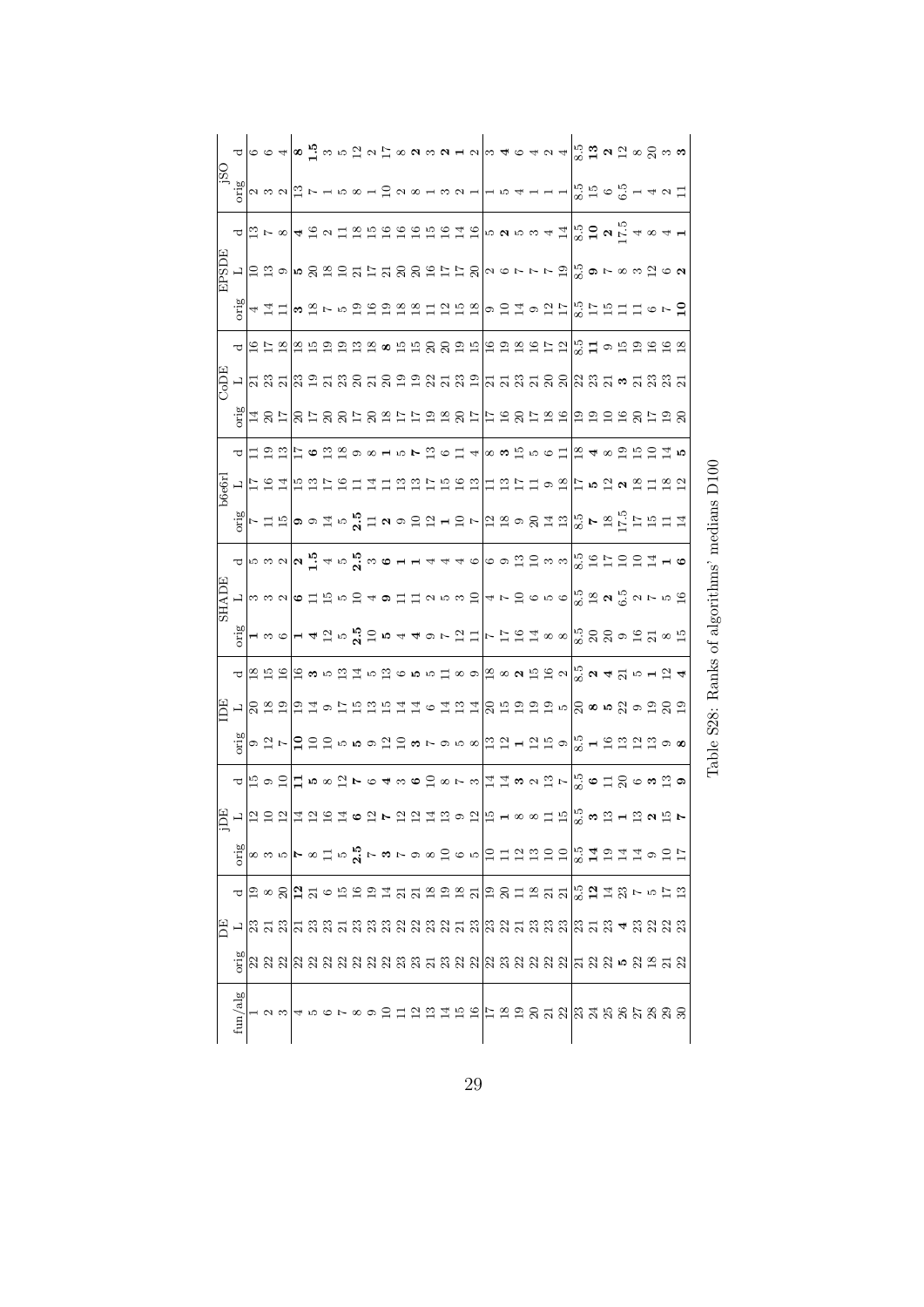|               | 00 <sub>I</sub> |                     | $+ + +$                                                         |  | <b>I + + I + + + + + I</b>          |         |       |                     |        |                             |  |                             |                             |             |  |  |                           |         |              |       | $  + +   + + + + + + +   \circ + +   + \circ + +  $           |     |                            |
|---------------|-----------------|---------------------|-----------------------------------------------------------------|--|-------------------------------------|---------|-------|---------------------|--------|-----------------------------|--|-----------------------------|-----------------------------|-------------|--|--|---------------------------|---------|--------------|-------|---------------------------------------------------------------|-----|----------------------------|
|               | 0 <sup>o</sup>  |                     | $+ + +$                                                         |  | $1 + + + + + + + + +$               |         |       |                     |        |                             |  |                             |                             |             |  |  |                           |         |              |       | $  +   +   +   + + + + + +   \circ + + \circ + \circ + + +  $ |     |                            |
| EPSDE         | 30              |                     |                                                                 |  |                                     |         |       |                     |        |                             |  |                             |                             |             |  |  |                           |         |              |       |                                                               |     |                            |
|               | 0I              |                     | $\circ\circ\circ$                                               |  |                                     |         |       |                     |        |                             |  |                             |                             |             |  |  |                           |         |              |       |                                                               |     |                            |
|               | 001             | $+ +$               |                                                                 |  | + + + + + + + + + + 0 + +           |         |       |                     |        |                             |  |                             |                             |             |  |  |                           |         |              |       | ㅇ   +ㅇ + + + +ㅇㅇ + + + +                                      |     |                            |
| 闰             | 0 <sup>o</sup>  | $\circ$ + 1         |                                                                 |  | $+ + + + +$                         |         |       | $+ + + + + + + + +$ |        |                             |  |                             |                             |             |  |  |                           |         |              |       |                                                               |     |                            |
| 5<br>3        | 30              | $+ +$               |                                                                 |  | + + + 1 + +                         |         |       |                     |        | $+++$ 0 0 +                 |  |                             |                             |             |  |  |                           |         |              |       | + + + + + 0   0 0 + + 0 + + +                                 |     |                            |
|               | 0I              |                     |                                                                 |  |                                     |         |       |                     |        |                             |  |                             |                             |             |  |  |                           |         |              |       |                                                               |     |                            |
|               |                 |                     | $++\circ$                                                       |  | $+ + + + \circ + \circ + + + + + +$ |         |       |                     |        |                             |  |                             |                             |             |  |  | $+ + + + + + + + +$       |         |              |       | $+$ $\circ$ $+$ $+$                                           |     |                            |
|               | 00I             |                     | $1 +$                                                           |  | $1 + + 1$                           |         | $+ +$ |                     |        | $+ + \circ + +$             |  |                             |                             | + + + + + + |  |  |                           | $+ + +$ | $\mathbf{I}$ | $+ +$ | $+$                                                           |     |                            |
| b6e6r         | 90              |                     | ○ ○ +                                                           |  | $1 + + 1$                           |         |       |                     |        |                             |  |                             | $  + + + + + \circ +   +  $ |             |  |  |                           |         |              |       | $ ++\circ ++\circ  \circ +++++++$                             |     |                            |
|               | 30              |                     | $+$   $\circ$                                                   |  | $+ + + \circ \circ +$               |         |       |                     | $^{+}$ | $+$ $\circ$ $+$ $\circ$ $+$ |  |                             |                             |             |  |  |                           |         |              |       | $+ + + + \circ \circ   \circ + + \circ \circ + + +$           |     |                            |
|               | 0I              |                     | o o o  o o o + o + o + + o + + +                                |  |                                     |         |       |                     |        |                             |  |                             |                             |             |  |  |                           |         |              |       | ㅇ + + ㅇ ㅇ ㅇ ㅇ ㅇ ㅇ ㅇ ㅇ ㅇ ㅇ ㅇ                                   |     |                            |
|               | 001             |                     | $+ + +$                                                         |  | 1 + + + 1 + 1 + + + + + +           |         |       |                     |        |                             |  |                             |                             |             |  |  |                           |         |              |       | + + 0 + + +  0 + + + + + + +                                  |     |                            |
| <b>SHADE</b>  | 50              |                     | $\overline{\phantom{0}}$ $\overline{\phantom{0}}$               |  | 1 + + + 1 + + + + + + + +           |         |       |                     |        |                             |  |                             |                             |             |  |  |                           |         |              |       | + + + + + + + + + + + 0 + +                                   |     |                            |
|               | 30              |                     | $+ \circ \circ$                                                 |  | $0 + + + 0 + + + + + + + +$         |         |       |                     |        |                             |  |                             |                             |             |  |  |                           |         |              |       | + + + + + + + + + + + 0 + +                                   |     |                            |
|               | 0 <sub>I</sub>  |                     | 000                                                             |  | o +ooooo + + +oo +                  |         |       |                     |        |                             |  |                             |                             |             |  |  |                           |         |              |       | ㅇㅇ + ㅇㅇㅇ ㅇㅇㅇ + ㅇㅇㅇㅇ                                           |     |                            |
|               | 001             | $\vert \circ \vert$ |                                                                 |  | + +     + 0 +   +                   |         |       |                     |        |                             |  |                             |                             |             |  |  |                           |         |              |       | + 0     +     +   + +   +                                     |     |                            |
| 디             | 50              | $+ + +$             |                                                                 |  | ㅇ + + + ㅣ + +ㅇㅇ +ㅇ ㅣㅇ               |         |       |                     |        |                             |  |                             |                             |             |  |  |                           |         |              |       |                                                               |     |                            |
| ⊟             | 30              |                     | $\circ$                                                         |  | $++++$                              |         | $+$   |                     |        |                             |  |                             |                             |             |  |  |                           |         |              |       |                                                               |     |                            |
|               | 0I              |                     | ○○○○○ +○○○○○○ ++○○○ +○ +○○ Ⅰ ○○○○○○○○                           |  |                                     |         |       |                     |        |                             |  |                             |                             |             |  |  |                           |         |              |       |                                                               |     |                            |
|               | 001             | $\mathbf{I}$        | $\mathbf{I}$                                                    |  | + +     + 0 + +   0 0 +             |         |       |                     |        |                             |  |                             |                             |             |  |  |                           |         |              |       |                                                               |     |                            |
|               | 50              | $\mathbf{I}$        |                                                                 |  | $1 + + + \circ +$                   |         |       | $^{+}$              |        |                             |  | $+$ $\circ$ $+$ $\circ$ $+$ |                             |             |  |  | $+ + + + + + + + + + + +$ |         |              |       |                                                               | $+$ |                            |
| ≘             | 30              |                     | $\overline{\phantom{0}}$ $\overline{\phantom{0}}$               |  | $1 + + + \circ +$                   |         |       |                     |        | $+ + \circ + \circ +$       |  |                             |                             |             |  |  |                           |         |              |       | + + 0 + + +  0 + + 0 0 + 0 +                                  |     |                            |
|               | 0I              |                     | $\circ \circ \circ$                                             |  | $+$ $\circ$ $\circ$                 | $\circ$ |       | っ                   |        |                             |  | $++$ $+$                    |                             |             |  |  |                           |         |              |       | ○○++++ ○+○○○○○○                                               |     |                            |
|               | 001             |                     |                                                                 |  |                                     |         |       |                     |        |                             |  |                             |                             |             |  |  |                           |         |              |       |                                                               |     | $\ddot{z}$                 |
|               | 0 <sup>o</sup>  |                     | │+ + +│+ ○ + + + + + ○ ○ ○ ○ → ○│+ + + + + + +  + + + + + + + + |  |                                     |         |       |                     |        |                             |  |                             |                             |             |  |  |                           |         |              |       |                                                               |     | ć                          |
| 囜<br>≏        | 30              |                     |                                                                 |  |                                     |         |       |                     |        |                             |  |                             |                             |             |  |  |                           |         |              |       |                                                               |     |                            |
|               | 0 <sub>I</sub>  |                     |                                                                 |  |                                     |         |       |                     |        |                             |  |                             |                             |             |  |  |                           |         |              |       |                                                               |     | Coo                        |
|               |                 |                     |                                                                 |  |                                     |         |       |                     |        |                             |  |                             |                             |             |  |  |                           |         |              |       |                                                               |     | $T_{\alpha}$ $L1_{\alpha}$ |
| $\frac{1}{6}$ | A               |                     |                                                                 |  |                                     |         |       |                     |        |                             |  |                             |                             |             |  |  |                           |         |              |       |                                                               |     |                            |

Table S29: Detailed results of Wilcoxon rank-sum tests, comparison d-mechanism vs. original algorithms - algorithms Table S29: Detailed results of Wilcoxon rank-sum tests, comparison *d*-mechanism vs. original algorithms - algorithms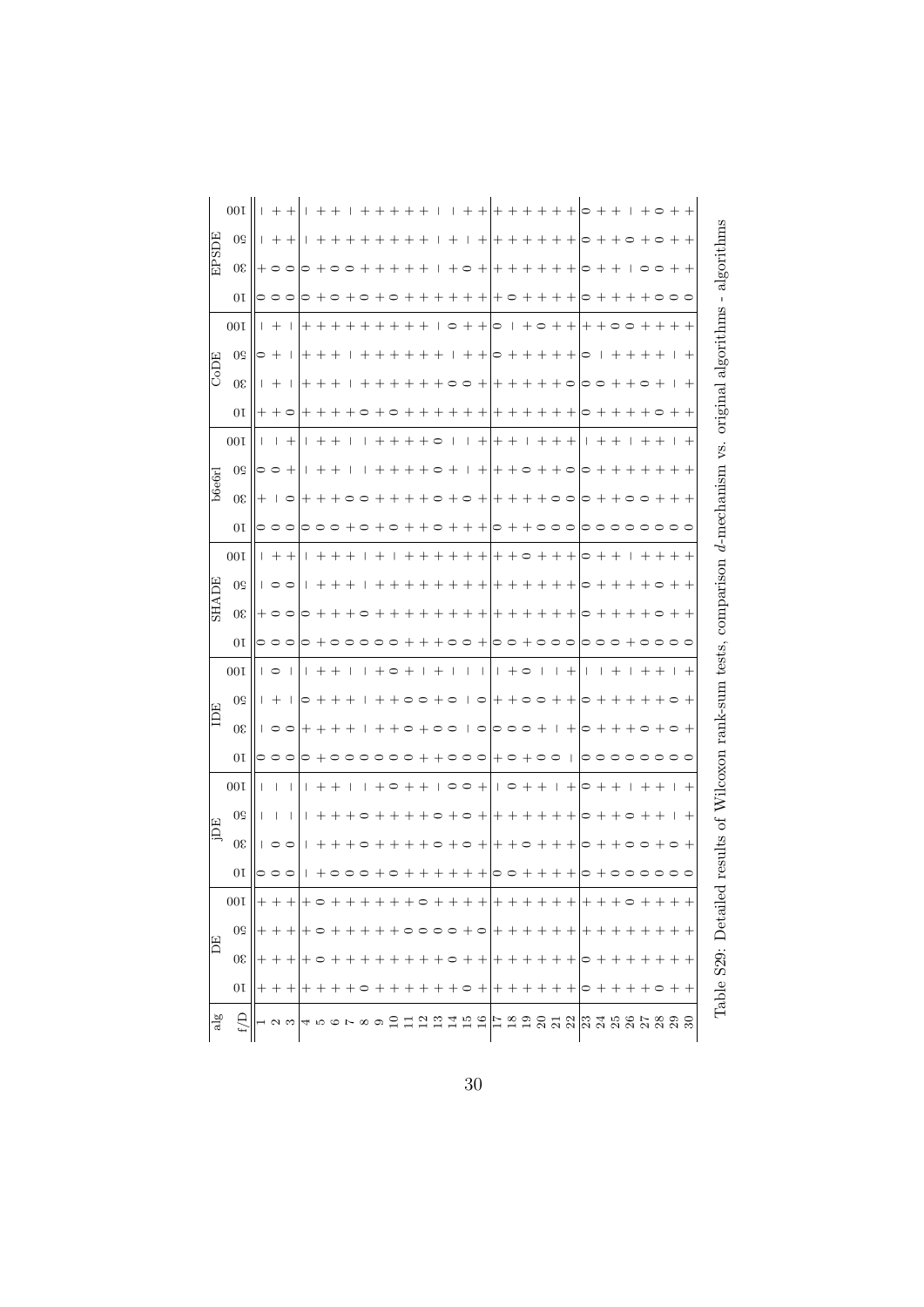|              | 00I            |                                  |                          |                       |   |                   |        |              |                          |                |    |           |        | $\overline{\phantom{a}}$ |             |                          |                          | っ       |              |                     |                |                                  |                           |         |         |         |                          | I             | $\overline{\phantom{a}}$ |         |                          |                                   |
|--------------|----------------|----------------------------------|--------------------------|-----------------------|---|-------------------|--------|--------------|--------------------------|----------------|----|-----------|--------|--------------------------|-------------|--------------------------|--------------------------|---------|--------------|---------------------|----------------|----------------------------------|---------------------------|---------|---------|---------|--------------------------|---------------|--------------------------|---------|--------------------------|-----------------------------------|
|              | 0 <sup>o</sup> |                                  |                          | $\circ$               |   |                   |        | $\circ$      |                          |                |    |           |        | $\overline{\phantom{a}}$ |             |                          | $\circ$                  |         |              |                     |                | $\overline{\phantom{a}}$         | I                         | 0       |         | 1       | 1                        | ı             | ı                        | $\circ$ | - 1                      |                                   |
| osi          | 30             |                                  | $\circ$                  | $\circ$               |   |                   |        |              | $\circ$                  | т              |    | I         |        | $+$ $\circ$              | I           |                          | -1                       |         |              |                     | ı              | $\overline{\phantom{a}}$         | I                         |         | ı       |         | $\supset$                | I             | ı                        |         | $\circ$ +                |                                   |
|              | 0 <sub>T</sub> |                                  |                          | $\circ \circ \circ$   |   | $\circ$ + $\circ$ |        | $\mathbf{L}$ | $\circ$                  |                |    | I         | $^{+}$ | $\overline{\phantom{a}}$ |             | $\circ$                  | л                        | ı       | 1            | ı                   | $\mathbf{I}$   | $+$ $\circ$                      |                           | 0       | J       | т       | $\circ$                  | I             | $\overline{\phantom{a}}$ |         | $\overline{\phantom{0}}$ |                                   |
|              | 00I            |                                  |                          | $1 + +$               |   | $\circ$ $+$       |        | 1            | $^{+}$                   | $\overline{+}$ |    |           | $^{+}$ | $^{+}$                   | $^{+}$      | $^{+}$                   | $\overline{\phantom{a}}$ | Т       | ⊣            |                     |                | $\overline{\phantom{0}}$         | $^{+}$                    | ≏       | $\circ$ |         | $\overline{\phantom{a}}$ | ı             | $\circ$                  | $^{+}$  | $^{+}$                   |                                   |
|              | 0 <sup>o</sup> |                                  | $+$                      | $\frac{1}{2}$         |   |                   |        |              |                          |                |    |           |        |                          |             |                          |                          |         |              |                     |                |                                  |                           |         | ı       |         |                          |               |                          |         | $+$ $\circ$              |                                   |
| <b>EPSDE</b> | 30             |                                  | $\overline{\phantom{0}}$ | $\circ$               |   |                   |        |              |                          |                |    |           |        |                          |             |                          |                          |         |              |                     |                |                                  |                           |         |         |         |                          |               |                          |         |                          |                                   |
|              | 0 <sub>T</sub> |                                  |                          |                       |   |                   |        |              |                          |                |    |           |        |                          |             |                          |                          |         |              |                     |                |                                  |                           |         |         |         |                          |               |                          |         |                          | $L$ -versions - algori            |
|              | 00I            | ╄                                |                          |                       |   |                   |        |              |                          |                |    |           |        |                          |             |                          |                          |         |              |                     |                |                                  |                           |         |         |         |                          |               |                          |         |                          |                                   |
|              | 0 <sup>o</sup> |                                  |                          |                       |   |                   |        |              |                          |                |    |           |        |                          |             |                          |                          |         |              |                     |                |                                  |                           |         |         |         |                          |               |                          |         |                          |                                   |
| CoDE         | 30             |                                  |                          |                       |   |                   |        |              |                          |                |    |           |        |                          |             |                          |                          |         |              |                     |                |                                  |                           |         |         |         |                          |               |                          |         |                          | νs.                               |
|              | 0 <sub>T</sub> |                                  |                          |                       |   |                   |        |              |                          |                |    |           |        |                          |             |                          |                          |         |              |                     |                |                                  |                           |         |         |         |                          |               |                          |         |                          |                                   |
|              | 00I            | $\hskip 0.025cm +$               | ı                        | $^{+}$                | っ |                   |        |              |                          |                |    |           |        |                          |             |                          |                          |         |              |                     |                |                                  |                           |         |         |         |                          |               |                          |         |                          | $d$ -mechanism                    |
|              | 0 <sup>o</sup> |                                  |                          |                       |   |                   |        |              |                          |                |    |           |        |                          |             |                          |                          |         |              |                     |                |                                  |                           |         |         |         |                          |               |                          |         | ○                        |                                   |
| b6e6r        | 08             | ı                                | ı                        | $\circ$               |   |                   |        |              |                          |                |    |           |        |                          |             |                          |                          |         |              |                     |                |                                  |                           |         |         |         |                          | $\circ$       |                          |         | $\circ$ +                |                                   |
|              | 0 <sub>T</sub> |                                  |                          | $\circ$               |   |                   |        |              |                          |                |    |           |        |                          |             |                          |                          | 0       |              |                     |                |                                  | I                         | 0       | ı       | ı       |                          |               | $\overline{\phantom{a}}$ | ı       | $\overline{1}$           |                                   |
|              | 00I            | I                                |                          | ہ -                   |   |                   |        |              |                          |                |    |           |        | $\overline{\phantom{a}}$ | $\circ$     | $\overline{\phantom{a}}$ |                          |         | $\mathbf{I}$ | $\circ$             |                |                                  |                           |         |         |         |                          |               |                          |         |                          | lcoxon rank-sum tests, comparison |
|              | 0 <sup>o</sup> |                                  |                          | 0                     |   |                   |        |              |                          |                |    |           |        |                          |             |                          |                          |         | 00           |                     | I              | $\circ$ $\circ$                  |                           | 0       |         | I       | $\circ$                  | I             | $\mathbf{I}$             | $\circ$ | $\overline{\phantom{0}}$ |                                   |
| <b>HADE</b>  | $30\,$         |                                  |                          | 0                     |   |                   |        |              |                          |                |    |           |        |                          |             |                          |                          |         |              |                     | $\overline{1}$ | $\circ$                          |                           | ≏       | ○       |         |                          | I             | $\overline{\phantom{a}}$ | ı       | $^{+}$                   |                                   |
|              | 0 <sub>T</sub> |                                  |                          | $\circ \circ \circ$   |   |                   |        |              |                          |                |    |           |        |                          |             |                          | $\circ$                  |         | $\circ$      |                     | $\circ$        |                                  | $\circ$                   |         | $\circ$ | $\circ$ |                          | ı             | $\circ$                  |         | $\overline{\phantom{a}}$ |                                   |
|              | 00I            |                                  |                          |                       |   |                   |        |              |                          |                |    |           |        |                          |             |                          |                          |         |              |                     |                |                                  |                           |         |         |         |                          |               |                          |         |                          |                                   |
|              | 0 <sup>o</sup> |                                  |                          |                       |   |                   |        |              |                          |                |    |           |        |                          |             |                          |                          |         |              |                     |                |                                  |                           |         |         |         |                          |               |                          |         |                          |                                   |
| IDE          | $30\,$         | $\hspace{0.1mm} +\hspace{0.1mm}$ |                          |                       |   |                   |        |              |                          |                |    |           |        |                          |             |                          |                          |         |              |                     |                |                                  | $^+$                      | 0       | $\Box$  |         |                          |               |                          |         | $^{+}$                   |                                   |
|              | 0 <sub>T</sub> |                                  |                          | $+ \circ \circ$       |   | $\circ$ +         |        |              | $\overline{\phantom{0}}$ |                |    | $+ \circ$ |        |                          |             | $++\circ$                |                          |         |              |                     |                | $^+$                             |                           | $\circ$ | $\circ$ | $\circ$ |                          | $\circ$       | $\overline{\phantom{a}}$ |         | $++$                     |                                   |
|              | 00I            | ı                                |                          |                       |   |                   |        |              |                          |                |    |           |        |                          |             |                          |                          | $\circ$ |              |                     |                |                                  |                           | 0       | ı       |         | $\overline{\phantom{a}}$ |               |                          |         | $\cdot$ $\circ$          | $10\,$ $\rm{dB}$                  |
|              | $0\,$          |                                  |                          | $+ + +$               |   | +++00             |        |              |                          | $\,$ $\,$      | I. | $^{+}$    |        |                          |             |                          |                          |         |              |                     |                |                                  |                           |         |         |         |                          |               |                          |         |                          |                                   |
| E            | $30\,$         |                                  |                          | $\circ \circ \circ$   |   |                   |        |              | $+ \circ \circ$          |                |    |           |        |                          |             |                          | $+$ $\circ$ $+$ $+$      |         |              | $1$ $\circ$ $+$ $1$ |                |                                  | $  \circ   \circ   \circ$ |         |         |         |                          | $+++$         |                          |         |                          |                                   |
|              | 0 <sub>T</sub> |                                  |                          | $+ \circ \circ$       |   | $+$ $\circ$       |        |              | $1$ $\circ$ $+$          |                | T. |           |        |                          |             |                          | ++00+0  0++0  00  0      |         |              |                     |                |                                  |                           |         |         |         |                          | J.            | J.                       |         | $\vert \ \ \vert$        |                                   |
|              | 00I            |                                  |                          | $++ +$                |   | $+ \circ$         |        |              |                          |                |    |           |        | $\circ$ +                |             | $++ +$                   |                          |         | $++ +$       |                     | $^{+}$         | $++$                             |                           | $^+$    |         |         |                          |               |                          |         | $+ +$                    |                                   |
|              | 0 <sup>o</sup> |                                  |                          | $+$                   |   |                   |        |              |                          |                |    |           |        |                          |             |                          |                          |         |              |                     |                |                                  | $^{+}$                    |         |         |         |                          |               |                          |         | $^{+}$                   |                                   |
| E            | $30\,$         |                                  |                          | $+++$                 |   |                   |        |              |                          |                |    |           |        |                          |             |                          |                          |         |              |                     |                |                                  | $^{+}$                    |         |         |         |                          |               |                          |         | $++$                     | Table S30: Detailed resu          |
|              | 0 <sub>T</sub> |                                  |                          | $+ + \circ   \circ +$ |   |                   | $^{+}$ |              | $+ \circ +$              |                |    |           |        |                          | $++\circ +$ |                          |                          | $^+$    |              |                     |                | $\hspace{0.1mm} +\hspace{0.1mm}$ | $^+$                      | ∣⊂      |         |         |                          | $+$ $\circ$   | $\overline{\phantom{a}}$ |         | $++$                     |                                   |
| alg          | E/D            |                                  |                          | $\sim$                |   |                   |        |              | ∞ ာ                      |                | ≅  |           |        | $\frac{2}{13}$           |             |                          | $759$<br>$-75$           |         |              |                     |                |                                  |                           |         |         |         |                          | saasaasaasaas |                          |         |                          |                                   |

| $\frac{1}{2}$ |  |
|---------------|--|
| $+ -$         |  |
| $+ -$         |  |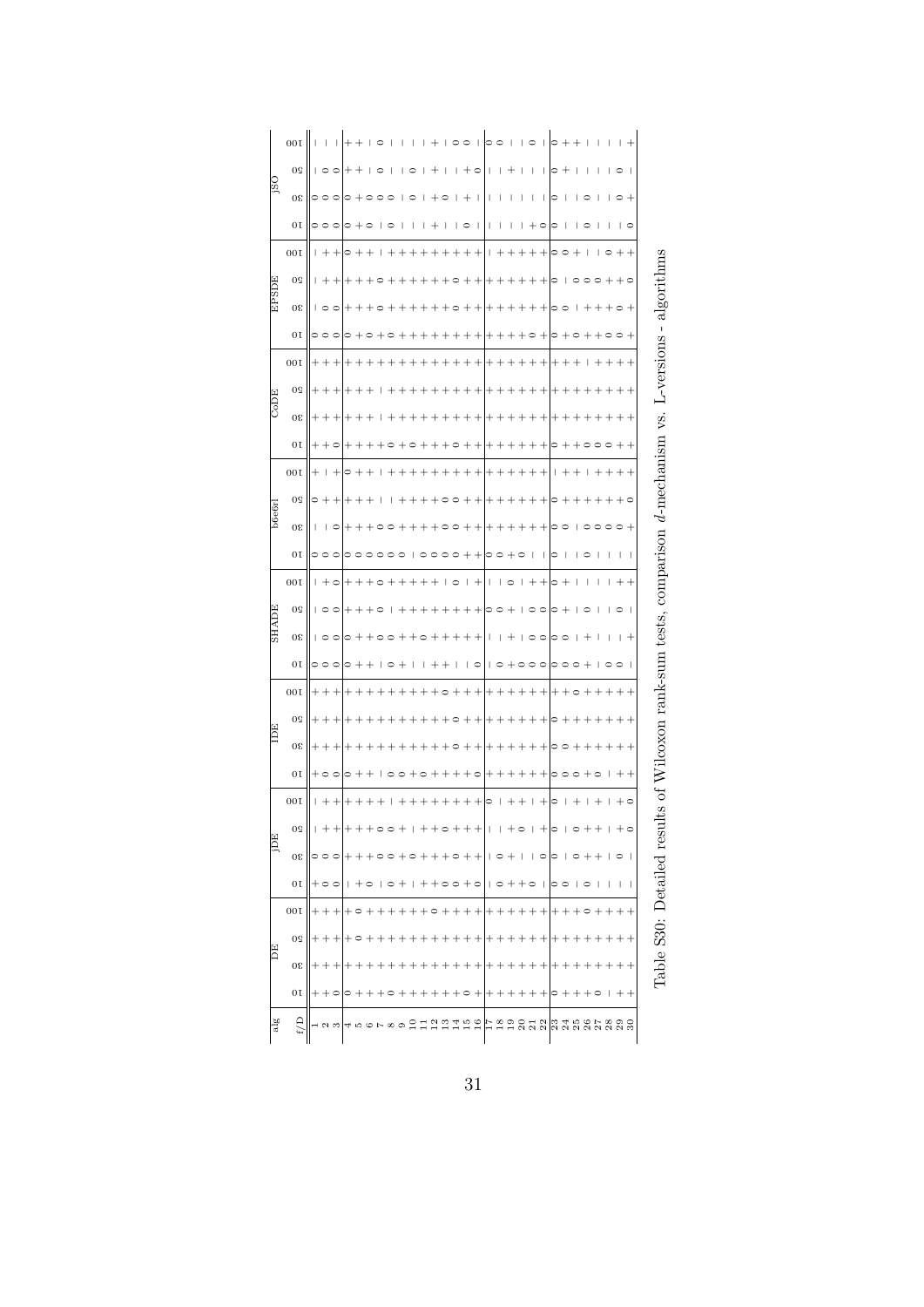| $D=100$ | EPSDE<br>CODE<br>peeer1 | $^{+}$<br>┽                                          |        |  |                |                 |              |    |                 |           |                          | $\overline{\phantom{a}}$ | $\begin{array}{c} \end{array}$ |                          |         |                          | 0<br>I                   |         |         |         | $\circ$ |                                                                                |              | Table S31: Detailed results of Wilcoxon rank-sum tests, comparison d-mechanism vs. original algorithms - dimensions |
|---------|-------------------------|------------------------------------------------------|--------|--|----------------|-----------------|--------------|----|-----------------|-----------|--------------------------|--------------------------|--------------------------------|--------------------------|---------|--------------------------|--------------------------|---------|---------|---------|---------|--------------------------------------------------------------------------------|--------------|---------------------------------------------------------------------------------------------------------------------|
|         | <b>SHADE</b>            | $\overline{\phantom{0}}$                             |        |  |                |                 |              |    |                 |           |                          |                          |                                |                          |         |                          | ∊                        |         |         |         |         |                                                                                |              |                                                                                                                     |
|         | IDE                     | $\overline{1}$                                       |        |  |                |                 |              |    |                 | ı         | I                        | $\overline{+}$           | $\circ$                        | $\overline{\phantom{a}}$ | I       | $+$                      | $\overline{\phantom{a}}$ | I       |         |         |         |                                                                                | $^{+}$       |                                                                                                                     |
|         | j <sub>DE</sub>         | $\overline{\phantom{a}}$<br>$\overline{\phantom{a}}$ |        |  |                |                 |              |    |                 |           |                          | $\circ$                  |                                |                          |         |                          |                          |         |         |         |         |                                                                                |              |                                                                                                                     |
|         | DE                      |                                                      |        |  |                |                 |              |    |                 |           |                          |                          |                                |                          |         |                          |                          |         |         |         |         |                                                                                |              |                                                                                                                     |
|         | EPSDE                   |                                                      |        |  |                |                 |              |    |                 | $\ddot{}$ |                          |                          |                                |                          |         |                          |                          |         |         |         |         |                                                                                |              |                                                                                                                     |
|         | C <sup>O</sup> DE       |                                                      |        |  |                |                 |              |    |                 |           |                          |                          |                                |                          |         |                          |                          |         |         |         |         |                                                                                |              |                                                                                                                     |
|         | peeerl                  |                                                      |        |  |                |                 |              |    |                 |           |                          |                          |                                |                          |         | $\circ$                  |                          |         |         |         |         |                                                                                |              |                                                                                                                     |
| $D=50$  | <b>HADE</b>             | $\circ$                                              |        |  |                |                 |              |    |                 |           |                          |                          |                                |                          |         |                          |                          |         |         |         |         |                                                                                |              |                                                                                                                     |
|         | IDE                     |                                                      |        |  |                |                 |              |    |                 |           |                          |                          |                                |                          |         |                          |                          |         |         |         |         |                                                                                |              |                                                                                                                     |
|         | jDE                     | $\overline{\phantom{a}}$<br>ı                        |        |  |                |                 |              |    |                 |           |                          |                          |                                |                          |         |                          |                          |         |         |         |         |                                                                                | $\,{}^{+}\,$ |                                                                                                                     |
|         | DE                      |                                                      |        |  |                |                 |              |    |                 |           |                          |                          |                                |                          |         |                          |                          |         |         |         |         |                                                                                |              |                                                                                                                     |
|         | EPSDE                   |                                                      |        |  |                |                 | I            |    |                 |           |                          |                          |                                |                          |         | $^{+}$                   |                          |         |         |         |         |                                                                                |              |                                                                                                                     |
|         | $C^oDE$                 |                                                      |        |  |                |                 |              |    |                 |           |                          |                          |                                |                          |         |                          |                          |         |         |         |         |                                                                                |              |                                                                                                                     |
|         | peeer1                  |                                                      |        |  |                |                 |              |    |                 |           |                          |                          |                                |                          |         | $\circ$                  |                          |         |         |         |         |                                                                                |              |                                                                                                                     |
| $D=30$  | <b>SHADE</b>            |                                                      |        |  |                |                 |              |    |                 |           |                          |                          |                                |                          |         |                          |                          |         |         |         |         |                                                                                |              |                                                                                                                     |
|         | IDE                     | $\circ$                                              |        |  |                |                 |              |    |                 | $\circ$   |                          |                          |                                |                          |         |                          | ∊                        |         |         |         |         |                                                                                |              |                                                                                                                     |
|         | j <sub>DE</sub>         | 100                                                  |        |  |                |                 |              |    |                 |           |                          |                          |                                |                          |         |                          |                          |         |         |         |         |                                                                                |              |                                                                                                                     |
|         | DE                      |                                                      |        |  |                |                 |              |    |                 |           |                          |                          |                                |                          |         |                          |                          |         |         |         |         |                                                                                |              |                                                                                                                     |
|         | EPSDE                   | $\circ$<br>0                                         |        |  |                |                 |              |    |                 |           |                          | $\circ$                  |                                |                          |         | $+$                      | $\circ$                  |         |         |         |         |                                                                                | $\Box$       |                                                                                                                     |
| $D=10$  | C <sup>O</sup> DE       |                                                      |        |  |                |                 |              |    |                 |           |                          |                          |                                |                          |         |                          | ∊                        |         |         |         |         |                                                                                |              |                                                                                                                     |
|         | peeer1                  | $\circ$                                              |        |  |                |                 |              |    |                 |           |                          |                          |                                | $\circ$                  | $\circ$ | $\circ$                  | 0                        | $\circ$ | $\circ$ | $\circ$ | $\circ$ | $\circ$                                                                        |              |                                                                                                                     |
|         | SHADE                   |                                                      |        |  |                |                 |              |    |                 |           |                          | $\circ$                  | $^{+}$                         | $\circ$                  | $\circ$ | $\circ$                  | $\circ$                  | $\circ$ | $\circ$ |         |         |                                                                                |              |                                                                                                                     |
|         | IDE                     | $\circ$                                              |        |  |                |                 |              |    |                 | $\circ$   | + 0                      |                          |                                | $+ \circ \circ$          |         | $\overline{\phantom{a}}$ | $\circ$                  |         |         |         |         | $\begin{array}{c} \circ \circ \circ \circ \circ \circ \circ \circ \end{array}$ |              |                                                                                                                     |
|         | j <sub>DE</sub>         | $\circ$                                              |        |  |                |                 |              |    |                 |           |                          |                          |                                |                          |         |                          |                          |         |         |         |         |                                                                                |              |                                                                                                                     |
|         | DE                      | $^{+}$                                               |        |  |                |                 |              |    | $\circ$         | $^{+}$    | $\overline{\phantom{a}}$ | $^{+}$                   | $^{+}$                         |                          |         | $^{+}$                   | $\circ$                  | $^{+}$  |         |         | $\circ$ |                                                                                |              |                                                                                                                     |
|         | f/alg                   | $\frac{2}{3}$                                        | 456789 |  | $\overline{a}$ | $\overline{12}$ | $\mathbf{r}$ | 14 | $\frac{15}{16}$ |           | Frangramer ses pa        |                          |                                |                          |         |                          |                          |         |         |         |         |                                                                                |              |                                                                                                                     |